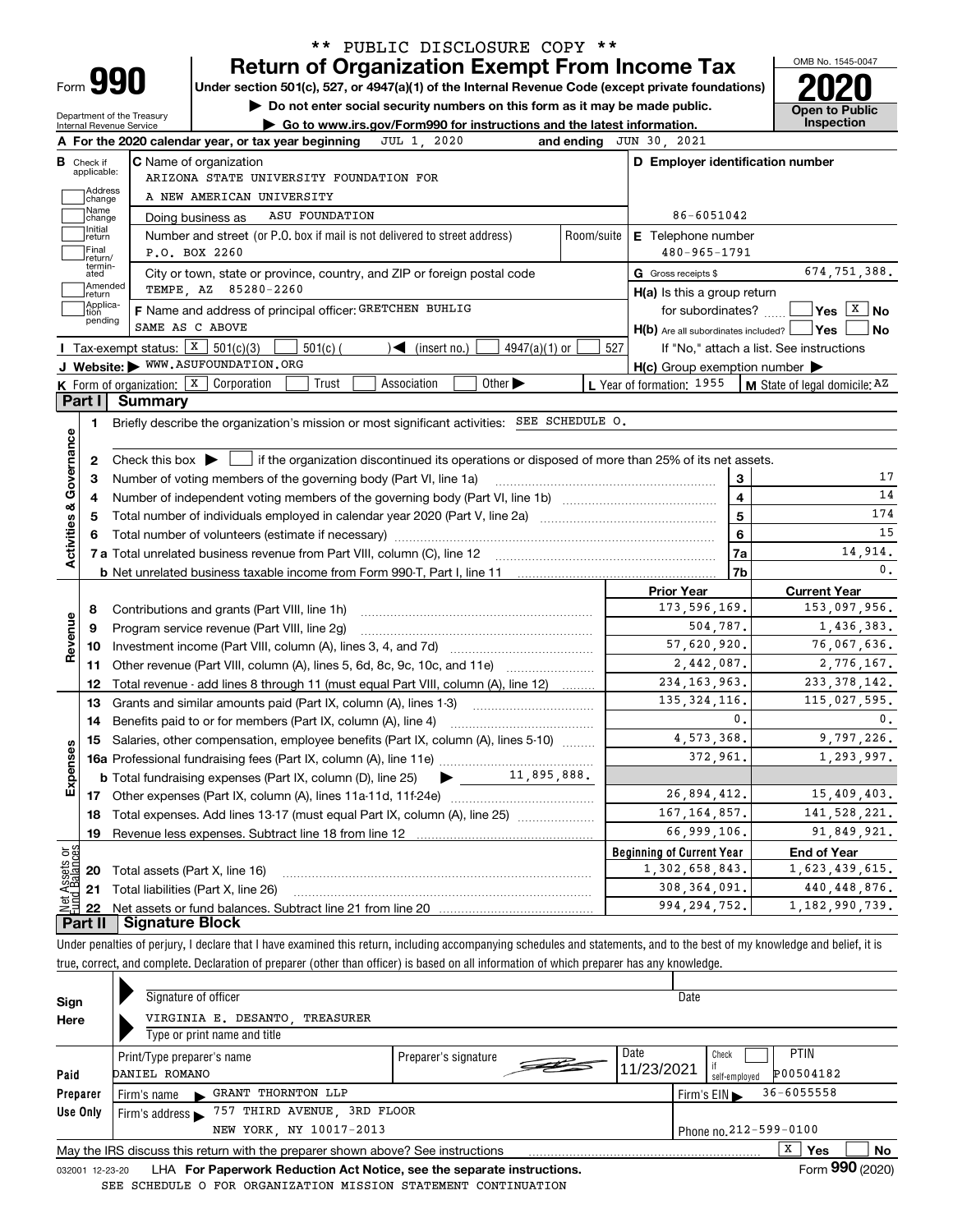|              | ARIZONA STATE UNIVERSITY FOUNDATION FOR<br>A NEW AMERICAN UNIVERSITY                                                                                                               | 86-6051042 |                                        |
|--------------|------------------------------------------------------------------------------------------------------------------------------------------------------------------------------------|------------|----------------------------------------|
|              | Form 990 (2020)<br><b>Part III   Statement of Program Service Accomplishments</b>                                                                                                  |            | Page 2                                 |
|              |                                                                                                                                                                                    |            | x                                      |
|              |                                                                                                                                                                                    |            |                                        |
| 1            | Briefly describe the organization's mission:<br>THE ASU FOUNDATION FOR A NEW AMERICAN UNIVERSITY IS A PRIVATE,                                                                     |            |                                        |
|              | NONPROFIT ORGANIZATION THAT RAISES AND MANAGES PRIVATE CONTRIBUTIONS                                                                                                               |            |                                        |
|              | TO SUPPORT THE WORK OF ARIZONA STATE UNIVERSITY.                                                                                                                                   |            |                                        |
|              |                                                                                                                                                                                    |            |                                        |
| $\mathbf{2}$ | Did the organization undertake any significant program services during the year which were not listed on the                                                                       |            |                                        |
|              | prior Form 990 or 990-EZ?                                                                                                                                                          |            | $\sqrt{}$ Yes $\sqrt{}$ x $\sqrt{}$ No |
|              | If "Yes," describe these new services on Schedule O.                                                                                                                               |            |                                        |
| 3            | Did the organization cease conducting, or make significant changes in how it conducts, any program services?                                                                       |            | $\sqrt{}$ Yes $\sqrt{X}$ No            |
|              | If "Yes," describe these changes on Schedule O.                                                                                                                                    |            |                                        |
| 4            | Describe the organization's program service accomplishments for each of its three largest program services, as measured by expenses.                                               |            |                                        |
|              | Section 501(c)(3) and 501(c)(4) organizations are required to report the amount of grants and allocations to others, the total expenses, and                                       |            |                                        |
|              | revenue, if any, for each program service reported.                                                                                                                                |            |                                        |
| 4a           |                                                                                                                                                                                    |            |                                        |
|              | RESEARCH SUPPORT - THE ASU FOUNDATION PROVIDED MORE THAN \$41 MILLION IN                                                                                                           |            |                                        |
|              | RESEARCH FUNDING FOR ASU. IN ADDITION TO THE \$1 MILLION OF PROGRAM                                                                                                                |            |                                        |
|              | REVENUE, THE ASU FOUNDATION RECEIVED MORE THAN \$36 MILLION OF                                                                                                                     |            |                                        |
|              | CONTRIBUTIONS TO SUPPORT ASU RESEARCH IN INFORMATION PRIVACY AND                                                                                                                   |            |                                        |
|              | SECURITY; SUPPLY CHAIN MANAGEMENT; ENVIRONMENT AND SUSTAINABILITY;                                                                                                                 |            |                                        |
|              | EARLY CHILDHOOD EDUCATION AND OTHER AREAS.                                                                                                                                         |            |                                        |
|              |                                                                                                                                                                                    |            |                                        |
|              |                                                                                                                                                                                    |            |                                        |
|              |                                                                                                                                                                                    |            |                                        |
|              |                                                                                                                                                                                    |            |                                        |
|              |                                                                                                                                                                                    |            |                                        |
|              |                                                                                                                                                                                    |            |                                        |
| 4b           |                                                                                                                                                                                    |            |                                        |
|              | SPECIFIC UNIVERSITY PROGRAMS - THE ASU FOUNDATION PROVIDED MORE THAN                                                                                                               |            |                                        |
|              | \$40 MILLION IN SUPPORT OF SUSTAINABILITY AND EDUCATION ACTIVITIES,                                                                                                                |            |                                        |
|              | ENTREPRENEURIAL ACTIVITIES, AND PROGRAMMING ACTIVITIES. IN ADDITION TO                                                                                                             |            |                                        |
|              | THE PROGRAM REVENUE OF MORE THAN \$950 THOUSAND, ASU FOUNDATION RECEIVED                                                                                                           |            |                                        |
|              | OVER \$47 MILLION IN CONTRIBUTIONS TO SUPPORT THESE ACTIVITIES.                                                                                                                    |            |                                        |
|              |                                                                                                                                                                                    |            |                                        |
|              |                                                                                                                                                                                    |            |                                        |
|              |                                                                                                                                                                                    |            |                                        |
|              |                                                                                                                                                                                    |            |                                        |
|              |                                                                                                                                                                                    |            |                                        |
|              |                                                                                                                                                                                    |            |                                        |
|              |                                                                                                                                                                                    |            |                                        |
| 4c           | (Code: (Code: ) (Expenses \$44, 612, 203. including grants of \$4, 612, 203. including grants of \$4, 612, 203. including grants of \$4, 612, 803, 311. ) (Revenue \$4, 132, 026.) |            |                                        |
|              | STUDENT AND FACULTY SUPPORT - THE ASU FOUNDATION PROVIDED OVER \$14                                                                                                                |            |                                        |
|              | MILLION FOR ASU PROGRAMS THAT ASSIST UNDERGRADUATE AND GRADUATE                                                                                                                    |            |                                        |
|              | STUDENTS. IN ADDITION TO MORE THAN \$1 MILLION OF PROGRAM REVENUE ASU                                                                                                              |            |                                        |
|              | FOUNDATION RECEIVED OVER \$20 MILLION OF CONTRIBUTIONS TO SUPPORT                                                                                                                  |            |                                        |
|              | FACULTY RECOGNITION AND PROFESSORSHIPS AND FOR STUDENT SUPPORT.                                                                                                                    |            |                                        |
|              |                                                                                                                                                                                    |            |                                        |
|              |                                                                                                                                                                                    |            |                                        |
|              |                                                                                                                                                                                    |            |                                        |
|              |                                                                                                                                                                                    |            |                                        |
|              |                                                                                                                                                                                    |            |                                        |
|              |                                                                                                                                                                                    |            |                                        |
|              |                                                                                                                                                                                    |            |                                        |
|              | 4d Other program services (Describe on Schedule O.)                                                                                                                                |            |                                        |
|              | 23, 135, 988. including grants of \$21, 855, 244. ) (Revenue \$<br>(Expenses \$                                                                                                    | 670,829.   |                                        |
| 4е           | 121,768,358.<br>Total program service expenses                                                                                                                                     |            |                                        |
|              |                                                                                                                                                                                    |            | Form 990 (2020)                        |
|              | 032002 12-23-20                                                                                                                                                                    |            |                                        |
|              | 3                                                                                                                                                                                  |            |                                        |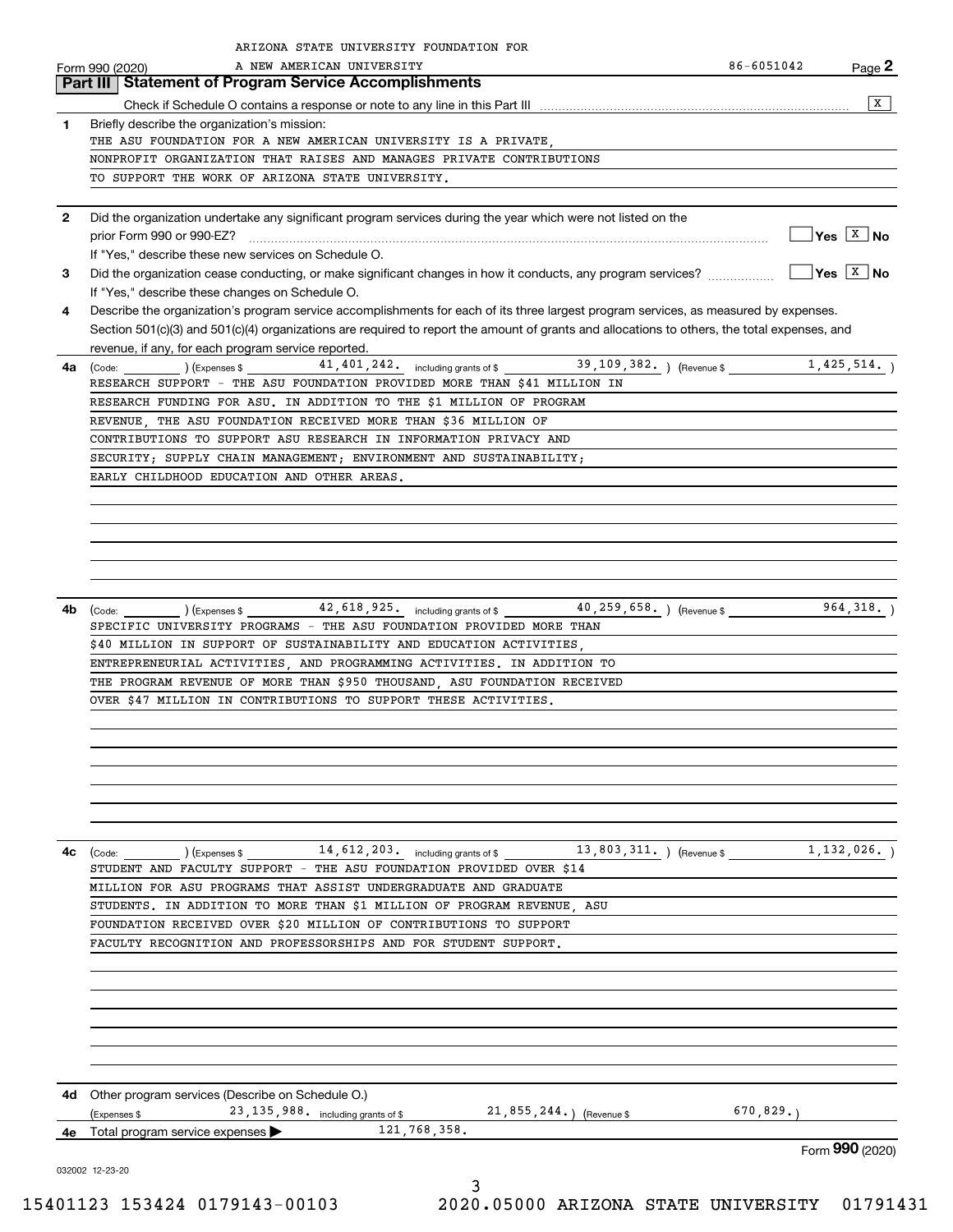|     | 86-6051042<br>A NEW AMERICAN UNIVERSITY<br>Form 990 (2020)                                                                            |                         |     | $_{\text{Page}}$ 3 |
|-----|---------------------------------------------------------------------------------------------------------------------------------------|-------------------------|-----|--------------------|
|     | Part IV<br><b>Checklist of Required Schedules</b>                                                                                     |                         |     |                    |
|     |                                                                                                                                       |                         | Yes | No                 |
| 1   | Is the organization described in section $501(c)(3)$ or $4947(a)(1)$ (other than a private foundation)?                               |                         |     |                    |
|     |                                                                                                                                       | 1                       | х   |                    |
| 2   |                                                                                                                                       | $\mathbf{2}$            | х   |                    |
| З   | Did the organization engage in direct or indirect political campaign activities on behalf of or in opposition to candidates for       |                         |     |                    |
|     |                                                                                                                                       | з                       |     | х                  |
| 4   | Section 501(c)(3) organizations. Did the organization engage in lobbying activities, or have a section 501(h) election in effect      |                         | х   |                    |
|     |                                                                                                                                       | 4                       |     |                    |
| 5   | Is the organization a section 501(c)(4), 501(c)(5), or 501(c)(6) organization that receives membership dues, assessments, or          |                         |     | х                  |
|     |                                                                                                                                       | 5                       |     |                    |
| 6   | Did the organization maintain any donor advised funds or any similar funds or accounts for which donors have the right to             |                         |     | х                  |
|     | provide advice on the distribution or investment of amounts in such funds or accounts? If "Yes," complete Schedule D, Part I          | 6                       |     |                    |
| 7   | Did the organization receive or hold a conservation easement, including easements to preserve open space,                             | $\overline{\mathbf{r}}$ |     | х                  |
| 8   | Did the organization maintain collections of works of art, historical treasures, or other similar assets? If "Yes," complete          |                         |     |                    |
|     |                                                                                                                                       | 8                       |     | х                  |
| 9   | Did the organization report an amount in Part X, line 21, for escrow or custodial account liability, serve as a custodian for         |                         |     |                    |
|     | amounts not listed in Part X; or provide credit counseling, debt management, credit repair, or debt negotiation services?             |                         |     |                    |
|     |                                                                                                                                       | 9                       | X   |                    |
| 10  | Did the organization, directly or through a related organization, hold assets in donor-restricted endowments                          |                         |     |                    |
|     |                                                                                                                                       | 10                      | X   |                    |
| 11  | If the organization's answer to any of the following questions is "Yes," then complete Schedule D, Parts VI, VII, VIII, IX, or X      |                         |     |                    |
|     | as applicable.                                                                                                                        |                         |     |                    |
|     | a Did the organization report an amount for land, buildings, and equipment in Part X, line 10? If "Yes." complete Schedule D.         |                         |     |                    |
|     |                                                                                                                                       | 11a                     | х   |                    |
|     | <b>b</b> Did the organization report an amount for investments - other securities in Part X, line 12, that is 5% or more of its total |                         |     |                    |
|     |                                                                                                                                       | 11 <sub>b</sub>         | х   |                    |
|     | c Did the organization report an amount for investments - program related in Part X, line 13, that is 5% or more of its total         |                         |     |                    |
|     |                                                                                                                                       | 11c                     |     | х                  |
|     | d Did the organization report an amount for other assets in Part X, line 15, that is 5% or more of its total assets reported in       |                         |     |                    |
|     |                                                                                                                                       | 11d                     |     | х                  |
|     | e Did the organization report an amount for other liabilities in Part X, line 25? If "Yes," complete Schedule D, Part X               | 11e                     | X   |                    |
| f.  | Did the organization's separate or consolidated financial statements for the tax year include a footnote that addresses               |                         |     |                    |
|     | the organization's liability for uncertain tax positions under FIN 48 (ASC 740)? If "Yes," complete Schedule D, Part X                | 11f                     | X   |                    |
|     | 12a Did the organization obtain separate, independent audited financial statements for the tax year? If "Yes," complete               |                         |     |                    |
|     |                                                                                                                                       | 12a                     |     |                    |
|     | <b>b</b> Was the organization included in consolidated, independent audited financial statements for the tax year?                    |                         |     |                    |
|     | If "Yes," and if the organization answered "No" to line 12a, then completing Schedule D, Parts XI and XII is optional                 | 12b                     | х   |                    |
| 13  |                                                                                                                                       | 13                      |     | X                  |
| 14a | Did the organization maintain an office, employees, or agents outside of the United States?                                           | 14a                     |     | х                  |
| b   | Did the organization have aggregate revenues or expenses of more than \$10,000 from grantmaking, fundraising, business,               |                         |     |                    |
|     | investment, and program service activities outside the United States, or aggregate foreign investments valued at \$100,000            |                         |     |                    |
|     |                                                                                                                                       | 14b                     | x   |                    |
| 15  | Did the organization report on Part IX, column (A), line 3, more than \$5,000 of grants or other assistance to or for any             |                         |     |                    |
|     |                                                                                                                                       | 15                      |     | х                  |
| 16  | Did the organization report on Part IX, column (A), line 3, more than \$5,000 of aggregate grants or other assistance to              |                         |     |                    |
|     |                                                                                                                                       | 16                      |     | х                  |
| 17  | Did the organization report a total of more than \$15,000 of expenses for professional fundraising services on Part IX,               |                         |     |                    |
|     |                                                                                                                                       | 17                      | х   |                    |
| 18  | Did the organization report more than \$15,000 total of fundraising event gross income and contributions on Part VIII, lines          |                         |     |                    |
|     |                                                                                                                                       | 18                      |     | х                  |
| 19  | Did the organization report more than \$15,000 of gross income from gaming activities on Part VIII, line 9a? If "Yes."                |                         |     |                    |
|     |                                                                                                                                       | 19                      |     | x                  |
|     |                                                                                                                                       | 20a                     |     | х                  |
|     | b If "Yes" to line 20a, did the organization attach a copy of its audited financial statements to this return?                        | 20 <sub>b</sub>         |     |                    |
| 21  | Did the organization report more than \$5,000 of grants or other assistance to any domestic organization or                           |                         |     |                    |
|     |                                                                                                                                       | 21                      | Х   |                    |
|     | 032003 12-23-20<br>4                                                                                                                  |                         |     | Form 990 (2020)    |
|     |                                                                                                                                       |                         |     |                    |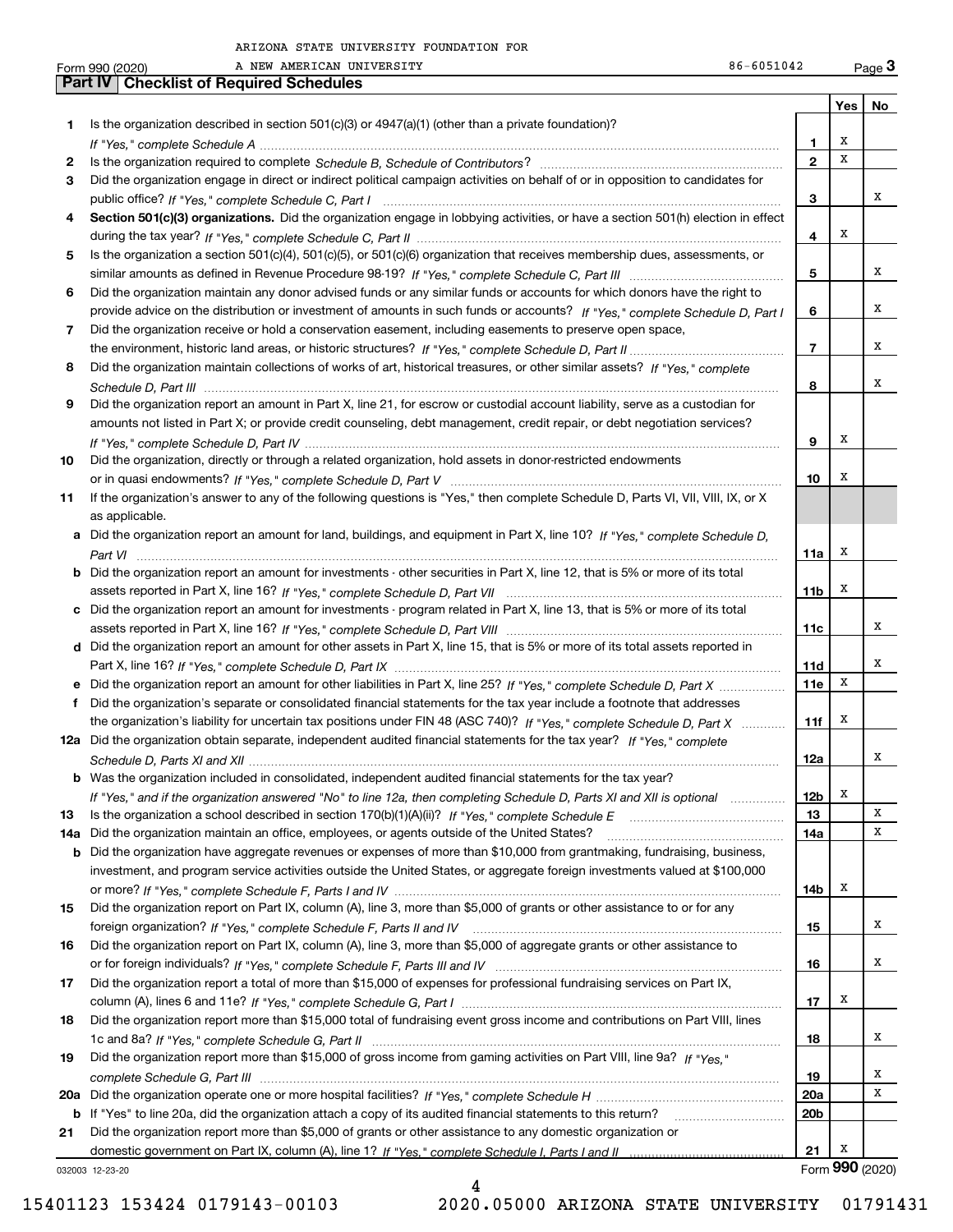A NEW AMERICAN UNIVERSITY

|               | 86-6051042<br>A NEW AMERICAN UNIVERSITY<br>Form 990 (2020)                                                                   |                 |     | Page 4          |
|---------------|------------------------------------------------------------------------------------------------------------------------------|-----------------|-----|-----------------|
|               | <b>Checklist of Required Schedules (continued)</b><br><b>Part IV</b>                                                         |                 |     |                 |
|               |                                                                                                                              |                 | Yes | No              |
| 22            | Did the organization report more than \$5,000 of grants or other assistance to or for domestic individuals on                |                 |     |                 |
|               |                                                                                                                              | 22              |     | х               |
| 23            | Did the organization answer "Yes" to Part VII, Section A, line 3, 4, or 5 about compensation of the organization's current   |                 |     |                 |
|               | and former officers, directors, trustees, key employees, and highest compensated employees? If "Yes," complete               |                 |     |                 |
|               |                                                                                                                              | 23              | х   |                 |
|               | 24a Did the organization have a tax-exempt bond issue with an outstanding principal amount of more than \$100,000 as of the  |                 |     |                 |
|               | last day of the year, that was issued after December 31, 2002? If "Yes," answer lines 24b through 24d and complete           |                 |     |                 |
|               |                                                                                                                              | 24a             |     | х               |
|               |                                                                                                                              | 24b             |     |                 |
|               | c Did the organization maintain an escrow account other than a refunding escrow at any time during the year to defease       |                 |     |                 |
|               |                                                                                                                              | 24c             |     |                 |
|               |                                                                                                                              | 24d             |     |                 |
|               |                                                                                                                              |                 |     |                 |
|               | 25a Section 501(c)(3), 501(c)(4), and 501(c)(29) organizations. Did the organization engage in an excess benefit             |                 |     | х               |
|               |                                                                                                                              | 25a             |     |                 |
|               | b Is the organization aware that it engaged in an excess benefit transaction with a disqualified person in a prior year, and |                 |     |                 |
|               | that the transaction has not been reported on any of the organization's prior Forms 990 or 990-EZ? If "Yes," complete        |                 |     |                 |
|               | Schedule L. Part I                                                                                                           | 25 <sub>b</sub> |     | х               |
| 26            | Did the organization report any amount on Part X, line 5 or 22, for receivables from or payables to any current              |                 |     |                 |
|               | or former officer, director, trustee, key employee, creator or founder, substantial contributor, or 35%                      |                 |     |                 |
|               |                                                                                                                              | 26              |     | х               |
| 27            | Did the organization provide a grant or other assistance to any current or former officer, director, trustee, key employee,  |                 |     |                 |
|               | creator or founder, substantial contributor or employee thereof, a grant selection committee member, or to a 35% controlled  |                 |     |                 |
|               | entity (including an employee thereof) or family member of any of these persons? If "Yes," complete Schedule L, Part III     | 27              |     | х               |
| 28            | Was the organization a party to a business transaction with one of the following parties (see Schedule L, Part IV            |                 |     |                 |
|               | instructions, for applicable filing thresholds, conditions, and exceptions):                                                 |                 |     |                 |
|               | a A current or former officer, director, trustee, key employee, creator or founder, or substantial contributor? If           |                 |     |                 |
|               |                                                                                                                              | 28a             |     | х               |
|               |                                                                                                                              | 28 <sub>b</sub> | Х   |                 |
|               | c A 35% controlled entity of one or more individuals and/or organizations described in lines 28a or 28b? If                  |                 |     |                 |
|               |                                                                                                                              | 28c             |     | х               |
| 29            |                                                                                                                              | 29              | Х   |                 |
| 30            | Did the organization receive contributions of art, historical treasures, or other similar assets, or qualified conservation  |                 |     |                 |
|               |                                                                                                                              | 30              |     | Х               |
| 31            | Did the organization liquidate, terminate, or dissolve and cease operations? If "Yes," complete Schedule N, Part I           | 31              |     | X               |
|               | Did the organization sell, exchange, dispose of, or transfer more than 25% of its net assets? If "Yes," complete             |                 |     |                 |
|               |                                                                                                                              |                 |     | Х               |
|               |                                                                                                                              | 32              |     |                 |
| 33            | Did the organization own 100% of an entity disregarded as separate from the organization under Regulations                   |                 |     |                 |
|               |                                                                                                                              | 33              |     | x               |
| 34            | Was the organization related to any tax-exempt or taxable entity? If "Yes," complete Schedule R, Part II, III, or IV, and    |                 |     |                 |
|               |                                                                                                                              | 34              | х   |                 |
|               | 35a Did the organization have a controlled entity within the meaning of section 512(b)(13)?                                  | <b>35a</b>      | х   |                 |
|               | b If "Yes" to line 35a, did the organization receive any payment from or engage in any transaction with a controlled entity  |                 |     |                 |
|               |                                                                                                                              | 35b             | х   |                 |
| 36            | Section 501(c)(3) organizations. Did the organization make any transfers to an exempt non-charitable related organization?   |                 |     |                 |
|               |                                                                                                                              | 36              |     | x               |
| 37            | Did the organization conduct more than 5% of its activities through an entity that is not a related organization             |                 |     |                 |
|               |                                                                                                                              | 37              |     | x               |
| 38            | Did the organization complete Schedule O and provide explanations in Schedule O for Part VI, lines 11b and 19?               |                 |     |                 |
|               | Note: All Form 990 filers are required to complete Schedule O                                                                | 38              | x   |                 |
| <b>Part V</b> | <b>Statements Regarding Other IRS Filings and Tax Compliance</b>                                                             |                 |     |                 |
|               | Check if Schedule O contains a response or note to any line in this Part V                                                   |                 |     |                 |
|               |                                                                                                                              |                 | Yes | No              |
|               | 55<br>1a                                                                                                                     |                 |     |                 |
|               | <b>b</b> Enter the number of Forms W-2G included in line 1a. Enter -0- if not applicable<br>1b                               | 0               |     |                 |
|               | c Did the organization comply with backup withholding rules for reportable payments to vendors and reportable gaming         |                 |     |                 |
|               |                                                                                                                              | 1c              | x   |                 |
|               | 032004 12-23-20                                                                                                              |                 |     | Form 990 (2020) |
|               | 5                                                                                                                            |                 |     |                 |
|               |                                                                                                                              |                 |     |                 |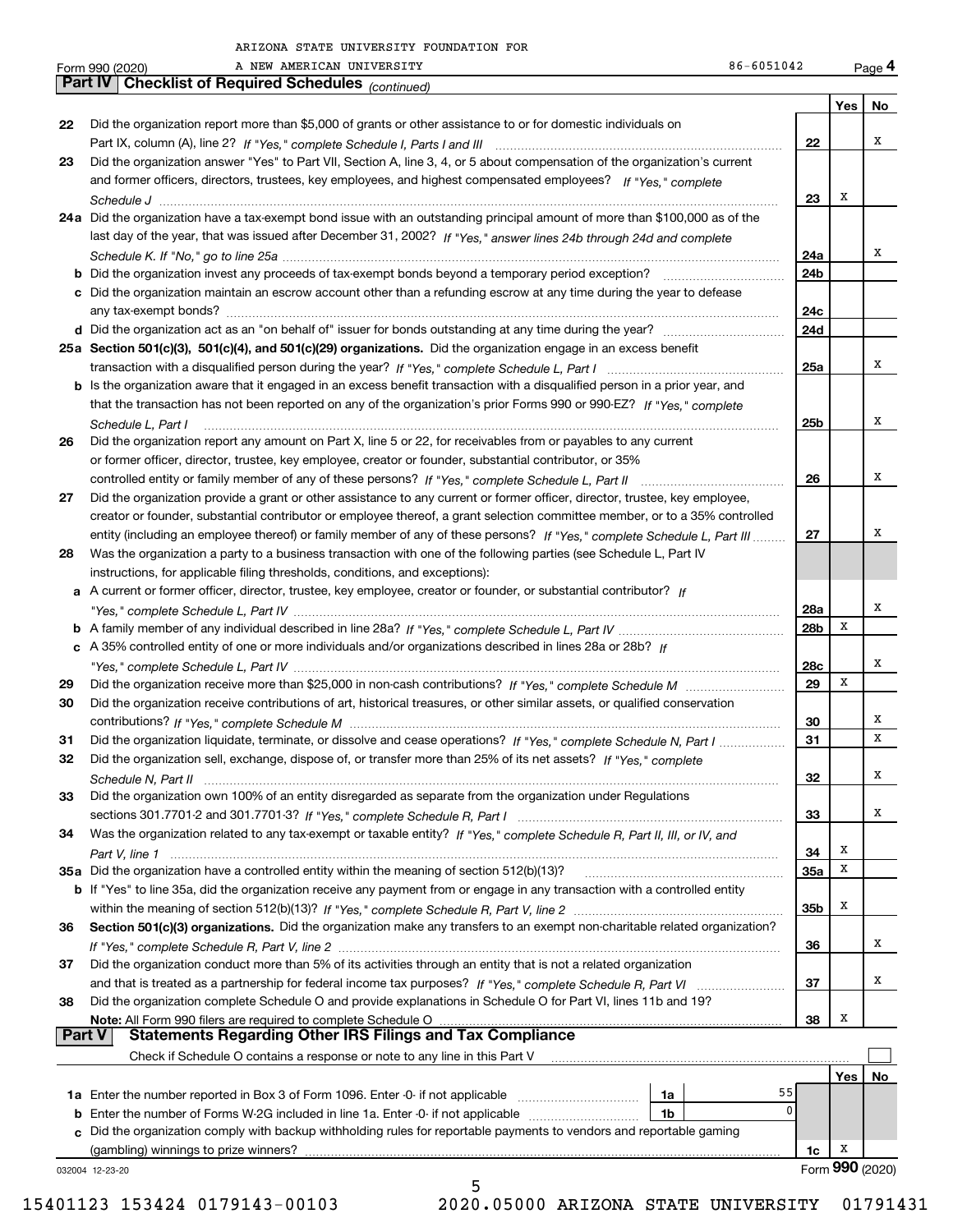|               | 86-6051042<br>A NEW AMERICAN UNIVERSITY<br>Form 990 (2020)                                                                                      |                |     | Page 5          |  |  |  |  |  |
|---------------|-------------------------------------------------------------------------------------------------------------------------------------------------|----------------|-----|-----------------|--|--|--|--|--|
| <b>Part V</b> | Statements Regarding Other IRS Filings and Tax Compliance (continued)                                                                           |                |     |                 |  |  |  |  |  |
|               |                                                                                                                                                 |                | Yes | No              |  |  |  |  |  |
|               | 2a Enter the number of employees reported on Form W-3, Transmittal of Wage and Tax Statements,                                                  |                |     |                 |  |  |  |  |  |
|               | 174<br>filed for the calendar year ending with or within the year covered by this return <i>manumumumum</i><br>2a                               |                |     |                 |  |  |  |  |  |
| b             | 2 <sub>b</sub><br>If at least one is reported on line 2a, did the organization file all required federal employment tax returns?                |                |     |                 |  |  |  |  |  |
|               |                                                                                                                                                 |                |     |                 |  |  |  |  |  |
|               | 3a Did the organization have unrelated business gross income of \$1,000 or more during the year?                                                | 3a             | X   |                 |  |  |  |  |  |
| b             |                                                                                                                                                 | 3 <sub>b</sub> | X   |                 |  |  |  |  |  |
|               |                                                                                                                                                 |                |     |                 |  |  |  |  |  |
|               | 4a At any time during the calendar year, did the organization have an interest in, or a signature or other authority over, a                    |                |     | х               |  |  |  |  |  |
|               | financial account in a foreign country (such as a bank account, securities account, or other financial account)?                                | 4a             |     |                 |  |  |  |  |  |
|               | <b>b</b> If "Yes," enter the name of the foreign country $\blacktriangleright$                                                                  |                |     |                 |  |  |  |  |  |
|               | See instructions for filing requirements for FinCEN Form 114, Report of Foreign Bank and Financial Accounts (FBAR).                             |                |     |                 |  |  |  |  |  |
| 5a            |                                                                                                                                                 | 5a             |     | х               |  |  |  |  |  |
| b             |                                                                                                                                                 | 5b             |     | х               |  |  |  |  |  |
| с             |                                                                                                                                                 | 5 <sub>c</sub> |     |                 |  |  |  |  |  |
|               | 6a Does the organization have annual gross receipts that are normally greater than \$100,000, and did the organization solicit                  |                |     |                 |  |  |  |  |  |
|               | any contributions that were not tax deductible as charitable contributions?                                                                     | 6a             |     | х               |  |  |  |  |  |
|               | <b>b</b> If "Yes," did the organization include with every solicitation an express statement that such contributions or gifts                   |                |     |                 |  |  |  |  |  |
|               | were not tax deductible?                                                                                                                        | 6b             |     |                 |  |  |  |  |  |
| 7             | Organizations that may receive deductible contributions under section 170(c).                                                                   |                |     |                 |  |  |  |  |  |
| а             | Did the organization receive a payment in excess of \$75 made partly as a contribution and partly for goods and services provided to the payor? | 7a             | х   |                 |  |  |  |  |  |
| b             | If "Yes," did the organization notify the donor of the value of the goods or services provided?                                                 | 7b             | х   |                 |  |  |  |  |  |
| с             | Did the organization sell, exchange, or otherwise dispose of tangible personal property for which it was required                               |                |     |                 |  |  |  |  |  |
|               |                                                                                                                                                 | 7c             |     | х               |  |  |  |  |  |
| d             | 7d                                                                                                                                              |                |     |                 |  |  |  |  |  |
| е             |                                                                                                                                                 | 7e             |     | х               |  |  |  |  |  |
| f             | Did the organization, during the year, pay premiums, directly or indirectly, on a personal benefit contract?                                    | 7f             |     | x               |  |  |  |  |  |
| a             | If the organization received a contribution of qualified intellectual property, did the organization file Form 8899 as required?                | 7g             |     |                 |  |  |  |  |  |
| h             | If the organization received a contribution of cars, boats, airplanes, or other vehicles, did the organization file a Form 1098-C?              | 7h             |     |                 |  |  |  |  |  |
| 8             | Sponsoring organizations maintaining donor advised funds. Did a donor advised fund maintained by the                                            |                |     |                 |  |  |  |  |  |
|               | sponsoring organization have excess business holdings at any time during the year?                                                              | 8              |     |                 |  |  |  |  |  |
| 9             | Sponsoring organizations maintaining donor advised funds.                                                                                       |                |     |                 |  |  |  |  |  |
| а             | Did the sponsoring organization make any taxable distributions under section 4966?                                                              | 9а             |     |                 |  |  |  |  |  |
| b             | Did the sponsoring organization make a distribution to a donor, donor advisor, or related person? [[[[[[[[[[[                                   | 9b             |     |                 |  |  |  |  |  |
| 10            | Section 501(c)(7) organizations. Enter:                                                                                                         |                |     |                 |  |  |  |  |  |
| а             | 10a                                                                                                                                             |                |     |                 |  |  |  |  |  |
|               | Gross receipts, included on Form 990, Part VIII, line 12, for public use of club facilities<br> 10b                                             |                |     |                 |  |  |  |  |  |
| 11            | Section 501(c)(12) organizations. Enter:                                                                                                        |                |     |                 |  |  |  |  |  |
|               |                                                                                                                                                 |                |     |                 |  |  |  |  |  |
| а             | Gross income from members or shareholders<br>11a<br>Gross income from other sources (Do not net amounts due or paid to other sources against    |                |     |                 |  |  |  |  |  |
| b             |                                                                                                                                                 |                |     |                 |  |  |  |  |  |
|               | amounts due or received from them.)<br>11b                                                                                                      |                |     |                 |  |  |  |  |  |
|               | 12a Section 4947(a)(1) non-exempt charitable trusts. Is the organization filing Form 990 in lieu of Form 1041?                                  | 12a            |     |                 |  |  |  |  |  |
|               | 12b<br><b>b</b> If "Yes," enter the amount of tax-exempt interest received or accrued during the year <i>manument</i>                           |                |     |                 |  |  |  |  |  |
| 13            | Section 501(c)(29) qualified nonprofit health insurance issuers.                                                                                |                |     |                 |  |  |  |  |  |
| а             | Is the organization licensed to issue qualified health plans in more than one state?                                                            | 13а            |     |                 |  |  |  |  |  |
|               | Note: See the instructions for additional information the organization must report on Schedule O.                                               |                |     |                 |  |  |  |  |  |
| b             | Enter the amount of reserves the organization is required to maintain by the states in which the                                                |                |     |                 |  |  |  |  |  |
|               | 13b                                                                                                                                             |                |     |                 |  |  |  |  |  |
| c             | 13 <sub>c</sub>                                                                                                                                 |                |     |                 |  |  |  |  |  |
| 14a           | Did the organization receive any payments for indoor tanning services during the tax year?                                                      | 14a            |     | x               |  |  |  |  |  |
|               | <b>b</b> If "Yes," has it filed a Form 720 to report these payments? If "No," provide an explanation on Schedule O                              | 14b            |     |                 |  |  |  |  |  |
| 15            | Is the organization subject to the section 4960 tax on payment(s) of more than \$1,000,000 in remuneration or                                   |                |     |                 |  |  |  |  |  |
|               |                                                                                                                                                 | 15             |     | x               |  |  |  |  |  |
|               | If "Yes," see instructions and file Form 4720, Schedule N.                                                                                      |                |     |                 |  |  |  |  |  |
| 16            | Is the organization an educational institution subject to the section 4968 excise tax on net investment income?                                 | 16             |     | x               |  |  |  |  |  |
|               | If "Yes," complete Form 4720, Schedule O.                                                                                                       |                |     |                 |  |  |  |  |  |
|               |                                                                                                                                                 |                |     | Form 990 (2020) |  |  |  |  |  |

032005 12-23-20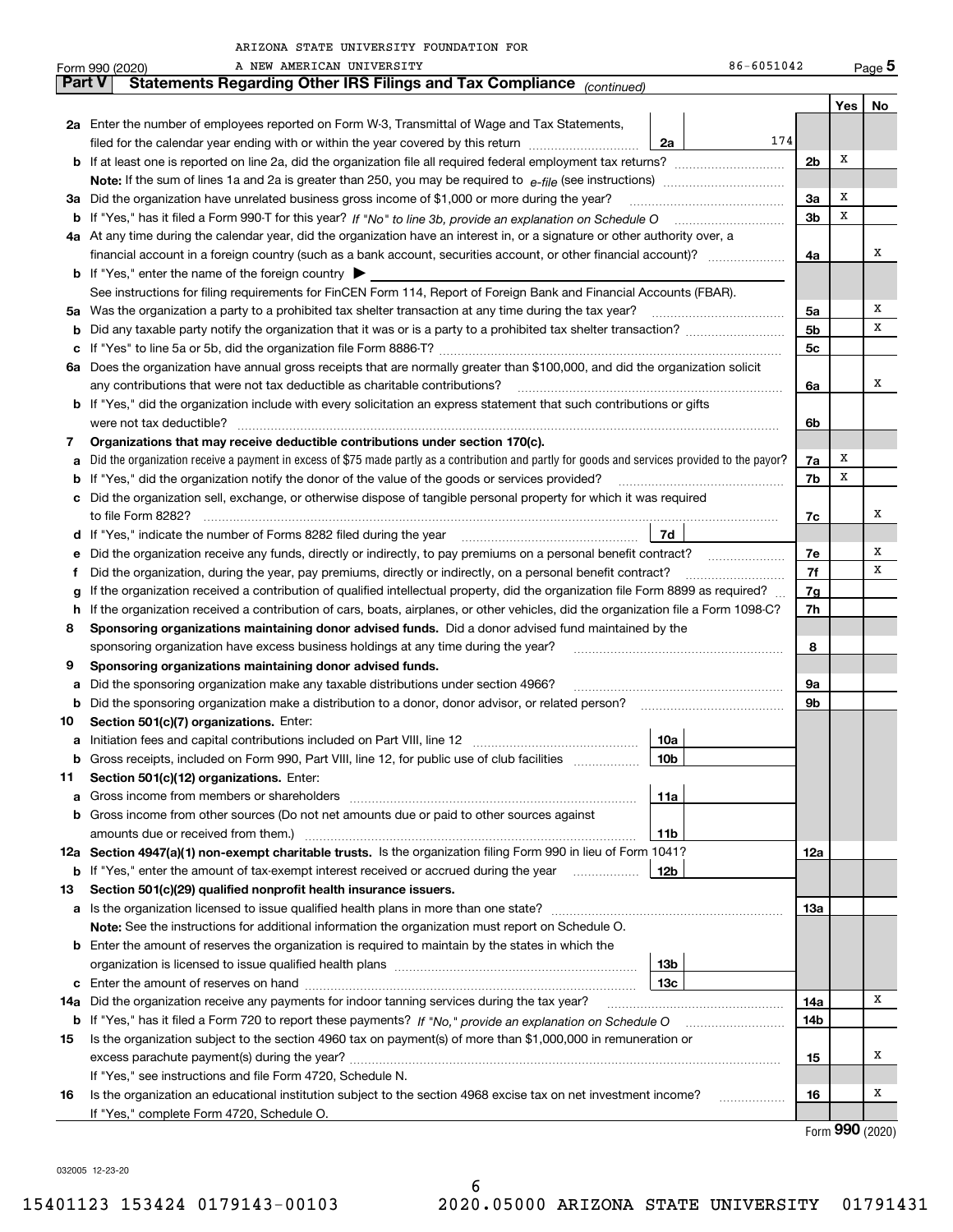|  | ARIZONA STATE UNIVERSITY FOUNDATION FOR |  |
|--|-----------------------------------------|--|
|  |                                         |  |

|      | 86-6051042<br>A NEW AMERICAN UNIVERSITY<br>Form 990 (2020)                                                                                                                                           |                 |                 | <u>Page</u> 6  |
|------|------------------------------------------------------------------------------------------------------------------------------------------------------------------------------------------------------|-----------------|-----------------|----------------|
|      | Part VI<br>Governance, Management, and Disclosure For each "Yes" response to lines 2 through 7b below, and for a "No" response                                                                       |                 |                 |                |
|      | to line 8a, 8b, or 10b below, describe the circumstances, processes, or changes on Schedule O. See instructions.                                                                                     |                 |                 |                |
|      | Check if Schedule O contains a response or note to any line in this Part VI [11] [12] [12] Check if Schedule O contains a response or note to any line in this Part VI                               |                 |                 | $\overline{X}$ |
|      | <b>Section A. Governing Body and Management</b>                                                                                                                                                      |                 |                 |                |
|      |                                                                                                                                                                                                      |                 | Yes             | No             |
|      | 17<br><b>1a</b> Enter the number of voting members of the governing body at the end of the tax year<br>1a                                                                                            |                 |                 |                |
|      | If there are material differences in voting rights among members of the governing body, or if the governing                                                                                          |                 |                 |                |
|      | body delegated broad authority to an executive committee or similar committee, explain on Schedule O.                                                                                                |                 |                 |                |
| b    | 14<br>Enter the number of voting members included on line 1a, above, who are independent<br>1b                                                                                                       |                 |                 |                |
| 2    | Did any officer, director, trustee, or key employee have a family relationship or a business relationship with any other                                                                             |                 |                 |                |
|      | officer, director, trustee, or key employee?                                                                                                                                                         | $\mathbf{2}$    | х               |                |
| З    | Did the organization delegate control over management duties customarily performed by or under the direct supervision                                                                                |                 |                 |                |
|      | of officers, directors, trustees, or key employees to a management company or other person?                                                                                                          | з               |                 | х              |
| 4    | Did the organization make any significant changes to its governing documents since the prior Form 990 was filed?                                                                                     | 4               | X               |                |
| 5    |                                                                                                                                                                                                      | 5               |                 | x              |
| 6    | Did the organization have members or stockholders?                                                                                                                                                   | 6               | х               |                |
| 7a   | Did the organization have members, stockholders, or other persons who had the power to elect or appoint one or                                                                                       |                 |                 |                |
|      | more members of the governing body?                                                                                                                                                                  | 7a              | х               |                |
|      | <b>b</b> Are any governance decisions of the organization reserved to (or subject to approval by) members, stockholders, or                                                                          |                 |                 |                |
|      | persons other than the governing body?                                                                                                                                                               | 7b              | х               |                |
| 8    | Did the organization contemporaneously document the meetings held or written actions undertaken during the year by the following:                                                                    |                 |                 |                |
| a    | The governing body?                                                                                                                                                                                  | 8a              | X               |                |
| b    |                                                                                                                                                                                                      | 8b              | х               |                |
| 9    | Is there any officer, director, trustee, or key employee listed in Part VII, Section A, who cannot be reached at the                                                                                 |                 |                 |                |
|      |                                                                                                                                                                                                      | 9               |                 | х              |
|      | <b>Section B. Policies</b> (This Section B requests information about policies not required by the Internal Revenue Code.)                                                                           |                 |                 |                |
|      |                                                                                                                                                                                                      |                 | Yes             | No             |
|      |                                                                                                                                                                                                      | 10a             | х               |                |
|      | <b>b</b> If "Yes," did the organization have written policies and procedures governing the activities of such chapters, affiliates,                                                                  |                 |                 |                |
|      | and branches to ensure their operations are consistent with the organization's exempt purposes?                                                                                                      | 10 <sub>b</sub> | х               |                |
|      | 11a Has the organization provided a complete copy of this Form 990 to all members of its governing body before filing the form?                                                                      | 11a             | X               |                |
|      | <b>b</b> Describe in Schedule O the process, if any, used by the organization to review this Form 990.                                                                                               |                 |                 |                |
|      |                                                                                                                                                                                                      | 12a             | X               |                |
|      |                                                                                                                                                                                                      | 12 <sub>b</sub> | х               |                |
|      | c Did the organization regularly and consistently monitor and enforce compliance with the policy? If "Yes," describe                                                                                 |                 |                 |                |
|      | in Schedule O how this was done manufactured and contain an according to the state of the state of the state o                                                                                       | 12c             | х               |                |
| 13 - |                                                                                                                                                                                                      | 13              | X               |                |
| 14   | Did the organization have a written document retention and destruction policy?                                                                                                                       | 14              | х               |                |
| 15   | Did the process for determining compensation of the following persons include a review and approval by independent                                                                                   |                 |                 |                |
|      | persons, comparability data, and contemporaneous substantiation of the deliberation and decision?                                                                                                    |                 |                 |                |
| a    | The organization's CEO, Executive Director, or top management official manufactured content content of the organization's CEO, executive Director, or top management official                        | 15a             | х               |                |
|      |                                                                                                                                                                                                      | 15b             | х               |                |
|      | If "Yes" to line 15a or 15b, describe the process in Schedule O (see instructions).                                                                                                                  |                 |                 |                |
|      | 16a Did the organization invest in, contribute assets to, or participate in a joint venture or similar arrangement with a                                                                            |                 |                 |                |
|      | taxable entity during the year?                                                                                                                                                                      | 16a             |                 | х              |
|      | b If "Yes," did the organization follow a written policy or procedure requiring the organization to evaluate its participation                                                                       |                 |                 |                |
|      | in joint venture arrangements under applicable federal tax law, and take steps to safequard the organization's                                                                                       |                 |                 |                |
|      | exempt status with respect to such arrangements?<br><b>Section C. Disclosure</b>                                                                                                                     | 16b             |                 |                |
|      | List the states with which a copy of this Form 990 is required to be filed ▶AK, AZ, CO, HI, MN, NY, OK, OR, SC                                                                                       |                 |                 |                |
| 17   |                                                                                                                                                                                                      |                 |                 |                |
| 18   | Section 6104 requires an organization to make its Forms 1023 (1024 or 1024-A, if applicable), 990, and 990-T (Section 501(c)(3)s only) available                                                     |                 |                 |                |
|      | for public inspection. Indicate how you made these available. Check all that apply.<br>$X$ Own website<br>$X$ Upon request<br>Another's website                                                      |                 |                 |                |
|      | Other (explain on Schedule O)                                                                                                                                                                        |                 |                 |                |
| 19   | Describe on Schedule O whether (and if so, how) the organization made its governing documents, conflict of interest policy, and financial<br>statements available to the public during the tax year. |                 |                 |                |
| 20   | State the name, address, and telephone number of the person who possesses the organization's books and records                                                                                       |                 |                 |                |
|      | VIRGINIA E. DESANTO - 480-965-1791                                                                                                                                                                   |                 |                 |                |
|      | 300 E. UNIVERSITY DRIVE, TEMPE, AZ<br>85281                                                                                                                                                          |                 |                 |                |
|      | 032006 12-23-20                                                                                                                                                                                      |                 | Form 990 (2020) |                |
|      |                                                                                                                                                                                                      |                 |                 |                |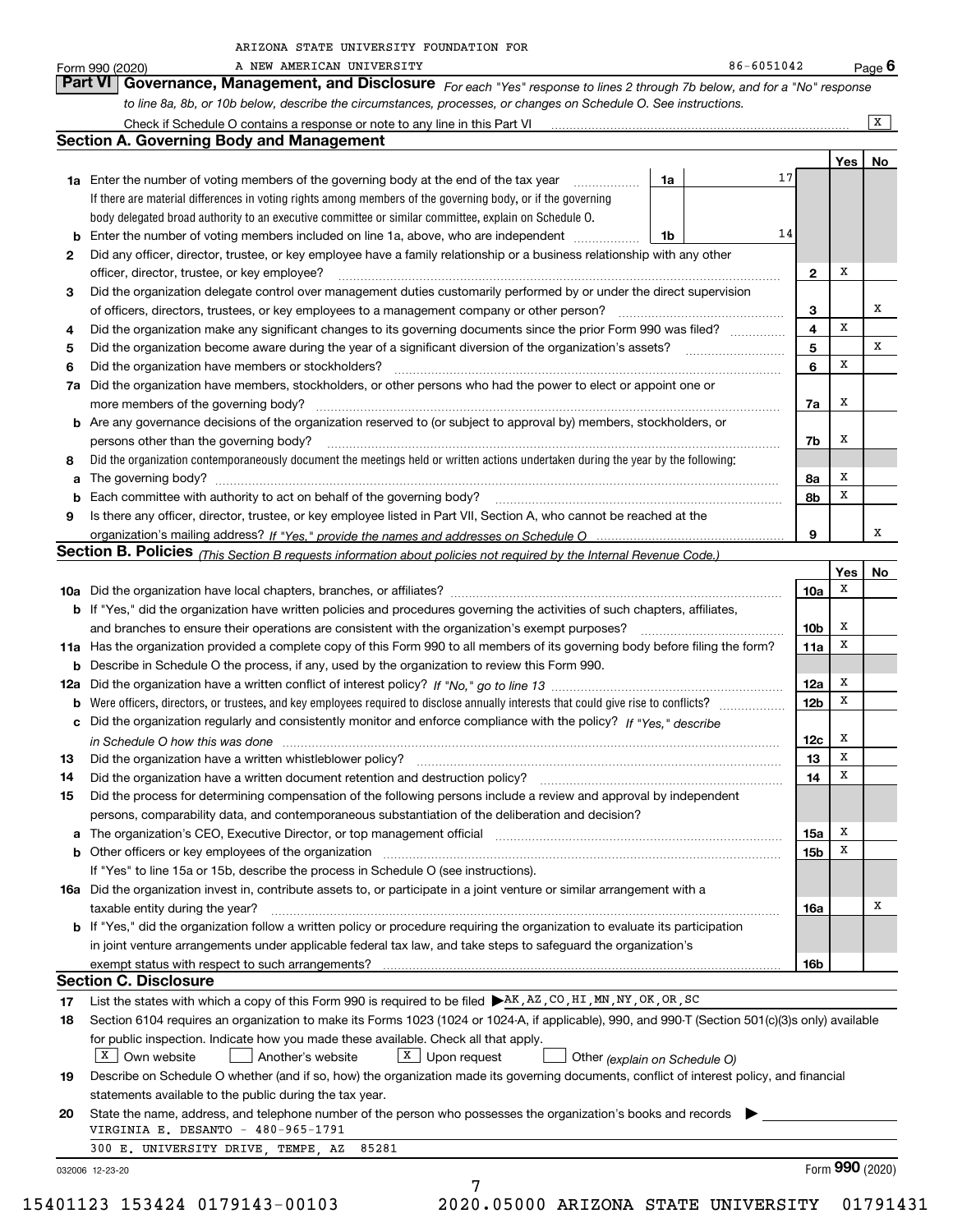| Form 990 (2020) | A NEW AMERICAN UNIVERSITY                                                                                                                                  | 86-6051042 | Page |
|-----------------|------------------------------------------------------------------------------------------------------------------------------------------------------------|------------|------|
|                 | Part VII Compensation of Officers, Directors, Trustees, Key Employees, Highest Compensated                                                                 |            |      |
|                 | <b>Employees, and Independent Contractors</b>                                                                                                              |            |      |
|                 | Check if Schedule O contains a response or note to any line in this Part VII                                                                               |            |      |
|                 | Section A. Officers, Directors, Trustees, Key Employees, and Highest Compensated Employees                                                                 |            |      |
|                 | 1a Complete this table for all persons required to be listed. Report compensation for the calendar year ending with or within the organization's tax year. |            |      |

**•** List all of the organization's current officers, directors, trustees (whether individuals or organizations), regardless of amount of compensation. Enter -0- in columns (D), (E), and (F) if no compensation was paid.

 $\bullet$  List all of the organization's  $\,$ current key employees, if any. See instructions for definition of "key employee."

ARIZONA STATE UNIVERSITY FOUNDATION FOR

**•** List the organization's five current highest compensated employees (other than an officer, director, trustee, or key employee) who received reportable compensation (Box 5 of Form W-2 and/or Box 7 of Form 1099-MISC) of more than \$100,000 from the organization and any related organizations.

**•** List all of the organization's former officers, key employees, and highest compensated employees who received more than \$100,000 of reportable compensation from the organization and any related organizations.

**former directors or trustees**  ¥ List all of the organization's that received, in the capacity as a former director or trustee of the organization, more than \$10,000 of reportable compensation from the organization and any related organizations.

See instructions for the order in which to list the persons above.

Check this box if neither the organization nor any related organization compensated any current officer, director, or trustee.  $\mathcal{L}^{\text{max}}$ 

| (A)                                  | (B)                    |                               |                       |         | (C)          |                                                                  |        | (D)                 | (E)                              | (F)                      |
|--------------------------------------|------------------------|-------------------------------|-----------------------|---------|--------------|------------------------------------------------------------------|--------|---------------------|----------------------------------|--------------------------|
| Name and title                       | Average                |                               |                       |         | Position     | (do not check more than one                                      |        | Reportable          | Reportable                       | Estimated                |
|                                      | hours per              |                               |                       |         |              | box, unless person is both an<br>officer and a director/trustee) |        | compensation        | compensation                     | amount of                |
|                                      | week                   |                               |                       |         |              |                                                                  |        | from                | from related                     | other                    |
|                                      | (list any<br>hours for |                               |                       |         |              |                                                                  |        | the<br>organization | organizations<br>(W-2/1099-MISC) | compensation<br>from the |
|                                      | related                |                               |                       |         |              |                                                                  |        | (W-2/1099-MISC)     |                                  | organization             |
|                                      | organizations          |                               |                       |         |              |                                                                  |        |                     |                                  | and related              |
|                                      | below                  | ndividual trustee or director | Institutional trustee |         | Key employee | Highest compensated<br>employee                                  |        |                     |                                  | organizations            |
|                                      | line)                  |                               |                       | Officer |              |                                                                  | Former |                     |                                  |                          |
| (1)<br>DANIEL DILLON                 | 10,00                  |                               |                       |         |              |                                                                  |        |                     |                                  |                          |
| PRESIDENT (ASUF)/CEO (ASUEP)         | 50.00                  | X                             |                       |         |              |                                                                  |        | 0.                  | 563,463.                         | 66,147.                  |
| (2)<br><b>GRETCHEN BUHLIG</b>        | 50.00                  |                               |                       |         |              |                                                                  |        |                     |                                  |                          |
| CEO (ASUF)                           | 0.00                   |                               |                       | x       |              |                                                                  |        | 559,848             | 0.                               | 41,814.                  |
| (3)<br>VIRGINIA DESANTO              | 7.00                   |                               |                       |         |              |                                                                  |        |                     |                                  |                          |
| TREASURER                            | 43.00                  | X                             |                       | x       |              |                                                                  |        | $\mathbf{0}$        | 338,015.                         | 35,951.                  |
| (4) KIMBERLY HOPELY                  | 40.00                  |                               |                       |         |              |                                                                  |        |                     |                                  |                          |
| SENIOR VP DEVELOPMENT                | 0.00                   |                               |                       |         |              | X                                                                |        | 315,653             | 0.                               | 44,589.                  |
| (5) HOPE SHARETT                     | 7.00                   |                               |                       |         |              |                                                                  |        |                     |                                  |                          |
| SECRETARY/GENERAL COUNSEL            | 43.00                  |                               |                       | x       |              |                                                                  |        | 0.                  | 248,742.                         | 42,379.                  |
| (6)<br>JACQUELINE SMITH              | 40.00                  |                               |                       |         |              |                                                                  |        |                     |                                  |                          |
| VICE PRESIDENT                       | 0.00                   |                               |                       |         |              | X                                                                |        | 240,905.            | 0.                               | 34,509.                  |
| (7)<br>SYBIL FRANCIS                 | 40.00                  |                               |                       |         |              |                                                                  |        |                     |                                  |                          |
| DIR STRAT ADV, EXECUTIVE-ON-LOAN     | 0.00                   |                               |                       |         |              | X                                                                |        | 239,904.            | $\mathbf{0}$ .                   | 21,513.                  |
| PATRICK MCDERMOTT<br>(8)             | 40.00                  |                               |                       |         |              |                                                                  |        |                     |                                  |                          |
| CHIEF ENGAGEMENT OFFICER THUNDERBIRD | 0.00                   |                               |                       |         |              | X                                                                |        | 225,291             | 0.                               | 34,644.                  |
| (9)<br><b>SCOTT NELSON</b>           | 40.00                  |                               |                       |         |              |                                                                  |        |                     |                                  |                          |
| SENIOR ASSOCIATE ATHLETIC DIRECTOR   | 0.00                   |                               |                       |         |              | X                                                                |        | 217,873.            | 0.                               | 31,272.                  |
| (10) MARCEL VALENTA                  | 0.00                   |                               |                       |         |              |                                                                  |        |                     |                                  |                          |
| FORMER SECRETARY                     | 0.00                   |                               |                       |         |              |                                                                  | X      | 0.                  | 220, 310.                        | 19,638.                  |
| (11) R.F. SHANGRAW, JR.              | 0.00                   |                               |                       |         |              |                                                                  |        |                     |                                  |                          |
| FORMER PRESIDENT/CEO (THRU 01/2020)  | 0.00                   |                               |                       |         |              |                                                                  | X      | $\mathbf{0}$        | 132,897.                         | 4,296.                   |
| (12) MICHAEL M. CROW                 | 1.00                   |                               |                       |         |              |                                                                  |        |                     |                                  |                          |
| <b>DIRECTOR</b>                      | 1.00                   | X                             |                       |         |              |                                                                  |        | $\mathbf{0}$        | 0.                               | 0.                       |
| (13) MORGAN OLSEN                    | 1.00                   |                               |                       |         |              |                                                                  |        |                     |                                  |                          |
| <b>DIRECTOR</b>                      | 2,00                   | X                             |                       |         |              |                                                                  |        | $\mathbf{0}$        | $\mathbf{0}$ .                   | $\mathbf{0}$ .           |
| (14) JOSE CARDENAS                   | 1.00                   |                               |                       |         |              |                                                                  |        |                     |                                  |                          |
| <b>DIRECTOR</b>                      | 1,00                   | X                             |                       |         |              |                                                                  |        | $\mathbf{0}$        | $\mathbf{0}$ .                   | $\mathbf{0}$ .           |
| (15) WILLIAM POST                    | 1.00                   |                               |                       |         |              |                                                                  |        |                     |                                  |                          |
| <b>DIRECTOR</b>                      | 1,00                   | X                             |                       |         |              |                                                                  |        | $\mathbf{0}$        | $\mathbf{0}$ .                   | $\mathfrak{o}$ .         |
| (16) JUANITA FRANCIS                 | 1.00                   |                               |                       |         |              |                                                                  |        |                     |                                  |                          |
| VICE CHAIR                           | 1,00                   | X                             |                       |         |              |                                                                  |        | $\mathbf 0$         | 0.                               | $\mathbf{0}$ .           |
| (17) JOHN W. GRAHAM                  | 1,00                   |                               |                       |         |              |                                                                  |        |                     |                                  |                          |
| <b>CHAIR</b>                         | 1,00                   | $\mathbf x$                   |                       |         |              |                                                                  |        | $\mathbf{0}$ .      | $\mathbf{0}$ .                   | 0.                       |

032007 12-23-20

Form (2020) **990**

8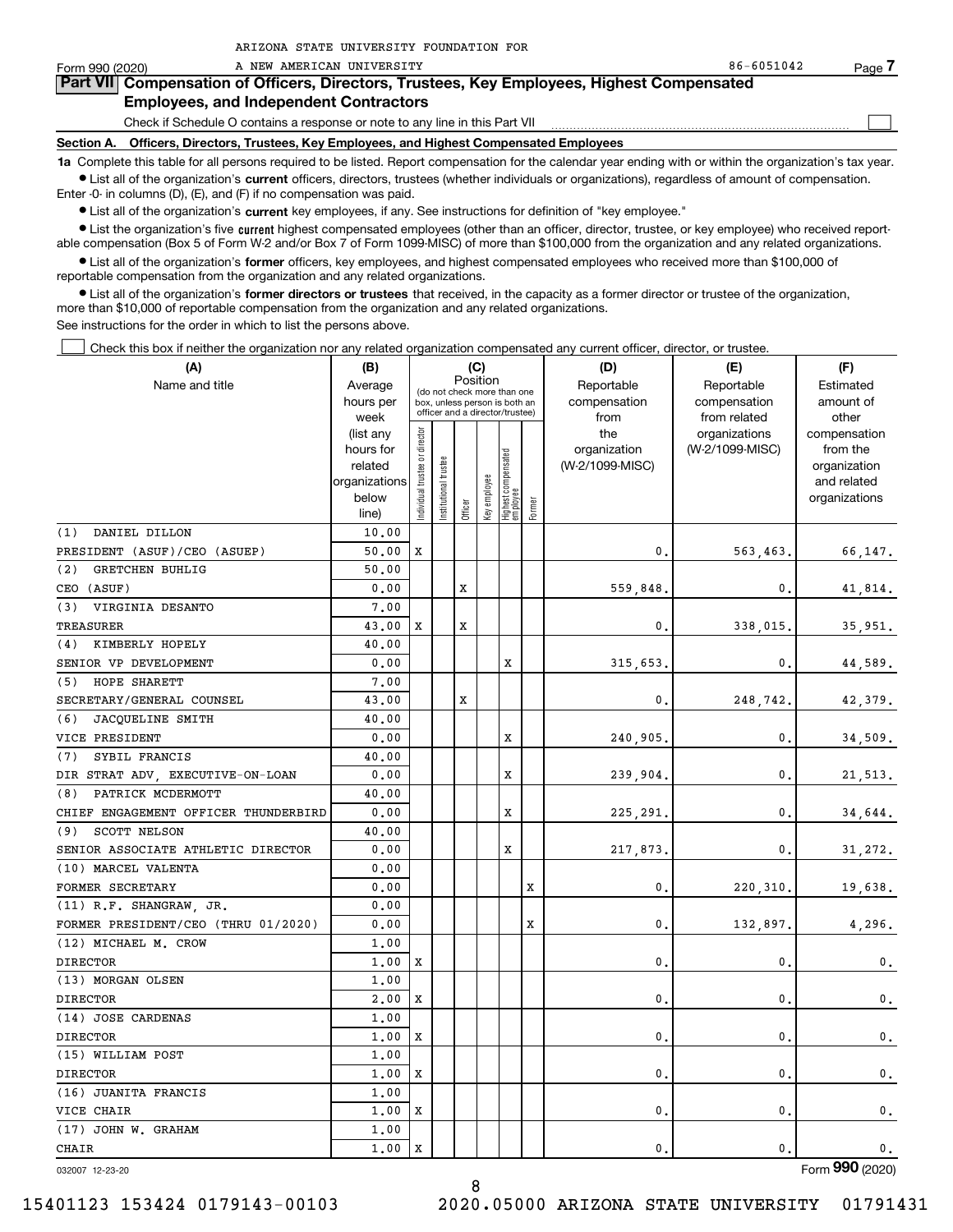| ARIZONA STATE UNIVERSITY FOUNDATION FOR |  |  |  |  |  |
|-----------------------------------------|--|--|--|--|--|
|-----------------------------------------|--|--|--|--|--|

| Form 990 (2020)                                                                                                                              | A NEW AMERICAN UNIVERSITY                                            |                                |                            |          |              |                                                                                                 |        |                                        | 86-6051042                                 |   |                                                                          | Page 8        |
|----------------------------------------------------------------------------------------------------------------------------------------------|----------------------------------------------------------------------|--------------------------------|----------------------------|----------|--------------|-------------------------------------------------------------------------------------------------|--------|----------------------------------------|--------------------------------------------|---|--------------------------------------------------------------------------|---------------|
| <b>Part VII</b><br>Section A. Officers, Directors, Trustees, Key Employees, and Highest Compensated Employees (continued)                    |                                                                      |                                |                            |          |              |                                                                                                 |        |                                        |                                            |   |                                                                          |               |
| (A)                                                                                                                                          | (B)                                                                  |                                |                            |          | (C)          |                                                                                                 |        | (D)                                    | (E)                                        |   | (F)                                                                      |               |
| Name and title                                                                                                                               | Average<br>hours per<br>week                                         |                                |                            | Position |              | (do not check more than one<br>box, unless person is both an<br>officer and a director/trustee) |        | Reportable<br>compensation<br>from     | Reportable<br>compensation<br>from related |   | Estimated<br>amount of<br>other                                          |               |
|                                                                                                                                              | (list any<br>hours for<br>related<br>organizations<br>below<br>line) | Individual trustee or director | trustee<br>Institutional t | Officer  | key employee | Highest compensated<br>employee                                                                 | Former | the<br>organization<br>(W-2/1099-MISC) | organizations<br>(W-2/1099-MISC)           |   | compensation<br>from the<br>organization<br>and related<br>organizations |               |
| (18) HARRY PAPP                                                                                                                              | 1.00                                                                 |                                |                            |          |              |                                                                                                 |        |                                        |                                            |   |                                                                          |               |
| <b>DIRECTOR</b>                                                                                                                              | 1,00                                                                 | X                              |                            |          |              |                                                                                                 |        | 0.                                     | $\mathbf{0}$ .                             |   |                                                                          | 0.            |
| (19) MALISSIA CLINTON<br><b>DIRECTOR</b>                                                                                                     | 2,00<br>0.00                                                         | X                              |                            |          |              |                                                                                                 |        | $\mathbf{0}$ .                         | 0.                                         |   |                                                                          | 0.            |
| (20) MARY HENTGES                                                                                                                            | 2,00                                                                 |                                |                            |          |              |                                                                                                 |        |                                        |                                            |   |                                                                          |               |
| <b>DIRECTOR</b>                                                                                                                              | 0.00                                                                 | X                              |                            |          |              |                                                                                                 |        | $\mathbf{0}$ .                         | 0                                          |   |                                                                          | 0.            |
| (21) DOUG FULTON                                                                                                                             | 2,00                                                                 |                                |                            |          |              |                                                                                                 |        |                                        |                                            |   |                                                                          |               |
| <b>DIRECTOR</b>                                                                                                                              | 0.00                                                                 | X                              |                            |          |              |                                                                                                 |        | 0.                                     | 0.                                         |   |                                                                          | $\mathbf 0$ . |
| (22) IRA FULTON                                                                                                                              | 2,00                                                                 |                                |                            |          |              |                                                                                                 |        |                                        |                                            |   |                                                                          |               |
| <b>DIRECTOR</b>                                                                                                                              | 0.00                                                                 | х                              |                            |          |              |                                                                                                 |        | 0.                                     | 0.                                         |   |                                                                          | 0.            |
| (23) LAUREN BAILEY                                                                                                                           | 1.00                                                                 |                                |                            |          |              |                                                                                                 |        |                                        |                                            |   |                                                                          |               |
| <b>DIRECTOR</b>                                                                                                                              | 0.00                                                                 | х                              |                            |          |              |                                                                                                 |        | $\mathbf 0$ .                          | $\mathbf{0}$                               |   |                                                                          | $\mathbf 0$ . |
| (24) ANNE MARIUCCI                                                                                                                           | 2,00                                                                 |                                |                            |          |              |                                                                                                 |        |                                        |                                            |   |                                                                          |               |
| <b>DIRECTOR</b>                                                                                                                              | 2,00                                                                 | X                              |                            |          |              |                                                                                                 |        | $\mathbf{0}$ .                         | $\mathbf{0}$                               |   |                                                                          | 0.            |
| (25) JIM O'BRIEN                                                                                                                             | 1,00                                                                 |                                |                            |          |              |                                                                                                 |        |                                        |                                            |   |                                                                          |               |
| <b>DIRECTOR</b>                                                                                                                              | 2,00                                                                 | X                              |                            |          |              |                                                                                                 |        | $\mathbf{0}$ .                         | $\mathbf{0}$ .                             |   |                                                                          | 0.            |
| (26) TONY SARSAM                                                                                                                             | 2,00                                                                 |                                |                            |          |              |                                                                                                 |        |                                        |                                            |   |                                                                          |               |
| <b>DIRECTOR</b>                                                                                                                              | 0.00                                                                 | $\mathbf{x}$                   |                            |          |              |                                                                                                 |        | 0.                                     | 0.                                         |   |                                                                          | 0.            |
|                                                                                                                                              |                                                                      |                                |                            |          |              |                                                                                                 |        | 1,799,474.                             | 1,503,427.                                 |   |                                                                          | 376.752.      |
| c Total from continuation sheets to Part VII, Section A <b>manufarity</b>                                                                    |                                                                      |                                |                            |          |              |                                                                                                 |        | $\mathbf{0}$ .                         | $\mathbf{0}$ .                             |   |                                                                          | 0.            |
|                                                                                                                                              |                                                                      |                                |                            |          |              |                                                                                                 |        | 1,799,474.                             | 1,503,427.                                 |   |                                                                          | 376,752.      |
| Total number of individuals (including but not limited to those listed above) who received more than \$100,000 of reportable<br>$\mathbf{2}$ |                                                                      |                                |                            |          |              |                                                                                                 |        |                                        |                                            |   |                                                                          |               |
| compensation from the organization $\blacktriangleright$                                                                                     |                                                                      |                                |                            |          |              |                                                                                                 |        |                                        |                                            |   |                                                                          | 34            |
|                                                                                                                                              |                                                                      |                                |                            |          |              |                                                                                                 |        |                                        |                                            |   | <b>Yes</b>                                                               | <b>No</b>     |
| Did the organization list any former officer, director, trustee, key employee, or highest compensated employee on<br>3                       |                                                                      |                                |                            |          |              |                                                                                                 |        |                                        |                                            |   |                                                                          |               |
| line 1a? If "Yes," complete Schedule J for such individual manufactured contained and the Ves," complete Schedule J for such individual      |                                                                      |                                |                            |          |              |                                                                                                 |        |                                        |                                            | 3 | х                                                                        |               |
| For any individual listed on line 1a, is the sum of reportable compensation and other compensation from the organization<br>4                |                                                                      |                                |                            |          |              |                                                                                                 |        |                                        |                                            |   |                                                                          |               |
|                                                                                                                                              |                                                                      |                                |                            |          |              |                                                                                                 |        |                                        |                                            | 4 | X                                                                        |               |

**55Section B. Independent Contractors** *If "Yes," complete Schedule J for such person* rendered to the organization? Did any person listed on line 1a receive or accrue compensation from any unrelated organization or individual for services

**1**Complete this table for your five highest compensated independent contractors that received more than \$100,000 of compensation from the organization. Report compensation for the calendar year ending with or within the organization's tax year.

| (A)                                                                                                                              | (B)                     | (C)          |
|----------------------------------------------------------------------------------------------------------------------------------|-------------------------|--------------|
| Name and business address                                                                                                        | Description of services | Compensation |
| LAUREL STRATEGIES, INC.                                                                                                          |                         |              |
| 4A OXFORD STREET, CHEVY CHASE, MD 20815                                                                                          | CONSULTING              | 400,000.     |
| DAUN LLC. 207 WEST 21ST STREET. STE. 3.                                                                                          |                         |              |
| NEW YORK, NY 10011                                                                                                               | CONSULTING              | 286,738.     |
| THE EUDY COMPANY LTD, 4200 MASSACHUSETTS                                                                                         |                         |              |
| AVE. NW 312, WASHINGTON, DC 20016                                                                                                | PROFESSIONAL FUNDRAISER | 260,955.     |
| SCOTT PRENN LLP, 28 OLD BROMPTON ROAD,                                                                                           |                         |              |
| LONDON, UNITED KINGDOM SW7 3SS                                                                                                   | FUNDRAISING CONSULTANT  | 247,012.     |
| ELIASSON GROUP                                                                                                                   |                         |              |
| 4506 DALTON ROAD, CHEVY CHASE, MD 20815                                                                                          | FUNDRAISING CONSULTANT  | 174,250.     |
| Total number of independent contractors (including but not limited to those listed above) who received more than<br>$\mathbf{2}$ |                         |              |
| $$100,000$ of compensation from the organization $\triangleright$                                                                |                         |              |

Form (2020) **990**

032008 12-23-20

X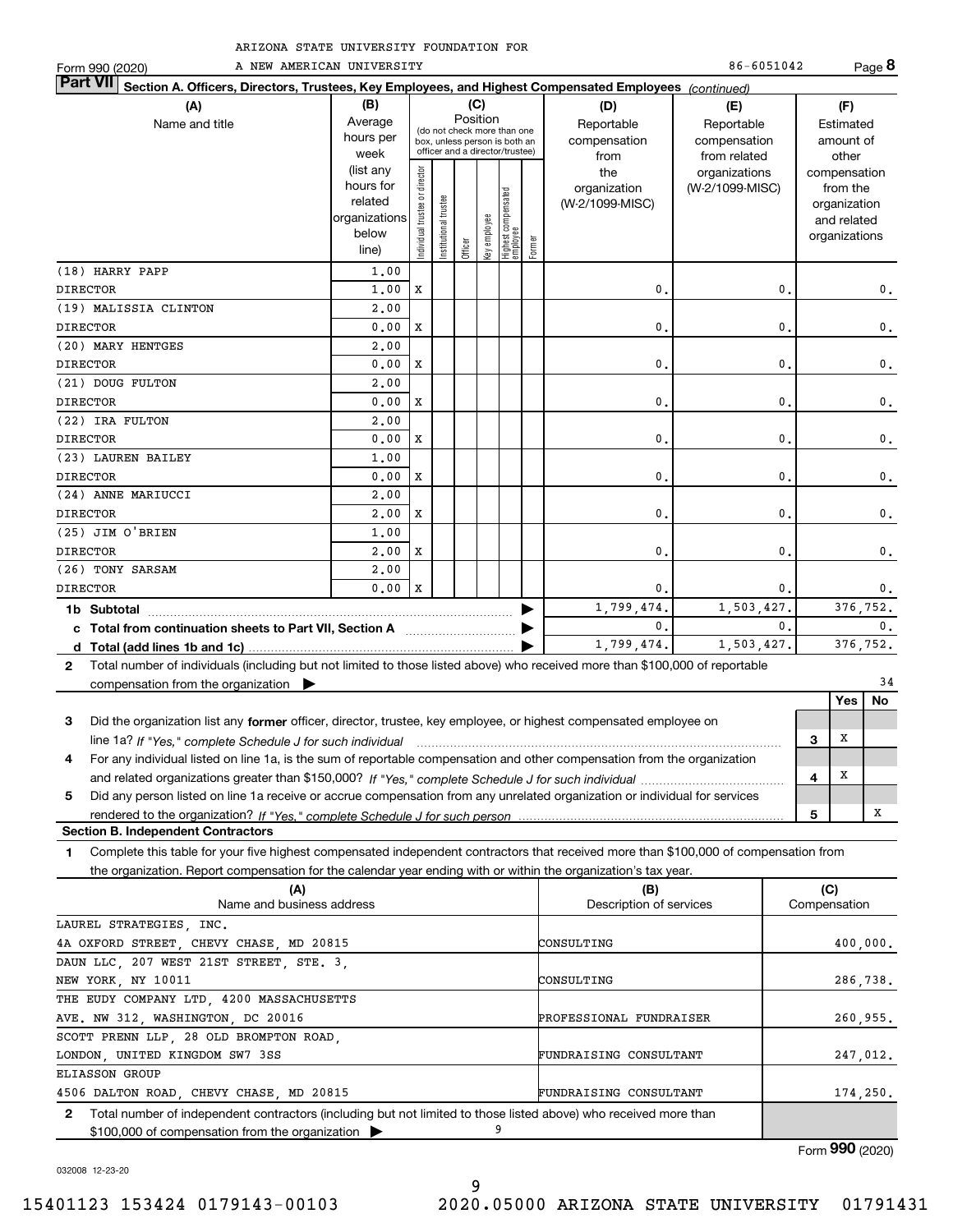Form 990 (2020) Page A NEW AMERICAN UNIVERSITY 86-6051042 **Part VIII Statement of Revenue**  $\boxed{\mathbf{X}}$ Check if Schedule O contains a response or note to any line in this Part VIII  $\overline{(D)}$ **(A) (B) (C) (D)** Revenue excluded Total revenue  $\vert$  Related or exempt Unrelatedfrom tax under function revenue business revenue sections 512 - 514 **Contributions, Gifts, Grants**<br>and Other Similar Amounts **1 a** Federated campaigns **Contributions, Gifts, Grants and Other Similar Amounts** ~~~~~**1ab** Membership dues \_\_\_\_\_\_\_\_\_\_\_\_\_\_\_ **1bc**Fundraising events ~~~~~~~ **1c**2,957,016. **d** Related organizations …………… **1de** Government grants (contributions) **1ef** All other contributions, gifts, grants, and 150,140,940. similar amounts not included above **1f**21,400,975. **1**\$**g** Noncash contributions included in lines 1a-1f 1g 153,097,956. **h Total.**  Add lines 1a-1f | **Business Code** 1,405,383. **a2**PROGRAM SUPPORT 611710 1,405,383. Program Service<br>Revenue **Program Service** PROGRAM REVENUE AND ME 541900 31,000. 31 000. 31,000. **bRevenue cdef** All other program service revenue  $\ldots$ .......... 1,436,383. **gTotal.**  Add lines 2a-2f | Investment income (including dividends, interest, and **3**14,212,570. 14,914. 14,197,656. …… ▶ other similar amounts) ~~~~~~~~~~~~~~~~~Income from investment of tax-exempt bond proceeds **4** $\blacksquare$ 19,863. 19,863. **5**Royalties | (i) Real (ii) Personal **6 a** Gross rents **6a**~~~~~**6bb** Less: rental expenses  $\ldots$ **6cc** Rental income or (loss)  $\blacktriangleright$ **d** Net rental income or (loss) (i) Securities (ii) Other **7 a** Gross amount from sales of 503,196,312. 32,000. assets other than inventory **7ab** Less: cost or other basis 9,277. 441,363,969. **Other Revenue Other Revenue** and sales expenses **7b**61,832,343. 22,723. **7cc** Gain or (loss) …………… 61,855,066. | 61,855,066. **d**Net gain or (loss) | **8 a** Gross income from fundraising events (not including \$ of contributions reported on line 1c). See Part IV, line 18 ~~~~~~~~~~~~ **8a8bb** Less: direct expenses  $^{(1)}$ **c** Net income or (loss) from fundraising events **............... 9 a** Gross income from gaming activities. See Part IV, line 19 ~~~~~~~~~~~~ **9a9bb** Less: direct expenses \_\_\_\_\_\_\_\_\_\_\_\_\_\_\_\_\_\_  $\blacktriangleright$ **c** Net income or (loss) from gaming activities . . . . . . . . . . . . . . . . . . **10 a** Gross sales of inventory, less returns and allowances ~~~~~~~~~~~~ **10a10bb** Less: cost of goods sold  $^{[1]}$  .....................  $\blacksquare$ **c** Net income or (loss) from sales of inventory . . . . . . . . . . . . . . . . . . **Business Code Miscellaneous** Miscellaneous 2,715,672. 2,715,672. **11 a** ASSET MANAGEMENT FEES 900099 Revenue **Revenue** MISCELLANEOUS40,632. **b**US | 900099 | 40,632.| 40,632. **cd** All other revenue  $\ldots$   $\ldots$   $\ldots$   $\ldots$   $\ldots$   $\ldots$   $\ldots$   $\ldots$ 2,756,304. **Total.**  Add lines 11a-11d | **e**233,378,142. 4,192,687. 14,914. 76,072,585. …… ▶ **12Total revenue.**  See instructions Form (2020) **990**

10

032009 12-23-20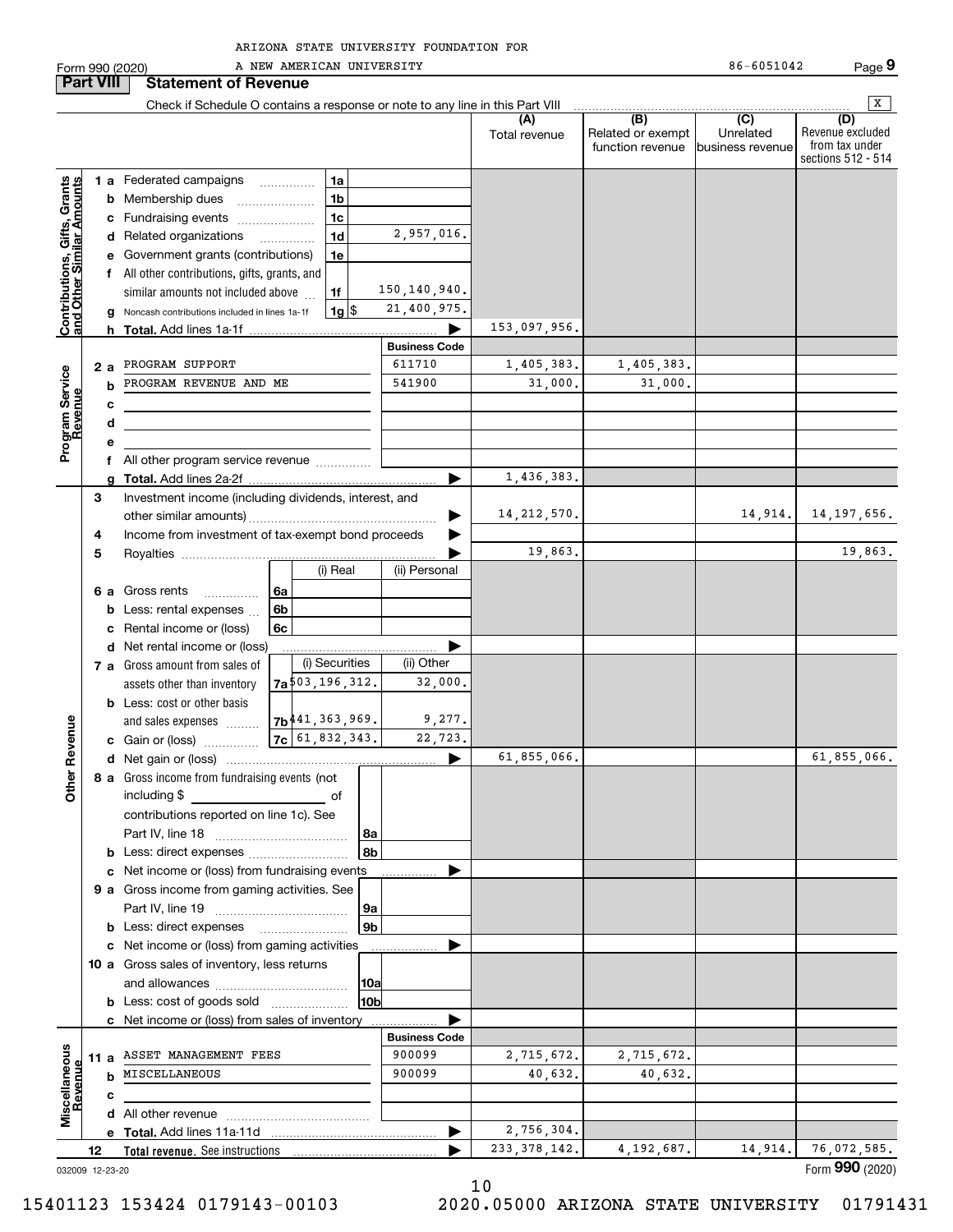|              | Form 990 (2020)<br>A NEW AMERICAN UNIVERSITY<br><b>Part IX   Statement of Functional Expenses</b>                                                          |                       |                                    | 86-6051042                                | Page 10                        |
|--------------|------------------------------------------------------------------------------------------------------------------------------------------------------------|-----------------------|------------------------------------|-------------------------------------------|--------------------------------|
|              | Section 501(c)(3) and 501(c)(4) organizations must complete all columns. All other organizations must complete column (A).                                 |                       |                                    |                                           |                                |
|              | Check if Schedule O contains a response or note to any line in this Part IX                                                                                |                       |                                    |                                           | $\overline{\mathbf{x}}$        |
|              | Do not include amounts reported on lines 6b,<br>7b, 8b, 9b, and 10b of Part VIII.                                                                          | (A)<br>Total expenses | (B)<br>Program service<br>expenses | (C)<br>Management and<br>general expenses | (D)<br>Fundraising<br>expenses |
| $\mathbf 1$  | Grants and other assistance to domestic organizations<br>and domestic governments. See Part IV, line 21<br>$\mathbb{R}$                                    | 115,027,595.          | 115,027,595.                       |                                           |                                |
| $\mathbf{2}$ | Grants and other assistance to domestic<br>individuals. See Part IV, line 22                                                                               |                       |                                    |                                           |                                |
| 3            | Grants and other assistance to foreign                                                                                                                     |                       |                                    |                                           |                                |
|              | organizations, foreign governments, and foreign                                                                                                            |                       |                                    |                                           |                                |
|              | individuals. See Part IV, lines 15 and 16                                                                                                                  |                       |                                    |                                           |                                |
| 4            | Benefits paid to or for members                                                                                                                            |                       |                                    |                                           |                                |
| 5            | Compensation of current officers, directors,                                                                                                               |                       |                                    |                                           |                                |
|              | trustees, and key employees                                                                                                                                | 454,228.              |                                    | 454,228.                                  |                                |
| 6            | Compensation not included above to disqualified                                                                                                            |                       |                                    |                                           |                                |
|              | persons (as defined under section 4958(f)(1)) and                                                                                                          |                       |                                    |                                           |                                |
|              | persons described in section 4958(c)(3)(B)                                                                                                                 | 172,658.              |                                    |                                           | 172,658.                       |
| 7            |                                                                                                                                                            | 6,943,192.            | 67,536.                            | 67,450.                                   | 6,808,206.                     |
| 8            | Pension plan accruals and contributions (include                                                                                                           |                       |                                    |                                           |                                |
|              | section 401(k) and 403(b) employer contributions)                                                                                                          | 484,844.              | 3,525.                             | 42,478.                                   | 438,841.                       |
| 9            |                                                                                                                                                            | 1,225,717.            | 8,910.                             | 107,387.                                  | 1,109,420.                     |
| 10           |                                                                                                                                                            | 516,587.              | 4,609.                             | 35,600.                                   | 476,378.                       |
| 11           | Fees for services (nonemployees):                                                                                                                          |                       |                                    |                                           |                                |
| a            |                                                                                                                                                            |                       |                                    |                                           |                                |
| b            |                                                                                                                                                            | 1,933.                | 1,933.                             |                                           |                                |
| c            |                                                                                                                                                            | 94,445.               |                                    | 76,327.                                   | 18,118.                        |
| d            |                                                                                                                                                            |                       |                                    |                                           |                                |
| е            | Professional fundraising services. See Part IV, line 17                                                                                                    | 1,293,997.            |                                    |                                           | 1,293,997.                     |
| f            | Investment management fees                                                                                                                                 | 2,824,059.            | 2,824,059.                         |                                           |                                |
| g            | Other. (If line 11g amount exceeds 10% of line 25,                                                                                                         |                       |                                    |                                           |                                |
|              | column (A) amount, list line 11g expenses on Sch O.)                                                                                                       | 2,549,936.            | 1,359,179.                         | 250,361.                                  | 940,396.                       |
| 12           |                                                                                                                                                            | 65,692.               | 63,450.                            |                                           | 2,242.                         |
| 13           |                                                                                                                                                            | 1.093.240.            | 746,385.                           | 6,170.                                    | 340,685.                       |
| 14           |                                                                                                                                                            | 22,998.               | 20,714.                            |                                           | 2,284.                         |
| 15           |                                                                                                                                                            |                       |                                    |                                           |                                |
| 16           | Occupancy                                                                                                                                                  | 17,255.               | 11,780.                            |                                           | 5.475.                         |
| 17           | Travel                                                                                                                                                     | 97,393.               | 48,299.                            |                                           | 49,094.                        |
| 18           | Payments of travel or entertainment expenses                                                                                                               |                       |                                    |                                           |                                |
|              | for any federal, state, or local public officials                                                                                                          |                       |                                    |                                           |                                |
| 19           | Conferences, conventions, and meetings                                                                                                                     | 16,259.               | 2,352.                             |                                           | 13,907.                        |
| 20           | Interest                                                                                                                                                   | 6,820,970.            |                                    | 6,818,952.                                | 2,018.                         |
| 21           |                                                                                                                                                            |                       |                                    |                                           |                                |
| 22           | Depreciation, depletion, and amortization                                                                                                                  | 14,334.               | 14,038.                            |                                           | 296.                           |
| 23           | Insurance<br>Other expenses. Itemize expenses not covered                                                                                                  |                       |                                    |                                           |                                |
| 24           | above (List miscellaneous expenses on line 24e. If<br>line 24e amount exceeds 10% of line 25, column (A)<br>amount, list line 24e expenses on Schedule 0.) |                       |                                    |                                           |                                |
| a            | MEALS AND CULTIVATION                                                                                                                                      | 1,470,132.            | 1,332,430.                         |                                           | 137,702.                       |
|              | FEES AND SUBSCRIPTIONS                                                                                                                                     | 305,949.              | 216,827.                           | 5,022.                                    | 84,100.                        |
|              | MISCELLANEOUS                                                                                                                                              | 14,808.               | 14,737.                            |                                           | 71.                            |
| d            |                                                                                                                                                            |                       |                                    |                                           |                                |
|              | e All other expenses                                                                                                                                       |                       |                                    |                                           |                                |
| 25           | Total functional expenses. Add lines 1 through 24e                                                                                                         | 141, 528, 221.        | 121,768,358.                       | 7,863,975.                                | 11,895,888.                    |
| 26           | Joint costs. Complete this line only if the organization                                                                                                   |                       |                                    |                                           |                                |
|              | reported in column (B) joint costs from a combined<br>educational campaign and fundraising solicitation.                                                   |                       |                                    |                                           |                                |

11

032010 12-23-20

 $Check here$ 

Check here  $\begin{array}{|c|c|c|c|c|}\hline \text{ } & \text{ if following SOP 98-2 (ASC 958-720)} \hline \end{array}$ 

Form (2020) **990**

A NEW AMERICAN UNIVERSITY **86-6051042** 

**10**

 <sup>15401123 153424 0179143-00103 2020.05000</sup> ARIZONA STATE UNIVERSITY 01791431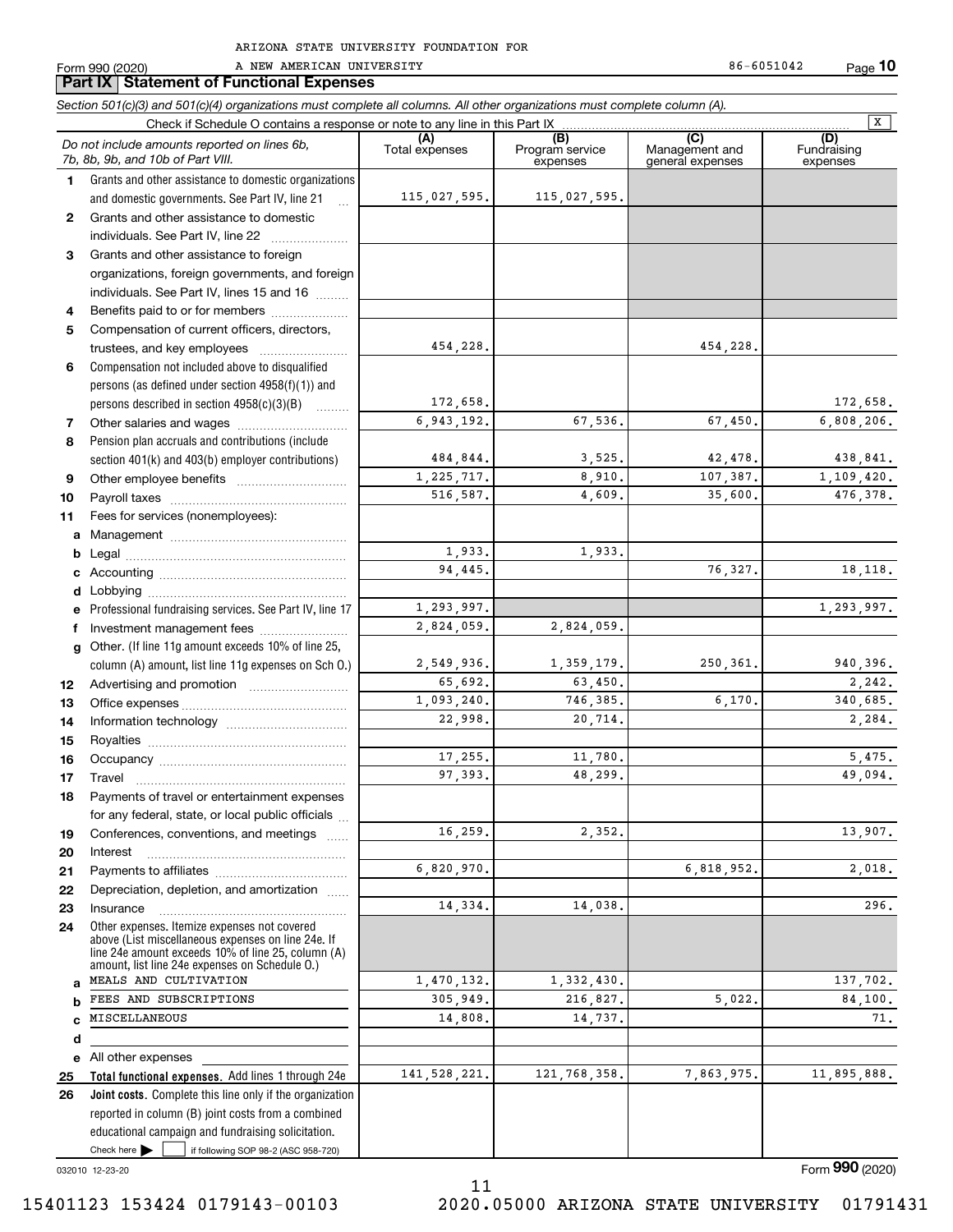|                             | Part X | <b>Balance Sheet</b>                                                                                                                                                                                                           |                 |                   |                          |                |                    |
|-----------------------------|--------|--------------------------------------------------------------------------------------------------------------------------------------------------------------------------------------------------------------------------------|-----------------|-------------------|--------------------------|----------------|--------------------|
|                             |        |                                                                                                                                                                                                                                |                 |                   |                          |                |                    |
|                             |        |                                                                                                                                                                                                                                |                 |                   | (A)<br>Beginning of year |                | (B)<br>End of year |
|                             | 1      |                                                                                                                                                                                                                                |                 |                   | 4,796,589.               | 1              | 2,814,167.         |
|                             | 2      |                                                                                                                                                                                                                                |                 |                   |                          | $\mathbf{2}$   |                    |
|                             | З      |                                                                                                                                                                                                                                |                 |                   | 165, 353, 667.           | 3              | 144,040,885.       |
|                             | 4      |                                                                                                                                                                                                                                |                 |                   | 3, 353, 076.             | 4              | 1,598,269.         |
|                             | 5      | Loans and other receivables from any current or former officer, director,                                                                                                                                                      |                 |                   |                          |                |                    |
|                             |        | trustee, key employee, creator or founder, substantial contributor, or 35%                                                                                                                                                     |                 |                   |                          |                |                    |
|                             |        | controlled entity or family member of any of these persons                                                                                                                                                                     |                 |                   |                          | 5              |                    |
|                             | 6      | Loans and other receivables from other disqualified persons (as defined                                                                                                                                                        |                 |                   |                          |                |                    |
|                             |        | under section $4958(f)(1)$ , and persons described in section $4958(c)(3)(B)$                                                                                                                                                  |                 | $\ldots$          |                          | 6              |                    |
|                             | 7      |                                                                                                                                                                                                                                |                 |                   |                          | $\overline{7}$ |                    |
| Assets                      | 8      |                                                                                                                                                                                                                                |                 |                   |                          | 8              |                    |
|                             | 9      | Prepaid expenses and deferred charges                                                                                                                                                                                          |                 |                   | 31,391.                  | 9              | 31,391.            |
|                             |        | <b>10a</b> Land, buildings, and equipment: cost or other                                                                                                                                                                       |                 |                   |                          |                |                    |
|                             |        | basis. Complete Part VI of Schedule D                                                                                                                                                                                          | 10a             | 961,885.          |                          |                |                    |
|                             |        | <b>b</b> Less: accumulated depreciation<br>$\ldots \ldots \ldots \ldots$                                                                                                                                                       | 10 <sub>b</sub> | 282.877.          | 686,745.                 | 10c            | 679,008.           |
|                             | 11     |                                                                                                                                                                                                                                |                 |                   | 592,389,089.             | 11             | 755, 252, 949.     |
|                             | 12     |                                                                                                                                                                                                                                |                 | 526,075,363.      | 12                       | 696,800,271.   |                    |
|                             | 13     |                                                                                                                                                                                                                                |                 |                   | 13                       |                |                    |
|                             | 14     |                                                                                                                                                                                                                                |                 | 14                |                          |                |                    |
|                             | 15     |                                                                                                                                                                                                                                |                 | 9,972,923.        | 15                       | 22, 222, 675.  |                    |
|                             | 16     |                                                                                                                                                                                                                                |                 |                   | 1,302,658,843.           | 16             | 1,623,439,615.     |
|                             | 17     |                                                                                                                                                                                                                                |                 |                   | 4,669,396.               | 17             | 2,931,880.         |
|                             | 18     |                                                                                                                                                                                                                                |                 |                   | 18                       |                |                    |
|                             | 19     | Deferred revenue manual contracts and contracts are all the contracts and contracts are contracted and contracts are contracted and contract are contracted and contract are contracted and contract are contracted and contra |                 |                   | $\mathbf{0}$ .           | 19             | 0.                 |
|                             | 20     |                                                                                                                                                                                                                                |                 |                   |                          | 20             |                    |
|                             | 21     | Escrow or custodial account liability. Complete Part IV of Schedule D                                                                                                                                                          |                 | 1.1.1.1.1.1.1.1.1 | 300,796,363.             | 21             | 432, 561, 823.     |
|                             | 22     | Loans and other payables to any current or former officer, director,                                                                                                                                                           |                 |                   |                          |                |                    |
| Liabilities                 |        | trustee, key employee, creator or founder, substantial contributor, or 35%                                                                                                                                                     |                 |                   |                          |                |                    |
|                             |        | controlled entity or family member of any of these persons                                                                                                                                                                     |                 |                   |                          | 22             |                    |
|                             | 23     | Secured mortgages and notes payable to unrelated third parties                                                                                                                                                                 |                 |                   |                          | 23             |                    |
|                             | 24     | Unsecured notes and loans payable to unrelated third parties                                                                                                                                                                   |                 |                   |                          | 24             |                    |
|                             | 25     | Other liabilities (including federal income tax, payables to related third                                                                                                                                                     |                 |                   |                          |                |                    |
|                             |        | parties, and other liabilities not included on lines 17-24). Complete Part X                                                                                                                                                   |                 |                   |                          |                |                    |
|                             |        | of Schedule D                                                                                                                                                                                                                  |                 |                   | 2,898,332.               | 25             | 4,955,173.         |
|                             | 26     | <b>Total liabilities.</b> Add lines 17 through 25                                                                                                                                                                              |                 |                   | 308, 364, 091.           | 26             | 440, 448, 876.     |
|                             |        | Organizations that follow FASB ASC 958, check here $\blacktriangleright$ $\boxed{\text{X}}$                                                                                                                                    |                 |                   |                          |                |                    |
|                             |        | and complete lines 27, 28, 32, and 33.                                                                                                                                                                                         |                 |                   |                          |                |                    |
|                             | 27     | Net assets without donor restrictions                                                                                                                                                                                          |                 |                   | 2,250,734.               | 27             | 2,307,750.         |
|                             | 28     |                                                                                                                                                                                                                                |                 |                   | 992,044,018.             | 28             | 1,180,682,989.     |
|                             |        | Organizations that do not follow FASB ASC 958, check here $\blacktriangleright$                                                                                                                                                |                 |                   |                          |                |                    |
| Net Assets or Fund Balances |        | and complete lines 29 through 33.                                                                                                                                                                                              |                 |                   |                          |                |                    |
|                             | 29     |                                                                                                                                                                                                                                |                 |                   |                          | 29             |                    |
|                             | 30     | Paid-in or capital surplus, or land, building, or equipment fund                                                                                                                                                               |                 |                   |                          | 30             |                    |
|                             | 31     | Retained earnings, endowment, accumulated income, or other funds                                                                                                                                                               |                 | $\cdots$          |                          | 31             |                    |
|                             | 32     | Total net assets or fund balances                                                                                                                                                                                              |                 |                   | 994, 294, 752.           | 32             | 1, 182, 990, 739.  |
|                             | 33     |                                                                                                                                                                                                                                |                 |                   | 1,302,658,843.           | 33             | 1,623,439,615.     |

Form (2020) **990**

032011 12-23-20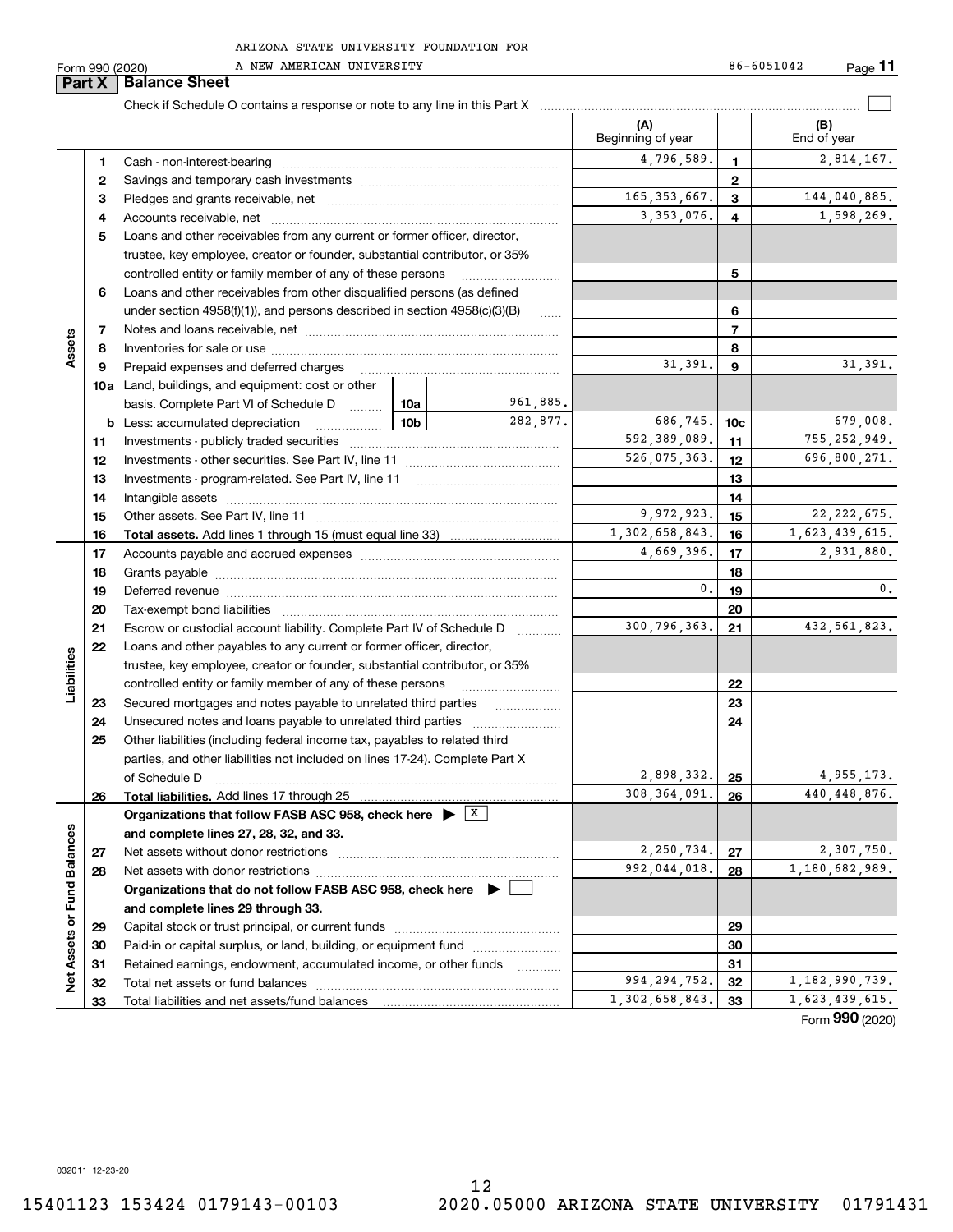|    | ARIZONA STATE UNIVERSITY FOUNDATION FOR                                                                                         |                |                   |                  |    |  |  |
|----|---------------------------------------------------------------------------------------------------------------------------------|----------------|-------------------|------------------|----|--|--|
|    | 86-6051042<br>A NEW AMERICAN UNIVERSITY<br>Form 990 (2020)                                                                      |                |                   |                  |    |  |  |
|    | <b>Reconciliation of Net Assets</b><br>Part XI                                                                                  |                |                   |                  |    |  |  |
|    |                                                                                                                                 |                |                   |                  | x  |  |  |
|    |                                                                                                                                 |                |                   |                  |    |  |  |
| 1  | Total revenue (must equal Part VIII, column (A), line 12)                                                                       | $\mathbf{1}$   |                   | 233, 378, 142.   |    |  |  |
| 2  |                                                                                                                                 | $\overline{2}$ |                   | 141,528,221.     |    |  |  |
| 3  | Revenue less expenses. Subtract line 2 from line 1                                                                              | $\mathbf{3}$   |                   | 91,849,921.      |    |  |  |
| 4  |                                                                                                                                 | $\overline{4}$ |                   | 994, 294, 752.   |    |  |  |
| 5  |                                                                                                                                 | 5              |                   | 167,616,816.     |    |  |  |
| 6  |                                                                                                                                 | 6              |                   |                  |    |  |  |
| 7  |                                                                                                                                 | $\overline{7}$ |                   |                  |    |  |  |
| 8  | Prior period adjustments                                                                                                        | 8              |                   |                  |    |  |  |
| 9  | Other changes in net assets or fund balances (explain on Schedule O)                                                            | $\mathbf{Q}$   |                   | $-70, 770, 750.$ |    |  |  |
| 10 | Net assets or fund balances at end of year. Combine lines 3 through 9 (must equal Part X, line 32,                              |                |                   |                  |    |  |  |
|    | column (B))                                                                                                                     | 10             | 1, 182, 990, 739. |                  |    |  |  |
|    | Part XII Financial Statements and Reporting                                                                                     |                |                   |                  |    |  |  |
|    |                                                                                                                                 |                |                   |                  |    |  |  |
|    |                                                                                                                                 |                |                   | Yes              | No |  |  |
| 1  | $X \mid$ Accrual<br>Accounting method used to prepare the Form 990: <u>June</u> Cash<br>Other                                   |                |                   |                  |    |  |  |
|    | If the organization changed its method of accounting from a prior year or checked "Other," explain in Schedule O.               |                |                   |                  |    |  |  |
|    | 2a Were the organization's financial statements compiled or reviewed by an independent accountant?                              |                | 2a                |                  | х  |  |  |
|    | If "Yes," check a box below to indicate whether the financial statements for the year were compiled or reviewed on a            |                |                   |                  |    |  |  |
|    | separate basis, consolidated basis, or both:                                                                                    |                |                   |                  |    |  |  |
|    | Separate basis<br>Consolidated basis<br>Both consolidated and separate basis                                                    |                |                   |                  |    |  |  |
|    | <b>b</b> Were the organization's financial statements audited by an independent accountant?                                     |                | 2 <sub>b</sub>    | х                |    |  |  |
|    | If "Yes," check a box below to indicate whether the financial statements for the year were audited on a separate basis,         |                |                   |                  |    |  |  |
|    | consolidated basis, or both:                                                                                                    |                |                   |                  |    |  |  |
|    | $\boxed{\textbf{X}}$ Consolidated basis<br>Separate basis<br>Both consolidated and separate basis                               |                |                   |                  |    |  |  |
|    | c If "Yes" to line 2a or 2b, does the organization have a committee that assumes responsibility for oversight of the audit,     |                |                   |                  |    |  |  |
|    |                                                                                                                                 |                | 2c                | х                |    |  |  |
|    | If the organization changed either its oversight process or selection process during the tax year, explain on Schedule O.       |                |                   |                  |    |  |  |
|    | 3a As a result of a federal award, was the organization required to undergo an audit or audits as set forth in the Single Audit |                |                   |                  |    |  |  |
|    |                                                                                                                                 |                | 3a                |                  | х  |  |  |
|    | b If "Yes," did the organization undergo the required audit or audits? If the organization did not undergo the required audit   |                |                   |                  |    |  |  |
|    |                                                                                                                                 |                | 3b                | מחח              |    |  |  |

Form (2020) **990**

032012 12-23-20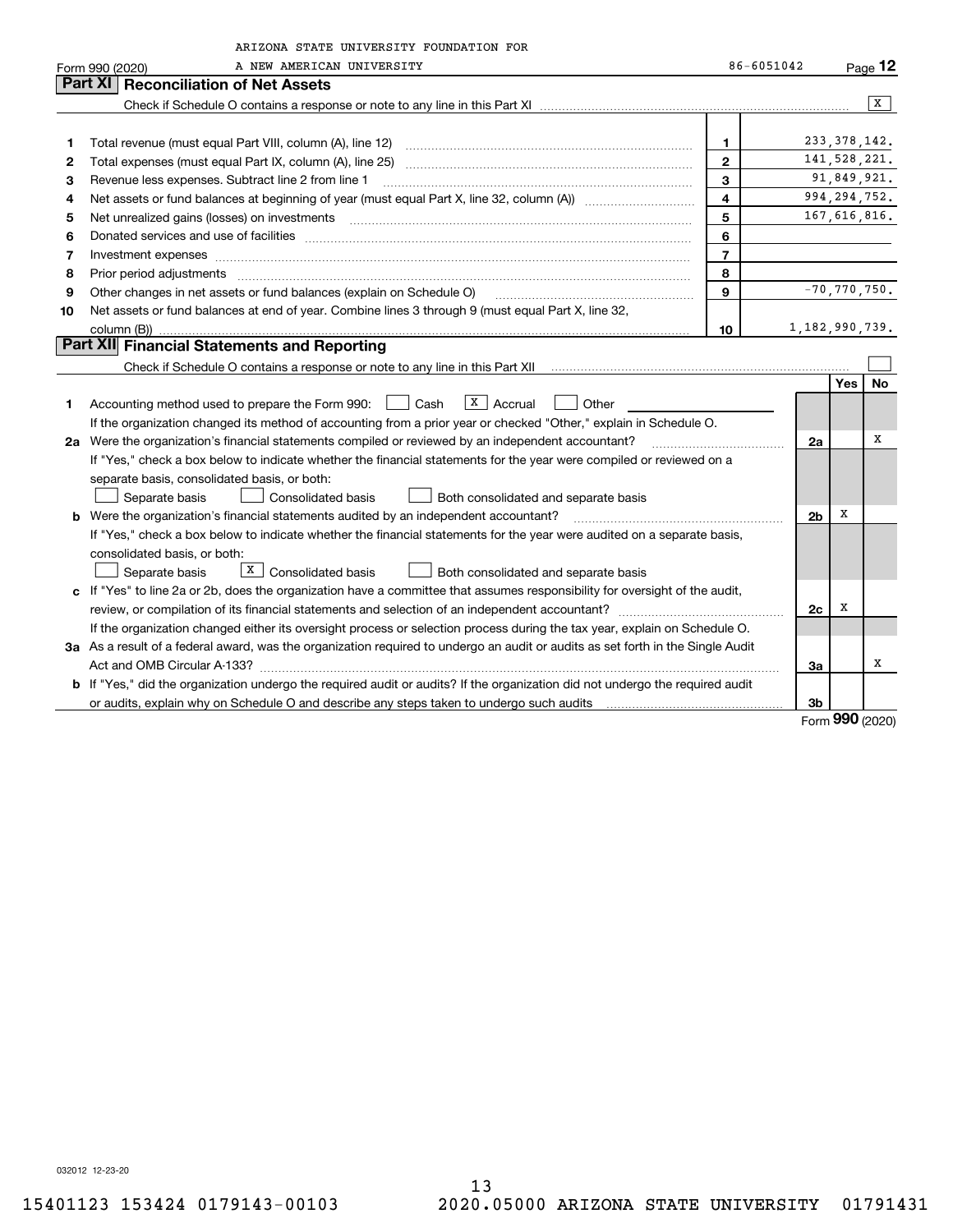| <b>SCHEDULE A</b><br><b>Public Charity Status and Public Support</b> |                                                                                                                                                                                                                                                                |                                                                               |                             |                                 |                            | OMB No. 1545-0047 |                                                     |
|----------------------------------------------------------------------|----------------------------------------------------------------------------------------------------------------------------------------------------------------------------------------------------------------------------------------------------------------|-------------------------------------------------------------------------------|-----------------------------|---------------------------------|----------------------------|-------------------|-----------------------------------------------------|
| (Form 990 or 990-EZ)                                                 |                                                                                                                                                                                                                                                                | Complete if the organization is a section 501(c)(3) organization or a section |                             |                                 |                            |                   |                                                     |
|                                                                      |                                                                                                                                                                                                                                                                | 4947(a)(1) nonexempt charitable trust.                                        |                             |                                 |                            |                   |                                                     |
| Department of the Treasury<br>Internal Revenue Service               |                                                                                                                                                                                                                                                                | Attach to Form 990 or Form 990-EZ.                                            |                             |                                 |                            |                   | <b>Open to Public</b><br>Inspection                 |
|                                                                      |                                                                                                                                                                                                                                                                | Go to www.irs.gov/Form990 for instructions and the latest information.        |                             |                                 |                            |                   |                                                     |
| Name of the organization                                             | ARIZONA STATE UNIVERSITY FOUNDATION FOR<br>A NEW AMERICAN UNIVERSITY                                                                                                                                                                                           |                                                                               |                             |                                 |                            |                   | <b>Employer identification number</b><br>86-6051042 |
| Part I                                                               | Reason for Public Charity Status. (All organizations must complete this part.) See instructions.                                                                                                                                                               |                                                                               |                             |                                 |                            |                   |                                                     |
|                                                                      | The organization is not a private foundation because it is: (For lines 1 through 12, check only one box.)                                                                                                                                                      |                                                                               |                             |                                 |                            |                   |                                                     |
| 1                                                                    | A church, convention of churches, or association of churches described in section 170(b)(1)(A)(i).                                                                                                                                                             |                                                                               |                             |                                 |                            |                   |                                                     |
| 2                                                                    | A school described in section 170(b)(1)(A)(ii). (Attach Schedule E (Form 990 or 990-EZ).)                                                                                                                                                                      |                                                                               |                             |                                 |                            |                   |                                                     |
| 3                                                                    | A hospital or a cooperative hospital service organization described in section 170(b)(1)(A)(iii).                                                                                                                                                              |                                                                               |                             |                                 |                            |                   |                                                     |
| 4                                                                    | A medical research organization operated in conjunction with a hospital described in section 170(b)(1)(A)(iii). Enter the hospital's name,                                                                                                                     |                                                                               |                             |                                 |                            |                   |                                                     |
| city, and state:                                                     |                                                                                                                                                                                                                                                                |                                                                               |                             |                                 |                            |                   |                                                     |
| X<br>5                                                               | An organization operated for the benefit of a college or university owned or operated by a governmental unit described in                                                                                                                                      |                                                                               |                             |                                 |                            |                   |                                                     |
|                                                                      | section 170(b)(1)(A)(iv). (Complete Part II.)                                                                                                                                                                                                                  |                                                                               |                             |                                 |                            |                   |                                                     |
| 6                                                                    | A federal, state, or local government or governmental unit described in section 170(b)(1)(A)(v).                                                                                                                                                               |                                                                               |                             |                                 |                            |                   |                                                     |
| 7                                                                    | An organization that normally receives a substantial part of its support from a governmental unit or from the general public described in                                                                                                                      |                                                                               |                             |                                 |                            |                   |                                                     |
|                                                                      | section 170(b)(1)(A)(vi). (Complete Part II.)                                                                                                                                                                                                                  |                                                                               |                             |                                 |                            |                   |                                                     |
| 8<br>9                                                               | A community trust described in section 170(b)(1)(A)(vi). (Complete Part II.)<br>An agricultural research organization described in section 170(b)(1)(A)(ix) operated in conjunction with a land-grant college                                                  |                                                                               |                             |                                 |                            |                   |                                                     |
|                                                                      | or university or a non-land-grant college of agriculture (see instructions). Enter the name, city, and state of the college or                                                                                                                                 |                                                                               |                             |                                 |                            |                   |                                                     |
| university:                                                          |                                                                                                                                                                                                                                                                |                                                                               |                             |                                 |                            |                   |                                                     |
| 10                                                                   | An organization that normally receives (1) more than 33 1/3% of its support from contributions, membership fees, and gross receipts from                                                                                                                       |                                                                               |                             |                                 |                            |                   |                                                     |
|                                                                      | activities related to its exempt functions, subject to certain exceptions; and (2) no more than 33 1/3% of its support from gross investment                                                                                                                   |                                                                               |                             |                                 |                            |                   |                                                     |
|                                                                      | income and unrelated business taxable income (less section 511 tax) from businesses acquired by the organization after June 30, 1975.                                                                                                                          |                                                                               |                             |                                 |                            |                   |                                                     |
|                                                                      | See section 509(a)(2). (Complete Part III.)                                                                                                                                                                                                                    |                                                                               |                             |                                 |                            |                   |                                                     |
| 11                                                                   | An organization organized and operated exclusively to test for public safety. See section 509(a)(4).                                                                                                                                                           |                                                                               |                             |                                 |                            |                   |                                                     |
| 12                                                                   | An organization organized and operated exclusively for the benefit of, to perform the functions of, or to carry out the purposes of one or                                                                                                                     |                                                                               |                             |                                 |                            |                   |                                                     |
|                                                                      | more publicly supported organizations described in section 509(a)(1) or section 509(a)(2). See section 509(a)(3). Check the box in                                                                                                                             |                                                                               |                             |                                 |                            |                   |                                                     |
|                                                                      | lines 12a through 12d that describes the type of supporting organization and complete lines 12e, 12f, and 12g.                                                                                                                                                 |                                                                               |                             |                                 |                            |                   |                                                     |
| a                                                                    | Type I. A supporting organization operated, supervised, or controlled by its supported organization(s), typically by giving<br>the supported organization(s) the power to regularly appoint or elect a majority of the directors or trustees of the supporting |                                                                               |                             |                                 |                            |                   |                                                     |
|                                                                      | organization. You must complete Part IV, Sections A and B.                                                                                                                                                                                                     |                                                                               |                             |                                 |                            |                   |                                                     |
| b                                                                    | Type II. A supporting organization supervised or controlled in connection with its supported organization(s), by having                                                                                                                                        |                                                                               |                             |                                 |                            |                   |                                                     |
|                                                                      | control or management of the supporting organization vested in the same persons that control or manage the supported                                                                                                                                           |                                                                               |                             |                                 |                            |                   |                                                     |
|                                                                      | organization(s). You must complete Part IV, Sections A and C.                                                                                                                                                                                                  |                                                                               |                             |                                 |                            |                   |                                                     |
| с                                                                    | Type III functionally integrated. A supporting organization operated in connection with, and functionally integrated with,                                                                                                                                     |                                                                               |                             |                                 |                            |                   |                                                     |
|                                                                      | its supported organization(s) (see instructions). You must complete Part IV, Sections A, D, and E.                                                                                                                                                             |                                                                               |                             |                                 |                            |                   |                                                     |
| d                                                                    | Type III non-functionally integrated. A supporting organization operated in connection with its supported organization(s)                                                                                                                                      |                                                                               |                             |                                 |                            |                   |                                                     |
|                                                                      | that is not functionally integrated. The organization generally must satisfy a distribution requirement and an attentiveness                                                                                                                                   |                                                                               |                             |                                 |                            |                   |                                                     |
|                                                                      | requirement (see instructions). You must complete Part IV, Sections A and D, and Part V.                                                                                                                                                                       |                                                                               |                             |                                 |                            |                   |                                                     |
| е                                                                    | Check this box if the organization received a written determination from the IRS that it is a Type I, Type II, Type III<br>functionally integrated, or Type III non-functionally integrated supporting organization.                                           |                                                                               |                             |                                 |                            |                   |                                                     |
|                                                                      | f Enter the number of supported organizations                                                                                                                                                                                                                  |                                                                               |                             |                                 |                            |                   |                                                     |
| g                                                                    | Provide the following information about the supported organization(s).                                                                                                                                                                                         |                                                                               |                             |                                 |                            |                   |                                                     |
| (i) Name of supported                                                | (ii) EIN                                                                                                                                                                                                                                                       | (iii) Type of organization<br>(described on lines 1-10                        | in your governing document? | (iv) Is the organization listed | (v) Amount of monetary     |                   | (vi) Amount of other                                |
| organization                                                         |                                                                                                                                                                                                                                                                | above (see instructions))                                                     | Yes                         | No                              | support (see instructions) |                   | support (see instructions)                          |
|                                                                      |                                                                                                                                                                                                                                                                |                                                                               |                             |                                 |                            |                   |                                                     |
|                                                                      |                                                                                                                                                                                                                                                                |                                                                               |                             |                                 |                            |                   |                                                     |
|                                                                      |                                                                                                                                                                                                                                                                |                                                                               |                             |                                 |                            |                   |                                                     |
|                                                                      |                                                                                                                                                                                                                                                                |                                                                               |                             |                                 |                            |                   |                                                     |
|                                                                      |                                                                                                                                                                                                                                                                |                                                                               |                             |                                 |                            |                   |                                                     |
|                                                                      |                                                                                                                                                                                                                                                                |                                                                               |                             |                                 |                            |                   |                                                     |
|                                                                      |                                                                                                                                                                                                                                                                |                                                                               |                             |                                 |                            |                   |                                                     |
|                                                                      |                                                                                                                                                                                                                                                                |                                                                               |                             |                                 |                            |                   |                                                     |
|                                                                      |                                                                                                                                                                                                                                                                |                                                                               |                             |                                 |                            |                   |                                                     |
| Total                                                                |                                                                                                                                                                                                                                                                |                                                                               |                             |                                 |                            |                   |                                                     |
|                                                                      | UA For Departuark Poduction Act Notice, and the Instructions for Form 000 or 000 FZ. seems at as at                                                                                                                                                            |                                                                               |                             |                                 |                            |                   | Schoolule A (Form 000 or 000 FZ) 2020               |

LHA For Paperwork Reduction Act Notice, see the Instructions for Form 990 or 990-EZ. <sub>032021</sub> o1-25-21 Schedule A (Form 990 or 990-EZ) 2020 14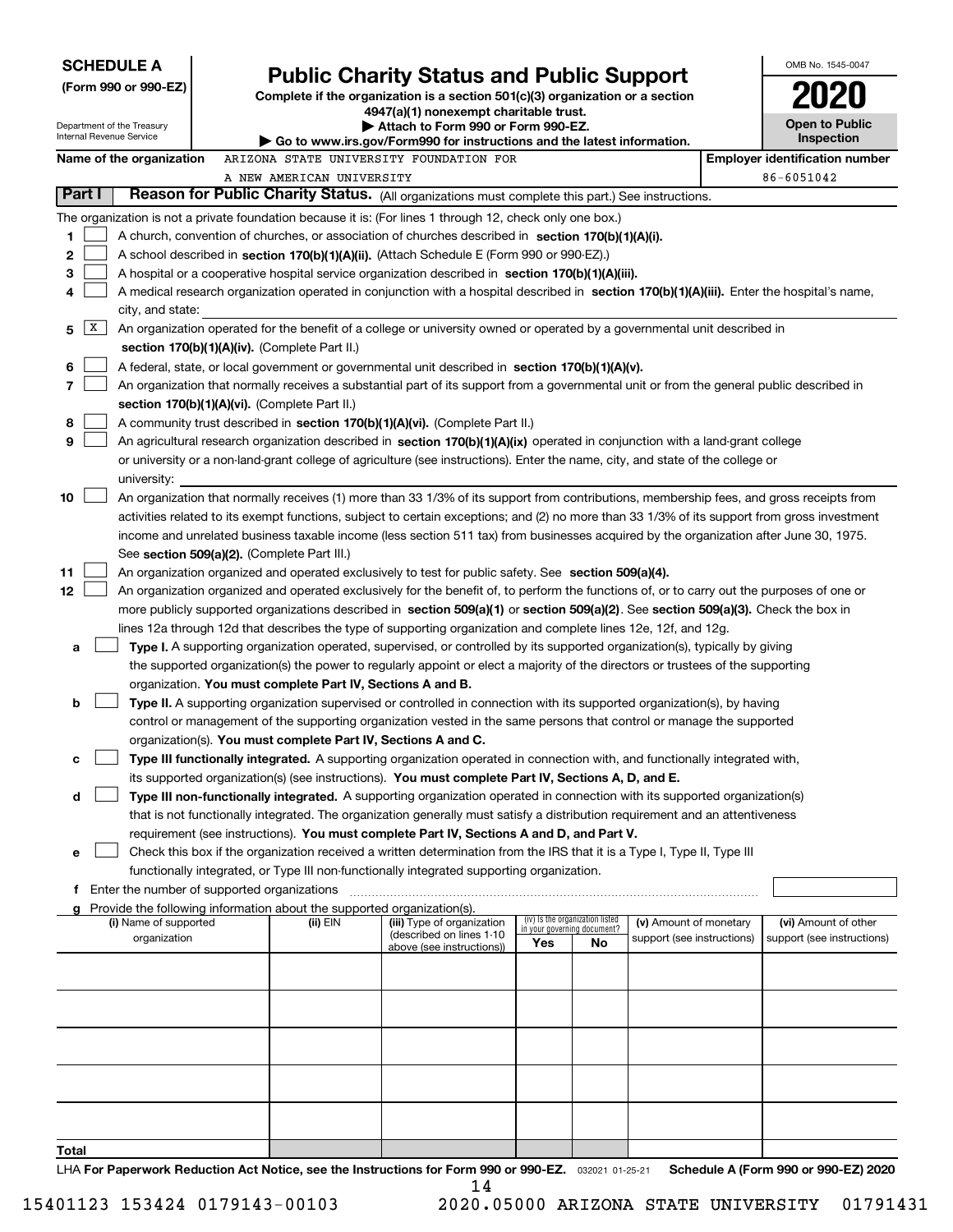## Schedule A (Form 990 or 990-EZ) 2020 A NEW AMERICAN UNIVERSITY 86-6051042 Page

(Complete only if you checked the box on line 5, 7, or 8 of Part I or if the organization failed to qualify under Part III. If the organization fails to qualify under the tests listed below, please complete Part III.) **Part II** Support Schedule for Organizations Described in Sections 170(b)(1)(A)(iv) and 170(b)(1)(A)(vi)

|   | <b>Section A. Public Support</b>                                                                                                                                                                                                  |              |                                        |                |                |                                 |                                          |  |
|---|-----------------------------------------------------------------------------------------------------------------------------------------------------------------------------------------------------------------------------------|--------------|----------------------------------------|----------------|----------------|---------------------------------|------------------------------------------|--|
|   | Calendar year (or fiscal year beginning in) $\blacktriangleright$                                                                                                                                                                 | (a) 2016     | (b) 2017                               | $(c)$ 2018     | $(d)$ 2019     | (e) 2020                        | (f) Total                                |  |
|   | 1 Gifts, grants, contributions, and                                                                                                                                                                                               |              |                                        |                |                |                                 |                                          |  |
|   | membership fees received. (Do not                                                                                                                                                                                                 |              |                                        |                |                |                                 |                                          |  |
|   | include any "unusual grants.")                                                                                                                                                                                                    |              | 108,609,322. 171,999,959. 183,737,843. |                |                | 173, 596, 169.   153, 097, 956. | 791,041,249.                             |  |
|   | 2 Tax revenues levied for the organ-                                                                                                                                                                                              |              |                                        |                |                |                                 |                                          |  |
|   | ization's benefit and either paid to                                                                                                                                                                                              |              |                                        |                |                |                                 |                                          |  |
|   | or expended on its behalf                                                                                                                                                                                                         |              |                                        |                |                |                                 |                                          |  |
|   | 3 The value of services or facilities                                                                                                                                                                                             |              |                                        |                |                |                                 |                                          |  |
|   | furnished by a governmental unit to                                                                                                                                                                                               |              |                                        |                |                |                                 |                                          |  |
|   | the organization without charge                                                                                                                                                                                                   |              |                                        |                |                |                                 |                                          |  |
|   | 4 Total. Add lines 1 through 3                                                                                                                                                                                                    | 108,609,322. | 171,999,959.                           | 183, 737, 843. | 173, 596, 169. | 153,097,956.                    | 791,041,249.                             |  |
| 5 | The portion of total contributions                                                                                                                                                                                                |              |                                        |                |                |                                 |                                          |  |
|   | by each person (other than a                                                                                                                                                                                                      |              |                                        |                |                |                                 |                                          |  |
|   | governmental unit or publicly                                                                                                                                                                                                     |              |                                        |                |                |                                 |                                          |  |
|   | supported organization) included                                                                                                                                                                                                  |              |                                        |                |                |                                 |                                          |  |
|   | on line 1 that exceeds 2% of the                                                                                                                                                                                                  |              |                                        |                |                |                                 |                                          |  |
|   | amount shown on line 11,                                                                                                                                                                                                          |              |                                        |                |                |                                 |                                          |  |
|   | column (f)                                                                                                                                                                                                                        |              |                                        |                |                |                                 | 37,098,439.                              |  |
|   | 6 Public support. Subtract line 5 from line 4.                                                                                                                                                                                    |              |                                        |                |                |                                 | 753,942,810.                             |  |
|   | <b>Section B. Total Support</b>                                                                                                                                                                                                   |              |                                        |                |                |                                 |                                          |  |
|   | Calendar year (or fiscal year beginning in) $\blacktriangleright$                                                                                                                                                                 | (a) 2016     | (b) 2017                               | $(c)$ 2018     | $(d)$ 2019     | (e) 2020                        | (f) Total                                |  |
|   | 7 Amounts from line 4                                                                                                                                                                                                             | 108,609,322. | 171,999,959.                           | 183, 737, 843. | 173, 596, 169. | 153,097,956.                    | 791,041,249.                             |  |
| 8 | Gross income from interest,                                                                                                                                                                                                       |              |                                        |                |                |                                 |                                          |  |
|   | dividends, payments received on                                                                                                                                                                                                   |              |                                        |                |                |                                 |                                          |  |
|   | securities loans, rents, royalties,                                                                                                                                                                                               |              |                                        |                |                |                                 |                                          |  |
|   | and income from similar sources                                                                                                                                                                                                   | 8,862,987.   | 9,330,873.                             | 13,903,084.    | 17,944,330.    | 14, 217, 519.                   | 64, 258, 793.                            |  |
|   | 9 Net income from unrelated business                                                                                                                                                                                              |              |                                        |                |                |                                 |                                          |  |
|   | activities, whether or not the                                                                                                                                                                                                    |              |                                        |                |                |                                 |                                          |  |
|   | business is regularly carried on                                                                                                                                                                                                  |              |                                        |                |                |                                 |                                          |  |
|   | 10 Other income. Do not include gain                                                                                                                                                                                              |              |                                        |                |                |                                 |                                          |  |
|   | or loss from the sale of capital                                                                                                                                                                                                  |              |                                        |                |                |                                 |                                          |  |
|   | assets (Explain in Part VI.)                                                                                                                                                                                                      |              |                                        |                |                |                                 |                                          |  |
|   | <b>11 Total support.</b> Add lines 7 through 10                                                                                                                                                                                   |              |                                        |                |                |                                 | 855,300,042.                             |  |
|   | <b>12</b> Gross receipts from related activities, etc. (see instructions)                                                                                                                                                         |              |                                        |                |                | 12                              | 18,984,043.                              |  |
|   | 13 First 5 years. If the Form 990 is for the organization's first, second, third, fourth, or fifth tax year as a section 501(c)(3)                                                                                                |              |                                        |                |                |                                 |                                          |  |
|   | organization, check this box and stop here                                                                                                                                                                                        |              |                                        |                |                |                                 |                                          |  |
|   | <b>Section C. Computation of Public Support Percentage</b>                                                                                                                                                                        |              |                                        |                |                |                                 |                                          |  |
|   | 14 Public support percentage for 2020 (line 6, column (f), divided by line 11, column (f) <i>managerecommum</i>                                                                                                                   |              |                                        |                |                | 14                              | 88.15<br>%                               |  |
|   |                                                                                                                                                                                                                                   |              |                                        |                |                | 15                              | 87.20<br>%                               |  |
|   | 16a 33 1/3% support test - 2020. If the organization did not check the box on line 13, and line 14 is 33 1/3% or more, check this box and                                                                                         |              |                                        |                |                |                                 |                                          |  |
|   | stop here. The organization qualifies as a publicly supported organization                                                                                                                                                        |              |                                        |                |                |                                 | $\blacktriangleright$ $\boxed{\text{X}}$ |  |
|   |                                                                                                                                                                                                                                   |              |                                        |                |                |                                 |                                          |  |
|   | b 33 1/3% support test - 2019. If the organization did not check a box on line 13 or 16a, and line 15 is 33 1/3% or more, check this box<br>and <b>stop here.</b> The organization qualifies as a publicly supported organization |              |                                        |                |                |                                 |                                          |  |
|   | 17a 10% -facts-and-circumstances test - 2020. If the organization did not check a box on line 13, 16a, or 16b, and line 14 is 10% or more,                                                                                        |              |                                        |                |                |                                 |                                          |  |
|   | and if the organization meets the facts-and-circumstances test, check this box and stop here. Explain in Part VI how the organization                                                                                             |              |                                        |                |                |                                 |                                          |  |
|   | meets the facts-and-circumstances test. The organization qualifies as a publicly supported organization                                                                                                                           |              |                                        |                |                |                                 |                                          |  |
|   | <b>b 10% -facts-and-circumstances test - 2019.</b> If the organization did not check a box on line 13, 16a, 16b, or 17a, and line 15 is 10% or                                                                                    |              |                                        |                |                |                                 |                                          |  |
|   | more, and if the organization meets the facts-and-circumstances test, check this box and stop here. Explain in Part VI how the                                                                                                    |              |                                        |                |                |                                 |                                          |  |
|   | organization meets the facts-and-circumstances test. The organization qualifies as a publicly supported organization                                                                                                              |              |                                        |                |                |                                 |                                          |  |
|   |                                                                                                                                                                                                                                   |              |                                        |                |                |                                 |                                          |  |
|   | 18 Private foundation. If the organization did not check a box on line 13, 16a, 16b, 17a, or 17b, check this box and see instructions                                                                                             |              |                                        |                |                |                                 |                                          |  |

**Schedule A (Form 990 or 990-EZ) 2020**

032022 01-25-21

**2**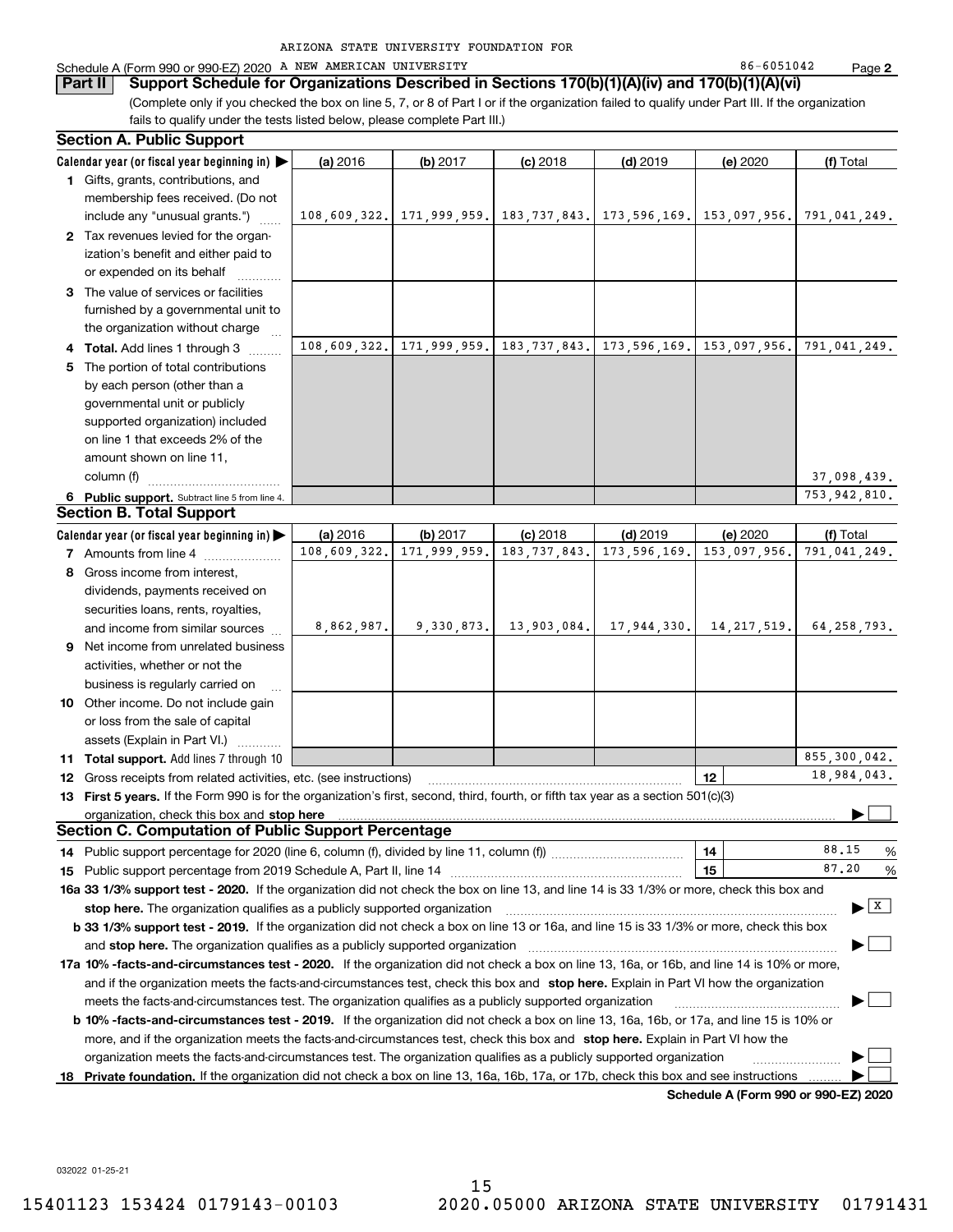**Part III Support Schedule for Organizations Described in Section 509(a)(2)** 

(Complete only if you checked the box on line 10 of Part I or if the organization failed to qualify under Part II. If the organization fails to qualify under the tests listed below, please complete Part II.)

|    | <b>Section A. Public Support</b>                                                                                                                                                                                                                                                      |          |          |            |            |          |                                      |
|----|---------------------------------------------------------------------------------------------------------------------------------------------------------------------------------------------------------------------------------------------------------------------------------------|----------|----------|------------|------------|----------|--------------------------------------|
|    | Calendar year (or fiscal year beginning in) $\blacktriangleright$                                                                                                                                                                                                                     | (a) 2016 | (b) 2017 | $(c)$ 2018 | $(d)$ 2019 | (e) 2020 | (f) Total                            |
|    | 1 Gifts, grants, contributions, and                                                                                                                                                                                                                                                   |          |          |            |            |          |                                      |
|    | membership fees received. (Do not                                                                                                                                                                                                                                                     |          |          |            |            |          |                                      |
|    | include any "unusual grants.")                                                                                                                                                                                                                                                        |          |          |            |            |          |                                      |
|    | <b>2</b> Gross receipts from admissions,<br>merchandise sold or services per-<br>formed, or facilities furnished in<br>any activity that is related to the<br>organization's tax-exempt purpose                                                                                       |          |          |            |            |          |                                      |
|    | 3 Gross receipts from activities that<br>are not an unrelated trade or bus-                                                                                                                                                                                                           |          |          |            |            |          |                                      |
|    | iness under section 513                                                                                                                                                                                                                                                               |          |          |            |            |          |                                      |
|    | 4 Tax revenues levied for the organ-<br>ization's benefit and either paid to<br>or expended on its behalf                                                                                                                                                                             |          |          |            |            |          |                                      |
|    | .<br>5 The value of services or facilities                                                                                                                                                                                                                                            |          |          |            |            |          |                                      |
|    | furnished by a governmental unit to<br>the organization without charge                                                                                                                                                                                                                |          |          |            |            |          |                                      |
|    | <b>6 Total.</b> Add lines 1 through 5                                                                                                                                                                                                                                                 |          |          |            |            |          |                                      |
|    | 7a Amounts included on lines 1, 2, and<br>3 received from disqualified persons                                                                                                                                                                                                        |          |          |            |            |          |                                      |
|    | <b>b</b> Amounts included on lines 2 and 3 received<br>from other than disqualified persons that<br>exceed the greater of \$5,000 or 1% of the<br>amount on line 13 for the year                                                                                                      |          |          |            |            |          |                                      |
|    | c Add lines 7a and 7b                                                                                                                                                                                                                                                                 |          |          |            |            |          |                                      |
|    | 8 Public support. (Subtract line 7c from line 6.)<br><b>Section B. Total Support</b>                                                                                                                                                                                                  |          |          |            |            |          |                                      |
|    | Calendar year (or fiscal year beginning in)                                                                                                                                                                                                                                           | (a) 2016 | (b) 2017 | $(c)$ 2018 | $(d)$ 2019 | (e) 2020 | (f) Total                            |
|    | 9 Amounts from line 6                                                                                                                                                                                                                                                                 |          |          |            |            |          |                                      |
|    | 10a Gross income from interest,<br>dividends, payments received on<br>securities loans, rents, royalties,<br>and income from similar sources                                                                                                                                          |          |          |            |            |          |                                      |
|    | <b>b</b> Unrelated business taxable income                                                                                                                                                                                                                                            |          |          |            |            |          |                                      |
|    | (less section 511 taxes) from businesses                                                                                                                                                                                                                                              |          |          |            |            |          |                                      |
|    | acquired after June 30, 1975                                                                                                                                                                                                                                                          |          |          |            |            |          |                                      |
|    | c Add lines 10a and 10b                                                                                                                                                                                                                                                               |          |          |            |            |          |                                      |
|    | 11 Net income from unrelated business<br>activities not included in line 10b,<br>whether or not the business is<br>regularly carried on                                                                                                                                               |          |          |            |            |          |                                      |
|    | <b>12</b> Other income. Do not include gain<br>or loss from the sale of capital<br>assets (Explain in Part VI.)                                                                                                                                                                       |          |          |            |            |          |                                      |
|    | <b>13</b> Total support. (Add lines 9, 10c, 11, and 12.)                                                                                                                                                                                                                              |          |          |            |            |          |                                      |
|    | 14 First 5 years. If the Form 990 is for the organization's first, second, third, fourth, or fifth tax year as a section 501(c)(3) organization,                                                                                                                                      |          |          |            |            |          |                                      |
|    | check this box and stop here measured and contained a state of the state of the state of the state of the state of the state of the state of the state of the state of the state of the state of the state of the state of the<br>Section C. Computation of Public Support Percentage |          |          |            |            |          |                                      |
|    |                                                                                                                                                                                                                                                                                       |          |          |            |            | 15       | %                                    |
|    | 16 Public support percentage from 2019 Schedule A, Part III, line 15                                                                                                                                                                                                                  |          |          |            |            | 16       | %                                    |
|    | <b>Section D. Computation of Investment Income Percentage</b>                                                                                                                                                                                                                         |          |          |            |            |          |                                      |
|    | 17 Investment income percentage for 2020 (line 10c, column (f), divided by line 13, column (f))                                                                                                                                                                                       |          |          |            |            | 17       | %                                    |
|    | <b>18</b> Investment income percentage from <b>2019</b> Schedule A, Part III, line 17                                                                                                                                                                                                 |          |          |            |            | 18       | %                                    |
|    | 19a 33 1/3% support tests - 2020. If the organization did not check the box on line 14, and line 15 is more than 33 1/3%, and line 17 is not                                                                                                                                          |          |          |            |            |          | $\sim$ 1                             |
|    | more than 33 1/3%, check this box and stop here. The organization qualifies as a publicly supported organization<br><b>b 33 1/3% support tests - 2019.</b> If the organization did not check a box on line 14 or line 19a, and line 16 is more than 33 1/3%, and                      |          |          |            |            |          |                                      |
|    | line 18 is not more than 33 1/3%, check this box and stop here. The organization qualifies as a publicly supported organization                                                                                                                                                       |          |          |            |            |          |                                      |
| 20 | <b>Private foundation.</b> If the organization did not check a box on line 14, 19a, or 19b, check this box and see instructions                                                                                                                                                       |          |          |            |            |          |                                      |
|    | 032023 01-25-21                                                                                                                                                                                                                                                                       |          |          |            |            |          | Schedule A (Form 990 or 990-EZ) 2020 |
|    |                                                                                                                                                                                                                                                                                       |          | 16       |            |            |          |                                      |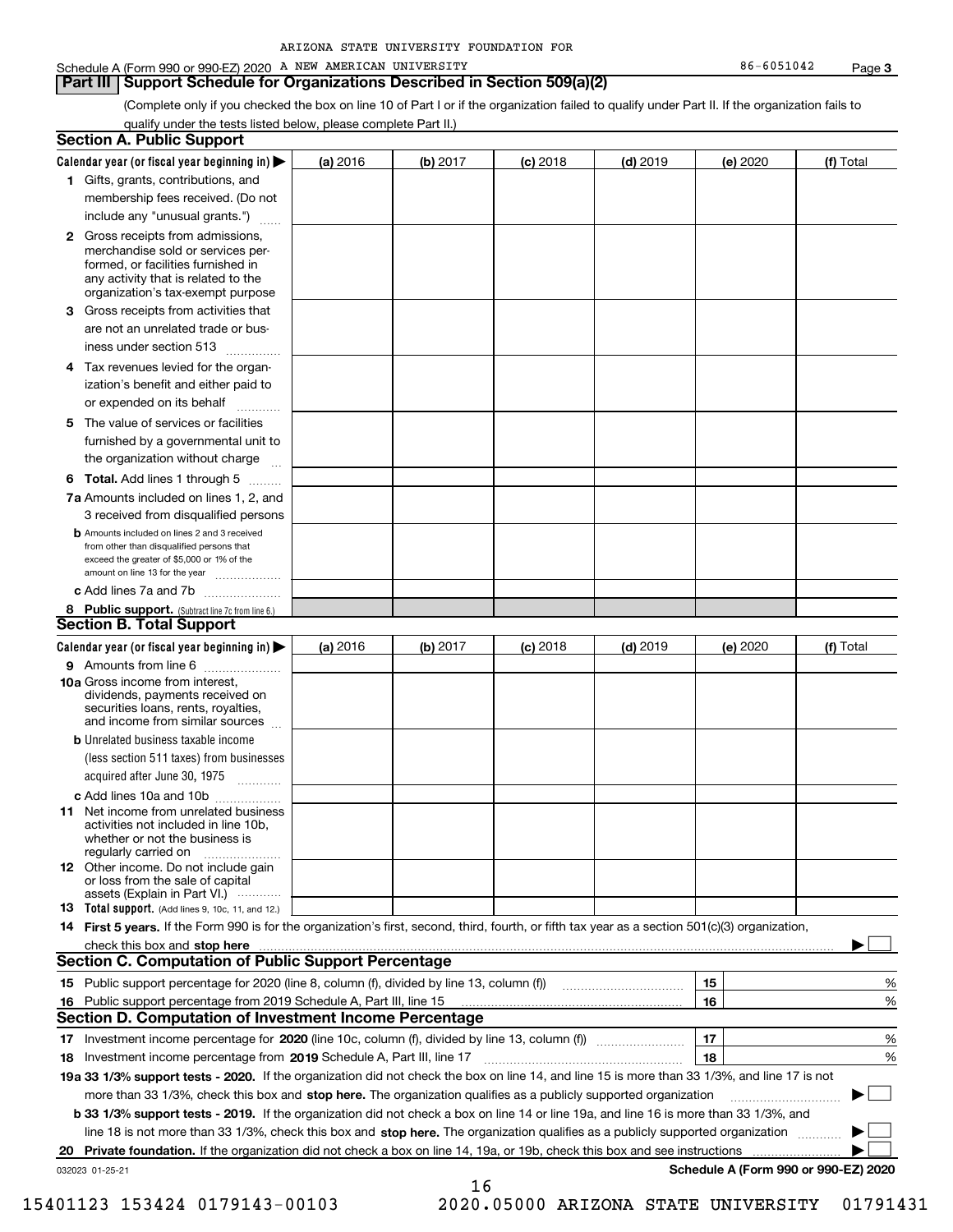Schedule A (Form 990 or 990-EZ) 2020 A NEW AMERICAN UNIVERSITY 86-6051042 Page

**1**

**2**

**3a**

**3b**

**3c**

**4a**

**4b**

**4c**

**5a**

**5b5c**

**6**

**7**

**8**

**9a**

**9b**

**9c**

**10a**

**10b**

**YesNo**

# **Part IV Supporting Organizations**

(Complete only if you checked a box in line 12 on Part I. If you checked box 12a, Part I, complete Sections A and B. If you checked box 12b, Part I, complete Sections A and C. If you checked box 12c, Part I, complete Sections A, D, and E. If you checked box 12d, Part I, complete Sections A and D, and complete Part V.)

### **Section A. All Supporting Organizations**

- **1** Are all of the organization's supported organizations listed by name in the organization's governing documents? If "No," describe in **Part VI** how the supported organizations are designated. If designated by *class or purpose, describe the designation. If historic and continuing relationship, explain.*
- **2** Did the organization have any supported organization that does not have an IRS determination of status under section 509(a)(1) or (2)? If "Yes," explain in Part VI how the organization determined that the supported *organization was described in section 509(a)(1) or (2).*
- **3a** Did the organization have a supported organization described in section 501(c)(4), (5), or (6)? If "Yes," answer *lines 3b and 3c below.*
- **b** Did the organization confirm that each supported organization qualified under section 501(c)(4), (5), or (6) and satisfied the public support tests under section 509(a)(2)? If "Yes," describe in **Part VI** when and how the *organization made the determination.*
- **c**Did the organization ensure that all support to such organizations was used exclusively for section 170(c)(2)(B) purposes? If "Yes," explain in **Part VI** what controls the organization put in place to ensure such use.
- **4a***If* Was any supported organization not organized in the United States ("foreign supported organization")? *"Yes," and if you checked box 12a or 12b in Part I, answer lines 4b and 4c below.*
- **b** Did the organization have ultimate control and discretion in deciding whether to make grants to the foreign supported organization? If "Yes," describe in **Part VI** how the organization had such control and discretion *despite being controlled or supervised by or in connection with its supported organizations.*
- **c** Did the organization support any foreign supported organization that does not have an IRS determination under sections 501(c)(3) and 509(a)(1) or (2)? If "Yes," explain in **Part VI** what controls the organization used *to ensure that all support to the foreign supported organization was used exclusively for section 170(c)(2)(B) purposes.*
- **5a** Did the organization add, substitute, or remove any supported organizations during the tax year? If "Yes," answer lines 5b and 5c below (if applicable). Also, provide detail in **Part VI,** including (i) the names and EIN *numbers of the supported organizations added, substituted, or removed; (ii) the reasons for each such action; (iii) the authority under the organization's organizing document authorizing such action; and (iv) how the action was accomplished (such as by amendment to the organizing document).*
- **b** Type I or Type II only. Was any added or substituted supported organization part of a class already designated in the organization's organizing document?
- **cSubstitutions only.**  Was the substitution the result of an event beyond the organization's control?
- **6** Did the organization provide support (whether in the form of grants or the provision of services or facilities) to **Part VI.** *If "Yes," provide detail in* support or benefit one or more of the filing organization's supported organizations? anyone other than (i) its supported organizations, (ii) individuals that are part of the charitable class benefited by one or more of its supported organizations, or (iii) other supporting organizations that also
- **7**Did the organization provide a grant, loan, compensation, or other similar payment to a substantial contributor *If "Yes," complete Part I of Schedule L (Form 990 or 990-EZ).* regard to a substantial contributor? (as defined in section 4958(c)(3)(C)), a family member of a substantial contributor, or a 35% controlled entity with
- **8** Did the organization make a loan to a disqualified person (as defined in section 4958) not described in line 7? *If "Yes," complete Part I of Schedule L (Form 990 or 990-EZ).*
- **9a** Was the organization controlled directly or indirectly at any time during the tax year by one or more in section 509(a)(1) or (2))? If "Yes," *provide detail in* <code>Part VI.</code> disqualified persons, as defined in section 4946 (other than foundation managers and organizations described
- **b**the supporting organization had an interest? If "Yes," provide detail in P**art VI**. Did one or more disqualified persons (as defined in line 9a) hold a controlling interest in any entity in which
- **c**Did a disqualified person (as defined in line 9a) have an ownership interest in, or derive any personal benefit from, assets in which the supporting organization also had an interest? If "Yes," provide detail in P**art VI.**
- **10a** Was the organization subject to the excess business holdings rules of section 4943 because of section supporting organizations)? If "Yes," answer line 10b below. 4943(f) (regarding certain Type II supporting organizations, and all Type III non-functionally integrated
- **b** Did the organization have any excess business holdings in the tax year? (Use Schedule C, Form 4720, to *determine whether the organization had excess business holdings.)*

17

032024 01-25-21

**Schedule A (Form 990 or 990-EZ) 2020**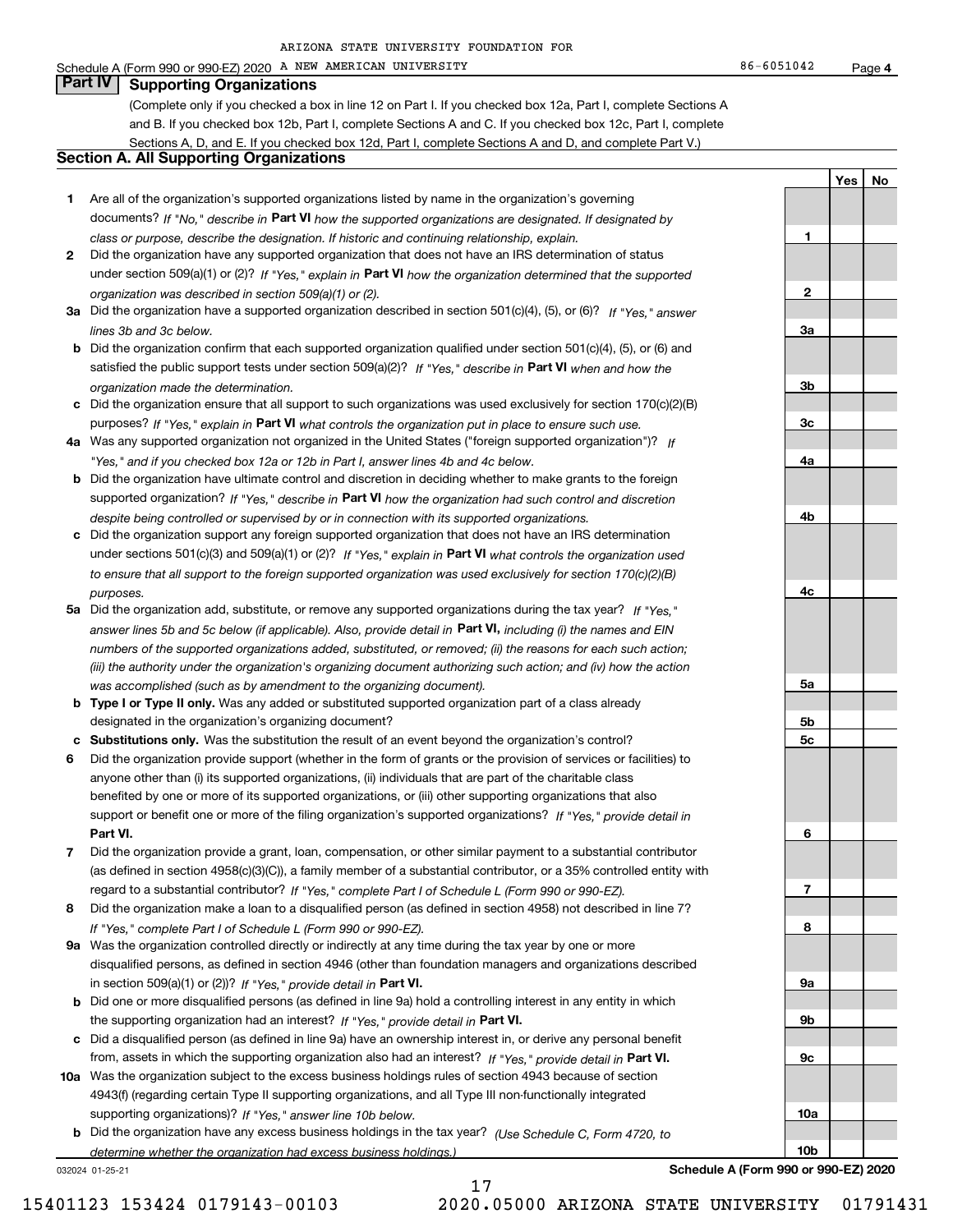|    | Schedule A (Form 990 or 990-EZ) 2020 A NEW AMERICAN UNIVERSITY                                                                                                                                                                                             | 86-6051042                           |     | Page 5 |
|----|------------------------------------------------------------------------------------------------------------------------------------------------------------------------------------------------------------------------------------------------------------|--------------------------------------|-----|--------|
|    | <b>Supporting Organizations (continued)</b><br>Part IV                                                                                                                                                                                                     |                                      |     |        |
|    |                                                                                                                                                                                                                                                            |                                      | Yes | No     |
| 11 | Has the organization accepted a gift or contribution from any of the following persons?                                                                                                                                                                    |                                      |     |        |
|    | a A person who directly or indirectly controls, either alone or together with persons described in lines 11b and                                                                                                                                           |                                      |     |        |
|    | 11c below, the governing body of a supported organization?                                                                                                                                                                                                 | 11a                                  |     |        |
|    | <b>b</b> A family member of a person described in line 11a above?                                                                                                                                                                                          | 11 <sub>b</sub>                      |     |        |
|    | c A 35% controlled entity of a person described in line 11a or 11b above? If "Yes" to line 11a, 11b, or 11c, provide                                                                                                                                       |                                      |     |        |
|    | detail in Part VI.                                                                                                                                                                                                                                         | 11c                                  |     |        |
|    | <b>Section B. Type I Supporting Organizations</b>                                                                                                                                                                                                          |                                      |     |        |
|    |                                                                                                                                                                                                                                                            |                                      | Yes | No     |
| 1  | Did the governing body, members of the governing body, officers acting in their official capacity, or membership of one or                                                                                                                                 |                                      |     |        |
|    | more supported organizations have the power to regularly appoint or elect at least a majority of the organization's officers,                                                                                                                              |                                      |     |        |
|    | directors, or trustees at all times during the tax year? If "No," describe in Part VI how the supported organization(s)                                                                                                                                    |                                      |     |        |
|    | effectively operated, supervised, or controlled the organization's activities. If the organization had more than one supported<br>organization, describe how the powers to appoint and/or remove officers, directors, or trustees were allocated among the |                                      |     |        |
|    | supported organizations and what conditions or restrictions, if any, applied to such powers during the tax year.                                                                                                                                           | 1                                    |     |        |
| 2  | Did the organization operate for the benefit of any supported organization other than the supported                                                                                                                                                        |                                      |     |        |
|    | organization(s) that operated, supervised, or controlled the supporting organization? If "Yes," explain in                                                                                                                                                 |                                      |     |        |
|    | Part VI how providing such benefit carried out the purposes of the supported organization(s) that operated,                                                                                                                                                |                                      |     |        |
|    | supervised, or controlled the supporting organization.                                                                                                                                                                                                     | 2                                    |     |        |
|    | <b>Section C. Type II Supporting Organizations</b>                                                                                                                                                                                                         |                                      |     |        |
|    |                                                                                                                                                                                                                                                            |                                      | Yes | No     |
| 1  | Were a majority of the organization's directors or trustees during the tax year also a majority of the directors                                                                                                                                           |                                      |     |        |
|    | or trustees of each of the organization's supported organization(s)? If "No," describe in Part VI how control                                                                                                                                              |                                      |     |        |
|    | or management of the supporting organization was vested in the same persons that controlled or managed                                                                                                                                                     |                                      |     |        |
|    | the supported organization(s).                                                                                                                                                                                                                             | 1                                    |     |        |
|    | Section D. All Type III Supporting Organizations                                                                                                                                                                                                           |                                      |     |        |
|    |                                                                                                                                                                                                                                                            |                                      | Yes | No     |
| 1  | Did the organization provide to each of its supported organizations, by the last day of the fifth month of the                                                                                                                                             |                                      |     |        |
|    | organization's tax year, (i) a written notice describing the type and amount of support provided during the prior tax                                                                                                                                      |                                      |     |        |
|    | year, (ii) a copy of the Form 990 that was most recently filed as of the date of notification, and (iii) copies of the                                                                                                                                     |                                      |     |        |
|    | organization's governing documents in effect on the date of notification, to the extent not previously provided?                                                                                                                                           | 1                                    |     |        |
| 2  | Were any of the organization's officers, directors, or trustees either (i) appointed or elected by the supported                                                                                                                                           |                                      |     |        |
|    | organization(s) or (ii) serving on the governing body of a supported organization? If "No," explain in Part VI how                                                                                                                                         |                                      |     |        |
|    | the organization maintained a close and continuous working relationship with the supported organization(s).                                                                                                                                                | 2                                    |     |        |
| 3  | By reason of the relationship described in line 2, above, did the organization's supported organizations have a                                                                                                                                            |                                      |     |        |
|    | significant voice in the organization's investment policies and in directing the use of the organization's                                                                                                                                                 |                                      |     |        |
|    | income or assets at all times during the tax year? If "Yes," describe in Part VI the role the organization's                                                                                                                                               |                                      |     |        |
|    | supported organizations played in this regard.                                                                                                                                                                                                             | 3                                    |     |        |
|    | Section E. Type III Functionally Integrated Supporting Organizations                                                                                                                                                                                       |                                      |     |        |
| 1  | Check the box next to the method that the organization used to satisfy the Integral Part Test during the year (see instructions).                                                                                                                          |                                      |     |        |
| a  | The organization satisfied the Activities Test. Complete line 2 below.                                                                                                                                                                                     |                                      |     |        |
| b  | The organization is the parent of each of its supported organizations. Complete line 3 below.                                                                                                                                                              |                                      |     |        |
| c  | The organization supported a governmental entity. Describe in Part VI how you supported a governmental entity (see instructions).                                                                                                                          |                                      |     |        |
| 2  | Activities Test. Answer lines 2a and 2b below.                                                                                                                                                                                                             |                                      | Yes | No     |
| a  | Did substantially all of the organization's activities during the tax year directly further the exempt purposes of                                                                                                                                         |                                      |     |        |
|    | the supported organization(s) to which the organization was responsive? If "Yes," then in Part VI identify                                                                                                                                                 |                                      |     |        |
|    | those supported organizations and explain how these activities directly furthered their exempt purposes,                                                                                                                                                   |                                      |     |        |
|    | how the organization was responsive to those supported organizations, and how the organization determined                                                                                                                                                  |                                      |     |        |
|    | that these activities constituted substantially all of its activities.                                                                                                                                                                                     | 2a                                   |     |        |
|    | <b>b</b> Did the activities described in line 2a, above, constitute activities that, but for the organization's involvement,                                                                                                                               |                                      |     |        |
|    | one or more of the organization's supported organization(s) would have been engaged in? If "Yes," explain in                                                                                                                                               |                                      |     |        |
|    | Part VI the reasons for the organization's position that its supported organization(s) would have engaged in                                                                                                                                               |                                      |     |        |
|    |                                                                                                                                                                                                                                                            | 2b                                   |     |        |
| з  | these activities but for the organization's involvement.<br>Parent of Supported Organizations. Answer lines 3a and 3b below.                                                                                                                               |                                      |     |        |
|    | Did the organization have the power to regularly appoint or elect a majority of the officers, directors, or                                                                                                                                                |                                      |     |        |
| a  | trustees of each of the supported organizations? If "Yes" or "No" provide details in Part VI.                                                                                                                                                              | За                                   |     |        |
|    |                                                                                                                                                                                                                                                            |                                      |     |        |
|    | <b>b</b> Did the organization exercise a substantial degree of direction over the policies, programs, and activities of each                                                                                                                               | 3b                                   |     |        |
|    | of its supported organizations? If "Yes," describe in Part VI the role played by the organization in this regard.<br>032025 01-25-21                                                                                                                       | Schedule A (Form 990 or 990-EZ) 2020 |     |        |

18

**Schedule A (Form 990 or 990-EZ) 2020**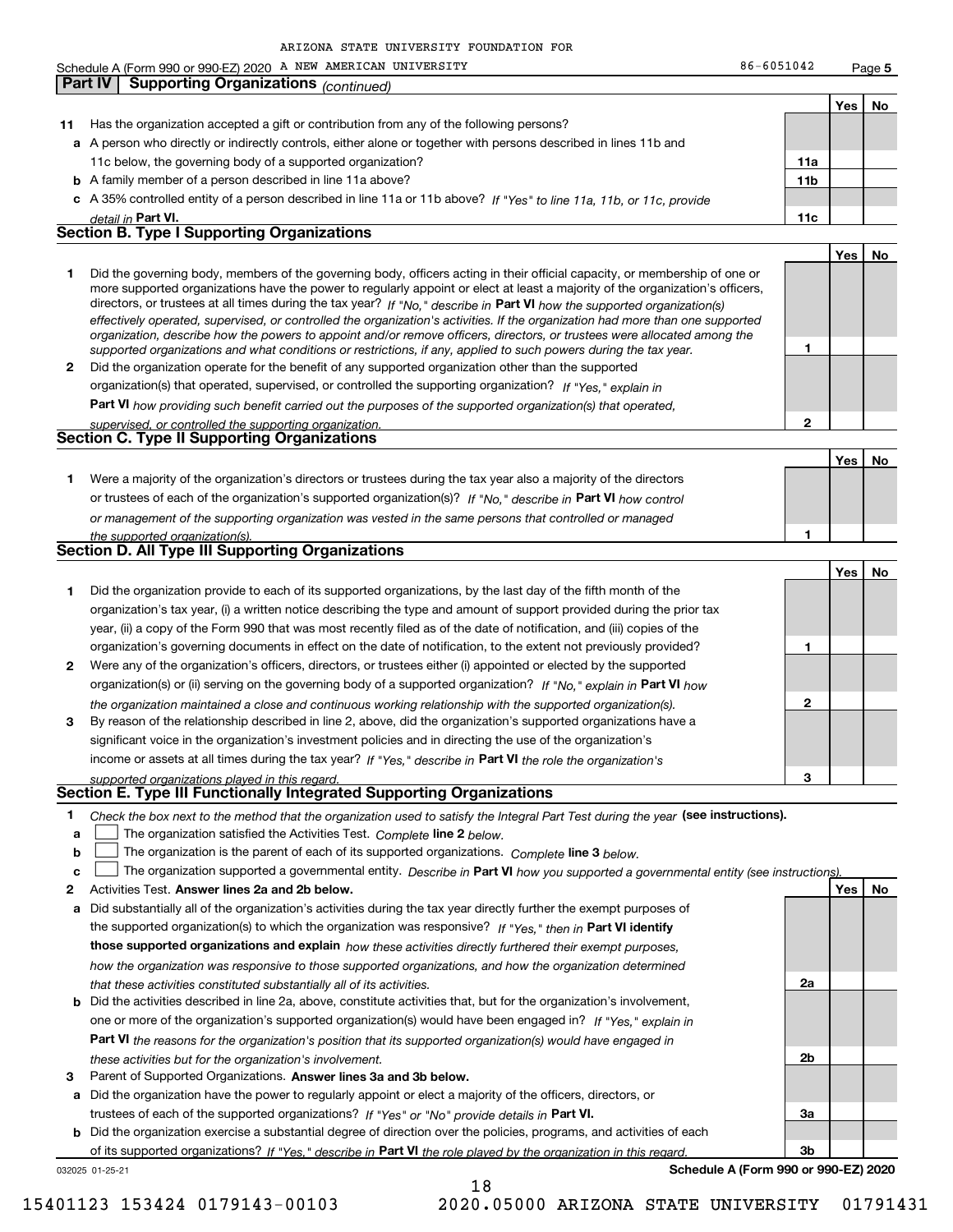|  |  |  | ARIZONA STATE UNIVERSITY FOUNDATION FOR |  |
|--|--|--|-----------------------------------------|--|
|--|--|--|-----------------------------------------|--|

**6** Schedule A (Form 990 or 990-EZ) 2020 A NEW AMERICAN UNIVERSITY 86-6051042 Page

|    | Type III Non-Functionally Integrated 509(a)(3) Supporting Organizations<br>Part V                                                              |                |                |                                |  |  |  |
|----|------------------------------------------------------------------------------------------------------------------------------------------------|----------------|----------------|--------------------------------|--|--|--|
| 1. | Check here if the organization satisfied the Integral Part Test as a qualifying trust on Nov. 20, 1970 (explain in Part VI). See instructions. |                |                |                                |  |  |  |
|    | All other Type III non-functionally integrated supporting organizations must complete Sections A through E.                                    |                |                |                                |  |  |  |
|    | Section A - Adjusted Net Income                                                                                                                |                | (A) Prior Year | (B) Current Year<br>(optional) |  |  |  |
| 1  | Net short-term capital gain                                                                                                                    | 1              |                |                                |  |  |  |
| 2  | Recoveries of prior-year distributions                                                                                                         | 2              |                |                                |  |  |  |
| 3  | Other gross income (see instructions)                                                                                                          | 3              |                |                                |  |  |  |
| 4  | Add lines 1 through 3.                                                                                                                         | 4              |                |                                |  |  |  |
| 5  | Depreciation and depletion                                                                                                                     | 5              |                |                                |  |  |  |
| 6  | Portion of operating expenses paid or incurred for production or                                                                               |                |                |                                |  |  |  |
|    | collection of gross income or for management, conservation, or                                                                                 |                |                |                                |  |  |  |
|    | maintenance of property held for production of income (see instructions)                                                                       | 6              |                |                                |  |  |  |
| 7  | Other expenses (see instructions)                                                                                                              | $\overline{7}$ |                |                                |  |  |  |
| 8  | Adjusted Net Income (subtract lines 5, 6, and 7 from line 4)                                                                                   | 8              |                |                                |  |  |  |
|    | <b>Section B - Minimum Asset Amount</b>                                                                                                        |                | (A) Prior Year | (B) Current Year<br>(optional) |  |  |  |
| 1  | Aggregate fair market value of all non-exempt-use assets (see                                                                                  |                |                |                                |  |  |  |
|    | instructions for short tax year or assets held for part of year):                                                                              |                |                |                                |  |  |  |
|    | <b>a</b> Average monthly value of securities                                                                                                   | 1a             |                |                                |  |  |  |
|    | <b>b</b> Average monthly cash balances                                                                                                         | 1b             |                |                                |  |  |  |
|    | c Fair market value of other non-exempt-use assets                                                                                             | 1 <sub>c</sub> |                |                                |  |  |  |
|    | <b>d</b> Total (add lines 1a, 1b, and 1c)                                                                                                      | 1d             |                |                                |  |  |  |
|    | e Discount claimed for blockage or other factors                                                                                               |                |                |                                |  |  |  |
|    | (explain in detail in Part VI):                                                                                                                |                |                |                                |  |  |  |
| 2  | Acquisition indebtedness applicable to non-exempt-use assets                                                                                   | $\mathbf{2}$   |                |                                |  |  |  |
| 3  | Subtract line 2 from line 1d.                                                                                                                  | 3              |                |                                |  |  |  |
| 4  | Cash deemed held for exempt use. Enter 0.015 of line 3 (for greater amount,                                                                    |                |                |                                |  |  |  |
|    | see instructions).                                                                                                                             | 4              |                |                                |  |  |  |
| 5  | Net value of non-exempt-use assets (subtract line 4 from line 3)                                                                               | 5              |                |                                |  |  |  |
| 6  | Multiply line 5 by 0.035.                                                                                                                      | 6              |                |                                |  |  |  |
| 7  | Recoveries of prior-year distributions                                                                                                         | $\overline{7}$ |                |                                |  |  |  |
| 8  | Minimum Asset Amount (add line 7 to line 6)                                                                                                    | 8              |                |                                |  |  |  |
|    | <b>Section C - Distributable Amount</b>                                                                                                        |                |                | <b>Current Year</b>            |  |  |  |
| 1  | Adjusted net income for prior year (from Section A, line 8, column A)                                                                          | 1              |                |                                |  |  |  |
| 2  | Enter 0.85 of line 1.                                                                                                                          | $\overline{2}$ |                |                                |  |  |  |
| 3  | Minimum asset amount for prior year (from Section B, line 8, column A)                                                                         | 3              |                |                                |  |  |  |
| 4  | Enter greater of line 2 or line 3.                                                                                                             | 4              |                |                                |  |  |  |
| 5  | Income tax imposed in prior year                                                                                                               | 5              |                |                                |  |  |  |
| 6  | <b>Distributable Amount.</b> Subtract line 5 from line 4, unless subject to                                                                    |                |                |                                |  |  |  |
|    | emergency temporary reduction (see instructions).                                                                                              | 6              |                |                                |  |  |  |

**7**Check here if the current year is the organization's first as a non-functionally integrated Type III supporting organization (see instructions).

**Schedule A (Form 990 or 990-EZ) 2020**

032026 01-25-21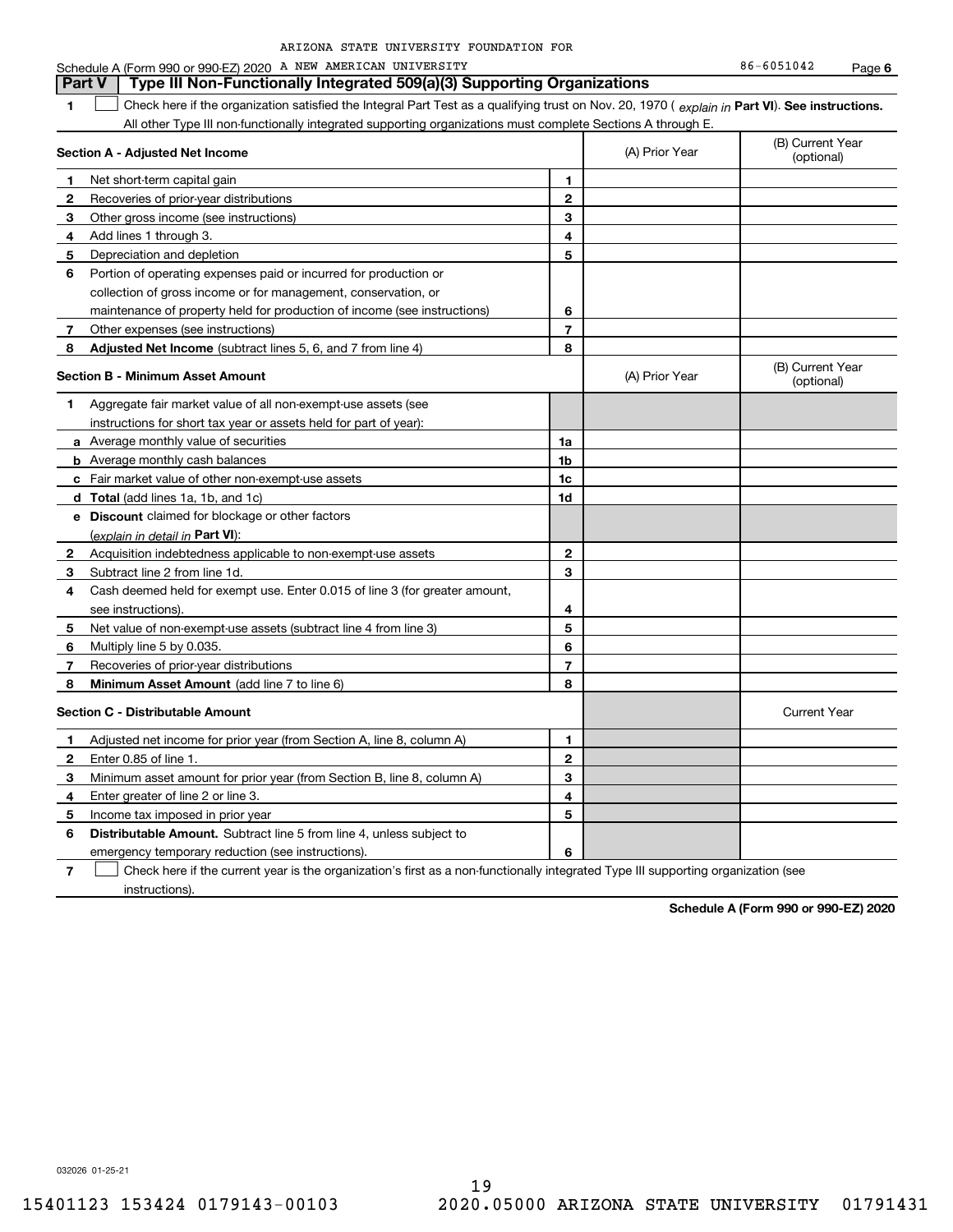Schedule A (Form 990 or 990-EZ) 2020 A NEW AMERICAN UNIVERSITY 86-6051042 Page

Page **7** 

|              | . agu r<br>Type III Non-Functionally Integrated 509(a)(3) Supporting Organizations<br><b>Part V</b><br>(continued) |                                    |                                               |                                                  |  |  |  |
|--------------|--------------------------------------------------------------------------------------------------------------------|------------------------------------|-----------------------------------------------|--------------------------------------------------|--|--|--|
|              | <b>Section D - Distributions</b>                                                                                   |                                    |                                               | <b>Current Year</b>                              |  |  |  |
| 1            | Amounts paid to supported organizations to accomplish exempt purposes                                              |                                    | 1                                             |                                                  |  |  |  |
| 2            | Amounts paid to perform activity that directly furthers exempt purposes of supported                               |                                    |                                               |                                                  |  |  |  |
|              | organizations, in excess of income from activity                                                                   | 2                                  |                                               |                                                  |  |  |  |
| 3            | Administrative expenses paid to accomplish exempt purposes of supported organizations                              |                                    | З                                             |                                                  |  |  |  |
| 4            | Amounts paid to acquire exempt-use assets                                                                          |                                    | 4                                             |                                                  |  |  |  |
| 5            | Qualified set-aside amounts (prior IRS approval required - provide details in Part VI)                             |                                    | 5                                             |                                                  |  |  |  |
| 6            | Other distributions ( <i>describe in</i> Part VI). See instructions.                                               |                                    | 6                                             |                                                  |  |  |  |
| 7            | <b>Total annual distributions.</b> Add lines 1 through 6.                                                          |                                    | 7                                             |                                                  |  |  |  |
| 8            | Distributions to attentive supported organizations to which the organization is responsive                         |                                    |                                               |                                                  |  |  |  |
|              | (provide details in Part VI). See instructions.                                                                    |                                    | 8                                             |                                                  |  |  |  |
| 9            | Distributable amount for 2020 from Section C, line 6                                                               |                                    | 9                                             |                                                  |  |  |  |
| 10           | Line 8 amount divided by line 9 amount                                                                             |                                    | 10                                            |                                                  |  |  |  |
|              | <b>Section E - Distribution Allocations</b> (see instructions)                                                     | (i)<br><b>Excess Distributions</b> | (ii)<br><b>Underdistributions</b><br>Pre-2020 | (iii)<br><b>Distributable</b><br>Amount for 2020 |  |  |  |
| 1            | Distributable amount for 2020 from Section C, line 6                                                               |                                    |                                               |                                                  |  |  |  |
| 2            | Underdistributions, if any, for years prior to 2020 (reason-                                                       |                                    |                                               |                                                  |  |  |  |
|              | able cause required - explain in Part VI). See instructions.                                                       |                                    |                                               |                                                  |  |  |  |
| 3            | Excess distributions carryover, if any, to 2020                                                                    |                                    |                                               |                                                  |  |  |  |
|              | <b>a</b> From 2015                                                                                                 |                                    |                                               |                                                  |  |  |  |
|              | <b>b</b> From $2016$                                                                                               |                                    |                                               |                                                  |  |  |  |
|              | <b>c</b> From 2017                                                                                                 |                                    |                                               |                                                  |  |  |  |
|              | $d$ From 2018                                                                                                      |                                    |                                               |                                                  |  |  |  |
|              | e From 2019                                                                                                        |                                    |                                               |                                                  |  |  |  |
|              | f Total of lines 3a through 3e                                                                                     |                                    |                                               |                                                  |  |  |  |
|              | g Applied to underdistributions of prior years                                                                     |                                    |                                               |                                                  |  |  |  |
|              | <b>h</b> Applied to 2020 distributable amount                                                                      |                                    |                                               |                                                  |  |  |  |
| j.           | Carryover from 2015 not applied (see instructions)                                                                 |                                    |                                               |                                                  |  |  |  |
|              | Remainder. Subtract lines 3g, 3h, and 3i from line 3f.                                                             |                                    |                                               |                                                  |  |  |  |
| 4            | Distributions for 2020 from Section D,                                                                             |                                    |                                               |                                                  |  |  |  |
|              | \$<br>line $7:$                                                                                                    |                                    |                                               |                                                  |  |  |  |
|              | a Applied to underdistributions of prior years                                                                     |                                    |                                               |                                                  |  |  |  |
|              | <b>b</b> Applied to 2020 distributable amount                                                                      |                                    |                                               |                                                  |  |  |  |
|              | <b>c</b> Remainder. Subtract lines 4a and 4b from line 4.                                                          |                                    |                                               |                                                  |  |  |  |
| 5            | Remaining underdistributions for years prior to 2020, if                                                           |                                    |                                               |                                                  |  |  |  |
|              | any. Subtract lines 3g and 4a from line 2. For result greater                                                      |                                    |                                               |                                                  |  |  |  |
|              | than zero, explain in Part VI. See instructions.                                                                   |                                    |                                               |                                                  |  |  |  |
| 6            | Remaining underdistributions for 2020. Subtract lines 3h                                                           |                                    |                                               |                                                  |  |  |  |
|              | and 4b from line 1. For result greater than zero, explain in                                                       |                                    |                                               |                                                  |  |  |  |
|              | Part VI. See instructions.                                                                                         |                                    |                                               |                                                  |  |  |  |
| $\mathbf{7}$ | Excess distributions carryover to 2021. Add lines 3j                                                               |                                    |                                               |                                                  |  |  |  |
|              | and 4c.                                                                                                            |                                    |                                               |                                                  |  |  |  |
| 8            | Breakdown of line 7:                                                                                               |                                    |                                               |                                                  |  |  |  |
|              | a Excess from 2016                                                                                                 |                                    |                                               |                                                  |  |  |  |
|              | <b>b</b> Excess from 2017                                                                                          |                                    |                                               |                                                  |  |  |  |
|              | c Excess from 2018                                                                                                 |                                    |                                               |                                                  |  |  |  |
|              | d Excess from 2019                                                                                                 |                                    |                                               |                                                  |  |  |  |
|              | e Excess from 2020                                                                                                 |                                    |                                               |                                                  |  |  |  |

**Schedule A (Form 990 or 990-EZ) 2020**

032027 01-25-21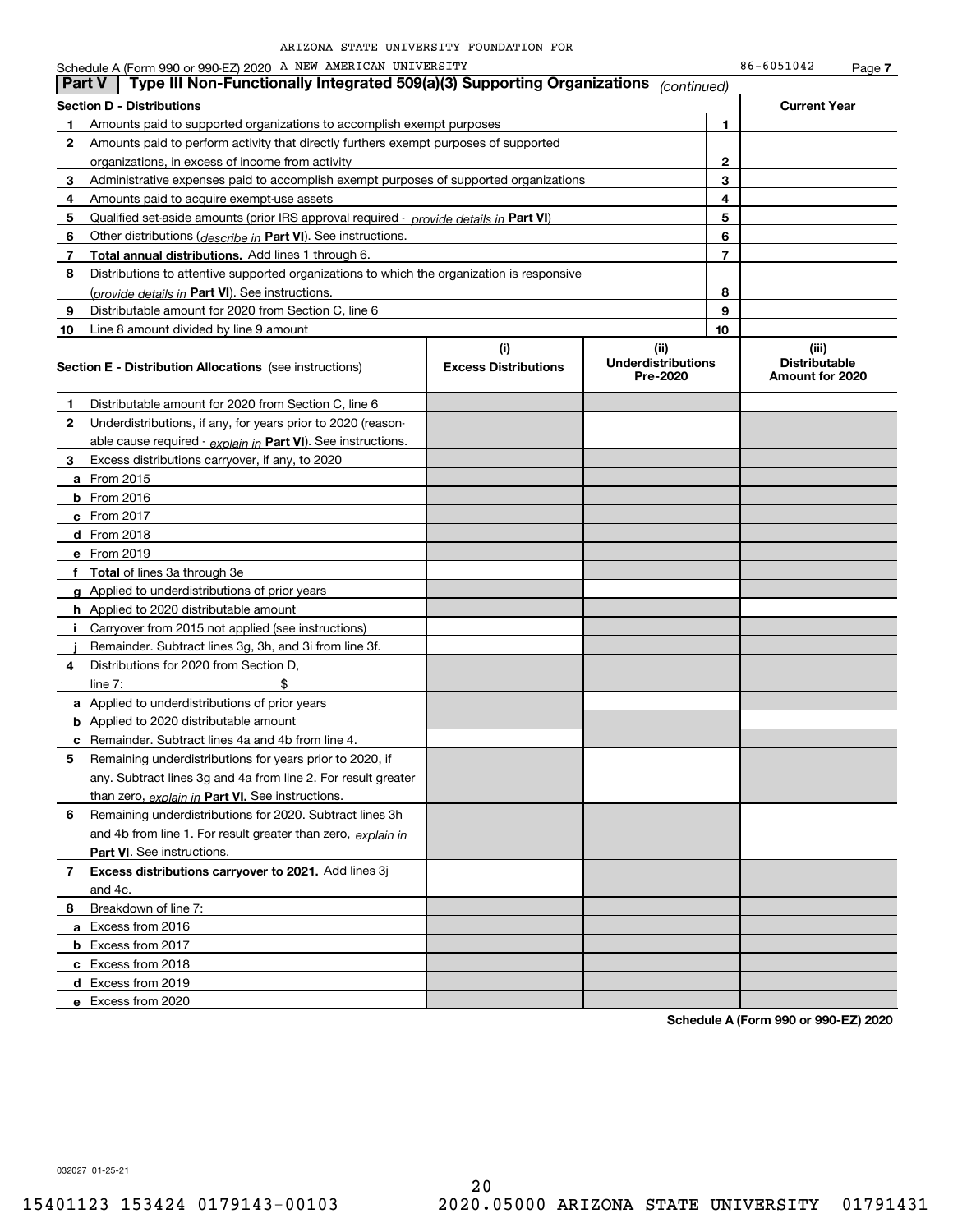| 86-6051042 | Page 8 |
|------------|--------|
|------------|--------|

|                | ARIZONA STATE UNIVERSITY FOUNDATION FOR                                                                                                                                                                                                                                                                                                                                                                                                                                                                                                                                                     |            |        |
|----------------|---------------------------------------------------------------------------------------------------------------------------------------------------------------------------------------------------------------------------------------------------------------------------------------------------------------------------------------------------------------------------------------------------------------------------------------------------------------------------------------------------------------------------------------------------------------------------------------------|------------|--------|
|                | Schedule A (Form 990 or 990-EZ) 2020 A NEW AMERICAN UNIVERSITY                                                                                                                                                                                                                                                                                                                                                                                                                                                                                                                              | 86-6051042 | Page 8 |
| <b>Part VI</b> | Supplemental Information. Provide the explanations required by Part II, line 10; Part II, line 17a or 17b; Part III, line 12;<br>Part IV, Section A, lines 1, 2, 3b, 3c, 4b, 4c, 5a, 6, 9a, 9b, 9c, 11a, 11b, and 11c; Part IV, Section B, lines 1 and 2; Part IV, Section C,<br>line 1; Part IV, Section D, lines 2 and 3; Part IV, Section E, lines 1c, 2a, 2b, 3a, and 3b; Part V, line 1; Part V, Section B, line 1e; Part V,<br>Section D, lines 5, 6, and 8; and Part V, Section E, lines 2, 5, and 6. Also complete this part for any additional information.<br>(See instructions.) |            |        |
|                |                                                                                                                                                                                                                                                                                                                                                                                                                                                                                                                                                                                             |            |        |
|                |                                                                                                                                                                                                                                                                                                                                                                                                                                                                                                                                                                                             |            |        |
|                |                                                                                                                                                                                                                                                                                                                                                                                                                                                                                                                                                                                             |            |        |
|                |                                                                                                                                                                                                                                                                                                                                                                                                                                                                                                                                                                                             |            |        |
|                |                                                                                                                                                                                                                                                                                                                                                                                                                                                                                                                                                                                             |            |        |
|                |                                                                                                                                                                                                                                                                                                                                                                                                                                                                                                                                                                                             |            |        |
|                |                                                                                                                                                                                                                                                                                                                                                                                                                                                                                                                                                                                             |            |        |
|                |                                                                                                                                                                                                                                                                                                                                                                                                                                                                                                                                                                                             |            |        |
|                |                                                                                                                                                                                                                                                                                                                                                                                                                                                                                                                                                                                             |            |        |

032028 01-25-21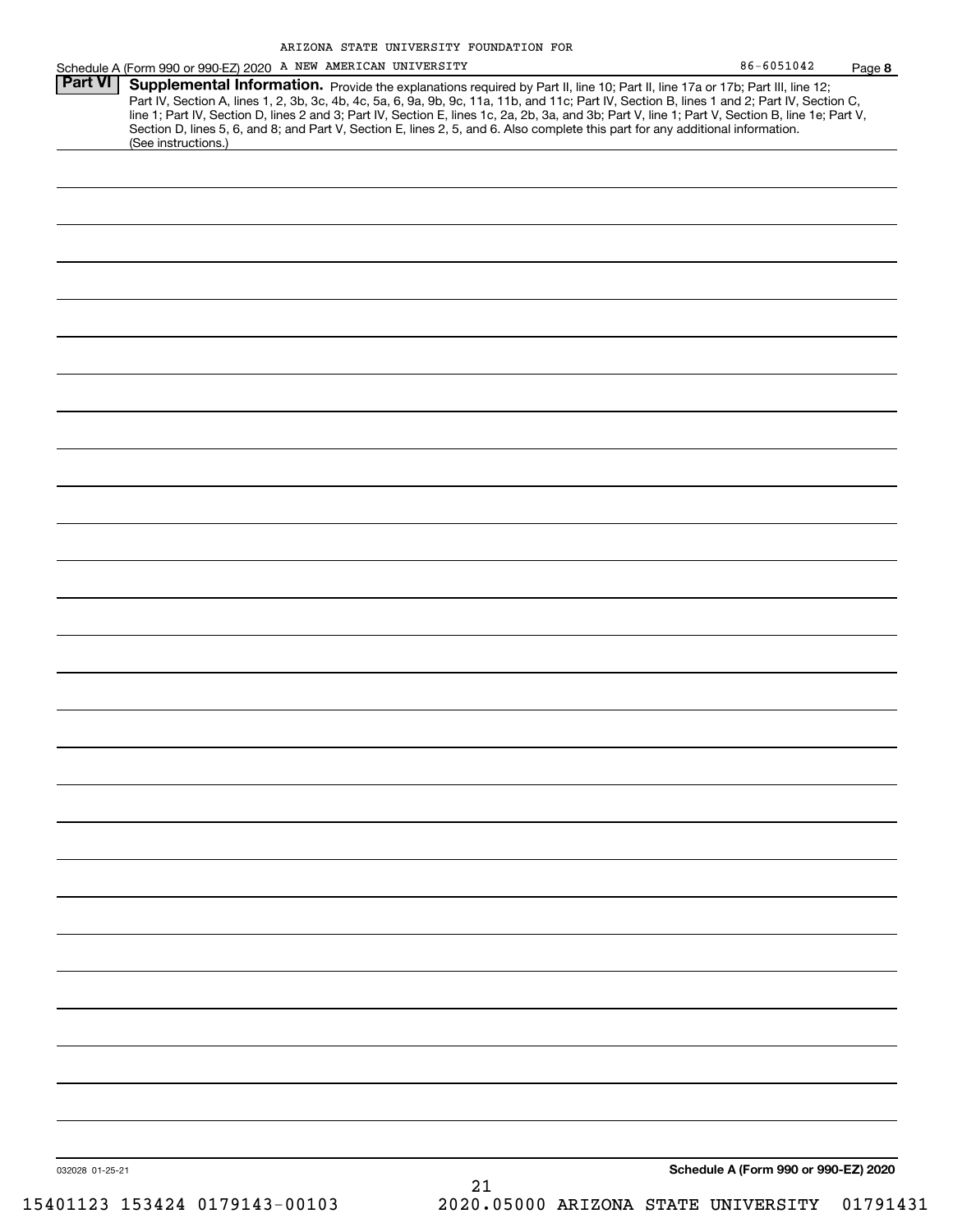Department of the Treasury **(Form 990, 990-EZ, or 990-PF)**

| Internal Revenue Service |  |  |  |  |  |  |  |  |
|--------------------------|--|--|--|--|--|--|--|--|
| $\blacksquare$           |  |  |  |  |  |  |  |  |

Name of the organization

# **Schedule B Schedule of Contributors**

**| Attach to Form 990, Form 990-EZ, or Form 990-PF. | Go to www.irs.gov/Form990 for the latest information.** OMB No. 1545-0047

**2020**

**Employer identification number**

| -<br>ARIZONA STATE UNIVERSITY FOUNDATION FOR |            |
|----------------------------------------------|------------|
| A NEW AMERICAN UNIVERSITY                    | 86-6051042 |
| Organization type (check one):               |            |

| Filers of:         | Section:                                                                    |  |  |  |  |
|--------------------|-----------------------------------------------------------------------------|--|--|--|--|
| Form 990 or 990-EZ | X<br>$501(c)$ ( $3$ ) (enter number) organization                           |  |  |  |  |
|                    | $4947(a)(1)$ nonexempt charitable trust not treated as a private foundation |  |  |  |  |
|                    | 527 political organization                                                  |  |  |  |  |
| Form 990-PF        | 501(c)(3) exempt private foundation                                         |  |  |  |  |
|                    | 4947(a)(1) nonexempt charitable trust treated as a private foundation       |  |  |  |  |
|                    | 501(c)(3) taxable private foundation                                        |  |  |  |  |

Check if your organization is covered by the **General Rule** or a **Special Rule. Note:**  Only a section 501(c)(7), (8), or (10) organization can check boxes for both the General Rule and a Special Rule. See instructions.

### **General Rule**

 $\mathcal{L}^{\text{max}}$ 

For an organization filing Form 990, 990-EZ, or 990-PF that received, during the year, contributions totaling \$5,000 or more (in money or property) from any one contributor. Complete Parts I and II. See instructions for determining a contributor's total contributions.

#### **Special Rules**

any one contributor, during the year, total contributions of the greater of  $\,$  (1) \$5,000; or **(2)** 2% of the amount on (i) Form 990, Part VIII, line 1h;  $\overline{X}$  For an organization described in section 501(c)(3) filing Form 990 or 990-EZ that met the 33 1/3% support test of the regulations under sections 509(a)(1) and 170(b)(1)(A)(vi), that checked Schedule A (Form 990 or 990-EZ), Part II, line 13, 16a, or 16b, and that received from or (ii) Form 990-EZ, line 1. Complete Parts I and II.

For an organization described in section 501(c)(7), (8), or (10) filing Form 990 or 990-EZ that received from any one contributor, during the year, total contributions of more than \$1,000 exclusively for religious, charitable, scientific, literary, or educational purposes, or for the prevention of cruelty to children or animals. Complete Parts I (entering "N/A" in column (b) instead of the contributor name and address), II, and III.  $\mathcal{L}^{\text{max}}$ 

purpose. Don't complete any of the parts unless the **General Rule** applies to this organization because it received *nonexclusively* year, contributions <sub>exclusively</sub> for religious, charitable, etc., purposes, but no such contributions totaled more than \$1,000. If this box is checked, enter here the total contributions that were received during the year for an  $\;$ exclusively religious, charitable, etc., For an organization described in section 501(c)(7), (8), or (10) filing Form 990 or 990-EZ that received from any one contributor, during the religious, charitable, etc., contributions totaling \$5,000 or more during the year  $\Box$ — $\Box$   $\Box$  $\mathcal{L}^{\text{max}}$ 

**Caution:**  An organization that isn't covered by the General Rule and/or the Special Rules doesn't file Schedule B (Form 990, 990-EZ, or 990-PF),  **must** but it answer "No" on Part IV, line 2, of its Form 990; or check the box on line H of its Form 990-EZ or on its Form 990-PF, Part I, line 2, to certify that it doesn't meet the filing requirements of Schedule B (Form 990, 990-EZ, or 990-PF).

**For Paperwork Reduction Act Notice, see the instructions for Form 990, 990-EZ, or 990-PF. Schedule B (Form 990, 990-EZ, or 990-PF) (2020)** LHA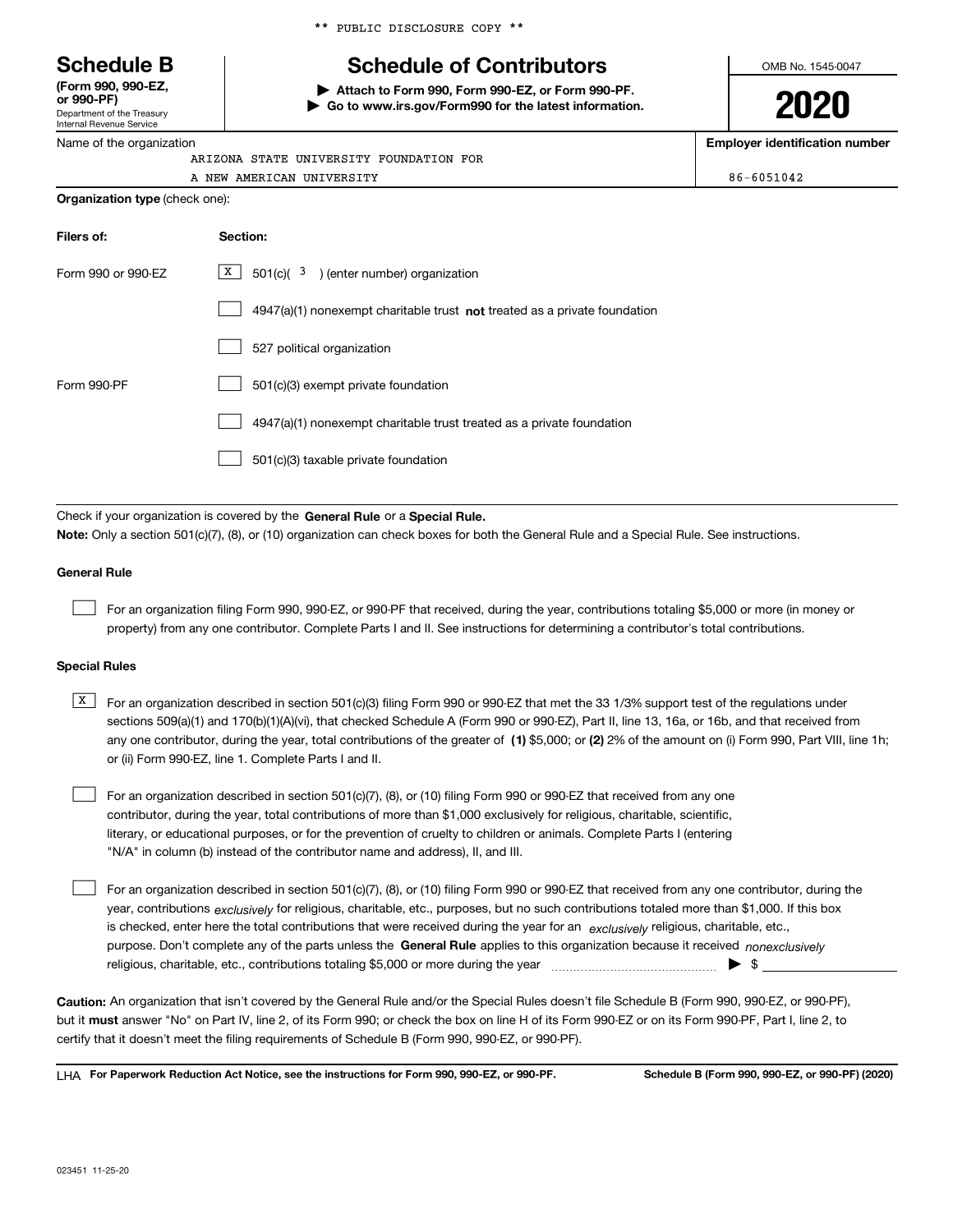|                      | Schedule B (Form 990, 990-EZ, or 990-PF) (2020)                                                       |                                   | Page 2                                                                                             |
|----------------------|-------------------------------------------------------------------------------------------------------|-----------------------------------|----------------------------------------------------------------------------------------------------|
| Name of organization | ARIZONA STATE UNIVERSITY FOUNDATION FOR                                                               |                                   | <b>Employer identification number</b>                                                              |
|                      | A NEW AMERICAN UNIVERSITY                                                                             |                                   | 86-6051042                                                                                         |
| Part I               | <b>Contributors</b> (see instructions). Use duplicate copies of Part I if additional space is needed. |                                   |                                                                                                    |
| (a)<br>No.           | (b)<br>Name, address, and ZIP + 4                                                                     | (c)<br><b>Total contributions</b> | (d)<br>Type of contribution                                                                        |
| 1                    |                                                                                                       | 10,001,000.<br>\$                 | X<br>Person<br>Payroll<br>Noncash<br>(Complete Part II for<br>noncash contributions.)              |
| (a)<br>No.           | (b)<br>Name, address, and ZIP + 4                                                                     | (c)<br><b>Total contributions</b> | (d)<br>Type of contribution                                                                        |
| 2                    |                                                                                                       | 9,047,000.<br>\$                  | Person<br>Payroll<br>Noncash<br>$\overline{X}$<br>(Complete Part II for<br>noncash contributions.) |
| (a)<br>No.           | (b)<br>Name, address, and ZIP + 4                                                                     | (c)<br><b>Total contributions</b> | (d)<br>Type of contribution                                                                        |
| 3                    |                                                                                                       | 6,000,000.<br>\$                  | x<br>Person<br>Payroll<br>Noncash<br>(Complete Part II for<br>noncash contributions.)              |
| (a)<br>No.           | (b)<br>Name, address, and ZIP + 4                                                                     | (c)<br><b>Total contributions</b> | (d)<br>Type of contribution                                                                        |
| 4                    |                                                                                                       | 4, 513, 232.<br>\$                | x<br>Person<br>Payroll<br>Noncash<br>(Complete Part II for<br>noncash contributions.)              |
| (a)<br>No.           | (b)<br>Name, address, and ZIP + 4                                                                     | (c)<br><b>Total contributions</b> | (d)<br>Type of contribution                                                                        |
| 5                    |                                                                                                       | 3,574,642.<br>\$                  | X<br>Person<br>Payroll<br>Noncash<br>(Complete Part II for<br>noncash contributions.)              |
| (a)<br>No.           | (b)<br>Name, address, and ZIP + 4                                                                     | (c)<br><b>Total contributions</b> | (d)<br>Type of contribution                                                                        |
| 6                    |                                                                                                       | 3,225,000.<br>\$                  | х<br>Person<br>Payroll<br>Noncash<br>(Complete Part II for<br>noncash contributions.)              |

23

023452 11-25-20 **Schedule B (Form 990, 990-EZ, or 990-PF) (2020)**

15401123 153424 0179143-00103 2020.05000 ARIZONA STATE UNIVERSITY 01791431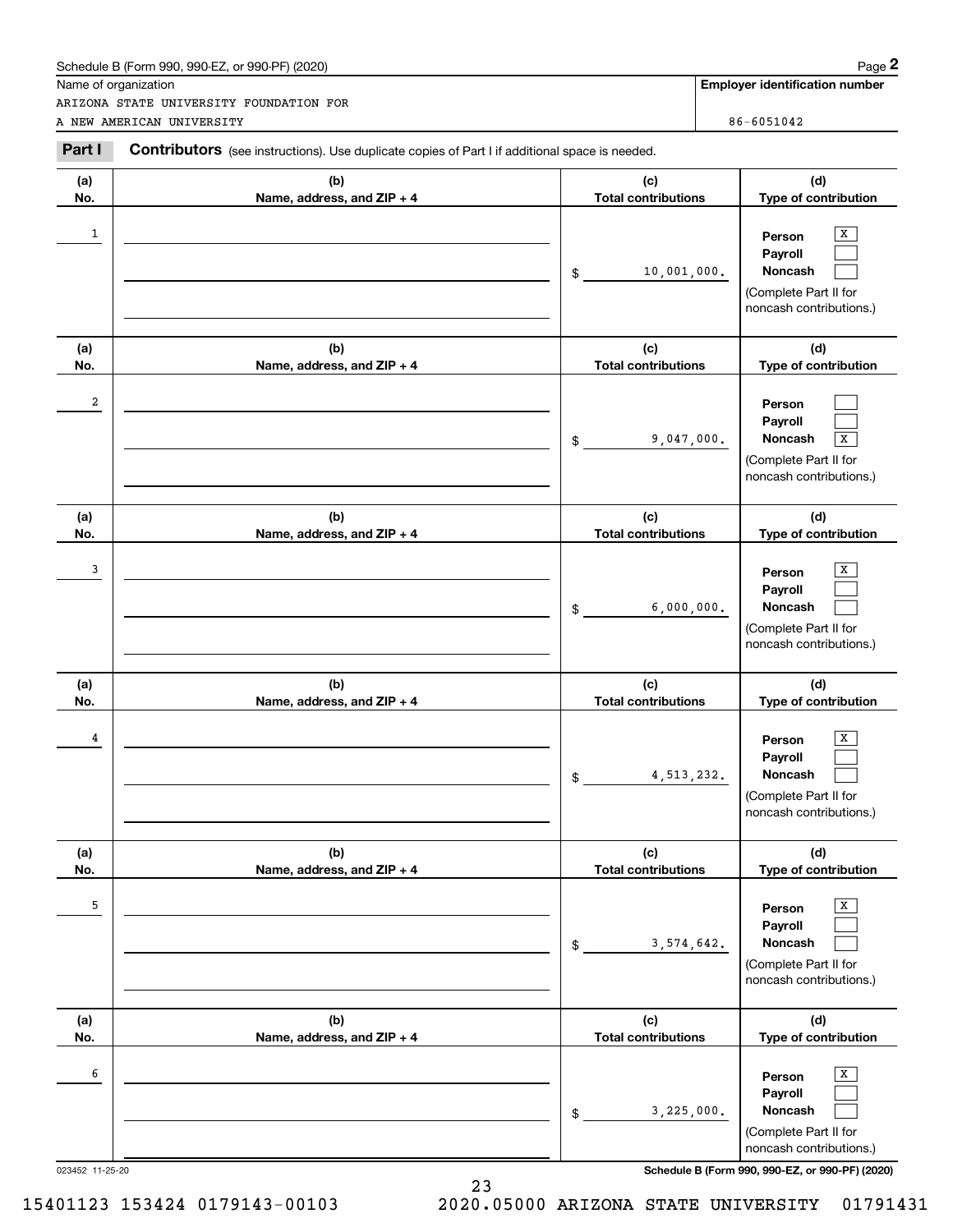|                              | Name of organization<br>ARIZONA STATE UNIVERSITY FOUNDATION FOR                                     |                                                 |                | <b>Employer identification number</b> |  |
|------------------------------|-----------------------------------------------------------------------------------------------------|-------------------------------------------------|----------------|---------------------------------------|--|
|                              | A NEW AMERICAN UNIVERSITY                                                                           |                                                 | $86 - 6051042$ |                                       |  |
| Part II                      | Noncash Property (see instructions). Use duplicate copies of Part II if additional space is needed. |                                                 |                |                                       |  |
| (a)<br>No.<br>from<br>Part I | (b)<br>Description of noncash property given                                                        | (c)<br>FMV (or estimate)<br>(See instructions.) |                | (d)<br>Date received                  |  |
| 2                            | PAINTINGS                                                                                           |                                                 |                |                                       |  |
|                              |                                                                                                     | 9,047,000.<br>\$                                |                | 12/30/20                              |  |
| (a)<br>No.<br>from<br>Part I | (b)<br>Description of noncash property given                                                        | (c)<br>FMV (or estimate)<br>(See instructions.) |                | (d)<br>Date received                  |  |
|                              |                                                                                                     | \$                                              |                |                                       |  |
| (a)<br>No.<br>from<br>Part I | (b)<br>Description of noncash property given                                                        | (c)<br>FMV (or estimate)<br>(See instructions.) |                | (d)<br>Date received                  |  |
|                              |                                                                                                     | \$                                              |                |                                       |  |
| (a)<br>No.<br>from<br>Part I | (b)<br>Description of noncash property given                                                        | (c)<br>FMV (or estimate)<br>(See instructions.) |                | (d)<br>Date received                  |  |
|                              |                                                                                                     | \$                                              |                |                                       |  |
| (a)<br>No.<br>from<br>Part I | (b)<br>Description of noncash property given                                                        | (c)<br>FMV (or estimate)<br>(See instructions.) |                | (d)<br>Date received                  |  |
|                              |                                                                                                     | \$                                              |                |                                       |  |
| (a)<br>No.<br>from<br>Part I | (b)<br>Description of noncash property given                                                        | (c)<br>FMV (or estimate)<br>(See instructions.) |                | (d)<br>Date received                  |  |
|                              |                                                                                                     |                                                 |                |                                       |  |
|                              |                                                                                                     | \$                                              |                |                                       |  |

24

023453 11-25-20 **Schedule B (Form 990, 990-EZ, or 990-PF) (2020)**

15401123 153424 0179143-00103 2020.05000 ARIZONA STATE UNIVERSITY 01791431

Schedule B (Form 990, 990-EZ, or 990-PF) (2020) Page 3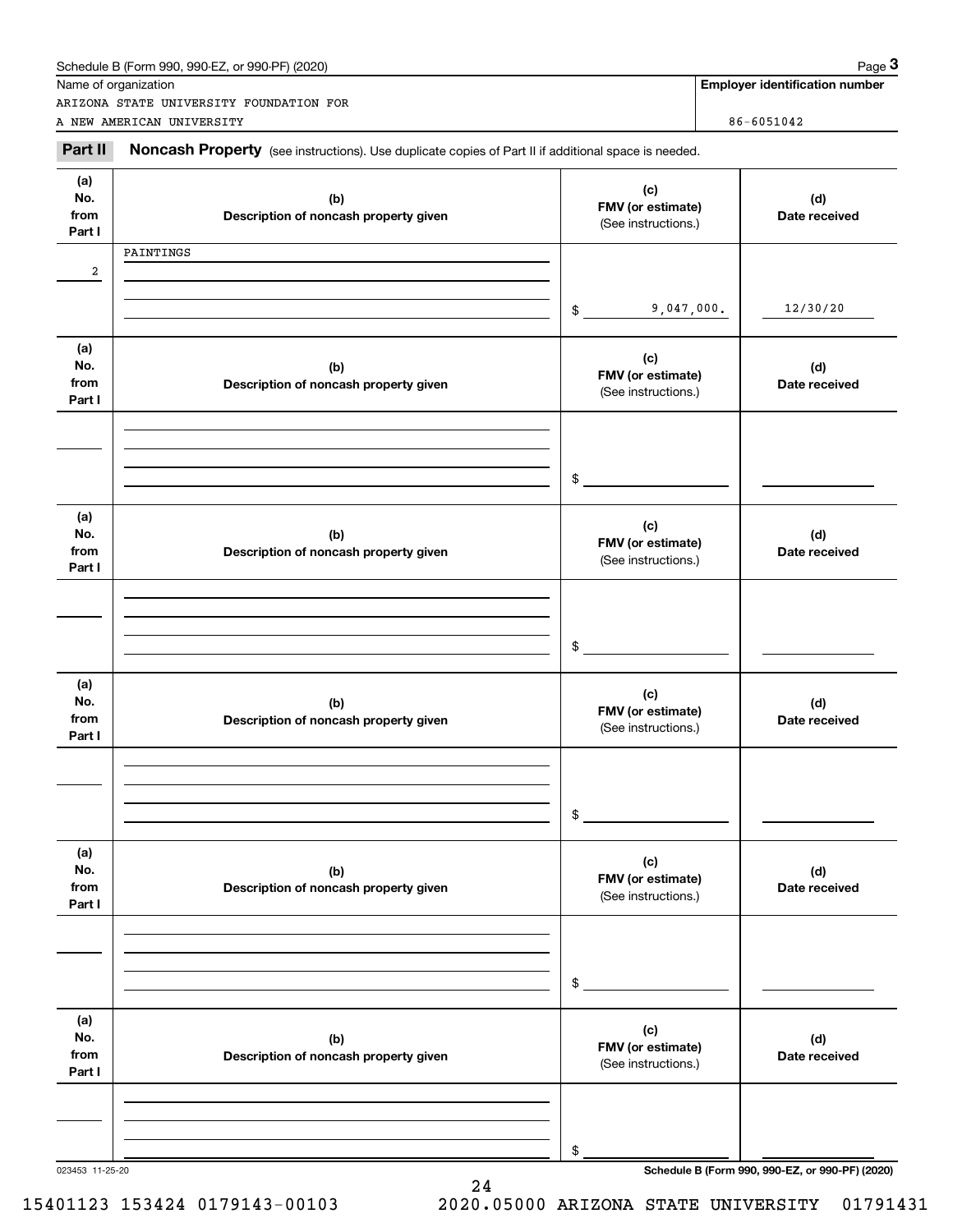|                           | Schedule B (Form 990, 990-EZ, or 990-PF) (2020)                                                                                                                                                                                                                              |                      |  | Page 4                                          |  |  |  |
|---------------------------|------------------------------------------------------------------------------------------------------------------------------------------------------------------------------------------------------------------------------------------------------------------------------|----------------------|--|-------------------------------------------------|--|--|--|
|                           | Name of organization                                                                                                                                                                                                                                                         |                      |  | <b>Employer identification number</b>           |  |  |  |
|                           | ARIZONA STATE UNIVERSITY FOUNDATION FOR                                                                                                                                                                                                                                      |                      |  |                                                 |  |  |  |
|                           | A NEW AMERICAN UNIVERSITY                                                                                                                                                                                                                                                    |                      |  | 86-6051042                                      |  |  |  |
| Part III                  | Exclusively religious, charitable, etc., contributions to organizations described in section 501(c)(7), (8), or (10) that total more than \$1,000 for the year<br>from any one contributor. Complete columns (a) through (e) and the following line entry. For organizations |                      |  |                                                 |  |  |  |
|                           | completing Part III, enter the total of exclusively religious, charitable, etc., contributions of \$1,000 or less for the year. (Enter this info. once.) $\blacktriangleright$ \$                                                                                            |                      |  |                                                 |  |  |  |
|                           | Use duplicate copies of Part III if additional space is needed.                                                                                                                                                                                                              |                      |  |                                                 |  |  |  |
| (a) No.<br>from<br>Part I | (b) Purpose of gift                                                                                                                                                                                                                                                          | (c) Use of gift      |  | (d) Description of how gift is held             |  |  |  |
|                           |                                                                                                                                                                                                                                                                              |                      |  |                                                 |  |  |  |
|                           |                                                                                                                                                                                                                                                                              |                      |  |                                                 |  |  |  |
|                           |                                                                                                                                                                                                                                                                              |                      |  |                                                 |  |  |  |
|                           |                                                                                                                                                                                                                                                                              |                      |  |                                                 |  |  |  |
|                           |                                                                                                                                                                                                                                                                              | (e) Transfer of gift |  |                                                 |  |  |  |
|                           |                                                                                                                                                                                                                                                                              |                      |  |                                                 |  |  |  |
|                           | Transferee's name, address, and ZIP + 4                                                                                                                                                                                                                                      |                      |  | Relationship of transferor to transferee        |  |  |  |
|                           |                                                                                                                                                                                                                                                                              |                      |  |                                                 |  |  |  |
|                           |                                                                                                                                                                                                                                                                              |                      |  |                                                 |  |  |  |
|                           |                                                                                                                                                                                                                                                                              |                      |  |                                                 |  |  |  |
| (a) No.                   |                                                                                                                                                                                                                                                                              |                      |  |                                                 |  |  |  |
| from<br>Part I            | (b) Purpose of gift                                                                                                                                                                                                                                                          | (c) Use of gift      |  | (d) Description of how gift is held             |  |  |  |
|                           |                                                                                                                                                                                                                                                                              |                      |  |                                                 |  |  |  |
|                           |                                                                                                                                                                                                                                                                              |                      |  |                                                 |  |  |  |
|                           |                                                                                                                                                                                                                                                                              |                      |  |                                                 |  |  |  |
|                           |                                                                                                                                                                                                                                                                              |                      |  |                                                 |  |  |  |
|                           | (e) Transfer of gift                                                                                                                                                                                                                                                         |                      |  |                                                 |  |  |  |
|                           |                                                                                                                                                                                                                                                                              |                      |  |                                                 |  |  |  |
|                           | Transferee's name, address, and ZIP + 4                                                                                                                                                                                                                                      |                      |  | Relationship of transferor to transferee        |  |  |  |
|                           |                                                                                                                                                                                                                                                                              |                      |  |                                                 |  |  |  |
|                           |                                                                                                                                                                                                                                                                              |                      |  |                                                 |  |  |  |
|                           |                                                                                                                                                                                                                                                                              |                      |  |                                                 |  |  |  |
| (a) No.                   |                                                                                                                                                                                                                                                                              |                      |  |                                                 |  |  |  |
| from<br>Part I            | (b) Purpose of gift                                                                                                                                                                                                                                                          | (c) Use of gift      |  | (d) Description of how gift is held             |  |  |  |
|                           |                                                                                                                                                                                                                                                                              |                      |  |                                                 |  |  |  |
|                           |                                                                                                                                                                                                                                                                              |                      |  |                                                 |  |  |  |
|                           |                                                                                                                                                                                                                                                                              |                      |  |                                                 |  |  |  |
|                           |                                                                                                                                                                                                                                                                              |                      |  |                                                 |  |  |  |
|                           |                                                                                                                                                                                                                                                                              | (e) Transfer of gift |  |                                                 |  |  |  |
|                           |                                                                                                                                                                                                                                                                              |                      |  |                                                 |  |  |  |
|                           | Transferee's name, address, and ZIP + 4                                                                                                                                                                                                                                      |                      |  | Relationship of transferor to transferee        |  |  |  |
|                           |                                                                                                                                                                                                                                                                              |                      |  |                                                 |  |  |  |
|                           |                                                                                                                                                                                                                                                                              |                      |  |                                                 |  |  |  |
|                           |                                                                                                                                                                                                                                                                              |                      |  |                                                 |  |  |  |
| (a) No.                   |                                                                                                                                                                                                                                                                              |                      |  |                                                 |  |  |  |
| from<br>Part I            | (b) Purpose of gift                                                                                                                                                                                                                                                          | (c) Use of gift      |  | (d) Description of how gift is held             |  |  |  |
|                           |                                                                                                                                                                                                                                                                              |                      |  |                                                 |  |  |  |
|                           |                                                                                                                                                                                                                                                                              |                      |  |                                                 |  |  |  |
|                           |                                                                                                                                                                                                                                                                              |                      |  |                                                 |  |  |  |
|                           |                                                                                                                                                                                                                                                                              |                      |  |                                                 |  |  |  |
|                           | (e) Transfer of gift                                                                                                                                                                                                                                                         |                      |  |                                                 |  |  |  |
|                           |                                                                                                                                                                                                                                                                              |                      |  |                                                 |  |  |  |
|                           | Transferee's name, address, and ZIP + 4                                                                                                                                                                                                                                      |                      |  | Relationship of transferor to transferee        |  |  |  |
|                           |                                                                                                                                                                                                                                                                              |                      |  |                                                 |  |  |  |
|                           |                                                                                                                                                                                                                                                                              |                      |  |                                                 |  |  |  |
|                           |                                                                                                                                                                                                                                                                              |                      |  |                                                 |  |  |  |
| 023454 11-25-20           |                                                                                                                                                                                                                                                                              |                      |  | Schedule B (Form 990, 990-EZ, or 990-PF) (2020) |  |  |  |
|                           |                                                                                                                                                                                                                                                                              | 25                   |  |                                                 |  |  |  |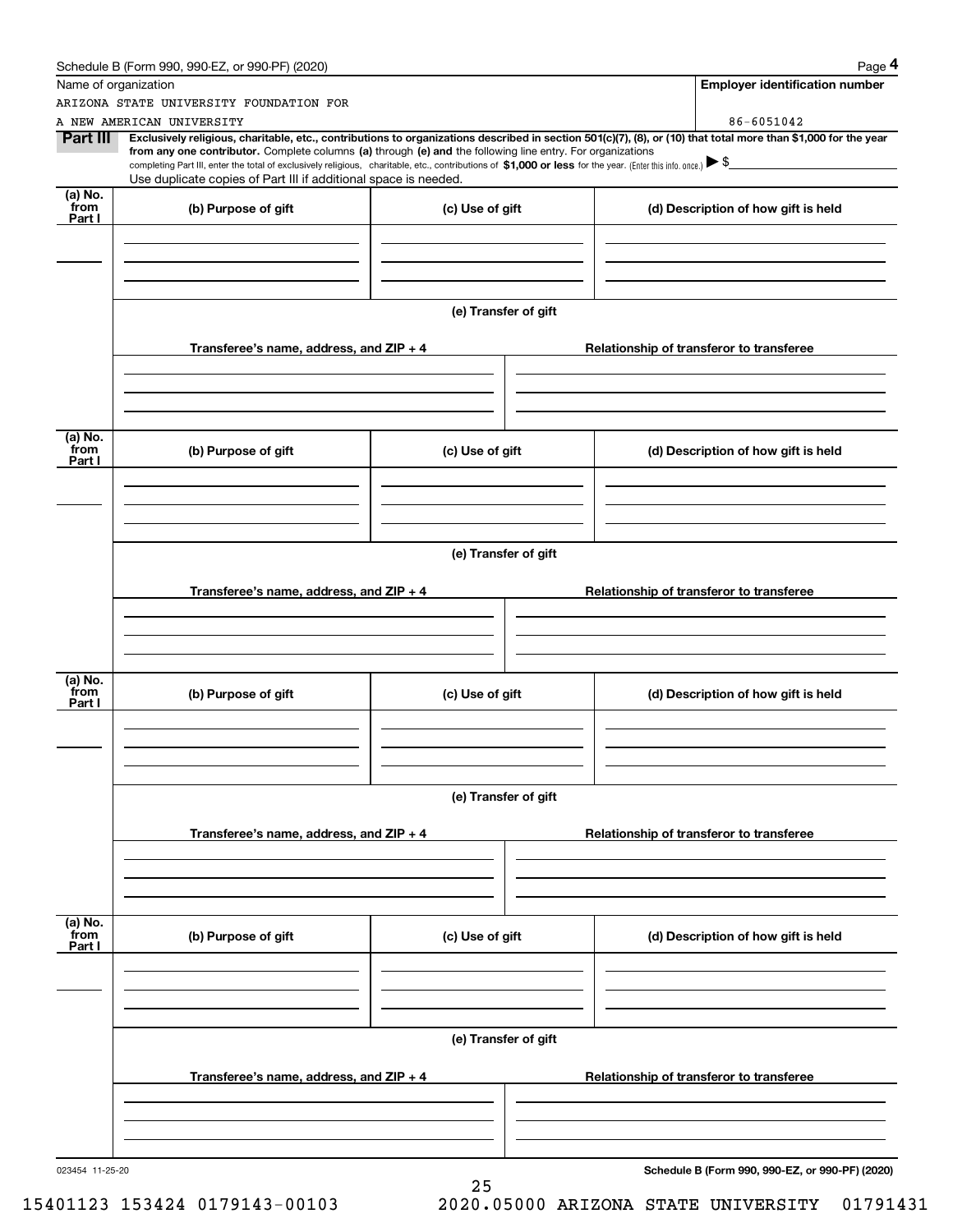| <b>SCHEDULE C</b>                                                                                                                                                                                                           | <b>Political Campaign and Lobbying Activities</b> |                                                                                                                                                   |           |                                                     |                                     | OMB No. 1545-0047                                   |  |  |
|-----------------------------------------------------------------------------------------------------------------------------------------------------------------------------------------------------------------------------|---------------------------------------------------|---------------------------------------------------------------------------------------------------------------------------------------------------|-----------|-----------------------------------------------------|-------------------------------------|-----------------------------------------------------|--|--|
| (Form 990 or 990-EZ)<br>For Organizations Exempt From Income Tax Under section 501(c) and section 527                                                                                                                       |                                                   |                                                                                                                                                   |           |                                                     |                                     |                                                     |  |  |
|                                                                                                                                                                                                                             |                                                   |                                                                                                                                                   |           |                                                     |                                     |                                                     |  |  |
| > Complete if the organization is described below. > Attach to Form 990 or Form 990-EZ.<br>Department of the Treasury<br>Go to www.irs.gov/Form990 for instructions and the latest information.<br>Internal Revenue Service |                                                   |                                                                                                                                                   |           |                                                     | <b>Open to Public</b><br>Inspection |                                                     |  |  |
| If the organization answered "Yes," on Form 990, Part IV, line 3, or Form 990-EZ, Part V, line 46 (Political Campaign Activities), then                                                                                     |                                                   |                                                                                                                                                   |           |                                                     |                                     |                                                     |  |  |
|                                                                                                                                                                                                                             |                                                   | • Section 501(c)(3) organizations: Complete Parts I-A and B. Do not complete Part I-C.                                                            |           |                                                     |                                     |                                                     |  |  |
|                                                                                                                                                                                                                             |                                                   | • Section 501(c) (other than section 501(c)(3)) organizations: Complete Parts I-A and C below. Do not complete Part I-B.                          |           |                                                     |                                     |                                                     |  |  |
| • Section 527 organizations: Complete Part I-A only.                                                                                                                                                                        |                                                   |                                                                                                                                                   |           |                                                     |                                     |                                                     |  |  |
|                                                                                                                                                                                                                             |                                                   | If the organization answered "Yes," on Form 990, Part IV, line 4, or Form 990-EZ, Part VI, line 47 (Lobbying Activities), then                    |           |                                                     |                                     |                                                     |  |  |
|                                                                                                                                                                                                                             |                                                   | • Section 501(c)(3) organizations that have filed Form 5768 (election under section 501(h)): Complete Part II-A. Do not complete Part II-B.       |           |                                                     |                                     |                                                     |  |  |
|                                                                                                                                                                                                                             |                                                   | • Section 501(c)(3) organizations that have NOT filed Form 5768 (election under section 501(h)): Complete Part II-B. Do not complete Part II-A.   |           |                                                     |                                     |                                                     |  |  |
|                                                                                                                                                                                                                             |                                                   | If the organization answered "Yes," on Form 990, Part IV, line 5 (Proxy Tax) (See separate instructions) or Form 990-EZ, Part V, line 35c (Proxy  |           |                                                     |                                     |                                                     |  |  |
| Tax) (See separate instructions), then                                                                                                                                                                                      |                                                   |                                                                                                                                                   |           |                                                     |                                     |                                                     |  |  |
| Name of organization                                                                                                                                                                                                        |                                                   | • Section 501(c)(4), (5), or (6) organizations: Complete Part III.<br>ARIZONA STATE UNIVERSITY FOUNDATION FOR                                     |           |                                                     |                                     | <b>Employer identification number</b>               |  |  |
|                                                                                                                                                                                                                             |                                                   | A NEW AMERICAN UNIVERSITY                                                                                                                         |           |                                                     |                                     | 86-6051042                                          |  |  |
| Part I-A                                                                                                                                                                                                                    |                                                   | Complete if the organization is exempt under section 501(c) or is a section 527 organization.                                                     |           |                                                     |                                     |                                                     |  |  |
|                                                                                                                                                                                                                             |                                                   |                                                                                                                                                   |           |                                                     |                                     |                                                     |  |  |
|                                                                                                                                                                                                                             |                                                   | 1 Provide a description of the organization's direct and indirect political campaign activities in Part IV.                                       |           |                                                     |                                     |                                                     |  |  |
| <b>2</b> Political campaign activity expenditures                                                                                                                                                                           |                                                   |                                                                                                                                                   |           |                                                     |                                     |                                                     |  |  |
| 3 Volunteer hours for political campaign activities                                                                                                                                                                         |                                                   |                                                                                                                                                   |           |                                                     |                                     |                                                     |  |  |
|                                                                                                                                                                                                                             |                                                   |                                                                                                                                                   |           |                                                     |                                     |                                                     |  |  |
| Part I-B                                                                                                                                                                                                                    |                                                   | Complete if the organization is exempt under section 501(c)(3).                                                                                   |           |                                                     |                                     |                                                     |  |  |
|                                                                                                                                                                                                                             |                                                   | 1 Enter the amount of any excise tax incurred by the organization under section 4955                                                              |           |                                                     |                                     |                                                     |  |  |
|                                                                                                                                                                                                                             |                                                   |                                                                                                                                                   |           |                                                     |                                     |                                                     |  |  |
|                                                                                                                                                                                                                             |                                                   |                                                                                                                                                   |           |                                                     |                                     | Yes<br><b>No</b>                                    |  |  |
|                                                                                                                                                                                                                             |                                                   |                                                                                                                                                   |           |                                                     |                                     | Yes<br>No                                           |  |  |
| <b>b</b> If "Yes," describe in Part IV.                                                                                                                                                                                     |                                                   | Part I-C Complete if the organization is exempt under section 501(c), except section 501(c)(3).                                                   |           |                                                     |                                     |                                                     |  |  |
|                                                                                                                                                                                                                             |                                                   | 1 Enter the amount directly expended by the filing organization for section 527 exempt function activities                                        |           |                                                     |                                     | $\blacktriangleright$ \$                            |  |  |
|                                                                                                                                                                                                                             |                                                   | 2 Enter the amount of the filing organization's funds contributed to other organizations for section 527                                          |           |                                                     |                                     |                                                     |  |  |
| exempt function activities                                                                                                                                                                                                  |                                                   |                                                                                                                                                   |           |                                                     | $\blacktriangleright$ \$            |                                                     |  |  |
|                                                                                                                                                                                                                             |                                                   | 3 Total exempt function expenditures. Add lines 1 and 2. Enter here and on Form 1120-POL,                                                         |           |                                                     |                                     |                                                     |  |  |
|                                                                                                                                                                                                                             |                                                   |                                                                                                                                                   |           |                                                     | $\triangleright$ s                  |                                                     |  |  |
|                                                                                                                                                                                                                             |                                                   |                                                                                                                                                   |           |                                                     |                                     | Yes<br><b>No</b>                                    |  |  |
|                                                                                                                                                                                                                             |                                                   | 5 Enter the names, addresses and employer identification number (EIN) of all section 527 political organizations to which the filing organization |           |                                                     |                                     |                                                     |  |  |
|                                                                                                                                                                                                                             |                                                   | made payments. For each organization listed, enter the amount paid from the filing organization's funds. Also enter the amount of political       |           |                                                     |                                     |                                                     |  |  |
|                                                                                                                                                                                                                             |                                                   | contributions received that were promptly and directly delivered to a separate political organization, such as a separate segregated fund or a    |           |                                                     |                                     |                                                     |  |  |
|                                                                                                                                                                                                                             |                                                   | political action committee (PAC). If additional space is needed, provide information in Part IV.                                                  |           |                                                     |                                     |                                                     |  |  |
| (a) Name                                                                                                                                                                                                                    |                                                   | (b) Address                                                                                                                                       | $(c)$ EIN | (d) Amount paid from                                |                                     | (e) Amount of political                             |  |  |
|                                                                                                                                                                                                                             |                                                   |                                                                                                                                                   |           | filing organization's<br>funds. If none, enter -0-. |                                     | contributions received and<br>promptly and directly |  |  |
|                                                                                                                                                                                                                             |                                                   |                                                                                                                                                   |           |                                                     |                                     | delivered to a separate                             |  |  |
|                                                                                                                                                                                                                             |                                                   |                                                                                                                                                   |           |                                                     |                                     | political organization.<br>If none, enter -0-.      |  |  |
|                                                                                                                                                                                                                             |                                                   |                                                                                                                                                   |           |                                                     |                                     |                                                     |  |  |
|                                                                                                                                                                                                                             |                                                   |                                                                                                                                                   |           |                                                     |                                     |                                                     |  |  |
|                                                                                                                                                                                                                             |                                                   |                                                                                                                                                   |           |                                                     |                                     |                                                     |  |  |
|                                                                                                                                                                                                                             |                                                   |                                                                                                                                                   |           |                                                     |                                     |                                                     |  |  |
|                                                                                                                                                                                                                             |                                                   |                                                                                                                                                   |           |                                                     |                                     |                                                     |  |  |
|                                                                                                                                                                                                                             |                                                   |                                                                                                                                                   |           |                                                     |                                     |                                                     |  |  |
|                                                                                                                                                                                                                             |                                                   |                                                                                                                                                   |           |                                                     |                                     |                                                     |  |  |
|                                                                                                                                                                                                                             |                                                   |                                                                                                                                                   |           |                                                     |                                     |                                                     |  |  |
|                                                                                                                                                                                                                             |                                                   |                                                                                                                                                   |           |                                                     |                                     |                                                     |  |  |
|                                                                                                                                                                                                                             |                                                   |                                                                                                                                                   |           |                                                     |                                     |                                                     |  |  |
|                                                                                                                                                                                                                             |                                                   |                                                                                                                                                   |           |                                                     |                                     |                                                     |  |  |
|                                                                                                                                                                                                                             |                                                   |                                                                                                                                                   |           |                                                     |                                     |                                                     |  |  |

**For Paperwork Reduction Act Notice, see the Instructions for Form 990 or 990-EZ. Schedule C (Form 990 or 990-EZ) 2020** LHA

032041 12-02-20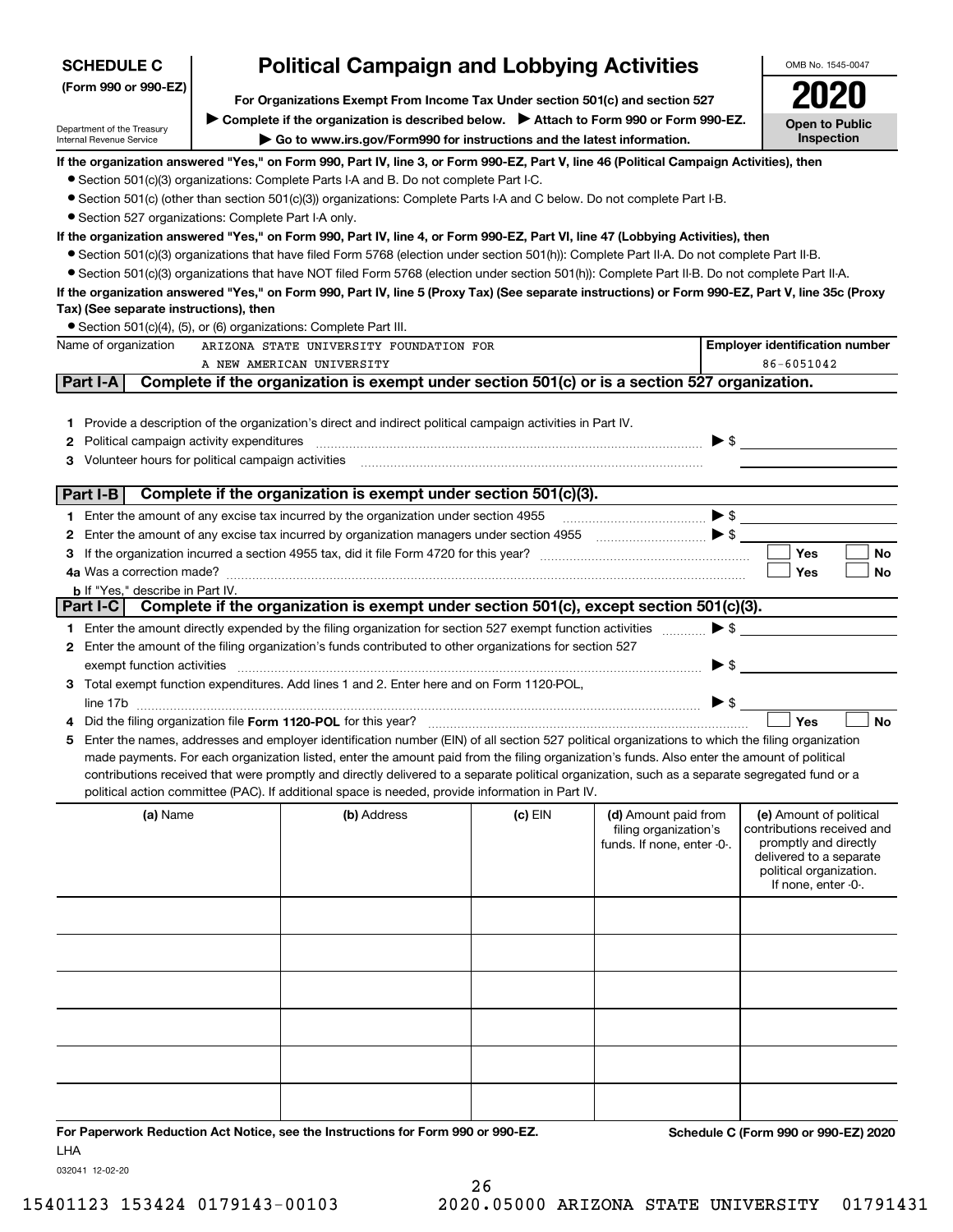| Schedule C (Form 990 or 990-EZ) 2020 A NEW AMERICAN UNIVERSITY                         |                                                                                                                                   |                                        | 86-6051042<br>Page 2           |
|----------------------------------------------------------------------------------------|-----------------------------------------------------------------------------------------------------------------------------------|----------------------------------------|--------------------------------|
| Part II-A                                                                              | Complete if the organization is exempt under section 501(c)(3) and filed Form 5768 (election under                                |                                        |                                |
| section 501(h)).                                                                       |                                                                                                                                   |                                        |                                |
| A Check $\blacktriangleright$                                                          | if the filing organization belongs to an affiliated group (and list in Part IV each affiliated group member's name, address, EIN, |                                        |                                |
| expenses, and share of excess lobbying expenditures).                                  |                                                                                                                                   |                                        |                                |
| <b>B</b> Check $\blacktriangleright$                                                   | if the filing organization checked box A and "limited control" provisions apply.                                                  |                                        |                                |
|                                                                                        | <b>Limits on Lobbying Expenditures</b><br>(The term "expenditures" means amounts paid or incurred.)                               | (a) Filing<br>organization's<br>totals | (b) Affiliated group<br>totals |
| 1a Total lobbying expenditures to influence public opinion (grassroots lobbying)       |                                                                                                                                   | $\mathbf{0}$ .                         | 0.                             |
| <b>b</b> Total lobbying expenditures to influence a legislative body (direct lobbying) |                                                                                                                                   | $\mathbf{0}$ .                         | $\mathbf{0}$ .                 |
| с                                                                                      |                                                                                                                                   | 0.                                     | 0.                             |
| Other exempt purpose expenditures<br>d                                                 |                                                                                                                                   | 140, 234, 224.                         | 0.                             |
|                                                                                        |                                                                                                                                   | 140, 234, 224.                         | $\mathbf{0}$ .                 |
|                                                                                        | Lobbying nontaxable amount. Enter the amount from the following table in both columns.                                            | 1,000,000.                             | 0.                             |
| If the amount on line 1e, column $(a)$ or $(b)$ is:                                    | The lobbying nontaxable amount is:                                                                                                |                                        |                                |
| Not over \$500,000                                                                     | 20% of the amount on line 1e.                                                                                                     |                                        |                                |
| Over \$500,000 but not over \$1,000,000                                                | \$100,000 plus 15% of the excess over \$500,000.                                                                                  |                                        |                                |
| Over \$1,000,000 but not over \$1,500,000                                              | \$175,000 plus 10% of the excess over \$1,000,000.                                                                                |                                        |                                |
| Over \$1,500,000 but not over \$17,000,000                                             | \$225,000 plus 5% of the excess over \$1,500,000.                                                                                 |                                        |                                |
| Over \$17,000,000                                                                      | \$1,000,000.                                                                                                                      |                                        |                                |
|                                                                                        |                                                                                                                                   |                                        |                                |
| Grassroots nontaxable amount (enter 25% of line 1f)<br>q                               |                                                                                                                                   | 250,000.                               | $\mathbf{0}$ .                 |
| h Subtract line 1g from line 1a. If zero or less, enter -0-                            |                                                                                                                                   | 0.                                     |                                |
| Subtract line 1f from line 1c. If zero or less, enter -0-                              |                                                                                                                                   | $\mathbf{0}$ .                         |                                |
|                                                                                        | If there is an amount other than zero on either line 1h or line 1i, did the organization file Form 4720                           |                                        |                                |
| reporting section 4911 tax for this year?                                              |                                                                                                                                   |                                        | Yes<br>No.                     |

**4-Year Averaging Period Under Section 501(h)**

**(Some organizations that made a section 501(h) election do not have to complete all of the five columns below.**

**See the separate instructions for lines 2a through 2f.)**

| Lobbying Expenditures During 4-Year Averaging Period                                 |            |                |                |                |            |  |  |  |
|--------------------------------------------------------------------------------------|------------|----------------|----------------|----------------|------------|--|--|--|
| Calendar year<br>(or fiscal year beginning in)                                       | (a) $2017$ | $(b)$ 2018     | $(c)$ 2019     | $(d)$ 2020     | (e) Total  |  |  |  |
| 2a Lobbying nontaxable amount                                                        | 1,000,000. | 1,000,000.     | 1,000,000.     | 1,000,000.     | 4,000,000. |  |  |  |
| <b>b</b> Lobbying ceiling amount<br>$(150\% \text{ of line } 2a, \text{ column}(e))$ |            |                |                |                | 6,000,000. |  |  |  |
| c Total lobbying expenditures                                                        | 344,780.   | $\mathsf{0}$ . | $\mathbf{0}$ . | $\mathbf{0}$ . | 344,780.   |  |  |  |
| Grassroots nontaxable amount<br>d                                                    | 250,000.   | 250,000.       | 250,000.       | 250,000.       | 1,000,000. |  |  |  |
| e Grassroots ceiling amount<br>(150% of line 2d, column (e))                         |            |                |                |                | 1,500,000. |  |  |  |
| f Grassroots lobbying expenditures                                                   |            |                |                |                |            |  |  |  |

**Schedule C (Form 990 or 990-EZ) 2020**

032042 12-02-20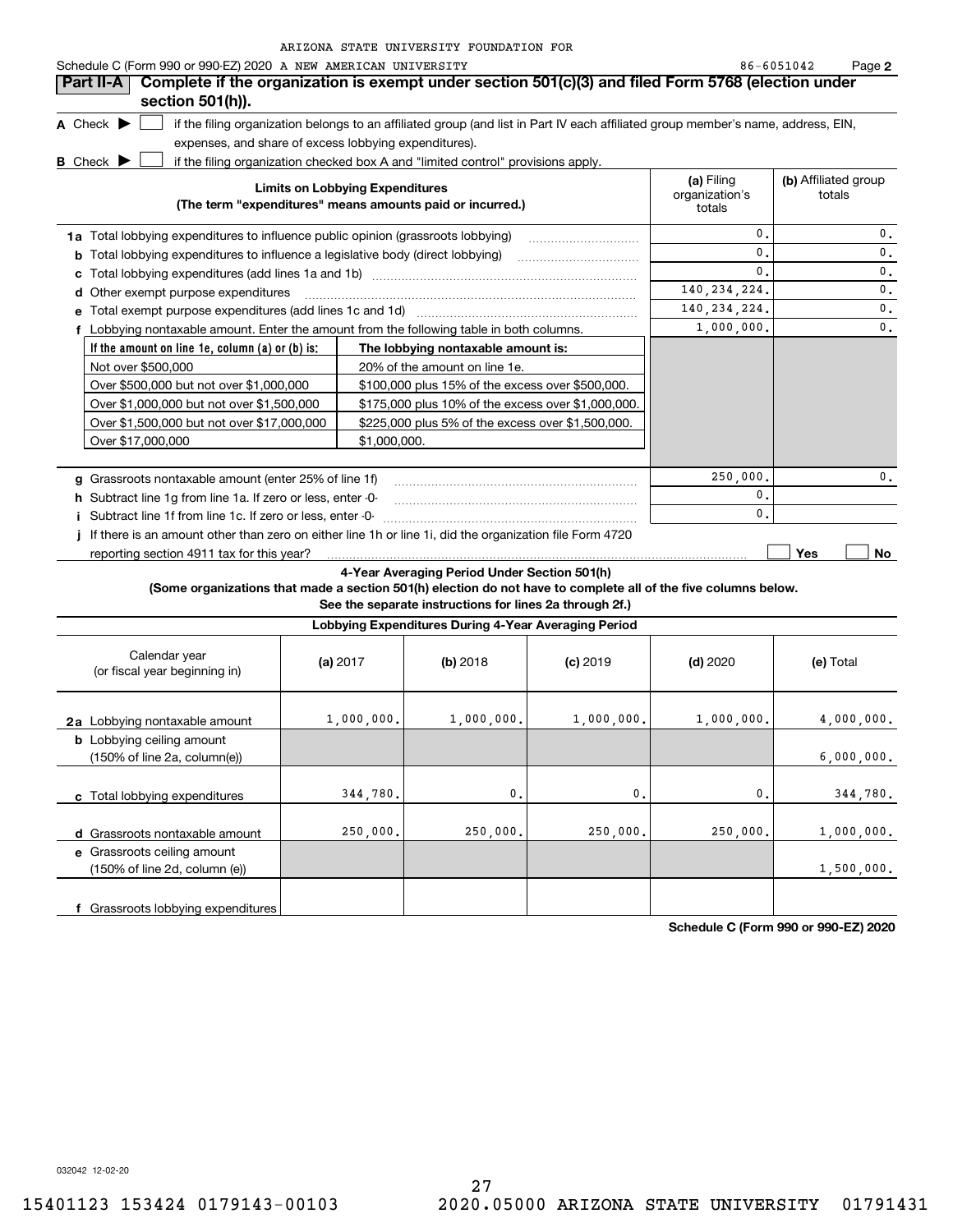#### Schedule C (Form 990 or 990-EZ) 2020 A NEW AMERICAN UNIVERSITY 86-6051042 Page

## **Part II-B** Complete if the organization is exempt under section 501(c)(3) and has NOT filed Form 5768 **(election under section 501(h)).**

| For each "Yes" response on lines 1a through 1i below, provide in Part IV a detailed description |                                                                                                                                                                                                                                                                                          | (a) |              | (b)    |    |
|-------------------------------------------------------------------------------------------------|------------------------------------------------------------------------------------------------------------------------------------------------------------------------------------------------------------------------------------------------------------------------------------------|-----|--------------|--------|----|
|                                                                                                 | of the lobbying activity.                                                                                                                                                                                                                                                                | Yes | No           | Amount |    |
| 1.                                                                                              | During the year, did the filing organization attempt to influence foreign, national, state, or                                                                                                                                                                                           |     |              |        |    |
|                                                                                                 | local legislation, including any attempt to influence public opinion on a legislative matter                                                                                                                                                                                             |     |              |        |    |
|                                                                                                 | or referendum, through the use of:                                                                                                                                                                                                                                                       |     |              |        |    |
|                                                                                                 |                                                                                                                                                                                                                                                                                          |     |              |        |    |
|                                                                                                 | <b>b</b> Paid staff or management (include compensation in expenses reported on lines 1c through 1i)?<br>$\sim$ 100 $\sim$                                                                                                                                                               |     |              |        |    |
|                                                                                                 |                                                                                                                                                                                                                                                                                          |     |              |        |    |
|                                                                                                 |                                                                                                                                                                                                                                                                                          |     |              |        |    |
|                                                                                                 | e Publications, or published or broadcast statements?                                                                                                                                                                                                                                    |     |              |        |    |
|                                                                                                 | f Grants to other organizations for lobbying purposes?                                                                                                                                                                                                                                   |     |              |        |    |
|                                                                                                 | g Direct contact with legislators, their staffs, government officials, or a legislative body?<br>.                                                                                                                                                                                       |     |              |        |    |
|                                                                                                 | h Rallies, demonstrations, seminars, conventions, speeches, lectures, or any similar means?                                                                                                                                                                                              |     |              |        |    |
|                                                                                                 | <i>i</i> Other activities?                                                                                                                                                                                                                                                               |     |              |        |    |
|                                                                                                 |                                                                                                                                                                                                                                                                                          |     |              |        |    |
|                                                                                                 | 2a Did the activities in line 1 cause the organization to be not described in section 501(c)(3)?                                                                                                                                                                                         |     |              |        |    |
|                                                                                                 |                                                                                                                                                                                                                                                                                          |     |              |        |    |
|                                                                                                 | c If "Yes," enter the amount of any tax incurred by organization managers under section 4912                                                                                                                                                                                             |     |              |        |    |
|                                                                                                 | d If the filing organization incurred a section 4912 tax, did it file Form 4720 for this year?<br>Complete if the organization is exempt under section 501(c)(4), section 501(c)(5), or section<br>Part III-A                                                                            |     |              |        |    |
|                                                                                                 | $501(c)(6)$ .                                                                                                                                                                                                                                                                            |     |              |        |    |
|                                                                                                 |                                                                                                                                                                                                                                                                                          |     |              | Yes    | No |
| 1                                                                                               | Were substantially all (90% or more) dues received nondeductible by members? [111] was uncontracted with the substantially all (90% or more) dues received nondeductible by members? [11] was uncontracted with the substantia                                                           |     | 1.           |        |    |
| 2                                                                                               |                                                                                                                                                                                                                                                                                          |     | $\mathbf{2}$ |        |    |
| З                                                                                               | Did the organization agree to carry over lobbying and political campaign activity expenditures from the prior year?<br>Complete if the organization is exempt under section 501(c)(4), section 501(c)(5), or section<br><b>Part III-B</b>                                                |     | 3            |        |    |
|                                                                                                 | 501(c)(6) and if either (a) BOTH Part III-A, lines 1 and 2, are answered "No" OR (b) Part III-A, line 3, is<br>answered "Yes."                                                                                                                                                           |     |              |        |    |
| 1                                                                                               | Dues, assessments and similar amounts from members [11] matter content to a set a set of the set of the set of the set of the set of the set of the set of the set of the set of the set of the set of the set of the set of t                                                           |     | 1            |        |    |
| $\mathbf{2}$                                                                                    | Section 162(e) nondeductible lobbying and political expenditures (do not include amounts of political                                                                                                                                                                                    |     |              |        |    |
|                                                                                                 | expenses for which the section 527(f) tax was paid).                                                                                                                                                                                                                                     |     |              |        |    |
|                                                                                                 | <b>a</b> Current year                                                                                                                                                                                                                                                                    |     | 2a           |        |    |
|                                                                                                 | b Carryover from last year manufactured and contact the control of the control of the control of the control of the control of the control of the control of the control of the control of the control of the control of the c                                                           |     | 2b           |        |    |
|                                                                                                 |                                                                                                                                                                                                                                                                                          |     | 2c           |        |    |
| З                                                                                               | Aggregate amount reported in section 6033(e)(1)(A) notices of nondeductible section 162(e) dues                                                                                                                                                                                          |     | 3            |        |    |
| 4                                                                                               | If notices were sent and the amount on line 2c exceeds the amount on line 3, what portion of the excess                                                                                                                                                                                  |     |              |        |    |
|                                                                                                 | does the organization agree to carryover to the reasonable estimate of nondeductible lobbying and political                                                                                                                                                                              |     |              |        |    |
|                                                                                                 | expenditure next year?                                                                                                                                                                                                                                                                   |     | 4            |        |    |
| 5<br><b>Part IV</b>                                                                             | Taxable amount of lobbying and political expenditures (See instructions)<br><b>Supplemental Information</b>                                                                                                                                                                              |     | 5            |        |    |
|                                                                                                 |                                                                                                                                                                                                                                                                                          |     |              |        |    |
|                                                                                                 | Provide the descriptions required for Part I-A, line 1; Part I-B, line 4; Part I-C, line 5; Part II-A (affiliated group list); Part II-A, lines 1 and 2 (See<br>instructions); and Part II-B, line 1. Also, complete this part for any additional information.<br>SCHEDULE C, PART II-A: |     |              |        |    |
|                                                                                                 | INFORMATION REGARDING LOBBYING ACTIVITIES                                                                                                                                                                                                                                                |     |              |        |    |
|                                                                                                 | AS A PART OF ITS MISSION, ASUF'S PARENT ORGANIZATION, ASU ENTERPRISE                                                                                                                                                                                                                     |     |              |        |    |
|                                                                                                 | PARTNERS, CONTRIBUTES TO PUBLIC COMMUNICATION AND ADVOCACY ACTIVITIES THAT                                                                                                                                                                                                               |     |              |        |    |
|                                                                                                 | SUPPORT HIGHER EDUCATION IN ARIZONA AND THE NEED FOR ADEQUATE FUNDING TO                                                                                                                                                                                                                 |     |              |        |    |
|                                                                                                 | PROVIDE EXCELLENT EDUCATIONAL OPPORTUNITIES FOR ARIZONA RESIDENTS.                                                                                                                                                                                                                       |     |              |        |    |

28

032043 12-02-20

**Schedule C (Form 990 or 990-EZ) 2020**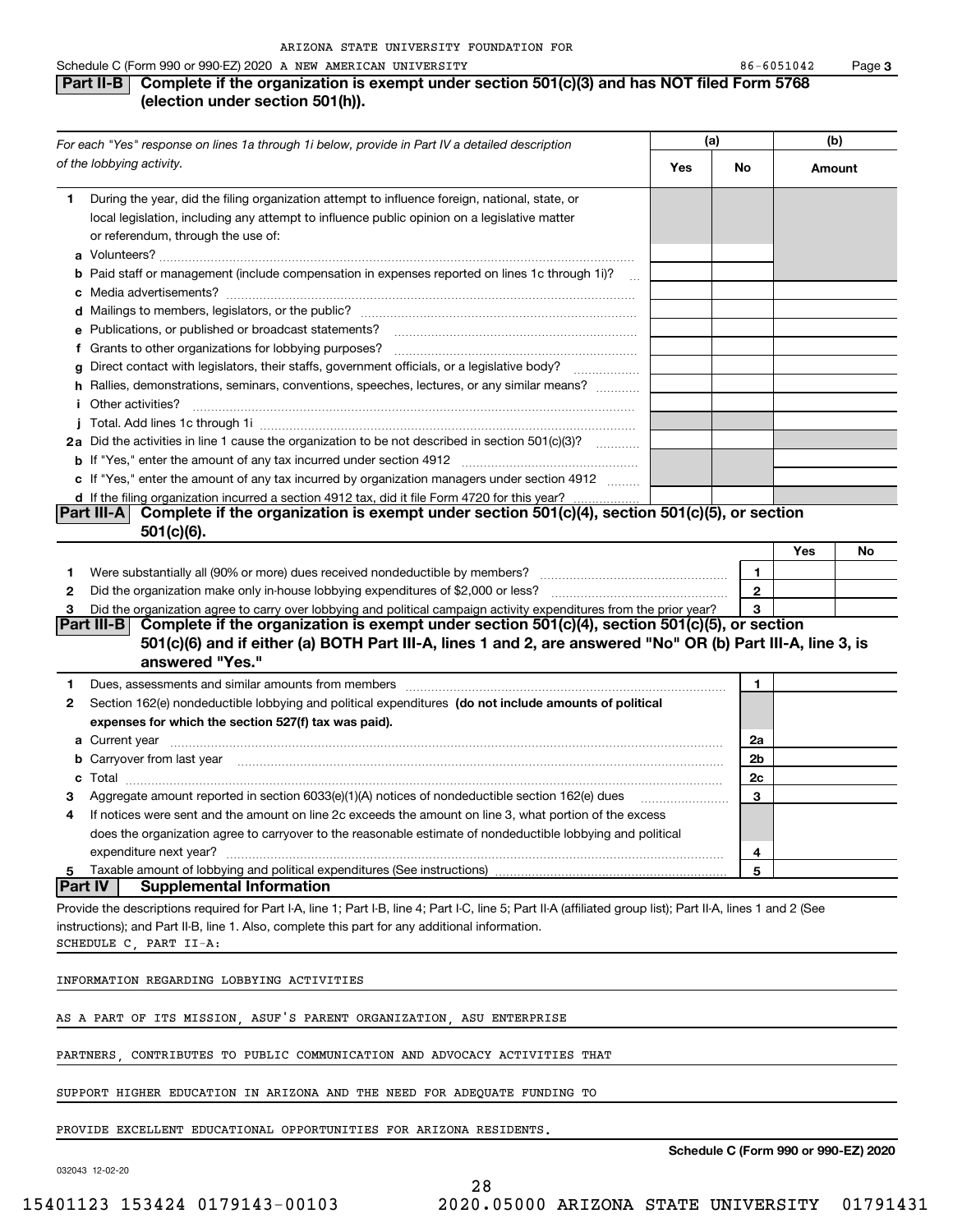|          | <b>SCHEDULE D</b>                                      |                                                                                                                                                                                                                                | <b>Supplemental Financial Statements</b>                                                                                                       |                         | OMB No. 1545-0047                     |
|----------|--------------------------------------------------------|--------------------------------------------------------------------------------------------------------------------------------------------------------------------------------------------------------------------------------|------------------------------------------------------------------------------------------------------------------------------------------------|-------------------------|---------------------------------------|
|          | (Form 990)                                             |                                                                                                                                                                                                                                | Complete if the organization answered "Yes" on Form 990,                                                                                       |                         |                                       |
|          |                                                        |                                                                                                                                                                                                                                | Part IV, line 6, 7, 8, 9, 10, 11a, 11b, 11c, 11d, 11e, 11f, 12a, or 12b.<br>Attach to Form 990.                                                |                         | Open to Public                        |
|          | Department of the Treasury<br>Internal Revenue Service |                                                                                                                                                                                                                                | Go to www.irs.gov/Form990 for instructions and the latest information.                                                                         |                         | <b>Inspection</b>                     |
|          | Name of the organization                               | ARIZONA STATE UNIVERSITY FOUNDATION FOR                                                                                                                                                                                        |                                                                                                                                                |                         | <b>Employer identification number</b> |
|          |                                                        | A NEW AMERICAN UNIVERSITY                                                                                                                                                                                                      |                                                                                                                                                |                         | 86-6051042                            |
| Part I   |                                                        |                                                                                                                                                                                                                                | Organizations Maintaining Donor Advised Funds or Other Similar Funds or Accounts. Complete if the                                              |                         |                                       |
|          |                                                        | organization answered "Yes" on Form 990, Part IV, line 6.                                                                                                                                                                      | (a) Donor advised funds                                                                                                                        |                         | (b) Funds and other accounts          |
|          |                                                        |                                                                                                                                                                                                                                |                                                                                                                                                |                         |                                       |
| 1<br>2   |                                                        | Aggregate value of contributions to (during year)                                                                                                                                                                              |                                                                                                                                                |                         |                                       |
| З        |                                                        |                                                                                                                                                                                                                                |                                                                                                                                                |                         |                                       |
| 4        |                                                        |                                                                                                                                                                                                                                |                                                                                                                                                |                         |                                       |
| 5        |                                                        |                                                                                                                                                                                                                                | Did the organization inform all donors and donor advisors in writing that the assets held in donor advised funds                               |                         |                                       |
|          |                                                        |                                                                                                                                                                                                                                |                                                                                                                                                |                         | Yes<br>No                             |
| 6        |                                                        |                                                                                                                                                                                                                                | Did the organization inform all grantees, donors, and donor advisors in writing that grant funds can be used only                              |                         |                                       |
|          |                                                        |                                                                                                                                                                                                                                | for charitable purposes and not for the benefit of the donor or donor advisor, or for any other purpose conferring                             |                         |                                       |
|          | impermissible private benefit?                         |                                                                                                                                                                                                                                |                                                                                                                                                |                         | Yes<br>No.                            |
| Part II  |                                                        |                                                                                                                                                                                                                                | Conservation Easements. Complete if the organization answered "Yes" on Form 990, Part IV, line 7.                                              |                         |                                       |
| 1        |                                                        | Purpose(s) of conservation easements held by the organization (check all that apply).                                                                                                                                          |                                                                                                                                                |                         |                                       |
|          |                                                        | Preservation of land for public use (for example, recreation or education)                                                                                                                                                     | Preservation of a historically important land area                                                                                             |                         |                                       |
|          |                                                        | Protection of natural habitat                                                                                                                                                                                                  | Preservation of a certified historic structure                                                                                                 |                         |                                       |
|          |                                                        | Preservation of open space                                                                                                                                                                                                     |                                                                                                                                                |                         |                                       |
| 2        |                                                        |                                                                                                                                                                                                                                | Complete lines 2a through 2d if the organization held a qualified conservation contribution in the form of a conservation easement on the last |                         |                                       |
|          | day of the tax year.                                   |                                                                                                                                                                                                                                |                                                                                                                                                |                         | Held at the End of the Tax Year       |
| a        |                                                        |                                                                                                                                                                                                                                |                                                                                                                                                | 2a                      |                                       |
| b        |                                                        | Total acreage restricted by conservation easements                                                                                                                                                                             |                                                                                                                                                | 2 <sub>b</sub>          |                                       |
| с        |                                                        |                                                                                                                                                                                                                                | Number of conservation easements included in (c) acquired after 7/25/06, and not on a historic structure                                       | 2c                      |                                       |
| d        |                                                        | listed in the National Register [111] in the National Register [11] in the National Register [11] in the National Register [11] in the National Register [11] in the National Register [11] in the National Register [11] in t |                                                                                                                                                | 2d                      |                                       |
| 3        |                                                        |                                                                                                                                                                                                                                | Number of conservation easements modified, transferred, released, extinguished, or terminated by the organization during the tax               |                         |                                       |
|          | $\vee$ ear                                             |                                                                                                                                                                                                                                |                                                                                                                                                |                         |                                       |
| 4        |                                                        | Number of states where property subject to conservation easement is located >                                                                                                                                                  |                                                                                                                                                |                         |                                       |
| 5        |                                                        | Does the organization have a written policy regarding the periodic monitoring, inspection, handling of                                                                                                                         |                                                                                                                                                |                         |                                       |
|          |                                                        | violations, and enforcement of the conservation easements it holds?                                                                                                                                                            |                                                                                                                                                |                         | Yes<br>No                             |
| 6        |                                                        |                                                                                                                                                                                                                                | Staff and volunteer hours devoted to monitoring, inspecting, handling of violations, and enforcing conservation easements during the year      |                         |                                       |
|          |                                                        |                                                                                                                                                                                                                                |                                                                                                                                                |                         |                                       |
| 7        |                                                        |                                                                                                                                                                                                                                | Amount of expenses incurred in monitoring, inspecting, handling of violations, and enforcing conservation easements during the year            |                         |                                       |
|          | ▶ \$                                                   |                                                                                                                                                                                                                                |                                                                                                                                                |                         |                                       |
| 8        |                                                        |                                                                                                                                                                                                                                | Does each conservation easement reported on line 2(d) above satisfy the requirements of section 170(h)(4)(B)(i)                                |                         |                                       |
|          |                                                        |                                                                                                                                                                                                                                |                                                                                                                                                |                         | Yes<br>No                             |
| 9        |                                                        |                                                                                                                                                                                                                                | In Part XIII, describe how the organization reports conservation easements in its revenue and expense statement and                            |                         |                                       |
|          |                                                        |                                                                                                                                                                                                                                | balance sheet, and include, if applicable, the text of the footnote to the organization's financial statements that describes the              |                         |                                       |
| Part III |                                                        | organization's accounting for conservation easements.                                                                                                                                                                          | Organizations Maintaining Collections of Art, Historical Treasures, or Other Similar Assets.                                                   |                         |                                       |
|          |                                                        | Complete if the organization answered "Yes" on Form 990, Part IV, line 8.                                                                                                                                                      |                                                                                                                                                |                         |                                       |
|          |                                                        |                                                                                                                                                                                                                                | 1a If the organization elected, as permitted under FASB ASC 958, not to report in its revenue statement and balance sheet works                |                         |                                       |
|          |                                                        |                                                                                                                                                                                                                                | of art, historical treasures, or other similar assets held for public exhibition, education, or research in furtherance of public              |                         |                                       |
|          |                                                        |                                                                                                                                                                                                                                | service, provide in Part XIII the text of the footnote to its financial statements that describes these items.                                 |                         |                                       |
| b        |                                                        |                                                                                                                                                                                                                                | If the organization elected, as permitted under FASB ASC 958, to report in its revenue statement and balance sheet works of                    |                         |                                       |
|          |                                                        |                                                                                                                                                                                                                                | art, historical treasures, or other similar assets held for public exhibition, education, or research in furtherance of public service,        |                         |                                       |
|          |                                                        | provide the following amounts relating to these items:                                                                                                                                                                         |                                                                                                                                                |                         |                                       |
|          |                                                        |                                                                                                                                                                                                                                |                                                                                                                                                |                         |                                       |
|          |                                                        | (ii) Assets included in Form 990, Part X                                                                                                                                                                                       |                                                                                                                                                |                         | $\bullet$ \$                          |
| 2        |                                                        |                                                                                                                                                                                                                                | If the organization received or held works of art, historical treasures, or other similar assets for financial gain, provide                   |                         |                                       |
|          |                                                        | the following amounts required to be reported under FASB ASC 958 relating to these items:                                                                                                                                      |                                                                                                                                                |                         |                                       |
| а        |                                                        |                                                                                                                                                                                                                                |                                                                                                                                                | \$                      |                                       |
|          |                                                        |                                                                                                                                                                                                                                |                                                                                                                                                | $\blacktriangleright$ s |                                       |
|          |                                                        | LHA For Paperwork Reduction Act Notice, see the Instructions for Form 990.                                                                                                                                                     |                                                                                                                                                |                         | Schedule D (Form 990) 2020            |
|          | 032051 12-01-20                                        |                                                                                                                                                                                                                                | $\sim$ $\sim$                                                                                                                                  |                         |                                       |

| 29    |  |              |  |
|-------|--|--------------|--|
| ∩ ∩ ∩ |  | <b>OEOOO</b> |  |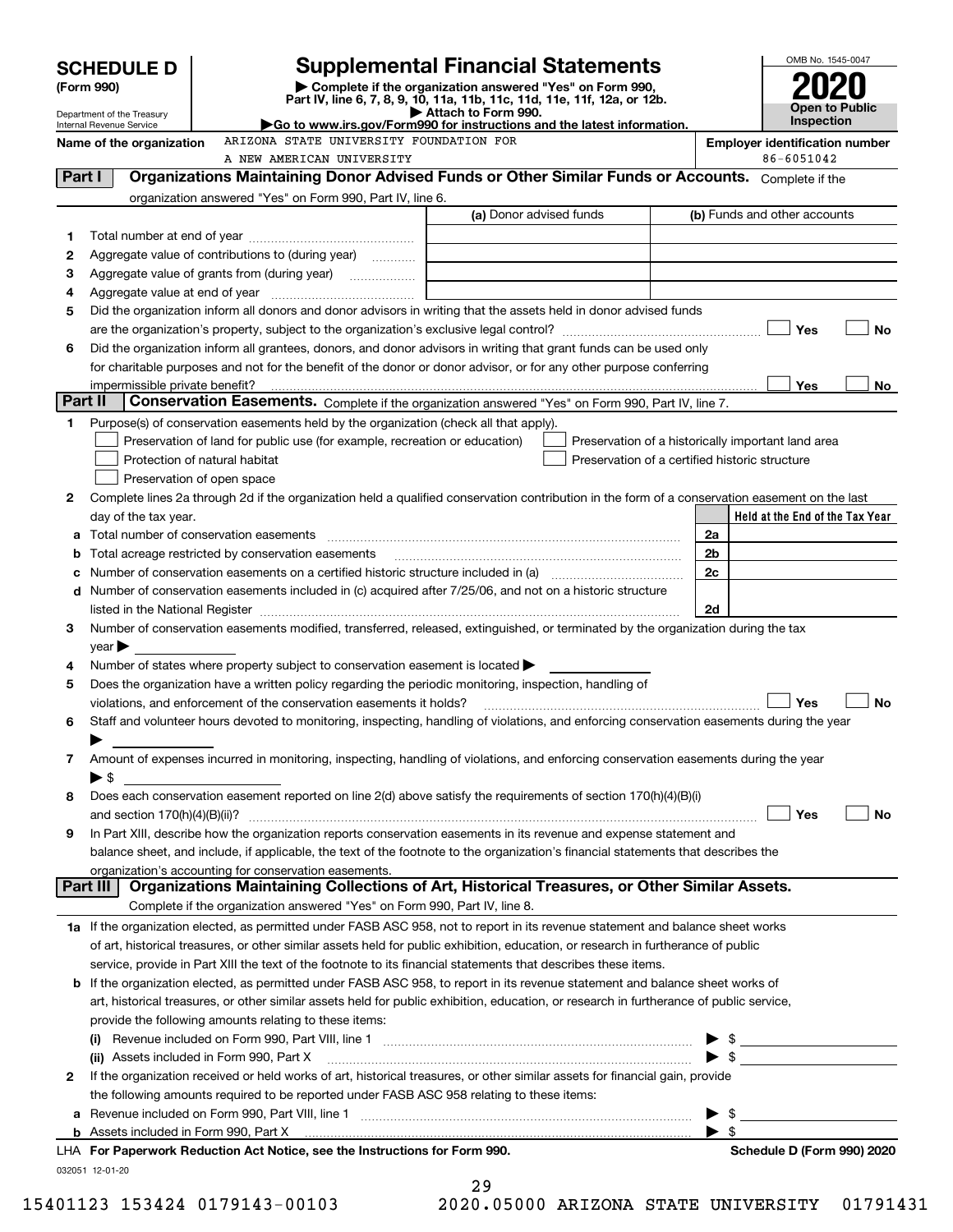| ARIZONA STATE UNIVERSITY FOUNDATION FOF |  |
|-----------------------------------------|--|
|-----------------------------------------|--|

|        |                                                                                                                                                                                                                                | ARIZONA STATE UNIVERSITY FOUNDATION FOR |                                 |                          |                      |                          |     |                   |  |  |  |
|--------|--------------------------------------------------------------------------------------------------------------------------------------------------------------------------------------------------------------------------------|-----------------------------------------|---------------------------------|--------------------------|----------------------|--------------------------|-----|-------------------|--|--|--|
|        | Schedule D (Form 990) 2020                                                                                                                                                                                                     | A NEW AMERICAN UNIVERSITY               |                                 |                          |                      | 86-6051042               |     | Page <sup>2</sup> |  |  |  |
|        | Organizations Maintaining Collections of Art, Historical Treasures, or Other Similar Assets (continued)<br>Part III                                                                                                            |                                         |                                 |                          |                      |                          |     |                   |  |  |  |
| 3<br>а | Using the organization's acquisition, accession, and other records, check any of the following that make significant use of its<br>collection items (check all that apply):<br>Public exhibition                               | d                                       |                                 | Loan or exchange program |                      |                          |     |                   |  |  |  |
| b      | Scholarly research<br><b>Other Community</b><br>e                                                                                                                                                                              |                                         |                                 |                          |                      |                          |     |                   |  |  |  |
| c      | Preservation for future generations                                                                                                                                                                                            |                                         |                                 |                          |                      |                          |     |                   |  |  |  |
| 4      | Provide a description of the organization's collections and explain how they further the organization's exempt purpose in Part XIII.                                                                                           |                                         |                                 |                          |                      |                          |     |                   |  |  |  |
| 5      | During the year, did the organization solicit or receive donations of art, historical treasures, or other similar assets                                                                                                       |                                         |                                 |                          |                      |                          |     |                   |  |  |  |
|        | to be sold to raise funds rather than to be maintained as part of the organization's collection?                                                                                                                               |                                         |                                 |                          |                      | Yes                      |     | No                |  |  |  |
|        | Part IV<br>Escrow and Custodial Arrangements. Complete if the organization answered "Yes" on Form 990, Part IV, line 9, or                                                                                                     |                                         |                                 |                          |                      |                          |     |                   |  |  |  |
|        | reported an amount on Form 990, Part X, line 21.                                                                                                                                                                               |                                         |                                 |                          |                      |                          |     |                   |  |  |  |
|        |                                                                                                                                                                                                                                |                                         |                                 |                          |                      |                          |     |                   |  |  |  |
|        | 1a Is the organization an agent, trustee, custodian or other intermediary for contributions or other assets not included                                                                                                       |                                         |                                 |                          |                      |                          |     |                   |  |  |  |
|        | on Form 990, Part X? [11] matter and the contract of the contract of the contract of the contract of the contract of the contract of the contract of the contract of the contract of the contract of the contract of the contr |                                         |                                 |                          |                      | $\sqrt{\frac{X}{2}}$ Yes |     | <b>No</b>         |  |  |  |
|        | b If "Yes," explain the arrangement in Part XIII and complete the following table:                                                                                                                                             |                                         |                                 |                          |                      |                          |     |                   |  |  |  |
|        |                                                                                                                                                                                                                                |                                         |                                 |                          |                      | Amount                   |     |                   |  |  |  |
| c      | Beginning balance                                                                                                                                                                                                              |                                         |                                 |                          | 1c                   |                          |     | 1,421,130.        |  |  |  |
|        | d Additions during the year measurement contains and a state of the year.                                                                                                                                                      |                                         |                                 |                          | 1d                   |                          |     | 350,775.          |  |  |  |
| е      | Distributions during the year manufactured and continuum and the year manufactured and the year manufactured and the year manufactured and the year manufactured and the year manufactured and the year manufactured and the y |                                         |                                 |                          | 1e                   |                          |     | $-60, 501.$       |  |  |  |
| f      | Ending balance measurements are all the contract of the contract of the contract of the contract of the contract of the contract of the contract of the contract of the contract of the contract of the contract of the contra |                                         |                                 |                          | 1f                   |                          |     | 1,711,404.        |  |  |  |
|        | 2a Did the organization include an amount on Form 990, Part X, line 21, for escrow or custodial account liability?                                                                                                             |                                         |                                 |                          |                      | $\overline{X}$ Yes       |     | No                |  |  |  |
|        |                                                                                                                                                                                                                                |                                         |                                 |                          |                      |                          | X   |                   |  |  |  |
| Part V | b If "Yes," explain the arrangement in Part XIII. Check here if the explanation has been provided on Part XIII<br>Endowment Funds. Complete if the organization answered "Yes" on Form 990, Part IV, line 10.                  |                                         |                                 |                          |                      |                          |     |                   |  |  |  |
|        |                                                                                                                                                                                                                                |                                         |                                 |                          |                      |                          |     |                   |  |  |  |
|        |                                                                                                                                                                                                                                | (a) Current year                        | (b) Prior year                  | (c) Two years back       | (d) Three years back | (e) Four years back      |     |                   |  |  |  |
| 1a     | Beginning of year balance                                                                                                                                                                                                      | 670,900,763.                            | 640,042,430.                    | 553, 203, 978.           | 507,898,539.         |                          |     | 473,400,027.      |  |  |  |
| b      |                                                                                                                                                                                                                                | 38, 161, 353.                           | 41,806,294.                     | 61,695,914.              | 41,658,678.          |                          |     | 16,925,057.       |  |  |  |
| с      | Net investment earnings, gains, and losses                                                                                                                                                                                     | 159,989,022.                            | 23, 102, 811.                   | 51,620,194.              | 27,764,034.          |                          |     | 50,438,811.       |  |  |  |
| d      |                                                                                                                                                                                                                                |                                         |                                 |                          |                      |                          |     |                   |  |  |  |
|        | <b>e</b> Other expenditures for facilities                                                                                                                                                                                     |                                         |                                 |                          |                      |                          |     |                   |  |  |  |
|        | and programs                                                                                                                                                                                                                   |                                         | $27, 373, 304.$ $23, 827, 409.$ | 26,990,053.              | 25, 537, 334.        |                          |     | 21,855,269.       |  |  |  |
|        | f Administrative expenses                                                                                                                                                                                                      | $-4,399,587.$                           | 10,223,363.                     | $-512, 397.$             | $-142,061.$          |                          |     | 11,010,087.       |  |  |  |
|        |                                                                                                                                                                                                                                | 846,077,421.                            | 670,900,763.                    | 640,042,430.             | 551.925.978.         |                          |     | 507,898,539.      |  |  |  |
| g      | End of year balance                                                                                                                                                                                                            |                                         |                                 |                          |                      |                          |     |                   |  |  |  |
| 2      | Provide the estimated percentage of the current year end balance (line 1g, column (a)) held as:                                                                                                                                |                                         |                                 |                          |                      |                          |     |                   |  |  |  |
|        | a Board designated or quasi-endowment >                                                                                                                                                                                        | 13,0000                                 | %                               |                          |                      |                          |     |                   |  |  |  |
| b      | 66,0000<br>Permanent endowment                                                                                                                                                                                                 | %                                       |                                 |                          |                      |                          |     |                   |  |  |  |
| c      | 21.0000 %<br>Term endowment $\blacktriangleright$ _                                                                                                                                                                            |                                         |                                 |                          |                      |                          |     |                   |  |  |  |
|        | The percentages on lines 2a, 2b, and 2c should equal 100%.                                                                                                                                                                     |                                         |                                 |                          |                      |                          |     |                   |  |  |  |
|        | 3a Are there endowment funds not in the possession of the organization that are held and administered for the organization                                                                                                     |                                         |                                 |                          |                      |                          |     |                   |  |  |  |
|        | by:                                                                                                                                                                                                                            |                                         |                                 |                          |                      |                          | Yes | No                |  |  |  |
|        | (i)<br>Unrelated organizations [111] March 1999, March 1999, March 1999, March 1999, March 1999, March 1999, March 19                                                                                                          |                                         |                                 |                          |                      | 3a(i)                    |     | х                 |  |  |  |
|        |                                                                                                                                                                                                                                |                                         |                                 |                          |                      | 3a(ii)                   |     | X                 |  |  |  |
|        |                                                                                                                                                                                                                                |                                         |                                 |                          |                      | 3b                       |     |                   |  |  |  |
| 4      |                                                                                                                                                                                                                                |                                         |                                 |                          |                      |                          |     |                   |  |  |  |
|        | Describe in Part XIII the intended uses of the organization's endowment funds.<br>Land, Buildings, and Equipment.<br>Part VI                                                                                                   |                                         |                                 |                          |                      |                          |     |                   |  |  |  |
|        |                                                                                                                                                                                                                                |                                         |                                 |                          |                      |                          |     |                   |  |  |  |
|        | Complete if the organization answered "Yes" on Form 990, Part IV, line 11a. See Form 990, Part X, line 10.                                                                                                                     |                                         |                                 |                          |                      |                          |     |                   |  |  |  |
|        | Description of property                                                                                                                                                                                                        | (a) Cost or other                       |                                 | (b) Cost or other        | (c) Accumulated      | (d) Book value           |     |                   |  |  |  |
|        |                                                                                                                                                                                                                                | basis (investment)                      |                                 | basis (other)            | depreciation         |                          |     |                   |  |  |  |
|        |                                                                                                                                                                                                                                |                                         | 676,030.                        |                          |                      |                          |     | 676,030.          |  |  |  |
| b      |                                                                                                                                                                                                                                |                                         |                                 |                          |                      |                          |     |                   |  |  |  |
| c      |                                                                                                                                                                                                                                |                                         |                                 |                          |                      |                          |     |                   |  |  |  |
|        |                                                                                                                                                                                                                                |                                         |                                 | 285,855.                 | 282,877.             |                          |     | 2,978.            |  |  |  |
|        |                                                                                                                                                                                                                                |                                         |                                 |                          |                      |                          |     |                   |  |  |  |
|        |                                                                                                                                                                                                                                |                                         |                                 |                          |                      |                          |     | 679,008.          |  |  |  |
|        |                                                                                                                                                                                                                                |                                         |                                 |                          |                      |                          |     |                   |  |  |  |

**Schedule D (Form 990) 2020**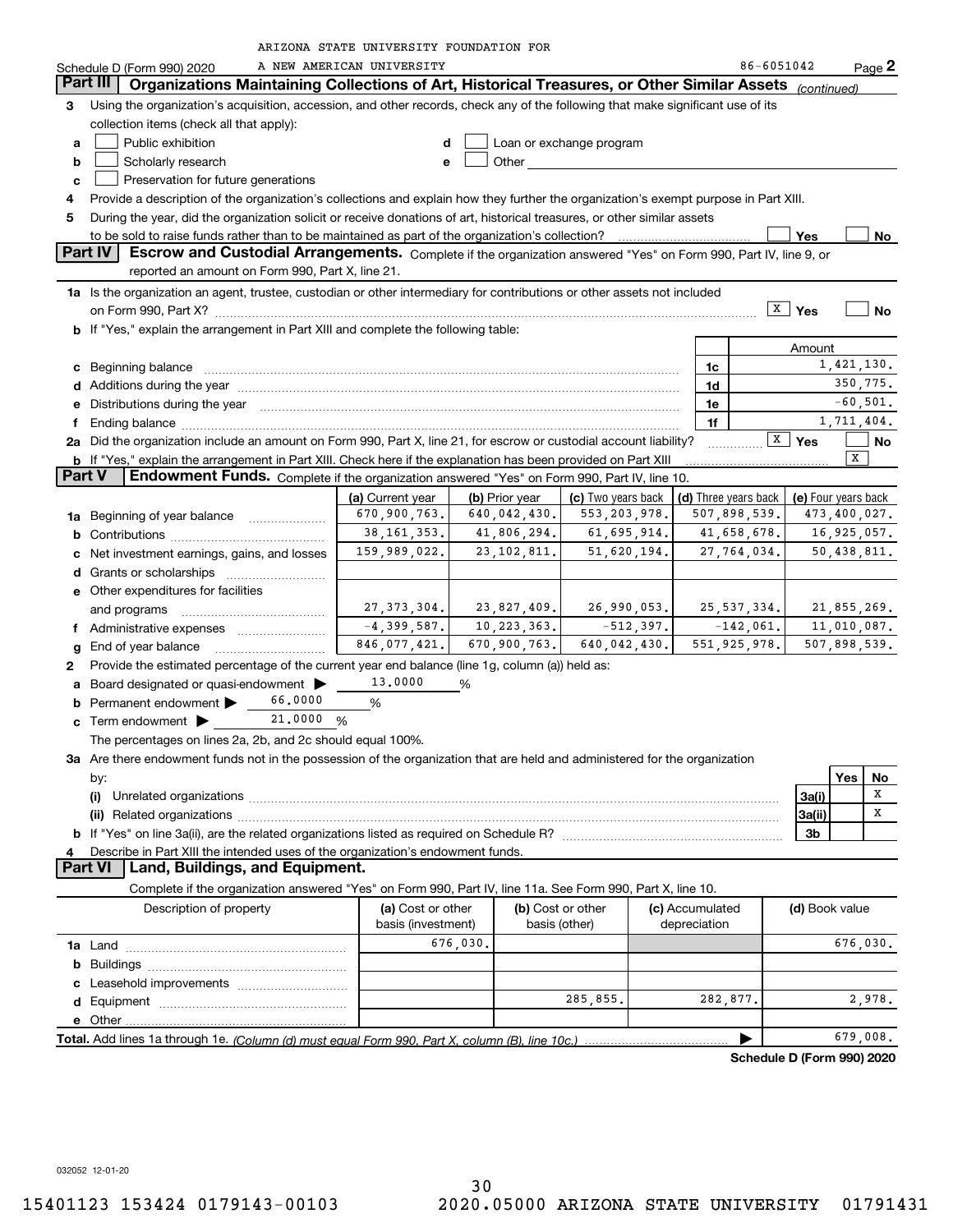A NEW AMERICAN UNIVERSITY

Schedule D (Form 990) 2020 A NEW AMERICAN UNIVERSITY 86-6051042 Page 3

86-6051042

### **Part VII Investments - Other Securities.**

Complete if the organization answered "Yes" on Form 990, Part IV, line 11b. See Form 990, Part X, line 12.

| (a) Description of security or category (including name of security)                   | (b) Book value | (c) Method of valuation: Cost or end-of-year market value |  |  |  |
|----------------------------------------------------------------------------------------|----------------|-----------------------------------------------------------|--|--|--|
|                                                                                        |                |                                                           |  |  |  |
| (2) Closely held equity interests                                                      |                |                                                           |  |  |  |
| $(3)$ Other                                                                            |                |                                                           |  |  |  |
| GLOBAL EQUITIES<br>(A)                                                                 | 123, 966, 516. | END-OF-YEAR MARKET VALUE                                  |  |  |  |
| GLOBAL FIXED INCOME<br>(B)                                                             | 141, 540, 141. | END-OF-YEAR MARKET VALUE                                  |  |  |  |
| DIVERSIFYING STRATEGIES<br>(C)                                                         | 152,659,682.   | END-OF-YEAR MARKET VALUE                                  |  |  |  |
| REAL ASSETS<br>(D)                                                                     | 103, 815, 506. | END-OF-YEAR MARKET VALUE                                  |  |  |  |
| PRIVATE CAPITAL<br>(E)                                                                 | 174, 788, 215. | END-OF-YEAR MARKET VALUE                                  |  |  |  |
| OTHER CASH INVESTMENTS<br>(F)                                                          | 30, 211.       | END-OF-YEAR MARKET VALUE                                  |  |  |  |
| (G)                                                                                    |                |                                                           |  |  |  |
| (H)                                                                                    |                |                                                           |  |  |  |
| Total. (Col. (b) must equal Form 990, Part X, col. (B) line 12.) $\blacktriangleright$ | 696,800,271.   |                                                           |  |  |  |

## **Part VIII Investments - Program Related.**

Complete if the organization answered "Yes" on Form 990, Part IV, line 11c. See Form 990, Part X, line 13.

| (a) Description of investment                                       | (b) Book value | (c) Method of valuation: Cost or end-of-year market value |
|---------------------------------------------------------------------|----------------|-----------------------------------------------------------|
| (1)                                                                 |                |                                                           |
| (2)                                                                 |                |                                                           |
| $\frac{1}{2}$                                                       |                |                                                           |
| (4)                                                                 |                |                                                           |
| $\frac{1}{2}$                                                       |                |                                                           |
| (6)                                                                 |                |                                                           |
| (7)                                                                 |                |                                                           |
| (8)                                                                 |                |                                                           |
| (9)                                                                 |                |                                                           |
| Total. (Col. (b) must equal Form 990, Part X, col. (B) line $13.$ ) |                |                                                           |

### **Part IX Other Assets.**

Complete if the organization answered "Yes" on Form 990, Part IV, line 11d. See Form 990, Part X, line 15.

| (a) Description | (b) Book value |
|-----------------|----------------|
| $\mathbf{f}$    |                |
| (2)             |                |
| (3)             |                |
| (4)             |                |
| (5)             |                |
| (6)             |                |
|                 |                |
| (8)             |                |
| (9)             |                |
|                 |                |
|                 |                |

**1.(a)** Description of liability **Book value** Book value Book value Book value Book value **Total.**  *(Column (b) must equal Form 990, Part X, col. (B) line 25.)* Complete if the organization answered "Yes" on Form 990, Part IV, line 11e or 11f. See Form 990, Part X, line 25. (1)(2)(3)(4)(5)(6)(7)(8)(9)Federal income taxes  $\blacktriangleright$ OBLIGATIONS UNDER SPLIT-INTEREST AGREEMENTS 4,955,173. 4,955,173.

**2.**Liability for uncertain tax positions. In Part XIII, provide the text of the footnote to the organization's financial statements that reports the organization's liability for uncertain tax positions under FASB ASC 740. Check here if the text of the footnote has been provided in Part XIII  $\boxed{\mathbf{X}}$ 

**Schedule D (Form 990) 2020**

032053 12-01-20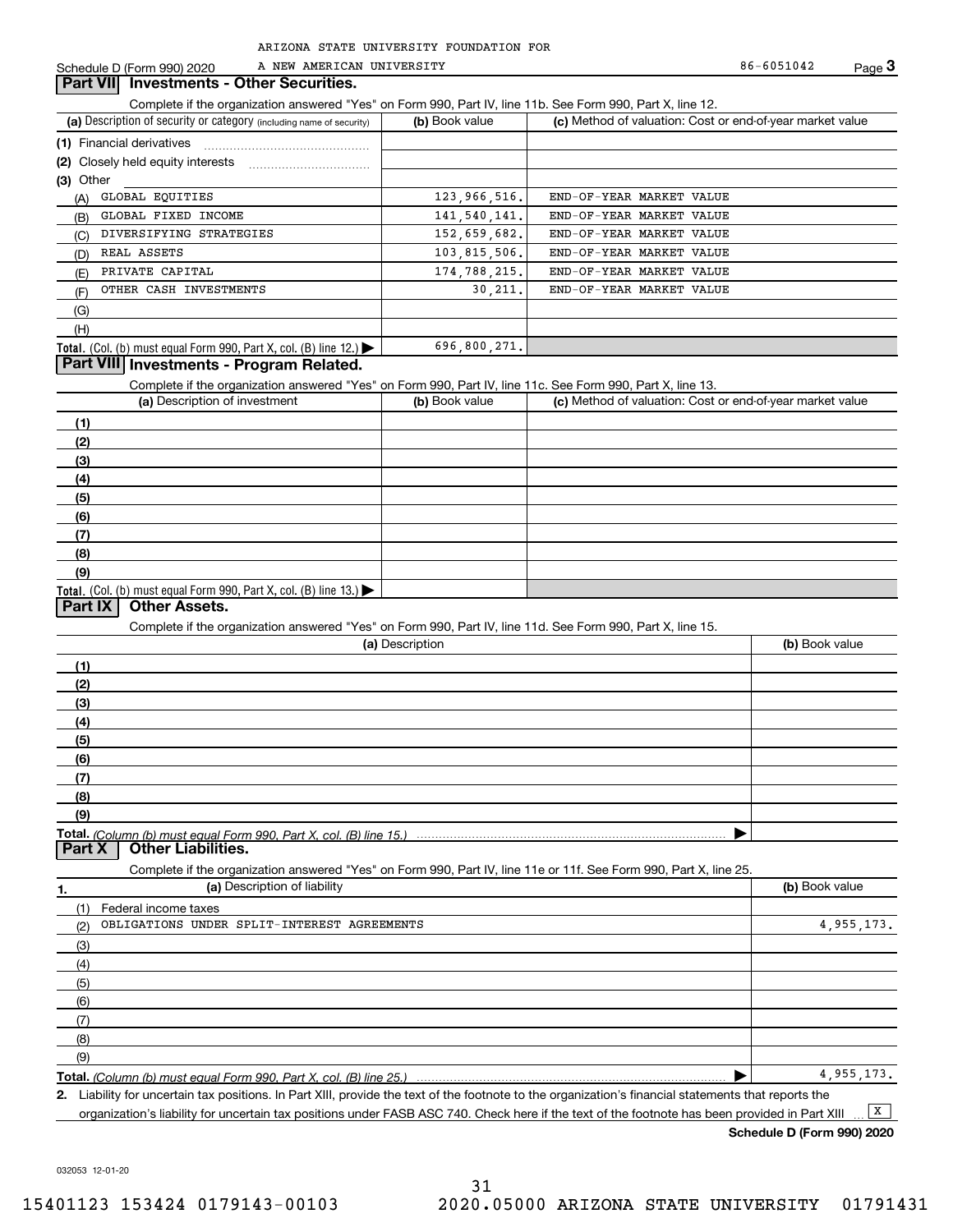|              | ARIZONA STATE UNIVERSITY FOUNDATION FOR                                                                                                                                                                                              |                |                 |                |                      |
|--------------|--------------------------------------------------------------------------------------------------------------------------------------------------------------------------------------------------------------------------------------|----------------|-----------------|----------------|----------------------|
|              | A NEW AMERICAN UNIVERSITY<br>Schedule D (Form 990) 2020                                                                                                                                                                              |                |                 |                | 86-6051042<br>Page 4 |
|              | Reconciliation of Revenue per Audited Financial Statements With Revenue per Return.<br><b>Part XI</b>                                                                                                                                |                |                 |                |                      |
|              | Complete if the organization answered "Yes" on Form 990, Part IV, line 12a.                                                                                                                                                          |                |                 |                |                      |
| 1            | Total revenue, gains, and other support per audited financial statements                                                                                                                                                             |                |                 | $\blacksquare$ | 337, 435, 181.       |
| $\mathbf{2}$ | Amounts included on line 1 but not on Form 990, Part VIII, line 12:                                                                                                                                                                  |                |                 |                |                      |
| a            | Net unrealized gains (losses) on investments [11] matter contracts and the unrealized gains (losses) on investments                                                                                                                  | 2a             | 167,616,816.    |                |                      |
| b            |                                                                                                                                                                                                                                      | 2 <sub>b</sub> |                 |                |                      |
| C            |                                                                                                                                                                                                                                      | 2c             |                 |                |                      |
| d            | Other (Describe in Part XIII.)                                                                                                                                                                                                       | 2d             | $-69,987,957.$  |                |                      |
| е            | Add lines 2a through 2d                                                                                                                                                                                                              |                |                 | 2е             | 97,628,859.          |
| З.           |                                                                                                                                                                                                                                      |                |                 | 3              | 239,806,322.         |
| 4            | Amounts included on Form 990, Part VIII, line 12, but not on line 1:                                                                                                                                                                 |                |                 |                |                      |
| a            | Investment expenses not included on Form 990, Part VIII, line 7b [1000000000000000000000000000000000                                                                                                                                 | 4a             | 2,824,059.      |                |                      |
| b            |                                                                                                                                                                                                                                      | 4 <sub>b</sub> | $-9, 252, 239.$ |                |                      |
|              | Add lines 4a and 4b                                                                                                                                                                                                                  |                |                 | 4с             | $-6,428,180.$        |
| 5.           |                                                                                                                                                                                                                                      |                |                 | 5              | 233, 378, 142.       |
|              | Part XII   Reconciliation of Expenses per Audited Financial Statements With Expenses per Return.                                                                                                                                     |                |                 |                |                      |
|              | Complete if the organization answered "Yes" on Form 990, Part IV, line 12a.                                                                                                                                                          |                |                 |                |                      |
| 1            |                                                                                                                                                                                                                                      |                |                 | $\blacksquare$ | 148,448,920.         |
| 2            | Amounts included on line 1 but not on Form 990, Part IX, line 25:                                                                                                                                                                    |                |                 |                |                      |
| a            |                                                                                                                                                                                                                                      | 2a             |                 |                |                      |
| b            |                                                                                                                                                                                                                                      | 2 <sub>b</sub> |                 |                |                      |
| с            |                                                                                                                                                                                                                                      | 2c             |                 |                |                      |
| d            | Other (Describe in Part XIII.) (2000) (2000) (2000) (2010) (2010) (2010) (2010) (2010) (2010) (2010) (2010) (20                                                                                                                      | 2d             | 9,747,566.      |                |                      |
| е            | Add lines 2a through 2d <b>continuum contract and all contract and all contract and all contract and all contract and all contract and all contract and all contract and all contract and all contract and all contract and all </b> |                |                 | 2е             | 9,747,566.           |
| 3            |                                                                                                                                                                                                                                      |                |                 | $\mathbf{a}$   | 138, 701, 354.       |
| 4            | Amounts included on Form 990, Part IX, line 25, but not on line 1:                                                                                                                                                                   |                |                 |                |                      |
| a            | Investment expenses not included on Form 990, Part VIII, line 7b [1000000000000000000000000000000000                                                                                                                                 | 4a             | 2,824,059.      |                |                      |
| b            |                                                                                                                                                                                                                                      | 4 <sub>b</sub> | 2,808.          |                |                      |
|              | Add lines 4a and 4b                                                                                                                                                                                                                  |                |                 | 4с             | 2,826,867.           |
| 5            |                                                                                                                                                                                                                                      |                |                 | 5              | 141,528,221.         |
|              | Part XIII Supplemental Information.                                                                                                                                                                                                  |                |                 |                |                      |

Provide the descriptions required for Part II, lines 3, 5, and 9; Part III, lines 1a and 4; Part IV, lines 1b and 2b; Part V, line 4; Part X, line 2; Part XI, lines 2d and 4b; and Part XII, lines 2d and 4b. Also complete this part to provide any additional information.

32

PART IV, LINE 1B:

ESCROW AND CUSTODIAL ARRANGEMENTS

THE FOUNDATION IS THE SOLE TRUSTEE OF TAYLOR TRUST FBO ASU FOUNDATION

(TAYLOR TRUST). TAYLOR TRUST'S MISSION IS TO ESTABLISH AND MAINTAIN THE

FRED E. TAYLOR CHAIRED PROFESSORSHIP IN REAL ESTATE AT THE ARIZONA STATE

UNIVERSITY W.P. CAREY SCHOOL OF BUSINESS.

PART IV, LINE 2B:

ESCROW OR CUSTODIAL ACCOUNT LIABILITY

ASUF HOLDS ASSETS AS THE TRUSTEE OF A GRANTOR TRUST FOR ASU AND HOLDS

ASSETS UNDER AN INVESTMENT AGREEMENT WITH THE ASU ALUMNI ASSOCIATION.

032054 12-01-20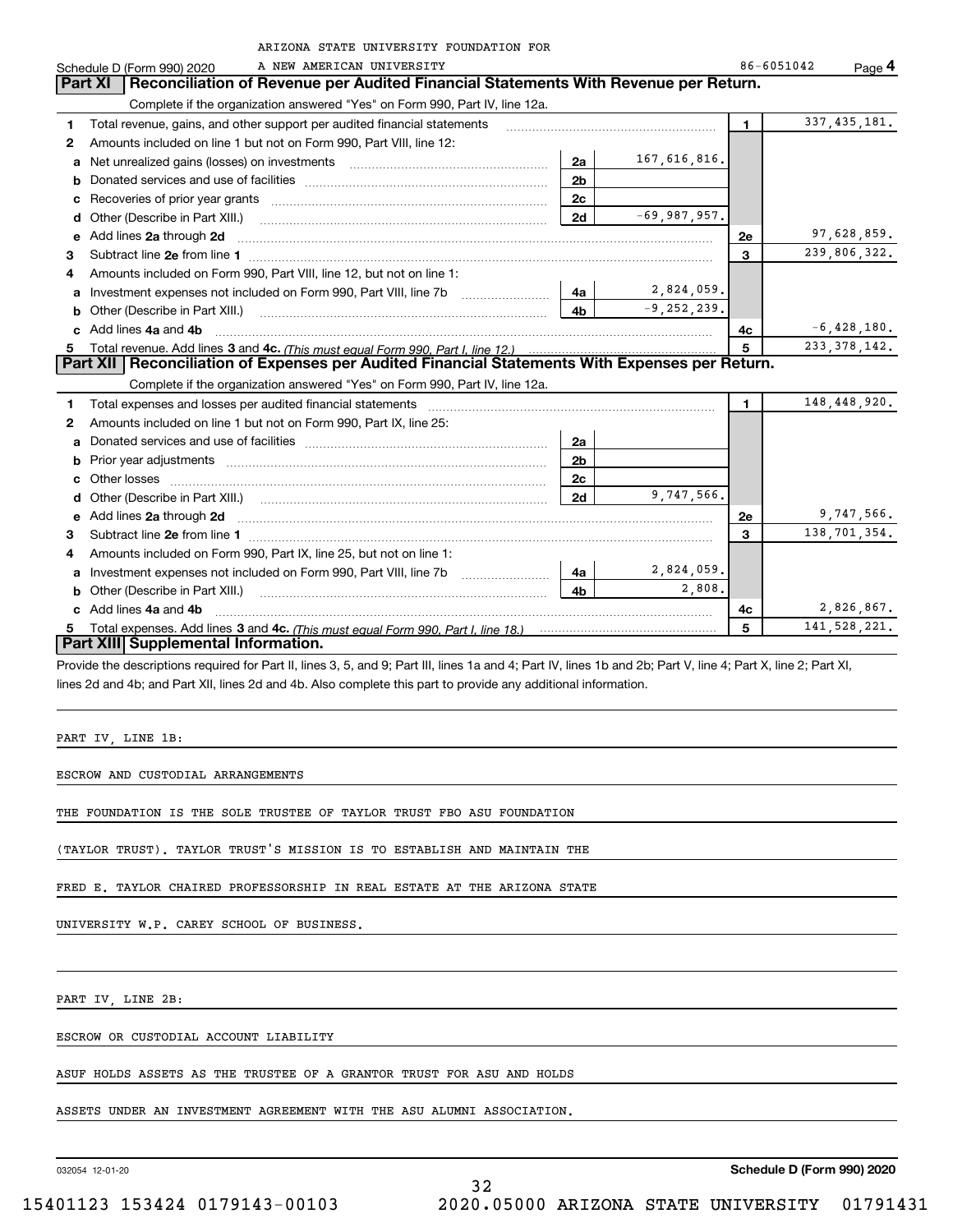PART V, LINE 4:

INTENDED USE OF ENDOWMENT

ALL ENDOWMENT EXPENDITURES SUPPORT THE EDUCATION, RESEARCH, PUBLIC

SERVICE, AND OTHER ACTIVITIES OF ARIZONA STATE UNIVERSITY.

*(continued)* **Part XIII Supplemental Information** 

PART X, LINE 2:

FIN 48 (ASC 740) FOOTNOTE

THE FOUNDATION IS EXEMPT FROM FEDERAL INCOME TAX UNDER SECTION 501(A) AS

AN ORGANIZATION DESCRIBED IN SECTION 501(C)(3) AND IS FURTHER CLASSIFIED

AS A PUBLIC CHARITY AS DESCRIBED IN SECTIONS 509(A)(1) AND

170(B)(1)(A)(IV) OF THE INTERNAL REVENUE CODE. THOUGH GENERALLY TAX-EXEMPT

IT IS SUBJECT TO TAX ON INCOME UNRELATED TO ITS EXEMPT PURPOSES, UNLESS

THAT INCOME IS OTHERWISE EXCLUDED BY THE CODE. THE FOUNDATION HAS

PROCESSES PRESENTLY IN PLACE TO ENSURE THE MAINTENANCE OF ITS TAX-EXEMPT

STATUS; TO IDENTIFY AND REPORT UNRELATED INCOME; TO DETERMINE ITS FILING

AND TAX OBLIGATIONS IN JURISDICTIONS FOR WHICH IT HAS NEXUS; AND TO

IDENTIFY AND EVALUATE OTHER MATTERS THAT MAY BE CONSIDERED TAX POSITIONS.

THE ORGANIZATION FOLLOWS GUIDANCE THAT CLARIFIES THE ACCOUNTING FOR

UNCERTAINTY IN TAX POSITIONS TAKEN OR EXPECTED TO BE TAKEN IN A TAX

RETURN, INCLUDING ISSUES RELATING TO FINANCIAL STATEMENT RECOGNITION AND

MEASUREMENT. THIS GUIDANCE PROVIDES THAT THE TAX EFFECTS FROM AN UNCERTAIN

TAX POSITION CAN ONLY BE RECOGNIZED IN THE FINANCIAL STATEMENTS IF THE

POSITION IS "MORE-LIKELY-THAN-NOT" TO BE SUSTAINED IF THE POSITION WERE TO

BE CHALLENGED BY A TAXING AUTHORITY. THE ASSESSMENT OF THE TAX POSITION IS

BASED SOLELY ON THE TECHNICAL MERITS OF THE POSITION, WITHOUT REGARD TO

THE LIKELIHOOD THAT THE TAX POSITION MAY BE CHALLENGED.

**Schedule D (Form 990) 2020**

032055 12-01-20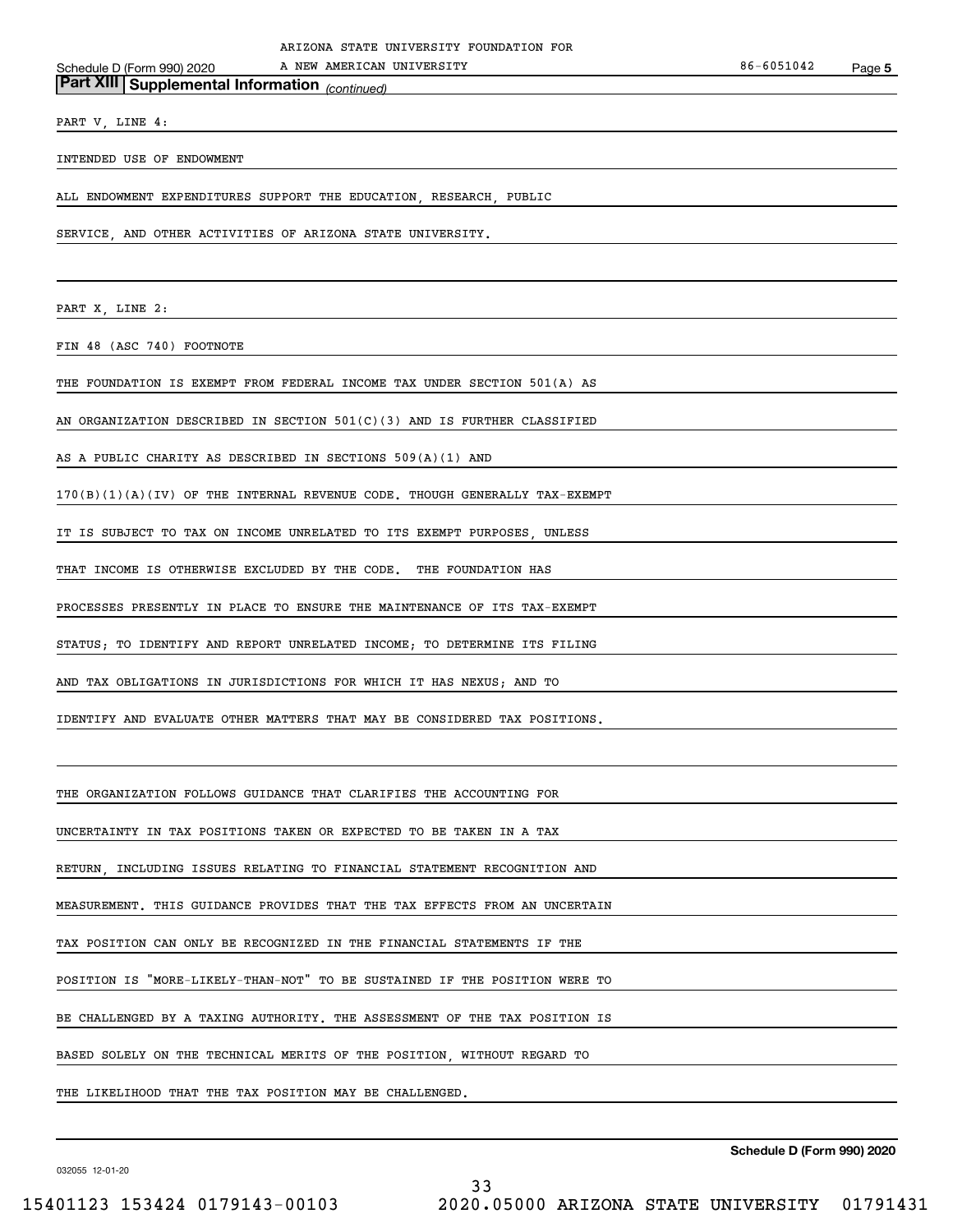| ARIZONA STATE UNIVERSITY FOUNDATION FOR                                                                         |                 |                            |        |
|-----------------------------------------------------------------------------------------------------------------|-----------------|----------------------------|--------|
| Schedule D (Form 990) 2020 A NEW AMERICAN UNIVERSITY<br><b>Part XIII   Supplemental Information</b> (continued) |                 | 86-6051042                 | Page 5 |
|                                                                                                                 |                 |                            |        |
| THE TAX YEARS ENDING JUNE 30, 2021, 2020, 2019 AND 2018 ARE STILL OPEN TO                                       |                 |                            |        |
| AUDIT FOR BOTH FEDERAL AND STATE PURPOSES. THE ORGANIZATION HAS DETERMINED                                      |                 |                            |        |
| THAT THERE ARE NO MATERIAL UNCERTAIN TAX POSITIONS THAT REQUIRE                                                 |                 |                            |        |
| RECOGNITION OR DISCLOSURE IN THE FINANCIAL STATEMENTS AS JUNE 30, 2021 AND                                      |                 |                            |        |
| 2020.                                                                                                           |                 |                            |        |
|                                                                                                                 |                 |                            |        |
| PART XI, LINE 2D - OTHER ADJUSTMENTS:                                                                           |                 |                            |        |
| CHANGE IN ASSETS DUE TO OTHERS                                                                                  | $-71,427,801$ . |                            |        |
| CHANGE IN VALUE IN SPLIT INTEREST AGREEMENTS                                                                    | 1,439,844.      |                            |        |
| TOTAL TO SCHEDULE D, PART XI, LINE 2D<br>-69,987,957.                                                           |                 |                            |        |
|                                                                                                                 |                 |                            |        |
| PART XI, LINE 4B - OTHER ADJUSTMENTS:                                                                           |                 |                            |        |
| SERVICE AGREEMENT                                                                                               | $-9,747,566.$   |                            |        |
| 2,808.<br>FOREIGN TAXES                                                                                         |                 |                            |        |
| TAYLOR TRUST REVENUE                                                                                            | $-5,844.$       |                            |        |
| ENTERPRISE PARTNERS INVESTMENT EXPENSE                                                                          | 498, 363.       |                            |        |
| TOTAL TO SCHEDULE D, PART XI, LINE 4B                                                                           | $-9,252,239.$   |                            |        |
|                                                                                                                 |                 |                            |        |
| PART XII, LINE 2D - OTHER ADJUSTMENTS:                                                                          |                 |                            |        |
| SERVICE AGREEMENT                                                                                               | 9,747,566.      |                            |        |
|                                                                                                                 |                 |                            |        |
| PART XII, LINE 4B - OTHER ADJUSTMENTS:                                                                          |                 |                            |        |
| FOREIGN TAXES                                                                                                   | 2,808.          |                            |        |
|                                                                                                                 |                 |                            |        |
|                                                                                                                 |                 |                            |        |
|                                                                                                                 |                 |                            |        |
|                                                                                                                 |                 |                            |        |
|                                                                                                                 |                 |                            |        |
| 032055 12-01-20                                                                                                 |                 | Schedule D (Form 990) 2020 |        |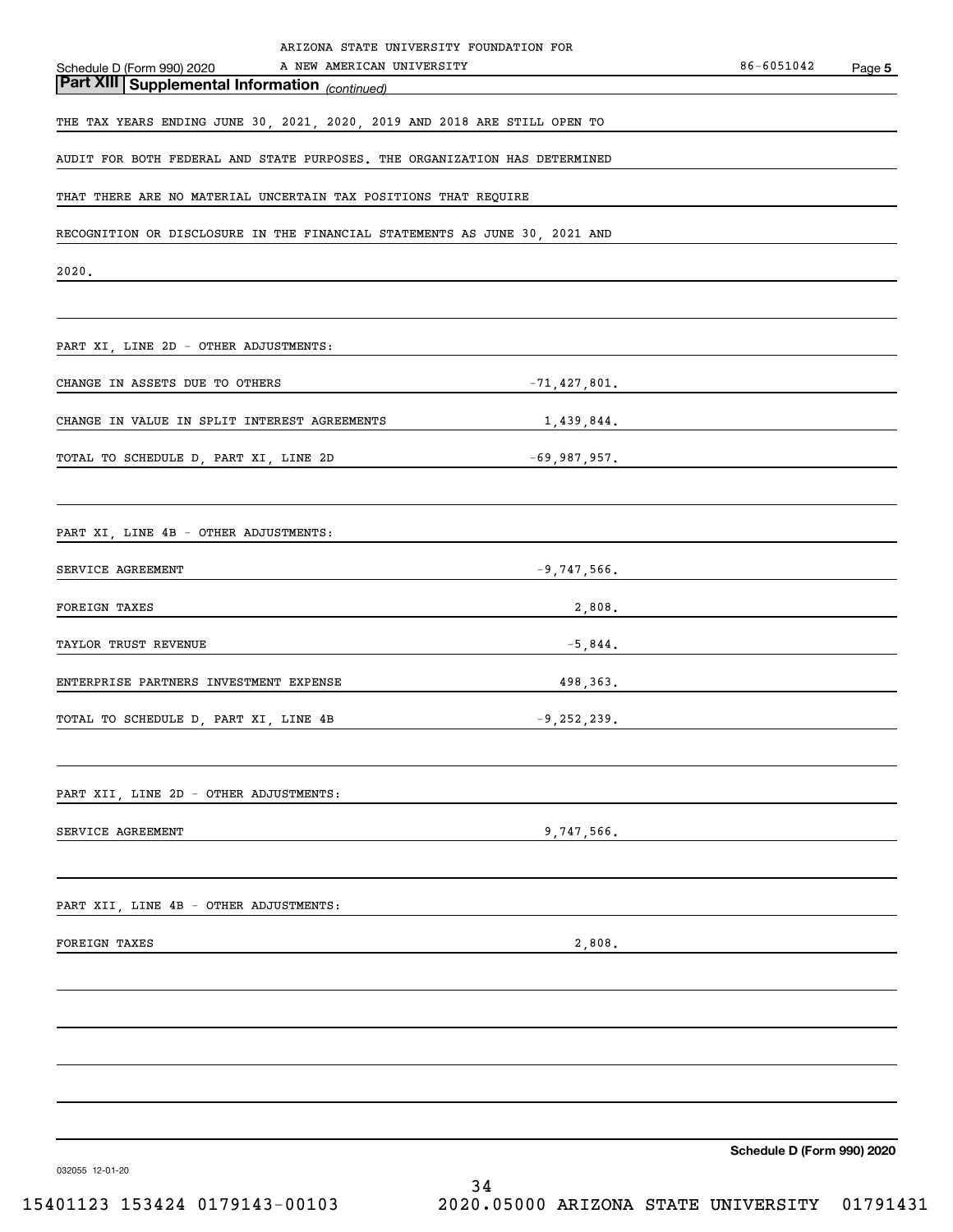| <b>SCHEDULE F</b>                                                                                      | <b>Statement of Activities Outside the United States</b> |                                                                                           |                                                                                                                                                                                                                                                      |  |                                                                                                                 |                                                                      | OMB No. 1545-0047 |  |  |
|--------------------------------------------------------------------------------------------------------|----------------------------------------------------------|-------------------------------------------------------------------------------------------|------------------------------------------------------------------------------------------------------------------------------------------------------------------------------------------------------------------------------------------------------|--|-----------------------------------------------------------------------------------------------------------------|----------------------------------------------------------------------|-------------------|--|--|
| (Form 990)<br>> Complete if the organization answered "Yes" on Form 990, Part IV, line 14b, 15, or 16. |                                                          |                                                                                           |                                                                                                                                                                                                                                                      |  |                                                                                                                 |                                                                      |                   |  |  |
| Department of the Treasury<br>Internal Revenue Service                                                 |                                                          |                                                                                           | Attach to Form 990.<br>Go to www.irs.gov/Form990 for instructions and the latest information.                                                                                                                                                        |  |                                                                                                                 | <b>Open to Public</b><br>Inspection                                  |                   |  |  |
| Name of the organization                                                                               |                                                          |                                                                                           |                                                                                                                                                                                                                                                      |  |                                                                                                                 | <b>Employer identification number</b>                                |                   |  |  |
| ARIZONA STATE UNIVERSITY FOUNDATION FOR                                                                |                                                          |                                                                                           |                                                                                                                                                                                                                                                      |  |                                                                                                                 |                                                                      |                   |  |  |
| A NEW AMERICAN UNIVERSITY                                                                              |                                                          |                                                                                           |                                                                                                                                                                                                                                                      |  | 86-6051042                                                                                                      |                                                                      |                   |  |  |
| Part I                                                                                                 |                                                          |                                                                                           | General Information on Activities Outside the United States. Complete if the organization answered "Yes" on                                                                                                                                          |  |                                                                                                                 |                                                                      |                   |  |  |
| Form 990, Part IV, line 14b.                                                                           |                                                          |                                                                                           |                                                                                                                                                                                                                                                      |  |                                                                                                                 |                                                                      |                   |  |  |
| 1.                                                                                                     |                                                          |                                                                                           | For grantmakers. Does the organization maintain records to substantiate the amount of its grants and other assistance,<br>the grantees' eligibility for the grants or assistance, and the selection criteria used to award the grants or assistance? |  |                                                                                                                 | Yes                                                                  | <b>No</b>         |  |  |
| 2<br>United States.                                                                                    |                                                          |                                                                                           | For grantmakers. Describe in Part V the organization's procedures for monitoring the use of its grants and other assistance outside the                                                                                                              |  |                                                                                                                 |                                                                      |                   |  |  |
|                                                                                                        |                                                          |                                                                                           | Activities per Region. (The following Part I, line 3 table can be duplicated if additional space is needed.)                                                                                                                                         |  |                                                                                                                 |                                                                      |                   |  |  |
| (a) Region                                                                                             | (b) Number of<br>offices<br>in the region                | (c) Number of<br>employees,<br>agents, and<br>independent<br>contractors<br>in the region | (d) Activities conducted in the region<br>(by type) (such as, fundraising, pro-<br>gram services, investments, grants to<br>recipients located in the region)                                                                                        |  | (e) If activity listed in (d)<br>is a program service,<br>describe specific type<br>of service(s) in the region | (f) Total<br>expenditures<br>for and<br>investments<br>in the region |                   |  |  |
|                                                                                                        |                                                          |                                                                                           |                                                                                                                                                                                                                                                      |  |                                                                                                                 |                                                                      |                   |  |  |
| CENTRAL AMERICA AND                                                                                    |                                                          |                                                                                           |                                                                                                                                                                                                                                                      |  |                                                                                                                 |                                                                      |                   |  |  |
| THE CARIBBEAN                                                                                          | 0                                                        | 0                                                                                         | <b>INVESTMENTS</b>                                                                                                                                                                                                                                   |  |                                                                                                                 | <b>2</b> 42,675,153 <b>.</b>                                         |                   |  |  |
|                                                                                                        |                                                          |                                                                                           |                                                                                                                                                                                                                                                      |  |                                                                                                                 |                                                                      |                   |  |  |
|                                                                                                        |                                                          |                                                                                           |                                                                                                                                                                                                                                                      |  |                                                                                                                 |                                                                      |                   |  |  |
| EUROPE (INCLUDING                                                                                      |                                                          |                                                                                           |                                                                                                                                                                                                                                                      |  |                                                                                                                 |                                                                      |                   |  |  |
| ICELAND & GREENLAND)                                                                                   | 0                                                        | 0                                                                                         | <b>INVESTMENTS</b>                                                                                                                                                                                                                                   |  |                                                                                                                 | 14, 135, 359.                                                        |                   |  |  |
|                                                                                                        |                                                          |                                                                                           |                                                                                                                                                                                                                                                      |  |                                                                                                                 |                                                                      |                   |  |  |
|                                                                                                        |                                                          |                                                                                           |                                                                                                                                                                                                                                                      |  |                                                                                                                 |                                                                      |                   |  |  |
|                                                                                                        |                                                          |                                                                                           |                                                                                                                                                                                                                                                      |  |                                                                                                                 |                                                                      |                   |  |  |
|                                                                                                        |                                                          |                                                                                           |                                                                                                                                                                                                                                                      |  |                                                                                                                 |                                                                      |                   |  |  |
|                                                                                                        |                                                          |                                                                                           |                                                                                                                                                                                                                                                      |  |                                                                                                                 |                                                                      |                   |  |  |
|                                                                                                        |                                                          |                                                                                           |                                                                                                                                                                                                                                                      |  |                                                                                                                 |                                                                      |                   |  |  |
|                                                                                                        |                                                          |                                                                                           |                                                                                                                                                                                                                                                      |  |                                                                                                                 |                                                                      |                   |  |  |
|                                                                                                        |                                                          |                                                                                           |                                                                                                                                                                                                                                                      |  |                                                                                                                 |                                                                      |                   |  |  |
|                                                                                                        |                                                          |                                                                                           |                                                                                                                                                                                                                                                      |  |                                                                                                                 |                                                                      |                   |  |  |
|                                                                                                        |                                                          |                                                                                           |                                                                                                                                                                                                                                                      |  |                                                                                                                 |                                                                      |                   |  |  |
|                                                                                                        |                                                          |                                                                                           |                                                                                                                                                                                                                                                      |  |                                                                                                                 |                                                                      |                   |  |  |
|                                                                                                        |                                                          |                                                                                           |                                                                                                                                                                                                                                                      |  |                                                                                                                 |                                                                      |                   |  |  |
|                                                                                                        |                                                          |                                                                                           |                                                                                                                                                                                                                                                      |  |                                                                                                                 |                                                                      |                   |  |  |
|                                                                                                        |                                                          |                                                                                           |                                                                                                                                                                                                                                                      |  |                                                                                                                 |                                                                      |                   |  |  |
|                                                                                                        |                                                          |                                                                                           |                                                                                                                                                                                                                                                      |  |                                                                                                                 |                                                                      |                   |  |  |
|                                                                                                        |                                                          |                                                                                           |                                                                                                                                                                                                                                                      |  |                                                                                                                 |                                                                      |                   |  |  |
|                                                                                                        |                                                          |                                                                                           |                                                                                                                                                                                                                                                      |  |                                                                                                                 |                                                                      |                   |  |  |
|                                                                                                        |                                                          |                                                                                           |                                                                                                                                                                                                                                                      |  |                                                                                                                 |                                                                      |                   |  |  |
|                                                                                                        |                                                          |                                                                                           |                                                                                                                                                                                                                                                      |  |                                                                                                                 |                                                                      |                   |  |  |
|                                                                                                        |                                                          |                                                                                           |                                                                                                                                                                                                                                                      |  |                                                                                                                 |                                                                      |                   |  |  |
|                                                                                                        | 0                                                        | 0                                                                                         |                                                                                                                                                                                                                                                      |  |                                                                                                                 | 256,810,512.                                                         |                   |  |  |
| <b>3 a</b> Subtotal<br><b>b</b> Total from continuation                                                |                                                          |                                                                                           |                                                                                                                                                                                                                                                      |  |                                                                                                                 |                                                                      |                   |  |  |
| sheets to Part I                                                                                       | 0                                                        | 0                                                                                         |                                                                                                                                                                                                                                                      |  |                                                                                                                 |                                                                      | $\mathbf 0$ .     |  |  |
| c Totals (add lines 3a                                                                                 |                                                          |                                                                                           |                                                                                                                                                                                                                                                      |  |                                                                                                                 |                                                                      |                   |  |  |
| and 3b)                                                                                                | 0                                                        | 0                                                                                         |                                                                                                                                                                                                                                                      |  |                                                                                                                 | 256,810,512.                                                         |                   |  |  |

**For Paperwork Reduction Act Notice, see the Instructions for Form 990. Schedule F (Form 990) 2020** LHA

032071 12-03-20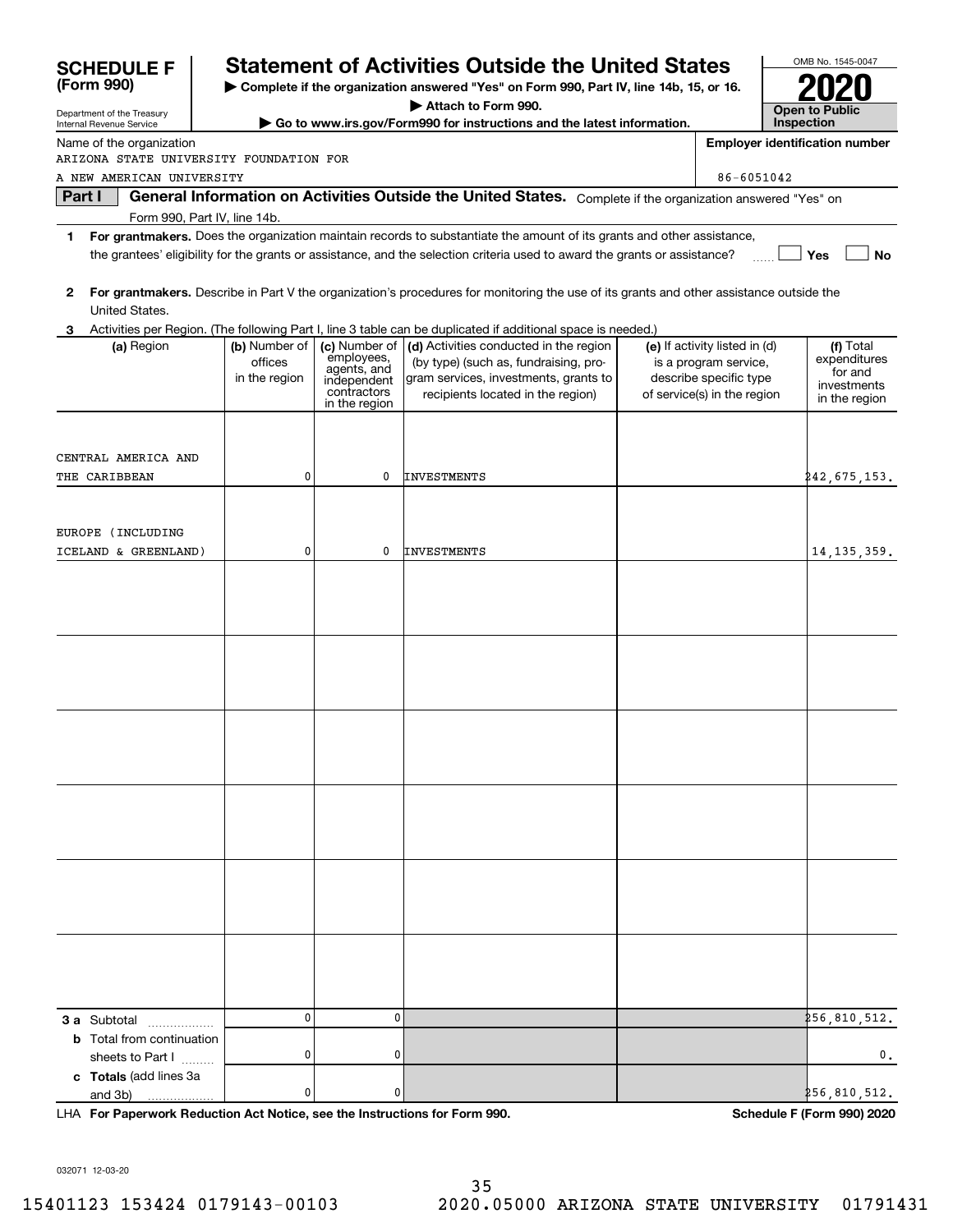Schedule F (Form 990) 2020 A NEW AMERICAN UNIVERSITY RESERVED A RESERVED B F 6051042 A NEW AMERICAN UNIVERSITY

Part II | Grants and Other Assistance to Organizations or Entities Outside the United States. Complete if the organization answered "Yes" on Form 990, Part IV, line 15, for any recipient who received more than \$5,000. Part II can be duplicated if additional space is needed.

| 1<br>(a) Name of organization                           | (b) IRS code section<br>and EIN (if applicable) | (c) Region | (d) Purpose of<br>grant                                                                                                                 | (e) Amount<br>of cash grant | (f) Manner of<br>cash disbursement | (g) Amount of<br>noncash<br>assistance | (h) Description<br>of noncash<br>assistance | (i) Method of<br>valuation (book, FMV,<br>appraisal, other) |
|---------------------------------------------------------|-------------------------------------------------|------------|-----------------------------------------------------------------------------------------------------------------------------------------|-----------------------------|------------------------------------|----------------------------------------|---------------------------------------------|-------------------------------------------------------------|
|                                                         |                                                 |            |                                                                                                                                         |                             |                                    |                                        |                                             |                                                             |
|                                                         |                                                 |            |                                                                                                                                         |                             |                                    |                                        |                                             |                                                             |
|                                                         |                                                 |            |                                                                                                                                         |                             |                                    |                                        |                                             |                                                             |
|                                                         |                                                 |            |                                                                                                                                         |                             |                                    |                                        |                                             |                                                             |
|                                                         |                                                 |            |                                                                                                                                         |                             |                                    |                                        |                                             |                                                             |
|                                                         |                                                 |            |                                                                                                                                         |                             |                                    |                                        |                                             |                                                             |
|                                                         |                                                 |            |                                                                                                                                         |                             |                                    |                                        |                                             |                                                             |
|                                                         |                                                 |            |                                                                                                                                         |                             |                                    |                                        |                                             |                                                             |
|                                                         |                                                 |            |                                                                                                                                         |                             |                                    |                                        |                                             |                                                             |
|                                                         |                                                 |            |                                                                                                                                         |                             |                                    |                                        |                                             |                                                             |
|                                                         |                                                 |            |                                                                                                                                         |                             |                                    |                                        |                                             |                                                             |
|                                                         |                                                 |            |                                                                                                                                         |                             |                                    |                                        |                                             |                                                             |
|                                                         |                                                 |            |                                                                                                                                         |                             |                                    |                                        |                                             |                                                             |
|                                                         |                                                 |            |                                                                                                                                         |                             |                                    |                                        |                                             |                                                             |
|                                                         |                                                 |            |                                                                                                                                         |                             |                                    |                                        |                                             |                                                             |
|                                                         |                                                 |            |                                                                                                                                         |                             |                                    |                                        |                                             |                                                             |
| $\mathbf{2}$                                            |                                                 |            | Enter total number of recipient organizations listed above that are recognized as charities by the foreign country, recognized as a tax |                             |                                    |                                        |                                             |                                                             |
| 3 Enter total number of other organizations or entities |                                                 |            | exempt 501(c)(3) organization by the IRS, or for which the grantee or counsel has provided a section 501(c)(3) equivalency letter       |                             |                                    |                                        |                                             |                                                             |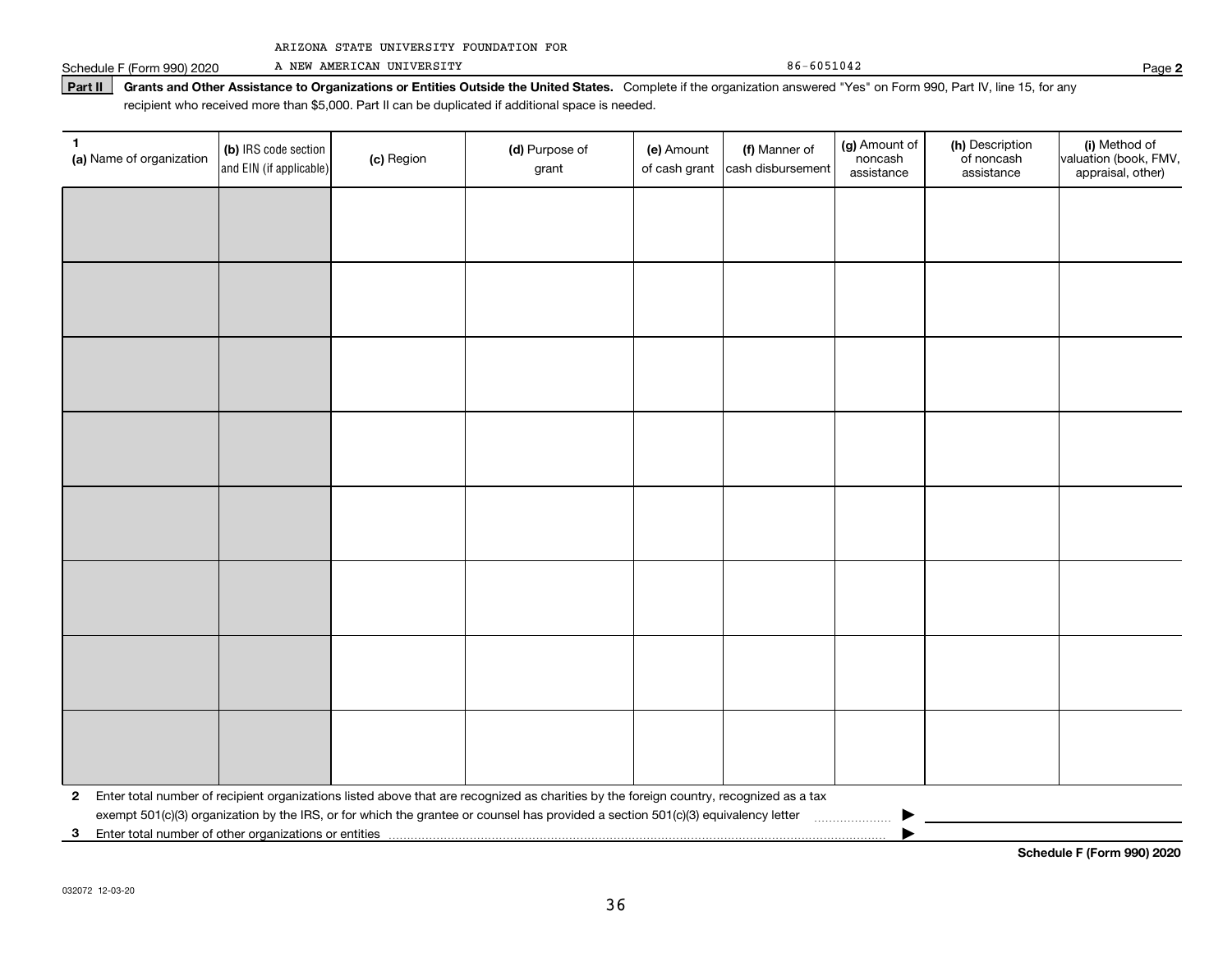|  |  |  | ARIZONA STATE UNIVERSITY FOUNDATION FOR |  |
|--|--|--|-----------------------------------------|--|
|--|--|--|-----------------------------------------|--|

Part III Grants and Other Assistance to Individuals Outside the United States. Complete if the organization answered "Yes" on Form 990, Part IV, line 16.

Schedule F (Form 990) 2020 A NEW AMERICAN UNIVERSITY RESERVED A RESERVED B F 6051042 A NEW AMERICAN UNIVERSITY

| Part III can be duplicated if additional space is needed. |            |                             |                             |                                    |                                        |                                          |                                                                |  |  |
|-----------------------------------------------------------|------------|-----------------------------|-----------------------------|------------------------------------|----------------------------------------|------------------------------------------|----------------------------------------------------------------|--|--|
| (a) Type of grant or assistance                           | (b) Region | (c) Number of<br>recipients | (d) Amount of<br>cash grant | (e) Manner of<br>cash disbursement | (f) Amount of<br>noncash<br>assistance | (g) Description of<br>noncash assistance | (h) Method of<br>valuation<br>(book, FMV,<br>appraisal, other) |  |  |
|                                                           |            |                             |                             |                                    |                                        |                                          |                                                                |  |  |
|                                                           |            |                             |                             |                                    |                                        |                                          |                                                                |  |  |
|                                                           |            |                             |                             |                                    |                                        |                                          |                                                                |  |  |
|                                                           |            |                             |                             |                                    |                                        |                                          |                                                                |  |  |
|                                                           |            |                             |                             |                                    |                                        |                                          |                                                                |  |  |
|                                                           |            |                             |                             |                                    |                                        |                                          |                                                                |  |  |
|                                                           |            |                             |                             |                                    |                                        |                                          |                                                                |  |  |
|                                                           |            |                             |                             |                                    |                                        |                                          |                                                                |  |  |
|                                                           |            |                             |                             |                                    |                                        |                                          |                                                                |  |  |
|                                                           |            |                             |                             |                                    |                                        |                                          |                                                                |  |  |
|                                                           |            |                             |                             |                                    |                                        |                                          |                                                                |  |  |
|                                                           |            |                             |                             |                                    |                                        |                                          |                                                                |  |  |
|                                                           |            |                             |                             |                                    |                                        |                                          |                                                                |  |  |
|                                                           |            |                             |                             |                                    |                                        |                                          |                                                                |  |  |

**Schedule F (Form 990) 2020**

**3**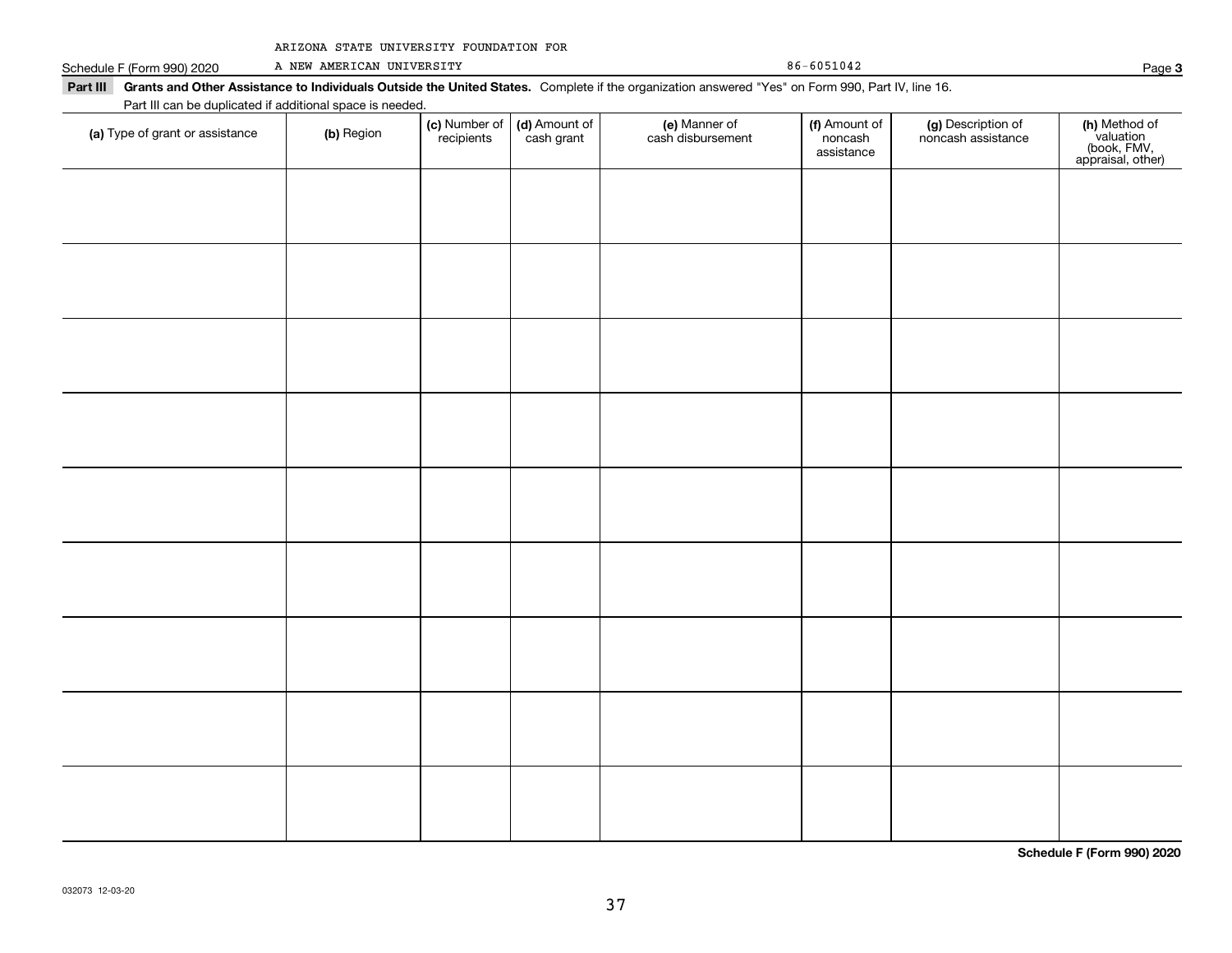|         | ARIZONA STATE UNIVERSITY FOUNDATION FOR                                                                        |                       |           |
|---------|----------------------------------------------------------------------------------------------------------------|-----------------------|-----------|
|         | A NEW AMERICAN UNIVERSITY<br>Schedule F (Form 990) 2020                                                        | 86-6051042            | Page 4    |
| Part IV | <b>Foreign Forms</b>                                                                                           |                       |           |
|         |                                                                                                                |                       |           |
| 1       | Was the organization a U.S. transferor of property to a foreign corporation during the tax year? If "Yes."     |                       |           |
|         | the organization may be required to file Form 926, Return by a U.S. Transferor of Property to a Foreign        |                       |           |
|         |                                                                                                                | x<br>Yes              | Nο        |
| 2       | Did the organization have an interest in a foreign trust during the tax year? If "Yes," the organization may   |                       |           |
|         | be required to separately file Form 3520, Annual Return To Report Transactions With Foreign Trusts and         |                       |           |
|         | Receipt of Certain Foreign Gifts, and/or Form 3520-A, Annual Information Return of Foreign Trust With a        |                       |           |
|         | U.S. Owner (see Instructions for Forms 3520 and 3520-A; don't file with Form 990) manufactured uncontrolled to | Yes                   | х<br>No   |
| 3       | Did the organization have an ownership interest in a foreign corporation during the tax year? If "Yes."        |                       |           |
|         | the organization may be required to file Form 5471, Information Return of U.S. Persons With Respect to         |                       |           |
|         |                                                                                                                | ∣ <sup>X</sup> _∣ Yes | No        |
| 4       | Was the organization a direct or indirect shareholder of a passive foreign investment company or a             |                       |           |
|         | qualified electing fund during the tax year? If "Yes," the organization may be required to file Form 8621,     |                       |           |
|         | Information Return by a Shareholder of a Passive Foreign Investment Company or Qualified Electing              |                       |           |
|         |                                                                                                                | X  <br>Yes            | Nο        |
| 5       | Did the organization have an ownership interest in a foreign partnership during the tax year? If "Yes."        |                       |           |
|         | the organization may be required to file Form 8865, Return of U.S. Persons With Respect to Certain             |                       |           |
|         |                                                                                                                | x  <br>Yes            | <b>No</b> |
| 6       | Did the organization have any operations in or related to any boycotting countries during the tax year? If     |                       |           |
|         | "Yes," the organization may be required to separately file Form 5713, International Boycott Report (see        |                       |           |
|         |                                                                                                                | Yes                   | х<br>No   |
|         |                                                                                                                |                       |           |

**Schedule F (Form 990) 2020**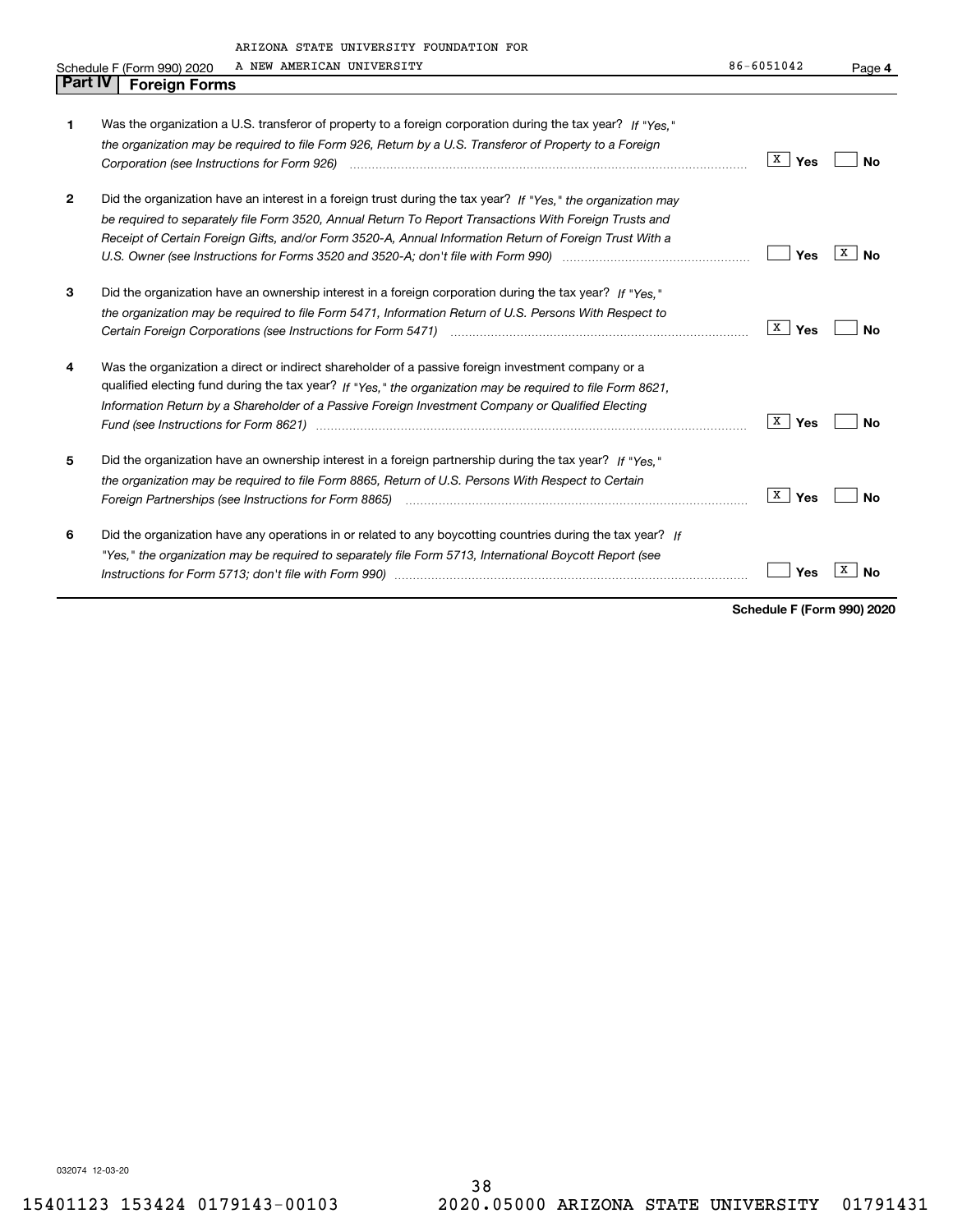| ARIZONA STATE UNIVERSITY FOUNDATION FOR |  |  |  |
|-----------------------------------------|--|--|--|
|-----------------------------------------|--|--|--|

|                 | A NEW AMERICAN UNIVERSITY<br>Schedule F (Form 990) 2020                                                                               | $86 - 6051042$             | Page 5   |
|-----------------|---------------------------------------------------------------------------------------------------------------------------------------|----------------------------|----------|
| <b>Part V</b>   | <b>Supplemental Information</b>                                                                                                       |                            |          |
|                 | Provide the information required by Part I, line 2 (monitoring of funds); Part I, line 3, column (f) (accounting method; amounts of   |                            |          |
|                 | investments vs. expenditures per region); Part II, line 1 (accounting method); Part III (accounting method); and Part III, column (c) |                            |          |
|                 | (estimated number of recipients), as applicable. Also complete this part to provide any additional information. See instructions.     |                            |          |
|                 |                                                                                                                                       |                            |          |
|                 |                                                                                                                                       |                            |          |
|                 |                                                                                                                                       |                            |          |
|                 |                                                                                                                                       |                            |          |
|                 |                                                                                                                                       |                            |          |
|                 |                                                                                                                                       |                            |          |
|                 |                                                                                                                                       |                            |          |
|                 |                                                                                                                                       |                            |          |
|                 |                                                                                                                                       |                            |          |
|                 |                                                                                                                                       |                            |          |
|                 |                                                                                                                                       |                            |          |
|                 |                                                                                                                                       |                            |          |
|                 |                                                                                                                                       |                            |          |
|                 |                                                                                                                                       |                            |          |
|                 |                                                                                                                                       |                            |          |
|                 |                                                                                                                                       |                            |          |
|                 |                                                                                                                                       |                            |          |
|                 |                                                                                                                                       |                            |          |
|                 |                                                                                                                                       |                            |          |
|                 |                                                                                                                                       |                            |          |
|                 |                                                                                                                                       |                            |          |
|                 |                                                                                                                                       |                            |          |
|                 |                                                                                                                                       |                            |          |
|                 |                                                                                                                                       |                            |          |
|                 |                                                                                                                                       |                            |          |
|                 |                                                                                                                                       |                            |          |
|                 |                                                                                                                                       |                            |          |
|                 |                                                                                                                                       |                            |          |
|                 |                                                                                                                                       |                            |          |
|                 |                                                                                                                                       |                            |          |
|                 |                                                                                                                                       |                            |          |
|                 |                                                                                                                                       |                            |          |
|                 |                                                                                                                                       |                            |          |
|                 |                                                                                                                                       |                            |          |
|                 |                                                                                                                                       |                            |          |
|                 |                                                                                                                                       |                            |          |
|                 |                                                                                                                                       |                            |          |
|                 |                                                                                                                                       |                            |          |
|                 |                                                                                                                                       |                            |          |
|                 |                                                                                                                                       |                            |          |
|                 |                                                                                                                                       |                            |          |
|                 |                                                                                                                                       |                            |          |
|                 |                                                                                                                                       |                            |          |
|                 |                                                                                                                                       |                            |          |
|                 |                                                                                                                                       |                            |          |
|                 |                                                                                                                                       |                            |          |
|                 |                                                                                                                                       |                            |          |
|                 |                                                                                                                                       |                            |          |
|                 |                                                                                                                                       |                            |          |
|                 |                                                                                                                                       |                            |          |
|                 |                                                                                                                                       |                            |          |
|                 |                                                                                                                                       |                            |          |
| 032075 12-03-20 | 39                                                                                                                                    | Schedule F (Form 990) 2020 |          |
|                 | 15401123 153424 0179143-00103<br>2020.05000 ARIZONA STATE UNIVERSITY                                                                  |                            | 01791431 |
|                 |                                                                                                                                       |                            |          |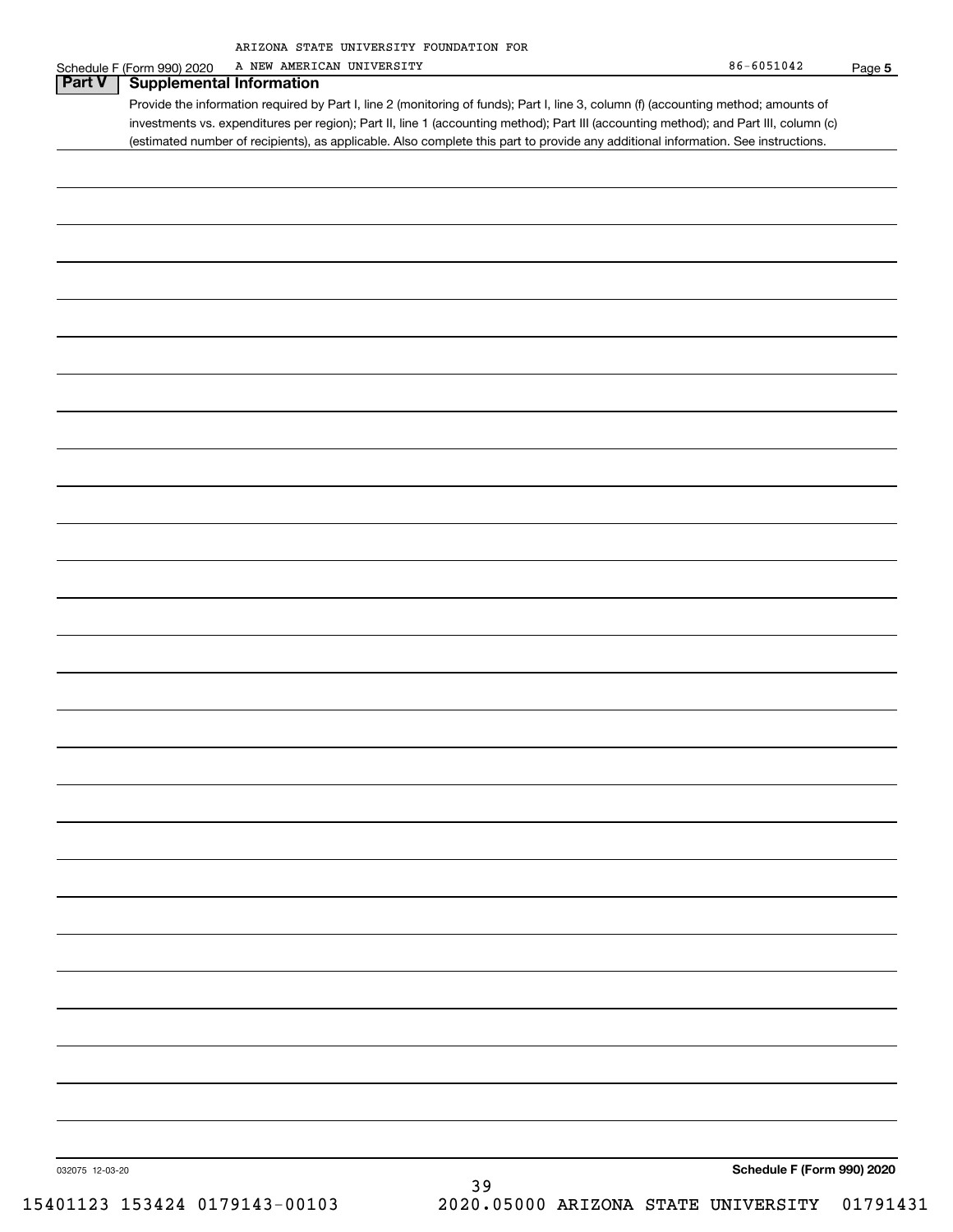| <b>SCHEDULE G</b>                                                                                            |                                                                                                                                                                             | <b>Supplemental Information Regarding Fundraising or Gaming Activities</b>                                                                         |                               |                                           |                                             |                                                                            |                         | OMB No. 1545-0047                                       |  |  |  |
|--------------------------------------------------------------------------------------------------------------|-----------------------------------------------------------------------------------------------------------------------------------------------------------------------------|----------------------------------------------------------------------------------------------------------------------------------------------------|-------------------------------|-------------------------------------------|---------------------------------------------|----------------------------------------------------------------------------|-------------------------|---------------------------------------------------------|--|--|--|
| (Form 990 or 990-EZ)                                                                                         | Complete if the organization answered "Yes" on Form 990, Part IV, line 17, 18, or 19, or if the<br>2020<br>organization entered more than \$15,000 on Form 990-EZ, line 6a. |                                                                                                                                                    |                               |                                           |                                             |                                                                            |                         |                                                         |  |  |  |
| Department of the Treasury                                                                                   | Attach to Form 990 or Form 990-EZ.<br><b>Open to Public</b>                                                                                                                 |                                                                                                                                                    |                               |                                           |                                             |                                                                            |                         |                                                         |  |  |  |
| Internal Revenue Service                                                                                     |                                                                                                                                                                             | ► Go to www.irs.gov/Form990 for instructions and the latest information.                                                                           |                               |                                           |                                             |                                                                            |                         | Inspection                                              |  |  |  |
| Name of the organization<br>ARIZONA STATE UNIVERSITY FOUNDATION FOR<br><b>Employer identification number</b> |                                                                                                                                                                             |                                                                                                                                                    |                               |                                           |                                             |                                                                            |                         |                                                         |  |  |  |
|                                                                                                              |                                                                                                                                                                             | A NEW AMERICAN UNIVERSITY                                                                                                                          |                               |                                           |                                             | 86-6051042                                                                 |                         |                                                         |  |  |  |
| Part I                                                                                                       | required to complete this part.                                                                                                                                             | Fundraising Activities. Complete if the organization answered "Yes" on Form 990, Part IV, line 17. Form 990-EZ filers are not                      |                               |                                           |                                             |                                                                            |                         |                                                         |  |  |  |
|                                                                                                              |                                                                                                                                                                             | 1 Indicate whether the organization raised funds through any of the following activities. Check all that apply.                                    |                               |                                           |                                             |                                                                            |                         |                                                         |  |  |  |
| X  <br>Mail solicitations<br>a                                                                               |                                                                                                                                                                             |                                                                                                                                                    |                               |                                           | $e X$ Solicitation of non-government grants |                                                                            |                         |                                                         |  |  |  |
| х<br>b                                                                                                       | Internet and email solicitations                                                                                                                                            | f                                                                                                                                                  |                               |                                           | Solicitation of government grants           |                                                                            |                         |                                                         |  |  |  |
| X<br>Phone solicitations<br>c                                                                                |                                                                                                                                                                             | Special fundraising events<br>g                                                                                                                    |                               |                                           |                                             |                                                                            |                         |                                                         |  |  |  |
| X<br>In-person solicitations<br>d                                                                            |                                                                                                                                                                             |                                                                                                                                                    |                               |                                           |                                             |                                                                            |                         |                                                         |  |  |  |
|                                                                                                              |                                                                                                                                                                             | 2 a Did the organization have a written or oral agreement with any individual (including officers, directors, trustees, or                         |                               |                                           |                                             |                                                                            |                         |                                                         |  |  |  |
|                                                                                                              |                                                                                                                                                                             | key employees listed in Form 990, Part VII) or entity in connection with professional fundraising services?                                        |                               |                                           |                                             |                                                                            | $\sqrt{\mathbf{x}}$ Yes | <b>No</b>                                               |  |  |  |
|                                                                                                              |                                                                                                                                                                             | <b>b</b> If "Yes," list the 10 highest paid individuals or entities (fundraisers) pursuant to agreements under which the fundraiser is to be       |                               |                                           |                                             |                                                                            |                         |                                                         |  |  |  |
| compensated at least \$5,000 by the organization.                                                            |                                                                                                                                                                             |                                                                                                                                                    |                               |                                           |                                             |                                                                            |                         |                                                         |  |  |  |
| (i) Name and address of individual<br>or entity (fundraiser)                                                 |                                                                                                                                                                             | (ii) Activity                                                                                                                                      | have custody<br>or control of | (iii) Did<br>fundraiser<br>contributions? | (iv) Gross receipts<br>from activity        | (v) Amount paid<br>to (or retained by)<br>fundraiser<br>listed in col. (i) |                         | (vi) Amount paid<br>to (or retained by)<br>organization |  |  |  |
| THE EUDY COMPANY LTD - 4200                                                                                  |                                                                                                                                                                             |                                                                                                                                                    | Yes                           | No                                        |                                             |                                                                            |                         |                                                         |  |  |  |
| MASSACHUSETTS AVE. NW.                                                                                       |                                                                                                                                                                             | FUNDRAISER                                                                                                                                         |                               | X                                         | 3,793,036.                                  | 240,000.                                                                   |                         | 3,553,036.                                              |  |  |  |
| SCOTT PRENN LLP - 28 OLD                                                                                     |                                                                                                                                                                             |                                                                                                                                                    |                               |                                           |                                             |                                                                            |                         |                                                         |  |  |  |
| BROMPTON RD., LONDON, UNITED                                                                                 |                                                                                                                                                                             | CONSULTING                                                                                                                                         |                               | x                                         | 0.                                          | 107,832.                                                                   |                         | $\mathbf{0}$ .                                          |  |  |  |
| DAUN LLC - 207 WEST 21ST ST.                                                                                 |                                                                                                                                                                             |                                                                                                                                                    |                               |                                           |                                             |                                                                            |                         |                                                         |  |  |  |
| NEW YORK, NY 10011                                                                                           |                                                                                                                                                                             | CONSULTING                                                                                                                                         |                               | X                                         | 0.                                          | 250,000.                                                                   |                         | 0.                                                      |  |  |  |
| TGA INTERNATIONAL - RUA DAS                                                                                  |                                                                                                                                                                             |                                                                                                                                                    |                               |                                           |                                             |                                                                            |                         |                                                         |  |  |  |
| PALMEIRAS 103, SAO PAULO,                                                                                    |                                                                                                                                                                             | CONSULTING                                                                                                                                         |                               | x                                         | 0.                                          | 54,165                                                                     |                         | 0.                                                      |  |  |  |
| ELIASSON GROUP - 55 WALKERS                                                                                  |                                                                                                                                                                             |                                                                                                                                                    |                               |                                           |                                             |                                                                            |                         |                                                         |  |  |  |
| BROOK DR., READING, MA 01867                                                                                 |                                                                                                                                                                             | CONSULTING                                                                                                                                         |                               | X                                         | 0.                                          | 145,750.                                                                   |                         | 0.                                                      |  |  |  |
| AMBER JOHNSON - 2710                                                                                         |                                                                                                                                                                             |                                                                                                                                                    |                               |                                           |                                             |                                                                            |                         |                                                         |  |  |  |
| CORIANDER PLACE, EDGEWATER,                                                                                  |                                                                                                                                                                             | FUNDRAISER                                                                                                                                         |                               | x                                         | 0.                                          | 111,012.                                                                   |                         | 0.                                                      |  |  |  |
| ELIZABETH GIUDICESSI - 16                                                                                    |                                                                                                                                                                             |                                                                                                                                                    |                               |                                           |                                             |                                                                            |                         |                                                         |  |  |  |
| WAVERLY CT., APT. 2, MENLO                                                                                   |                                                                                                                                                                             | CONSULTING                                                                                                                                         |                               | X                                         | 0.                                          | 48,000                                                                     |                         | 0.                                                      |  |  |  |
| NARRATIVE SHIFT - 1415 E.                                                                                    |                                                                                                                                                                             |                                                                                                                                                    |                               |                                           |                                             |                                                                            |                         |                                                         |  |  |  |
| YALE STREET, PHOENIX, AZ<br>TRUE SENSE MARKETING INC -                                                       |                                                                                                                                                                             | CONSULTING                                                                                                                                         |                               | X                                         | 0.                                          |                                                                            | 78,000.                 | 0.                                                      |  |  |  |
| 155 COMMERCE DR., FREEDOM, PA                                                                                |                                                                                                                                                                             | CONSULTING                                                                                                                                         |                               | X                                         | 0.                                          |                                                                            |                         | 0.                                                      |  |  |  |
| YM INTERESTS LLC - 2525 NORTH                                                                                |                                                                                                                                                                             |                                                                                                                                                    |                               |                                           |                                             | 205,238,                                                                   |                         |                                                         |  |  |  |
| LOOP W., HOUSTON, TX 77008                                                                                   |                                                                                                                                                                             | CONSULTING                                                                                                                                         |                               | X                                         | 0.                                          |                                                                            | 54,000.                 | 0.                                                      |  |  |  |
|                                                                                                              |                                                                                                                                                                             |                                                                                                                                                    |                               |                                           |                                             |                                                                            |                         |                                                         |  |  |  |
| Total                                                                                                        |                                                                                                                                                                             |                                                                                                                                                    |                               |                                           | 3,793,036.                                  | 1,293,997.                                                                 |                         | 3,553,036.                                              |  |  |  |
| or licensing.                                                                                                |                                                                                                                                                                             | 3 List all states in which the organization is registered or licensed to solicit contributions or has been notified it is exempt from registration |                               |                                           |                                             |                                                                            |                         |                                                         |  |  |  |

AK,AZ,CO,HI,MN,NY,OK,OR,SC

LHA For Paperwork Reduction Act Notice, see the Instructions for Form 990 or 990-EZ. Schedule G (Form 990 or 990-EZ) 2020 SEE PART IV FOR CONTINUATIONS

032081 11-25-20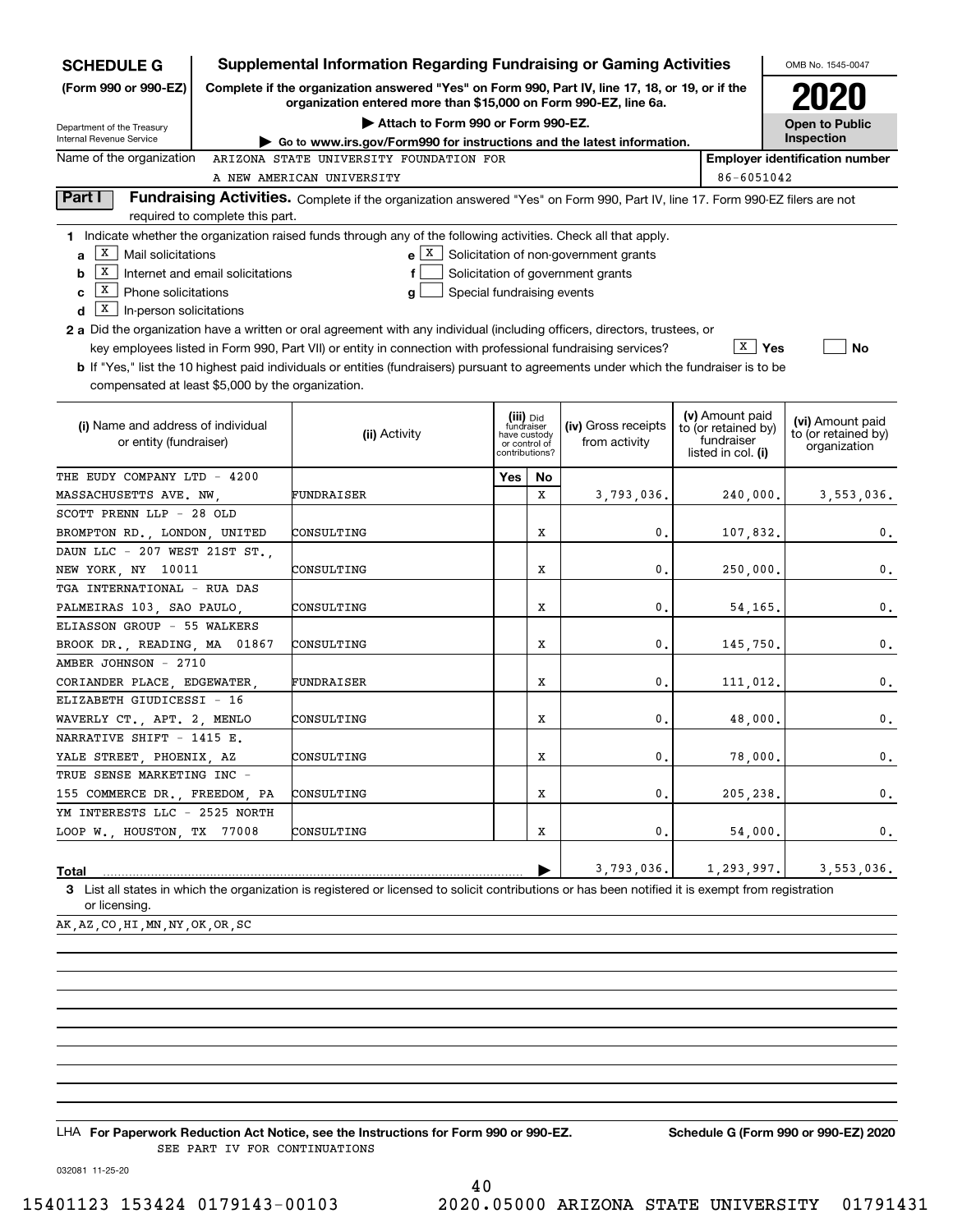|                 |                | Schedule G (Form 990 or 990-EZ) 2020 A NEW AMERICAN UNIVERSITY                                                                            |                |                         |   |                  | 86-6051042<br>Page 2       |
|-----------------|----------------|-------------------------------------------------------------------------------------------------------------------------------------------|----------------|-------------------------|---|------------------|----------------------------|
|                 | Part II        | Fundraising Events. Complete if the organization answered "Yes" on Form 990, Part IV, line 18, or reported more than \$15,000             |                |                         |   |                  |                            |
|                 |                | of fundraising event contributions and gross income on Form 990-EZ, lines 1 and 6b. List events with gross receipts greater than \$5,000. | (a) Event $#1$ | (b) Event #2            |   | (c) Other events |                            |
|                 |                |                                                                                                                                           |                |                         |   |                  | (d) Total events           |
|                 |                |                                                                                                                                           |                |                         |   |                  | (add col. (a) through      |
|                 |                |                                                                                                                                           | (event type)   | (event type)            |   | (total number)   | col. (c)                   |
|                 |                |                                                                                                                                           |                |                         |   |                  |                            |
| Revenue         | 1              |                                                                                                                                           |                |                         |   |                  |                            |
|                 |                |                                                                                                                                           |                |                         |   |                  |                            |
|                 |                |                                                                                                                                           |                |                         |   |                  |                            |
|                 |                | Gross income (line 1 minus line 2)                                                                                                        |                |                         |   |                  |                            |
|                 |                |                                                                                                                                           |                |                         |   |                  |                            |
|                 | 4              |                                                                                                                                           |                |                         |   |                  |                            |
|                 |                |                                                                                                                                           |                |                         |   |                  |                            |
|                 | 5              |                                                                                                                                           |                |                         |   |                  |                            |
|                 |                |                                                                                                                                           |                |                         |   |                  |                            |
|                 | 6              |                                                                                                                                           |                |                         |   |                  |                            |
| Direct Expenses | 7              |                                                                                                                                           |                |                         |   |                  |                            |
|                 |                |                                                                                                                                           |                |                         |   |                  |                            |
|                 | 8              |                                                                                                                                           |                |                         |   |                  |                            |
|                 | 9              |                                                                                                                                           |                |                         |   |                  |                            |
|                 | 10             | Direct expense summary. Add lines 4 through 9 in column (d) [11] manuscription and the summary. Add lines 4 through 9 in column (d)       |                |                         |   | ▶                |                            |
|                 | 11<br>Part III | Gaming. Complete if the organization answered "Yes" on Form 990, Part IV, line 19, or reported more than                                  |                |                         |   |                  |                            |
|                 |                | \$15,000 on Form 990-EZ, line 6a.                                                                                                         |                |                         |   |                  |                            |
|                 |                |                                                                                                                                           |                | (b) Pull tabs/instant   |   | (c) Other gaming | (d) Total gaming (add      |
| Revenue         |                |                                                                                                                                           | (a) Bingo      | bingo/progressive bingo |   |                  | col. (a) through col. (c)) |
|                 |                |                                                                                                                                           |                |                         |   |                  |                            |
|                 |                |                                                                                                                                           |                |                         |   |                  |                            |
|                 | 2              |                                                                                                                                           |                |                         |   |                  |                            |
|                 |                |                                                                                                                                           |                |                         |   |                  |                            |
| Expenses        | 3              |                                                                                                                                           |                |                         |   |                  |                            |
| ÷.              |                |                                                                                                                                           |                |                         |   |                  |                            |
| Direc           | 4              |                                                                                                                                           |                |                         |   |                  |                            |
|                 |                |                                                                                                                                           |                |                         |   |                  |                            |
|                 | 5              | Other direct expenses<br><u></u>                                                                                                          |                |                         |   |                  |                            |
|                 | 6              | Volunteer labor                                                                                                                           | Yes<br>%<br>No | Yes<br>No               | % | Yes<br>%<br>No   |                            |
|                 |                |                                                                                                                                           |                |                         |   |                  |                            |
|                 | 7              | Direct expense summary. Add lines 2 through 5 in column (d)                                                                               |                |                         |   |                  |                            |
|                 |                |                                                                                                                                           |                |                         |   |                  |                            |
|                 | 8              |                                                                                                                                           |                |                         |   |                  |                            |
|                 |                |                                                                                                                                           |                |                         |   |                  |                            |
| 9               |                | Enter the state(s) in which the organization conducts gaming activities:                                                                  |                |                         |   |                  | Yes<br>No                  |
|                 |                |                                                                                                                                           |                |                         |   |                  |                            |
|                 |                |                                                                                                                                           |                |                         |   |                  |                            |
|                 |                |                                                                                                                                           |                |                         |   |                  |                            |
|                 |                |                                                                                                                                           |                |                         |   |                  | Yes<br>No                  |
|                 |                |                                                                                                                                           |                |                         |   |                  |                            |
|                 |                |                                                                                                                                           |                |                         |   |                  |                            |
|                 |                |                                                                                                                                           |                |                         |   |                  |                            |

**Schedule G (Form 990 or 990-EZ) 2020**

032082 11-25-20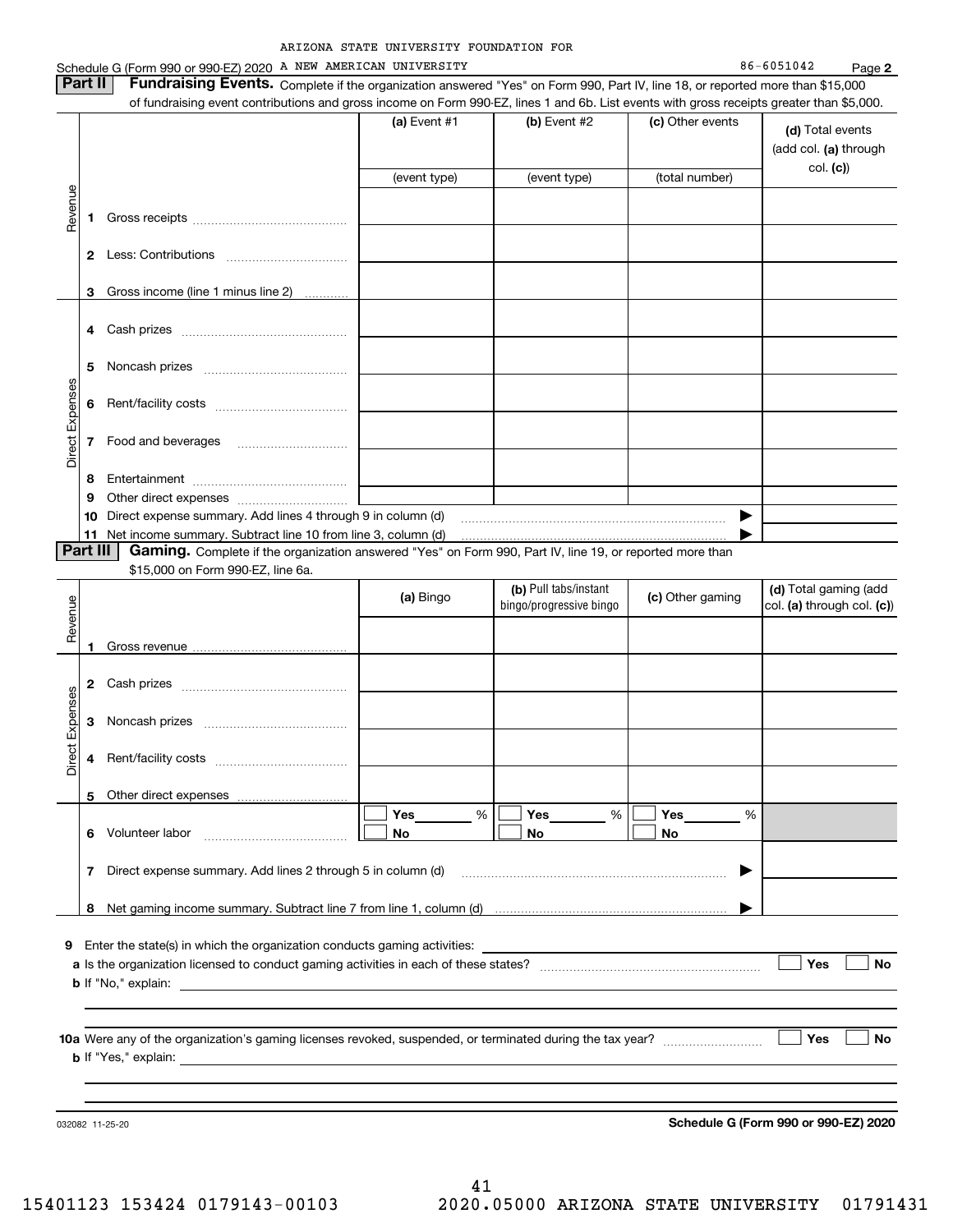|  | ARIZONA STATE UNIVERSITY FOUNDATION FOR |  |
|--|-----------------------------------------|--|
|  |                                         |  |

|    | Schedule G (Form 990 or 990-EZ) 2020 A NEW AMERICAN UNIVERSITY                                                                                                                                                                            | 86-6051042      | Page 3 |
|----|-------------------------------------------------------------------------------------------------------------------------------------------------------------------------------------------------------------------------------------------|-----------------|--------|
|    |                                                                                                                                                                                                                                           | Yes             | No     |
|    | 12 Is the organization a grantor, beneficiary or trustee of a trust, or a member of a partnership or other entity formed                                                                                                                  |                 |        |
|    |                                                                                                                                                                                                                                           | — ∣ Yes         | No     |
|    | <b>13</b> Indicate the percentage of gaming activity conducted in:                                                                                                                                                                        |                 |        |
|    |                                                                                                                                                                                                                                           | 13а             | %      |
|    | <b>b</b> An outside facility <b>contract and the contract of the contract of the contract of the contract of the contract of the contract of the contract of the contract of the contract of the contract of the contract of the cont</b> | 13 <sub>b</sub> | %      |
|    | 14 Enter the name and address of the person who prepares the organization's gaming/special events books and records:                                                                                                                      |                 |        |
|    |                                                                                                                                                                                                                                           |                 |        |
|    |                                                                                                                                                                                                                                           |                 |        |
|    | 15a Does the organization have a contract with a third party from whom the organization receives gaming revenue?                                                                                                                          | Yes             | No     |
|    |                                                                                                                                                                                                                                           |                 |        |
|    | of gaming revenue retained by the third party $\triangleright$ \$                                                                                                                                                                         |                 |        |
|    | c If "Yes," enter name and address of the third party:                                                                                                                                                                                    |                 |        |
|    | $Name \rightarrow$                                                                                                                                                                                                                        |                 |        |
|    |                                                                                                                                                                                                                                           |                 |        |
|    |                                                                                                                                                                                                                                           |                 |        |
|    |                                                                                                                                                                                                                                           |                 |        |
| 16 | Gaming manager information:                                                                                                                                                                                                               |                 |        |
|    |                                                                                                                                                                                                                                           |                 |        |
|    | Name $\blacktriangleright$ $\lrcorner$                                                                                                                                                                                                    |                 |        |
|    | Gaming manager compensation > \$                                                                                                                                                                                                          |                 |        |
|    |                                                                                                                                                                                                                                           |                 |        |
|    | $Description of services provided$ $\triangleright$                                                                                                                                                                                       |                 |        |
|    |                                                                                                                                                                                                                                           |                 |        |
|    |                                                                                                                                                                                                                                           |                 |        |
|    |                                                                                                                                                                                                                                           |                 |        |
|    | Director/officer<br>Employee<br>Independent contractor                                                                                                                                                                                    |                 |        |
|    | 17 Mandatory distributions:                                                                                                                                                                                                               |                 |        |
|    | a Is the organization required under state law to make charitable distributions from the gaming proceeds to                                                                                                                               |                 |        |
|    | $r$ etain the state gaming license? $\Box$ No                                                                                                                                                                                             |                 |        |
|    | <b>b</b> Enter the amount of distributions required under state law to be distributed to other exempt organizations or spent in the                                                                                                       |                 |        |
|    | organization's own exempt activities during the tax year $\triangleright$ \$                                                                                                                                                              |                 |        |
|    | <b>IPart IV</b><br>Supplemental Information. Provide the explanations required by Part I, line 2b, columns (iii) and (v); and Part III, lines 9, 9b, 10b,                                                                                 |                 |        |
|    | 15b, 15c, 16, and 17b, as applicable. Also provide any additional information. See instructions.                                                                                                                                          |                 |        |
|    | SCHEDULE G, PART I, LINE 2B, LIST OF TEN HIGHEST PAID FUNDRAISERS:                                                                                                                                                                        |                 |        |
|    |                                                                                                                                                                                                                                           |                 |        |
|    |                                                                                                                                                                                                                                           |                 |        |
|    |                                                                                                                                                                                                                                           |                 |        |
|    | (I) NAME OF FUNDRAISER: THE EUDY COMPANY LTD                                                                                                                                                                                              |                 |        |
|    |                                                                                                                                                                                                                                           |                 |        |
|    | (I) ADDRESS OF FUNDRAISER:                                                                                                                                                                                                                |                 |        |
|    | 4200 MASSACHUSETTS AVE. NW, WASHINGTON, DC 20016                                                                                                                                                                                          |                 |        |
|    |                                                                                                                                                                                                                                           |                 |        |
|    |                                                                                                                                                                                                                                           |                 |        |
|    |                                                                                                                                                                                                                                           |                 |        |
|    | (I) NAME OF FUNDRAISER: SCOTT PRENN LLP                                                                                                                                                                                                   |                 |        |
|    |                                                                                                                                                                                                                                           |                 |        |
|    | (I) ADDRESS OF FUNDRAISER: 28 OLD BROMPTON RD., LONDON, UNITED KINGDOM                                                                                                                                                                    |                 |        |
|    |                                                                                                                                                                                                                                           |                 |        |
|    | Schedule G (Form 990 or 990-EZ) 2020<br>032083 11-25-20                                                                                                                                                                                   |                 |        |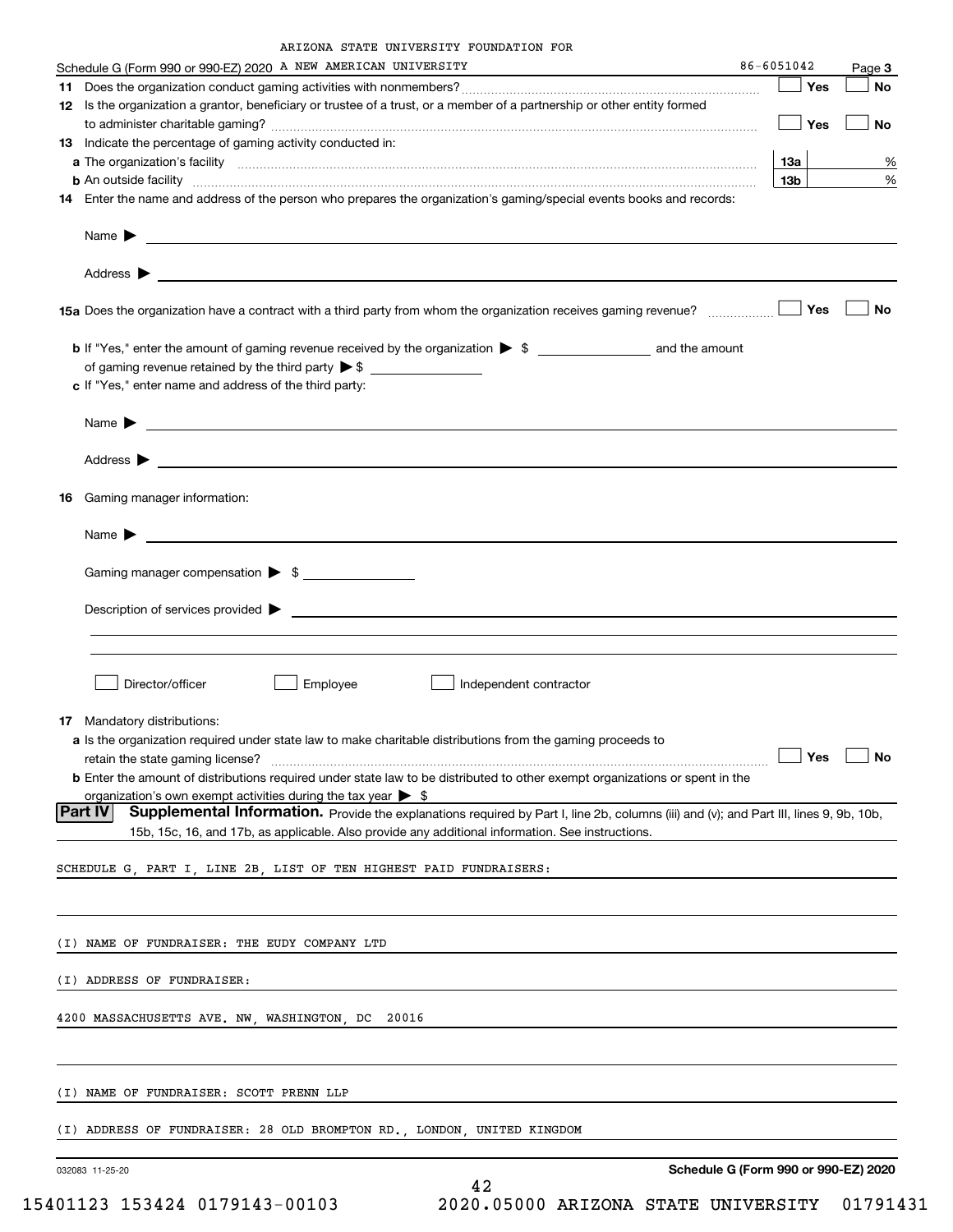*(continued)* **Part IV Supplemental Information**  Schedule G (Form 990 or 990-EZ)

(I) NAME OF FUNDRAISER: DAUN LLC

(I) ADDRESS OF FUNDRAISER: 207 WEST 21ST ST., NEW YORK, NY 10011

(I) NAME OF FUNDRAISER: TGA INTERNATIONAL

(I) ADDRESS OF FUNDRAISER: RUA DAS PALMEIRAS 103, SAO PAULO, BRAZIL

(I) NAME OF FUNDRAISER: ELIASSON GROUP

(I) ADDRESS OF FUNDRAISER: 55 WALKERS BROOK DR., READING, MA 01867

(I) NAME OF FUNDRAISER: AMBER JOHNSON

(I) ADDRESS OF FUNDRAISER: 2710 CORIANDER PLACE, EDGEWATER, MD 21037

(I) NAME OF FUNDRAISER: ELIZABETH GIUDICESSI

(I) ADDRESS OF FUNDRAISER:

16 WAVERLY CT., APT. 2, MENLO PARK, CA 94025-3549

(I) NAME OF FUNDRAISER: NARRATIVE SHIFT

(I) ADDRESS OF FUNDRAISER: 1415 E. YALE STREET, PHOENIX, AZ 85006

(I) NAME OF FUNDRAISER: TRUE SENSE MARKETING INC

(I) ADDRESS OF FUNDRAISER: 155 COMMERCE DR., FREEDOM, PA 15042

(I) NAME OF FUNDRAISER: YM INTERESTS LLC

(I) ADDRESS OF FUNDRAISER: 2525 NORTH LOOP W., HOUSTON, TX 77008

SCHEDULE G, PART I, COLUMN (IV):

GROSS RECEIPTS FROM ACTIVITY

ASUF DID NOT RECEIVE ANY GROSS RECEIPTS AS A RESULT OF THE PAID

032084 04-01-20

**Schedule G (Form 990 or 990-EZ)**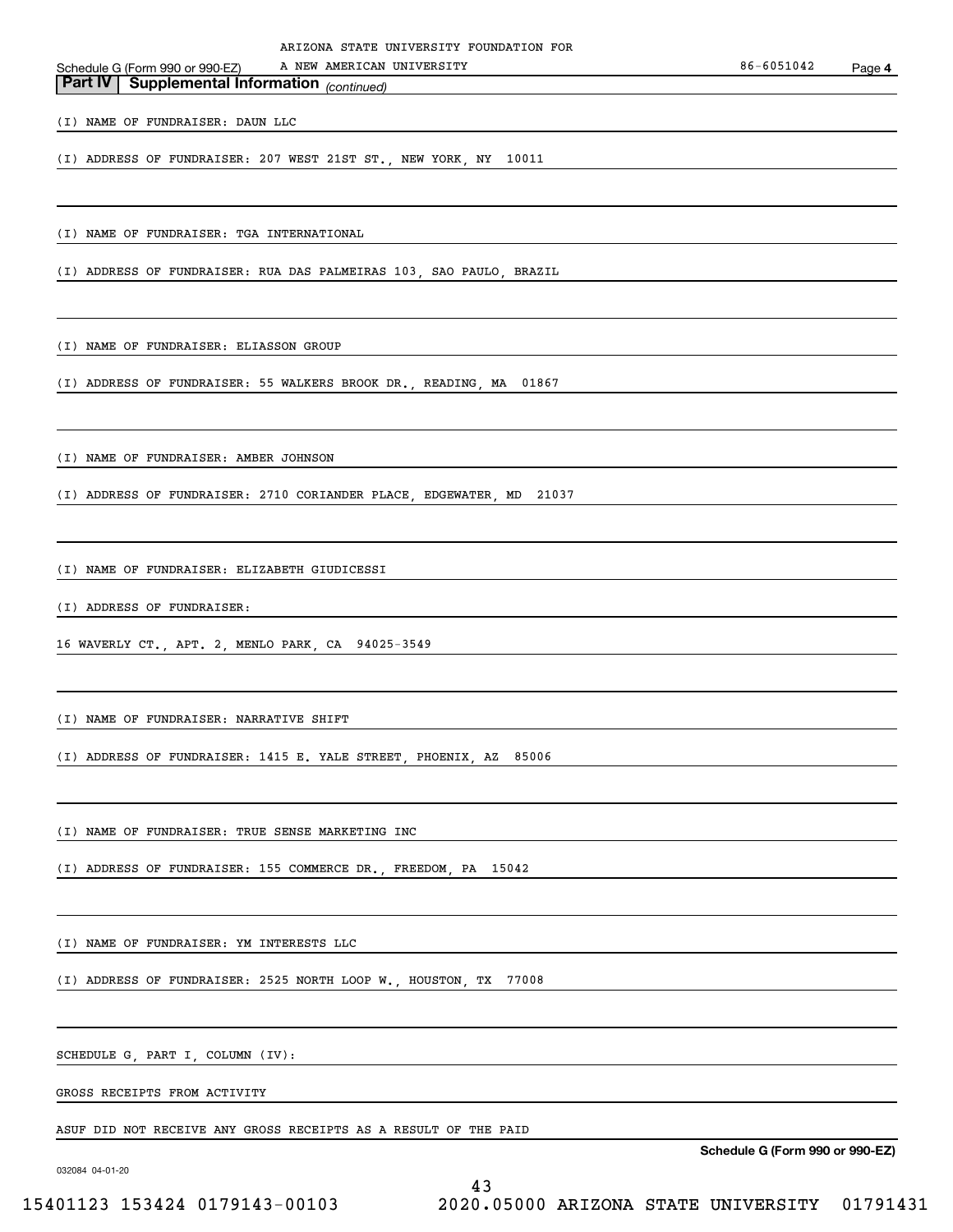*(continued)* **Part IV Supplemental Information** 

FUNDRAISER ACTIVITIES AMOUNTS PAID WERE FOR FUNDRAISING MATERIALS AND

COUNSEL ONLY.

Schedule G (Form 990 or 990-EZ)

**Schedule G (Form 990 or 990-EZ)**

032084 04-01-20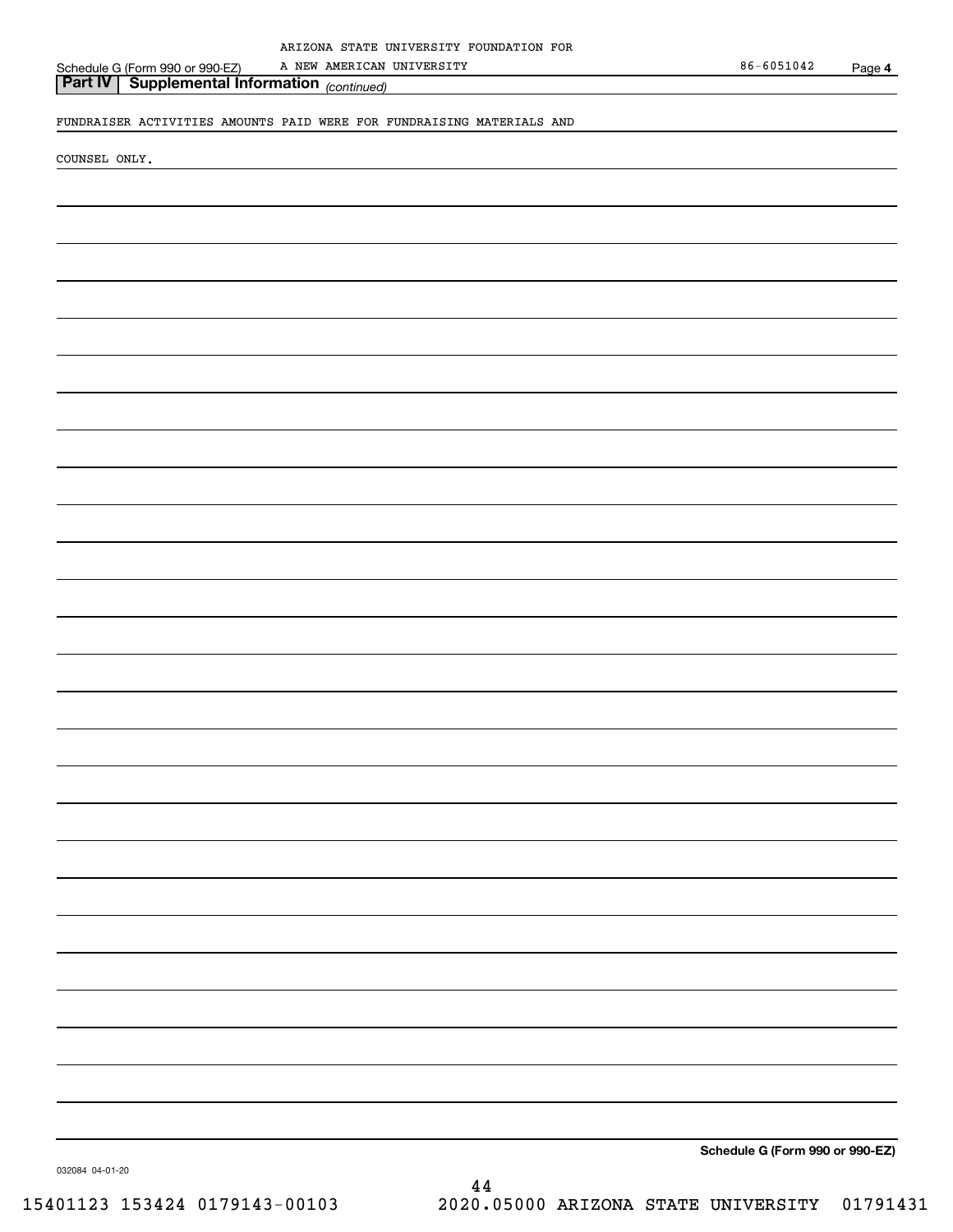| <b>SCHEDULE I</b><br>(Form 990)                                                                                                                                                                                                                                           | <b>Grants and Other Assistance to Organizations,</b><br>Governments, and Individuals in the United States<br>Complete if the organization answered "Yes" on Form 990, Part IV, line 21 or 22. |                                    |                             |                                         |                                                                |                                          |                                                     |  |  |  |  |  |
|---------------------------------------------------------------------------------------------------------------------------------------------------------------------------------------------------------------------------------------------------------------------------|-----------------------------------------------------------------------------------------------------------------------------------------------------------------------------------------------|------------------------------------|-----------------------------|-----------------------------------------|----------------------------------------------------------------|------------------------------------------|-----------------------------------------------------|--|--|--|--|--|
| Department of the Treasury<br>Internal Revenue Service                                                                                                                                                                                                                    |                                                                                                                                                                                               |                                    | Attach to Form 990.         |                                         |                                                                |                                          | <b>Open to Public</b><br>Inspection                 |  |  |  |  |  |
|                                                                                                                                                                                                                                                                           | Go to www.irs.gov/Form990 for the latest information.<br>ARIZONA STATE UNIVERSITY FOUNDATION FOR                                                                                              |                                    |                             |                                         |                                                                |                                          |                                                     |  |  |  |  |  |
| Name of the organization                                                                                                                                                                                                                                                  | A NEW AMERICAN UNIVERSITY                                                                                                                                                                     |                                    |                             |                                         |                                                                |                                          | <b>Employer identification number</b><br>86-6051042 |  |  |  |  |  |
| Part I<br><b>General Information on Grants and Assistance</b>                                                                                                                                                                                                             |                                                                                                                                                                                               |                                    |                             |                                         |                                                                |                                          |                                                     |  |  |  |  |  |
| Does the organization maintain records to substantiate the amount of the grants or assistance, the grantees' eligibility for the grants or assistance, and the selection<br>1.                                                                                            |                                                                                                                                                                                               |                                    |                             |                                         |                                                                |                                          | $\sqrt{\frac{X}{2}}$ Yes<br>l No                    |  |  |  |  |  |
| 2 Describe in Part IV the organization's procedures for monitoring the use of grant funds in the United States.<br>Part II                                                                                                                                                |                                                                                                                                                                                               |                                    |                             |                                         |                                                                |                                          |                                                     |  |  |  |  |  |
| Grants and Other Assistance to Domestic Organizations and Domestic Governments. Complete if the organization answered "Yes" on Form 990, Part IV, line 21, for any<br>recipient that received more than \$5,000. Part II can be duplicated if additional space is needed. |                                                                                                                                                                                               |                                    |                             |                                         |                                                                |                                          |                                                     |  |  |  |  |  |
| 1 (a) Name and address of organization<br>or government                                                                                                                                                                                                                   | $(b)$ EIN                                                                                                                                                                                     | (c) IRC section<br>(if applicable) | (d) Amount of<br>cash grant | (e) Amount of<br>non-cash<br>assistance | (f) Method of<br>valuation (book,<br>FMV, appraisal,<br>other) | (g) Description of<br>noncash assistance | (h) Purpose of grant<br>or assistance               |  |  |  |  |  |
| ARIZONA FOOD MARKETING ALLIANCE<br>120 E. PIERCE STREET<br>PHOENIX, AZ 85004                                                                                                                                                                                              | $86 - 0069988$ 501(C)(6)                                                                                                                                                                      |                                    | 5,500.                      | $\mathbf{0}$ .                          |                                                                |                                          | COMMUNITY OUTREACH                                  |  |  |  |  |  |
| ARIZONA STATE UNIVERSITY<br>PO BOX 877505<br>TEMPE, AZ 85287                                                                                                                                                                                                              | 86-0196696 115                                                                                                                                                                                |                                    | 108118397                   | $\mathbf{0}$ .                          |                                                                |                                          | PROGRAM SUPPORT                                     |  |  |  |  |  |
| ASU ALUMNI ASSOCIATION<br>PO BOX 873702<br>TEMPE, AZ 85287                                                                                                                                                                                                                | $86 - 6053009$ $501(C)(3)$                                                                                                                                                                    |                                    | 776,580.                    | 0.                                      |                                                                |                                          | PROGRAM SUPPORT                                     |  |  |  |  |  |
| ASU ENTERPRISE PARTNERS<br>PO BOX 2260<br>TEMPE, AZ 85280                                                                                                                                                                                                                 | $47 - 5599177$ $501(C)(3)$                                                                                                                                                                    |                                    | 1,281,810                   | 0.                                      |                                                                |                                          | PROGRAM SUPPORT                                     |  |  |  |  |  |
| COLLEGE SUCCESS ARIZONA<br>4040 E. CAMELBACK ROAD, SUITE 220<br>PHOENIX, AZ 85018                                                                                                                                                                                         | $20-2366755$ 501(C)(3)                                                                                                                                                                        |                                    | 78,053.                     | $\mathbf{0}$ .                          |                                                                |                                          | PROGRAM SUPPORT                                     |  |  |  |  |  |
| EARTH SCHOOL EDUCATIONAL<br>FOUNDATION INC - 555 N. CENTRAL<br>AVENUE, SUITE 402P ASU - PHOENIX,<br>AZ 85004                                                                                                                                                              | $26-1204422$ 501(C)(3)                                                                                                                                                                        |                                    | 717,250.                    | 0.                                      |                                                                |                                          | PROGRAM SUPPORT                                     |  |  |  |  |  |
| Enter total number of section $501(c)(3)$ and government organizations listed in the line 1 table<br>$\mathbf{2}$                                                                                                                                                         |                                                                                                                                                                                               |                                    |                             |                                         |                                                                |                                          | 15.                                                 |  |  |  |  |  |
| Enter total number of other organizations listed in the line 1 table<br>3                                                                                                                                                                                                 |                                                                                                                                                                                               |                                    |                             |                                         |                                                                |                                          | 1.                                                  |  |  |  |  |  |

**For Paperwork Reduction Act Notice, see the Instructions for Form 990. Schedule I (Form 990) 2020** LHA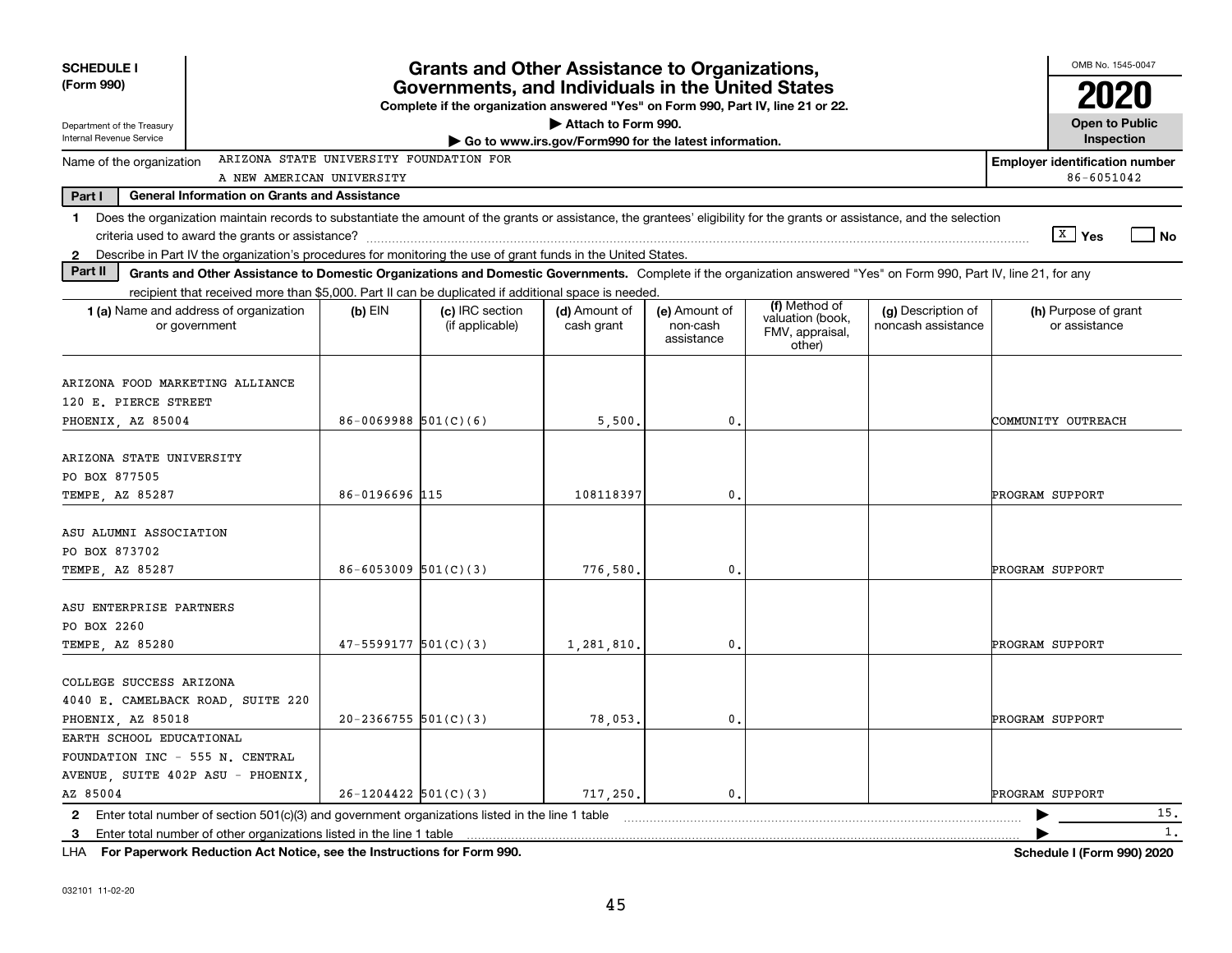Schedule I (Form 990) A NEW AMERICAN UNIVERSITY 86-6051042 Page 1

| Continuation of Grants and Other Assistance to Domestic Organizations and Domestic Governments (Schedule I (Form 990), Part II.)<br>Part II |                          |                                  |                             |                                         |                                                                |                                           |                                       |
|---------------------------------------------------------------------------------------------------------------------------------------------|--------------------------|----------------------------------|-----------------------------|-----------------------------------------|----------------------------------------------------------------|-------------------------------------------|---------------------------------------|
| (a) Name and address of<br>organization or government                                                                                       | $(b)$ EIN                | (c) IRC section<br>if applicable | (d) Amount of<br>cash grant | (e) Amount of<br>non-cash<br>assistance | (f) Method of<br>valuation<br>(book, FMV,<br>appraisal, other) | (g) Description of<br>non-cash assistance | (h) Purpose of grant<br>or assistance |
| FIGHTER COUNTRY FOUNDATION<br>500 N. ESTRELLA PARKWAY<br>GOODYEAR, AZ 85338                                                                 | $20 - 5633760$ 501(C)(3) |                                  | 10,000.                     | 0.                                      |                                                                |                                           | PROGRAM SUPPORT                       |
| NATIONAL ACADEMY OF PUBLIC<br>ADMINISTRATION - 1600 K STREET,<br>#400 - WASHINGTON, DC 20006                                                | $23 - 7087038$ 501(C)(3) |                                  | 10,000.                     | $\mathbf{0}$ .                          |                                                                |                                           | PROGRAM SUPPORT                       |
| NATIONAL FOOTBALL FOUNDATION<br>433 LAS COLINAS BLVD. E., SUITE 11B<br>IRVING, TX 75039                                                     | $22 - 1508812$ 501(C)(3) |                                  | 8, 240,                     | $\mathbf 0$ .                           |                                                                |                                           | COMMUNITY OUTREACH                    |
| NORTHERN ARIZONA UNIVERSITY<br>PO BOX 4080<br>FLAGSTAFF, AZ 86011                                                                           | 74-2579628 115           |                                  | 28,433.                     | 0.                                      |                                                                |                                           | PROGRAM SUPPORT                       |
| PHOENIX COMMITTEE ON FOREIGN<br>RELATIONS - 7729 E. GREENWAY ROAD<br>SUITE 300 - SCOTTSDALE, AZ 85260                                       | $86-0929211$ 501(C)(3)   |                                  | 12,500.                     | $\mathbf{0}$ .                          |                                                                |                                           | COMMUNITY OUTREACH                    |
| THE STATE OF BLACK ARIZONA<br>24 W. CAMELBACK ROAD, SUITE 558<br>PHOENIX, AZ 85013                                                          | $47-3755556$ $501(C)(3)$ |                                  | 10,000                      | $\mathbf 0$ .                           |                                                                |                                           | PROGRAM SUPPORT                       |
| THE UNITED STATES-MEXICO<br>FOUNDATION - 1250 H. STREET NW,<br>SUITE 300 - WASHINGTON, DC 20005                                             | $74 - 2984884$ 501(C)(3) |                                  | 10,000,                     | 0.                                      |                                                                |                                           | PROGRAM SUPPORT                       |
| THUNDERBIRD SCHOOL OF GLOBAL<br>MANAGEMENT - 400 E. VAN BUREN,<br>SUITE 900 - PHOENIX, AZ 85004                                             | 86-0105586 $501(C)(3)$   |                                  | 313, 443.                   | $\mathbf{0}$ .                          |                                                                |                                           | PROGRAM SUPPORT                       |
| UNIVERSITY OF ARIZONA<br>888 N. EUCLID AVE., ROOM 402<br>TUCSON, AZ 85721                                                                   | 74-2652689 115           |                                  | 77.769.                     | $\mathbf{0}$ .                          |                                                                |                                           | PROGRAM SUPPORT                       |

**Schedule I (Form 990)**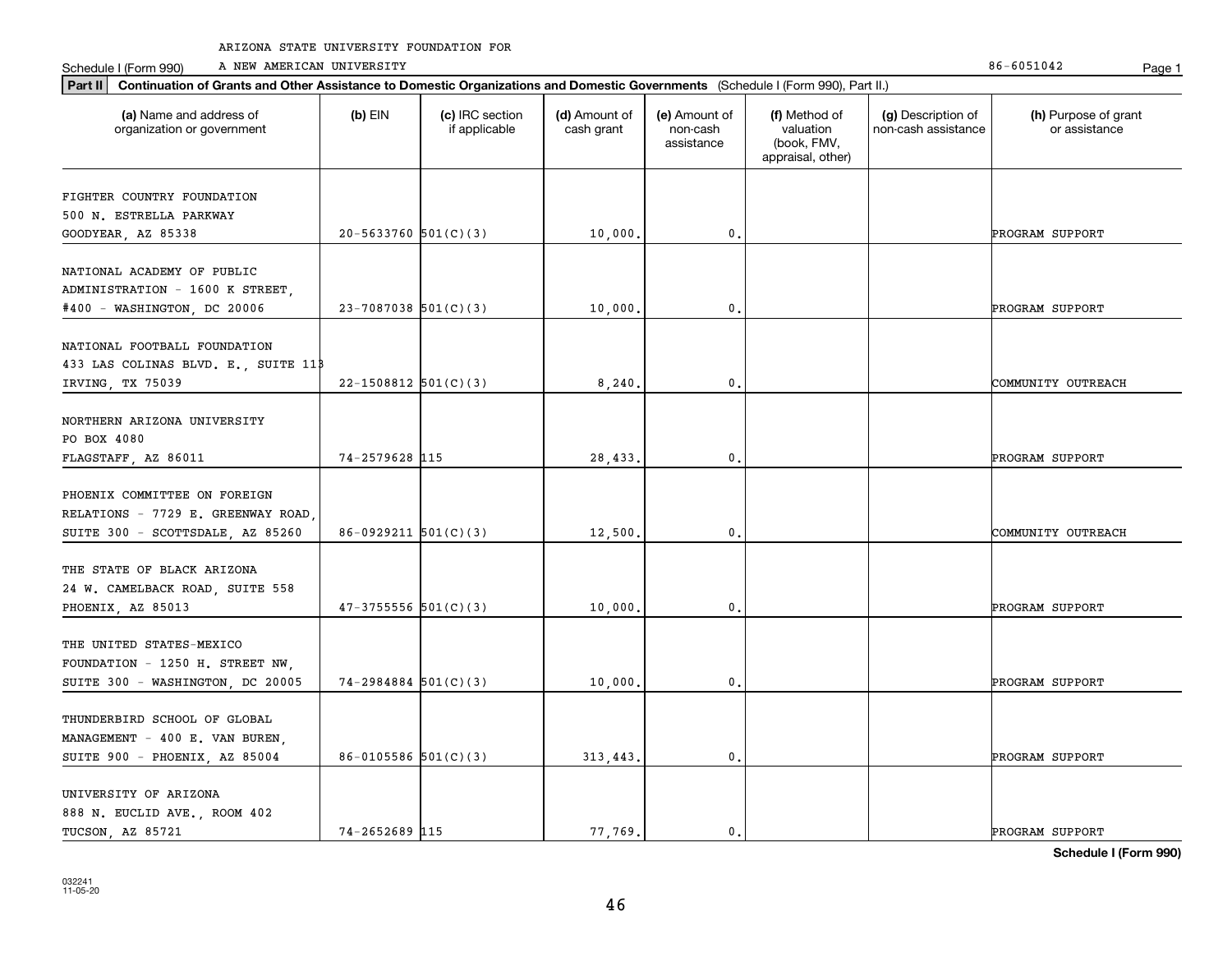|  | ARIZONA STATE UNIVERSITY FOUNDATION FOR |  |
|--|-----------------------------------------|--|
|  |                                         |  |

| Schedule I (Form 990)                                                                                                                    | A NEW AMERICAN UNIVERSITY  |                                  |                             |                                         |                                                                |                                           | $86 - 6051042$                        | Page 1 |
|------------------------------------------------------------------------------------------------------------------------------------------|----------------------------|----------------------------------|-----------------------------|-----------------------------------------|----------------------------------------------------------------|-------------------------------------------|---------------------------------------|--------|
| Part II Continuation of Grants and Other Assistance to Domestic Organizations and Domestic Governments (Schedule I (Form 990), Part II.) |                            |                                  |                             |                                         |                                                                |                                           |                                       |        |
| (a) Name and address of<br>organization or government                                                                                    | $(b)$ EIN                  | (c) IRC section<br>if applicable | (d) Amount of<br>cash grant | (e) Amount of<br>non-cash<br>assistance | (f) Method of<br>valuation<br>(book, FMV,<br>appraisal, other) | (g) Description of<br>non-cash assistance | (h) Purpose of grant<br>or assistance |        |
| UNIVERSITY REALTY LLC                                                                                                                    |                            |                                  |                             |                                         |                                                                |                                           |                                       |        |
| PO BOX 2260                                                                                                                              |                            |                                  |                             |                                         |                                                                |                                           |                                       |        |
| TEMPE, AZ 85280                                                                                                                          | $47 - 5599177$ $501(C)(3)$ |                                  | 3, 134, 937.                | $\mathbf{0}$ .                          |                                                                |                                           | PROGRAM SUPPORT                       |        |
|                                                                                                                                          |                            |                                  |                             |                                         |                                                                |                                           |                                       |        |
|                                                                                                                                          |                            |                                  |                             |                                         |                                                                |                                           |                                       |        |
|                                                                                                                                          |                            |                                  |                             |                                         |                                                                |                                           |                                       |        |
|                                                                                                                                          |                            |                                  |                             |                                         |                                                                |                                           |                                       |        |
|                                                                                                                                          |                            |                                  |                             |                                         |                                                                |                                           |                                       |        |
|                                                                                                                                          |                            |                                  |                             |                                         |                                                                |                                           |                                       |        |
|                                                                                                                                          |                            |                                  |                             |                                         |                                                                |                                           |                                       |        |
|                                                                                                                                          |                            |                                  |                             |                                         |                                                                |                                           |                                       |        |
|                                                                                                                                          |                            |                                  |                             |                                         |                                                                |                                           |                                       |        |
|                                                                                                                                          |                            |                                  |                             |                                         |                                                                |                                           |                                       |        |
|                                                                                                                                          |                            |                                  |                             |                                         |                                                                |                                           |                                       |        |
|                                                                                                                                          |                            |                                  |                             |                                         |                                                                |                                           |                                       |        |
|                                                                                                                                          |                            |                                  |                             |                                         |                                                                |                                           |                                       |        |
|                                                                                                                                          |                            |                                  |                             |                                         |                                                                |                                           |                                       |        |
|                                                                                                                                          |                            |                                  |                             |                                         |                                                                |                                           |                                       |        |
|                                                                                                                                          |                            |                                  |                             |                                         |                                                                |                                           |                                       |        |
|                                                                                                                                          |                            |                                  |                             |                                         |                                                                |                                           |                                       |        |
|                                                                                                                                          |                            |                                  |                             |                                         |                                                                |                                           |                                       |        |
|                                                                                                                                          |                            |                                  |                             |                                         |                                                                |                                           |                                       |        |
|                                                                                                                                          |                            |                                  |                             |                                         |                                                                |                                           |                                       |        |
|                                                                                                                                          |                            |                                  |                             |                                         |                                                                |                                           |                                       |        |
|                                                                                                                                          |                            |                                  |                             |                                         |                                                                |                                           |                                       |        |
|                                                                                                                                          |                            |                                  |                             |                                         |                                                                |                                           |                                       |        |
|                                                                                                                                          |                            |                                  |                             |                                         |                                                                |                                           |                                       |        |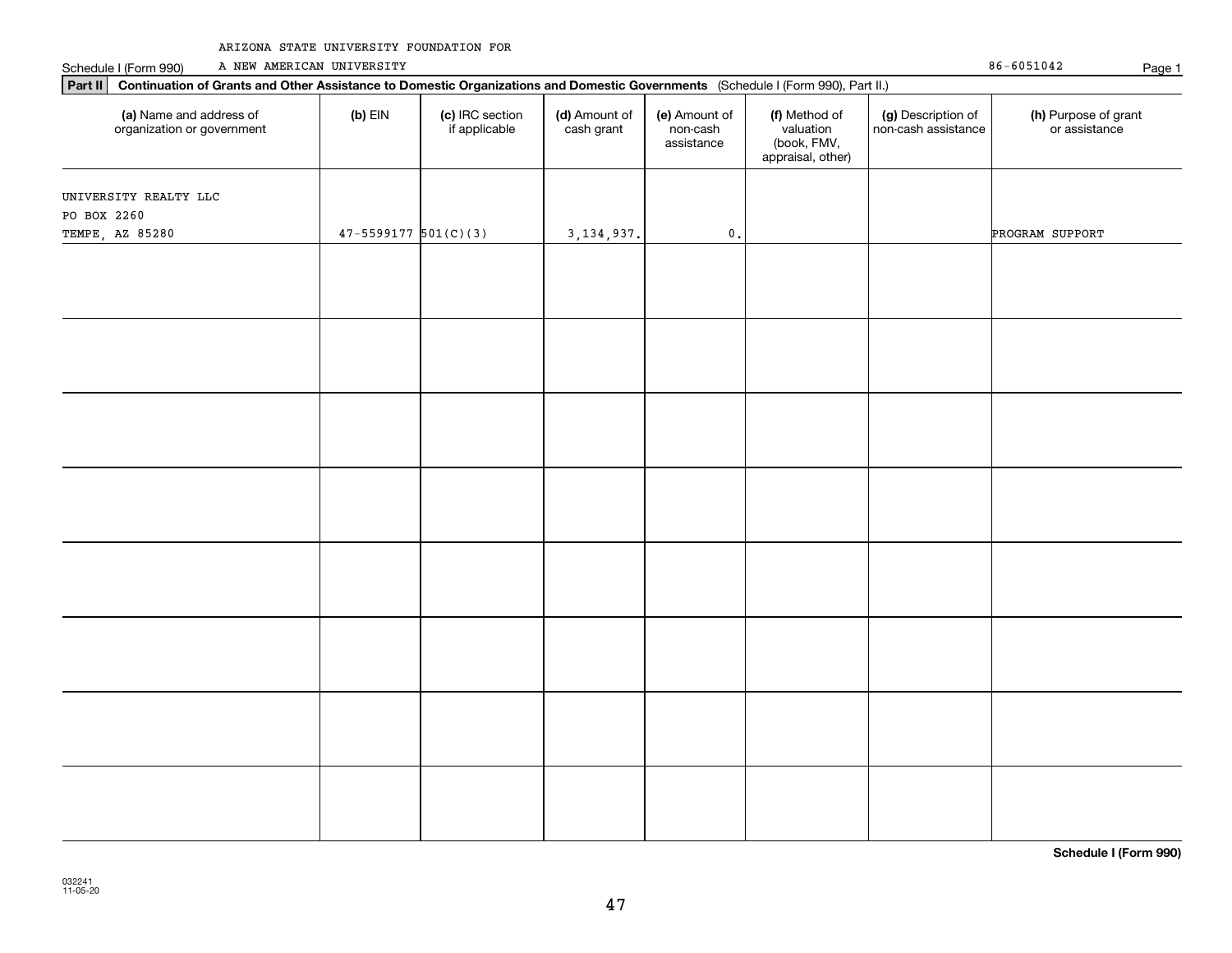|  |  | ARIZONA STATE UNIVERSITY FOUNDATION FOR |  |  |
|--|--|-----------------------------------------|--|--|
|--|--|-----------------------------------------|--|--|

Schedule I (Form 990) 2020 A NEW AMERICAN UNIVERSITY A NEW AMERICAN UNIVERSITY

**2**

**Part III | Grants and Other Assistance to Domestic Individuals. Complete if the organization answered "Yes" on Form 990, Part IV, line 22.** Part III can be duplicated if additional space is needed.

| (a) Type of grant or assistance | (b) Number of<br>recipients | (c) Amount of<br>cash grant | (d) Amount of non-<br>cash assistance | (e) Method of valuation<br>(book, FMV, appraisal, other) | (f) Description of noncash assistance |
|---------------------------------|-----------------------------|-----------------------------|---------------------------------------|----------------------------------------------------------|---------------------------------------|
|                                 |                             |                             |                                       |                                                          |                                       |
|                                 |                             |                             |                                       |                                                          |                                       |
|                                 |                             |                             |                                       |                                                          |                                       |
|                                 |                             |                             |                                       |                                                          |                                       |
|                                 |                             |                             |                                       |                                                          |                                       |
|                                 |                             |                             |                                       |                                                          |                                       |
|                                 |                             |                             |                                       |                                                          |                                       |
|                                 |                             |                             |                                       |                                                          |                                       |
|                                 |                             |                             |                                       |                                                          |                                       |
|                                 |                             |                             |                                       |                                                          |                                       |

Part IV | Supplemental Information. Provide the information required in Part I, line 2; Part III, column (b); and any other additional information.

PART I, LINE 2:

PROCEDURES FOR MONITORING THE USE OF GRANT FUNDS

GRANTS PAID CONSIST OF FUNDS PROVIDED TO ARIZONA STATE UNIVERSITY, ITS

AFFILIATES, AND OTHER FOR-PROFITS AND NON-PROFITS FOR ASU RELATED

INITIATIVES, WHICH ARE ACCOUNTED FOR AND MONITORED THROUGH THE USE OF

ACCOUNTS AND ACCOUNT PURPOSE AT THE TIME OF EACH DISBURSEMENT.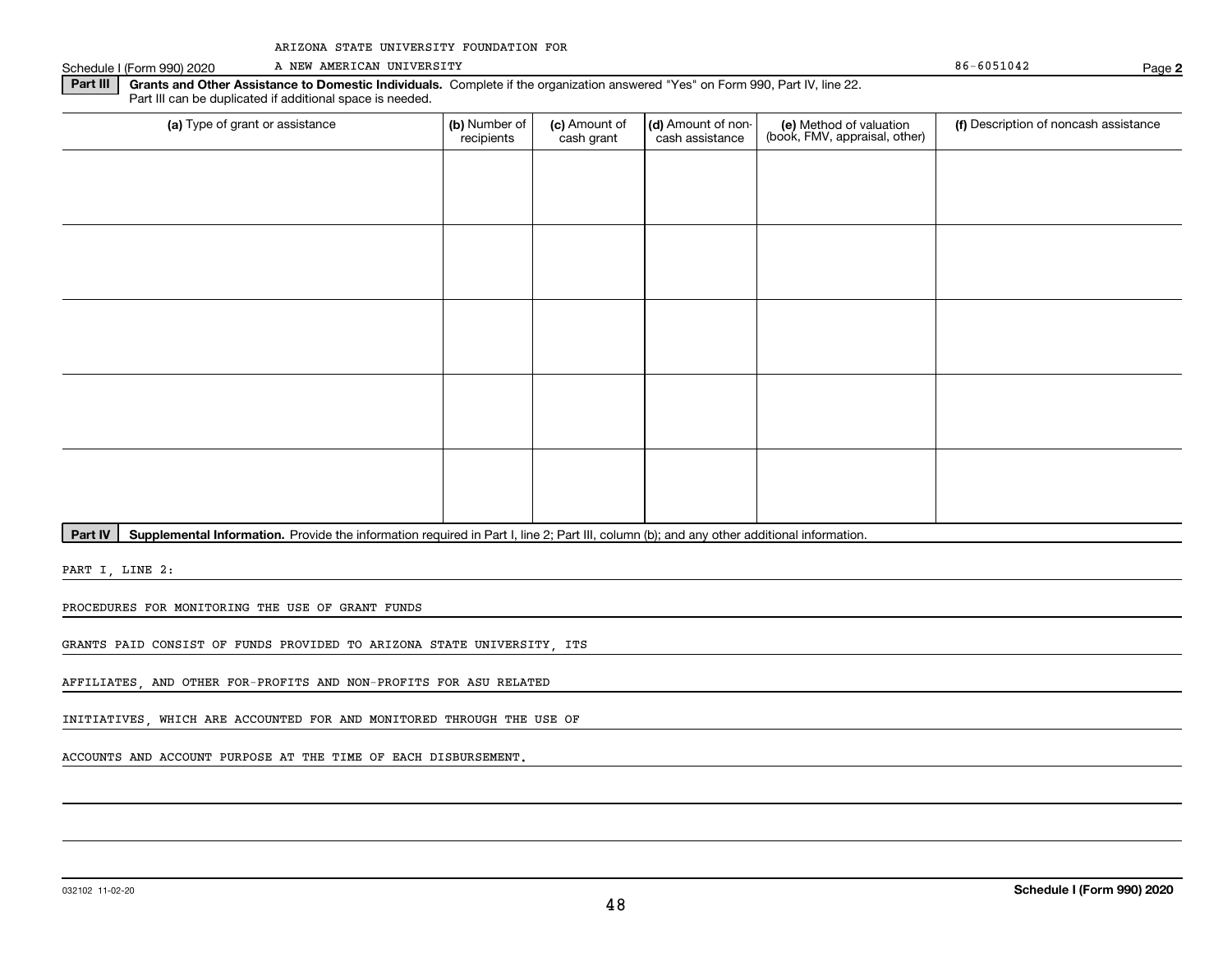|   | <b>SCHEDULE J</b>                       | <b>Compensation Information</b>                                                                                                  |                                       | OMB No. 1545-0047          |     |    |
|---|-----------------------------------------|----------------------------------------------------------------------------------------------------------------------------------|---------------------------------------|----------------------------|-----|----|
|   | (Form 990)                              | For certain Officers, Directors, Trustees, Key Employees, and Highest                                                            |                                       |                            |     |    |
|   |                                         | <b>Compensated Employees</b>                                                                                                     |                                       | 2020                       |     |    |
|   | Department of the Treasury              | Complete if the organization answered "Yes" on Form 990, Part IV, line 23.<br>Attach to Form 990.                                |                                       | <b>Open to Public</b>      |     |    |
|   | Internal Revenue Service                | $\blacktriangleright$ Go to www.irs.gov/Form990 for instructions and the latest information.                                     |                                       | <b>Inspection</b>          |     |    |
|   | Name of the organization                | ARIZONA STATE UNIVERSITY FOUNDATION FOR                                                                                          | <b>Employer identification number</b> |                            |     |    |
|   |                                         | A NEW AMERICAN UNIVERSITY                                                                                                        |                                       | 86-6051042                 |     |    |
|   | Part I                                  | <b>Questions Regarding Compensation</b>                                                                                          |                                       |                            |     |    |
|   |                                         |                                                                                                                                  |                                       |                            | Yes | No |
|   |                                         | <b>1a</b> Check the appropriate box(es) if the organization provided any of the following to or for a person listed on Form 990, |                                       |                            |     |    |
|   |                                         | Part VII, Section A, line 1a. Complete Part III to provide any relevant information regarding these items.                       |                                       |                            |     |    |
|   | First-class or charter travel           | Housing allowance or residence for personal use                                                                                  |                                       |                            |     |    |
|   | Travel for companions                   | Payments for business use of personal residence                                                                                  |                                       |                            |     |    |
|   |                                         | Tax indemnification and gross-up payments<br>Health or social club dues or initiation fees                                       |                                       |                            |     |    |
|   |                                         | Discretionary spending account<br>Personal services (such as maid, chauffeur, chef)                                              |                                       |                            |     |    |
|   |                                         |                                                                                                                                  |                                       |                            |     |    |
|   |                                         | <b>b</b> If any of the boxes on line 1a are checked, did the organization follow a written policy regarding payment or           |                                       |                            |     |    |
|   |                                         |                                                                                                                                  |                                       | 1b                         |     |    |
| 2 |                                         | Did the organization require substantiation prior to reimbursing or allowing expenses incurred by all directors,                 |                                       |                            |     |    |
|   |                                         |                                                                                                                                  |                                       | $\mathbf{2}$               |     |    |
|   |                                         |                                                                                                                                  |                                       |                            |     |    |
| з |                                         | Indicate which, if any, of the following the organization used to establish the compensation of the organization's               |                                       |                            |     |    |
|   |                                         | CEO/Executive Director. Check all that apply. Do not check any boxes for methods used by a related organization to               |                                       |                            |     |    |
|   | $X$ Compensation committee              | establish compensation of the CEO/Executive Director, but explain in Part III.                                                   |                                       |                            |     |    |
|   | х                                       | Written employment contract<br>Independent compensation consultant<br>Compensation survey or study                               |                                       |                            |     |    |
|   |                                         | Approval by the board or compensation committee<br>Form 990 of other organizations                                               |                                       |                            |     |    |
|   |                                         |                                                                                                                                  |                                       |                            |     |    |
| 4 |                                         | During the year, did any person listed on Form 990, Part VII, Section A, line 1a, with respect to the filing                     |                                       |                            |     |    |
|   | organization or a related organization: |                                                                                                                                  |                                       |                            |     |    |
| а |                                         | Receive a severance payment or change-of-control payment?                                                                        |                                       | 4a                         | х   |    |
| b |                                         | Participate in or receive payment from a supplemental nonqualified retirement plan?                                              |                                       | 4b                         |     | x  |
| с |                                         | Participate in or receive payment from an equity-based compensation arrangement?                                                 |                                       | 4c                         |     | x  |
|   |                                         | If "Yes" to any of lines 4a-c, list the persons and provide the applicable amounts for each item in Part III.                    |                                       |                            |     |    |
|   |                                         |                                                                                                                                  |                                       |                            |     |    |
|   |                                         | Only section 501(c)(3), 501(c)(4), and 501(c)(29) organizations must complete lines 5-9.                                         |                                       |                            |     |    |
|   |                                         | For persons listed on Form 990, Part VII, Section A, line 1a, did the organization pay or accrue any compensation                |                                       |                            |     |    |
|   | contingent on the revenues of:          |                                                                                                                                  |                                       |                            |     |    |
| a |                                         |                                                                                                                                  |                                       | 5a                         |     | х  |
|   |                                         |                                                                                                                                  |                                       | <b>5b</b>                  |     | x  |
|   |                                         | If "Yes" on line 5a or 5b, describe in Part III.                                                                                 |                                       |                            |     |    |
| 6 |                                         | For persons listed on Form 990, Part VII, Section A, line 1a, did the organization pay or accrue any compensation                |                                       |                            |     |    |
|   | contingent on the net earnings of:      |                                                                                                                                  |                                       |                            |     |    |
| a |                                         |                                                                                                                                  |                                       | 6a                         |     | х  |
|   |                                         |                                                                                                                                  |                                       | 6b                         |     | x  |
|   |                                         | If "Yes" on line 6a or 6b, describe in Part III.                                                                                 |                                       |                            |     |    |
|   |                                         | 7 For persons listed on Form 990, Part VII, Section A, line 1a, did the organization provide any nonfixed payments               |                                       |                            |     |    |
|   |                                         |                                                                                                                                  |                                       | 7                          | Х   |    |
| 8 |                                         | Were any amounts reported on Form 990, Part VII, paid or accrued pursuant to a contract that was subject to the                  |                                       |                            |     |    |
|   |                                         | initial contract exception described in Regulations section 53.4958-4(a)(3)? If "Yes," describe in Part III                      |                                       | 8                          |     | x  |
| 9 |                                         | If "Yes" on line 8, did the organization also follow the rebuttable presumption procedure described in                           |                                       |                            |     |    |
|   | Regulations section 53.4958-6(c)?       |                                                                                                                                  |                                       | 9                          |     |    |
|   |                                         | LHA For Paperwork Reduction Act Notice, see the Instructions for Form 990.                                                       |                                       | Schedule J (Form 990) 2020 |     |    |

032111 12-07-20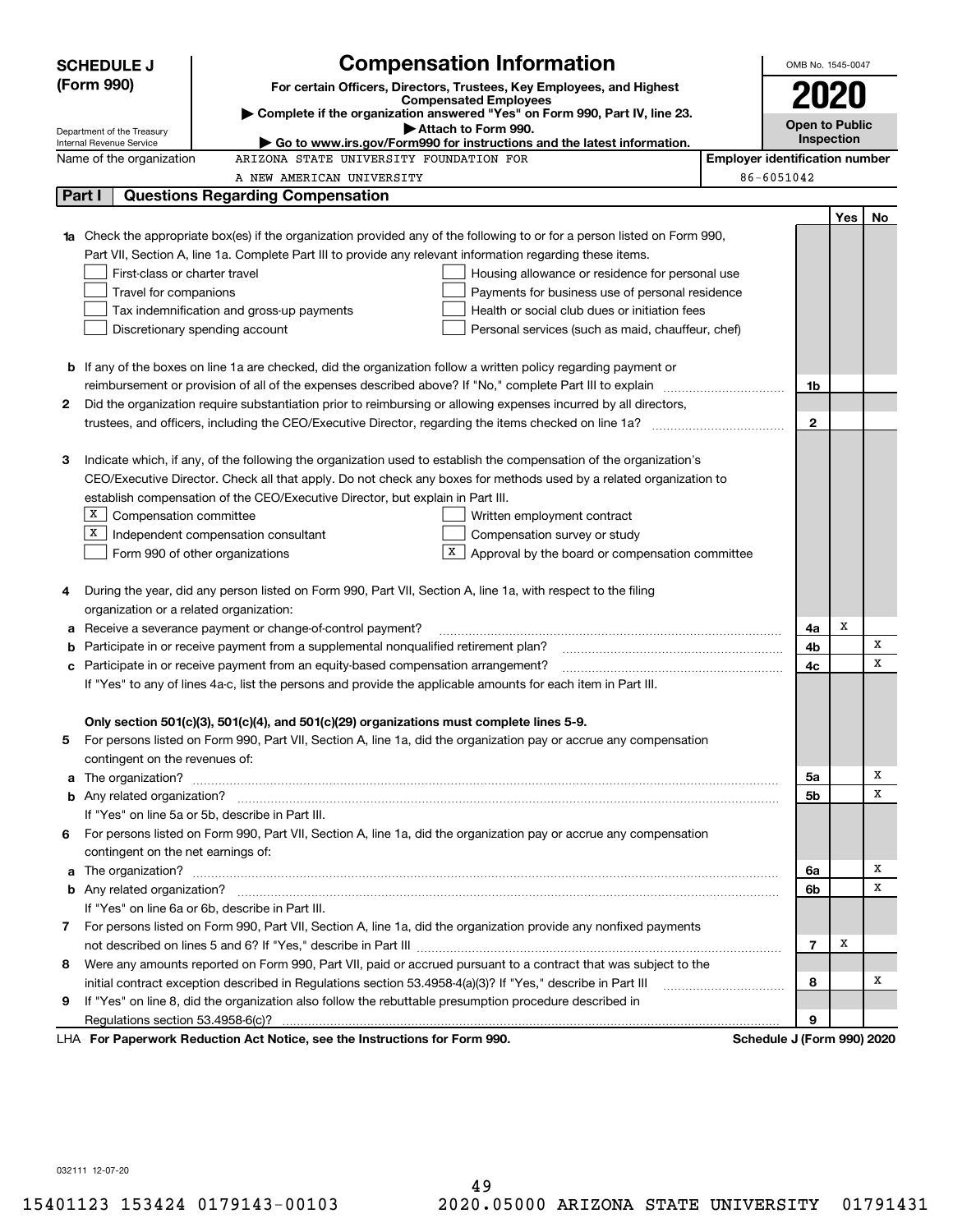A NEW AMERICAN UNIVERSITY

**Part II Officers, Directors, Trustees, Key Employees, and Highest Compensated Employees.**  Schedule J (Form 990) 2020 Page Use duplicate copies if additional space is needed.

For each individual whose compensation must be reported on Schedule J, report compensation from the organization on row (i) and from related organizations, described in the instructions, on row (ii). Do not list any individuals that aren't listed on Form 990, Part VII.

**Note:**  The sum of columns (B)(i)-(iii) for each listed individual must equal the total amount of Form 990, Part VII, Section A, line 1a, applicable column (D) and (E) amounts for that individual.

| (A) Name and Title                        |       | (B) Breakdown of W-2 and/or 1099-MISC compensation |                                           |                                           | (C) Retirement and             | (D) Nontaxable | (E) Total of columns | (F) Compensation                                           |  |
|-------------------------------------------|-------|----------------------------------------------------|-------------------------------------------|-------------------------------------------|--------------------------------|----------------|----------------------|------------------------------------------------------------|--|
|                                           |       | (i) Base<br>compensation                           | (ii) Bonus &<br>incentive<br>compensation | (iii) Other<br>reportable<br>compensation | other deferred<br>compensation | benefits       | $(B)(i)-(D)$         | in column (B)<br>reported as deferred<br>on prior Form 990 |  |
| DANIEL DILLON<br>(1)                      | (i)   | 0.                                                 | 0.                                        | $\mathbf{0}$ .                            | 0.                             | $\mathbf{0}$ . | $\mathbf{0}$ .       | 0.                                                         |  |
| PRESIDENT (ASUF)/CEO (ASUEP)              | (ii)  | 512,540                                            | 50,000.                                   | 923.                                      | 39,450.                        | 26,697.        | 629,610.             | $\mathfrak o$ .                                            |  |
| <b>GRETCHEN BUHLIG</b><br>(2)             | (i)   | 420, 334                                           | 131,250.                                  | 8, 264.                                   | 39,450                         | 2,364.         | 601.662.             | 0.                                                         |  |
| CEO (ASUF)                                | (ii)  | 0.                                                 | 0.                                        | 0.                                        | 0.                             | $\mathbf{0}$ . | $\mathbf{0}$ .       | 0.                                                         |  |
| (3)<br>VIRGINIA DESANTO                   | (i)   | 0.                                                 | $\mathbf{0}$ .                            | $\mathbf 0$ .                             | $\mathbf{0}$ .                 | $\mathbf{0}$ . | $\mathbf{0}$ .       | $\mathbf 0$ .                                              |  |
| <b>TREASURER</b>                          | (ii)  | 262,357.                                           | 75,658                                    | $\mathbf 0$ .                             | 19,393                         | 16,558.        | 373,966.             | $\mathbf 0$ .                                              |  |
| (4) KIMBERLY HOPELY                       | (i)   | 265,632.                                           | 50,000                                    | 21,                                       | 19,573                         | 25,016.        | 360,242              | $\mathbf 0$ .                                              |  |
| SENIOR VP DEVELOPMENT                     | (ii)  | $\mathbf{0}$ .                                     | $\mathbf{0}$ .                            | $\mathbf{0}$ .                            | $\mathbf{0}$ .                 | $\mathbf{0}$ . | $\mathbf{0}$         | $\mathfrak o$ .                                            |  |
| HOPE SHARETT<br>(5)                       | (i)   | 0.                                                 | $\mathbf{0}$ .                            | $\mathbf 0$ .                             | $\mathbf{0}$ .                 | $\mathbf{0}$ . | $\mathbf{0}$ .       | 0.                                                         |  |
| SECRETARY/GENERAL COUNSEL                 | (ii)  | 226, 242.                                          | 22,500.                                   | $\mathbf 0$ .                             | 17,931                         | 24,448.        | 291,121              | 0.                                                         |  |
| JACQUELINE SMITH<br>(6)                   | (i)   | 201,534                                            | 39,351                                    | 20.                                       | 16,698                         | 17,811         | 275,414              | $\mathbf 0$ .                                              |  |
| VICE PRESIDENT                            | (ii)  | 0.                                                 | $\mathbf 0$ .                             | 0.                                        | 0.                             | $\mathbf 0$ .  | $\mathbf{0}$         | $\mathbf 0$ .                                              |  |
| SYBIL FRANCIS<br>(7)                      | (i)   | 239,904.                                           | $\mathbf 0$ .                             | 0.                                        | 16,772                         | 4,741          | 261,417              | $\mathbf 0$ .                                              |  |
| DIR STRAT ADV, EXECUTIVE-ON-LOAN          | (ii)  | 0.                                                 | $\mathbf{0}$ .                            | $\mathbf{0}$ .                            | 0                              | $\mathbf{0}$ . | $\mathbf{0}$         | 0.                                                         |  |
| PATRICK MCDERMOTT<br>(8)                  | (i)   | 215,270.                                           | 10,000                                    | 21                                        | 16,038                         | 18,606         | 259.935              | 0.                                                         |  |
| CHIEF ENGAGEMENT OFFICER THUNDERBIRD (ii) |       | $\mathbf{0}$                                       | $\mathbf{0}$                              | $\mathbf{0}$ .                            | 0                              | 0              | 0                    | 0.                                                         |  |
| SCOTT NELSON<br>(9)                       | (i)   | 185,892.                                           | 31,000                                    | 981                                       | 15,552                         | 15,720         | 249,145              | 0.                                                         |  |
| SENIOR ASSOCIATE ATHLETIC DIRECTOR        | (ii)  | 0.                                                 | $\mathbf 0$                               | $\mathbf 0$ .                             | 0                              | 0              | $\mathbf 0$ .        | 0.                                                         |  |
| (10) MARCEL VALENTA                       | (i)   | 0.                                                 | $^{\circ}$ .                              | $\mathbf{0}$ .                            | 0                              | 0              | $\mathbf{0}$         | 0.                                                         |  |
| FORMER SECRETARY                          | (ii)  | 144,097                                            | 0.                                        | 76,213                                    | 7.695                          | 11,943         | 239,948              | 0.                                                         |  |
| (11) R.F. SHANGRAW, JR.                   | (i)   | 0.                                                 | $\mathbf{0}$ .                            | $\mathbf{0}$ .                            | 0                              | 0              | $\mathbf{0}$         | $\mathbf{0}$ .                                             |  |
| FORMER PRESIDENT/CEO (THRU 01/2020)       | (iii) | 116,797.                                           | $\mathbf{0}$ .                            | 16,100                                    | 3,393                          | 903            | 137, 193.            | 0.                                                         |  |
|                                           | (i)   |                                                    |                                           |                                           |                                |                |                      |                                                            |  |
|                                           | (ii)  |                                                    |                                           |                                           |                                |                |                      |                                                            |  |
|                                           | (i)   |                                                    |                                           |                                           |                                |                |                      |                                                            |  |
|                                           | (ii)  |                                                    |                                           |                                           |                                |                |                      |                                                            |  |
|                                           | (i)   |                                                    |                                           |                                           |                                |                |                      |                                                            |  |
|                                           | (ii)  |                                                    |                                           |                                           |                                |                |                      |                                                            |  |
|                                           | (i)   |                                                    |                                           |                                           |                                |                |                      |                                                            |  |
|                                           | (ii)  |                                                    |                                           |                                           |                                |                |                      |                                                            |  |
|                                           | (i)   |                                                    |                                           |                                           |                                |                |                      |                                                            |  |
|                                           | (i)   |                                                    |                                           |                                           |                                |                |                      |                                                            |  |

**2**

86-6051042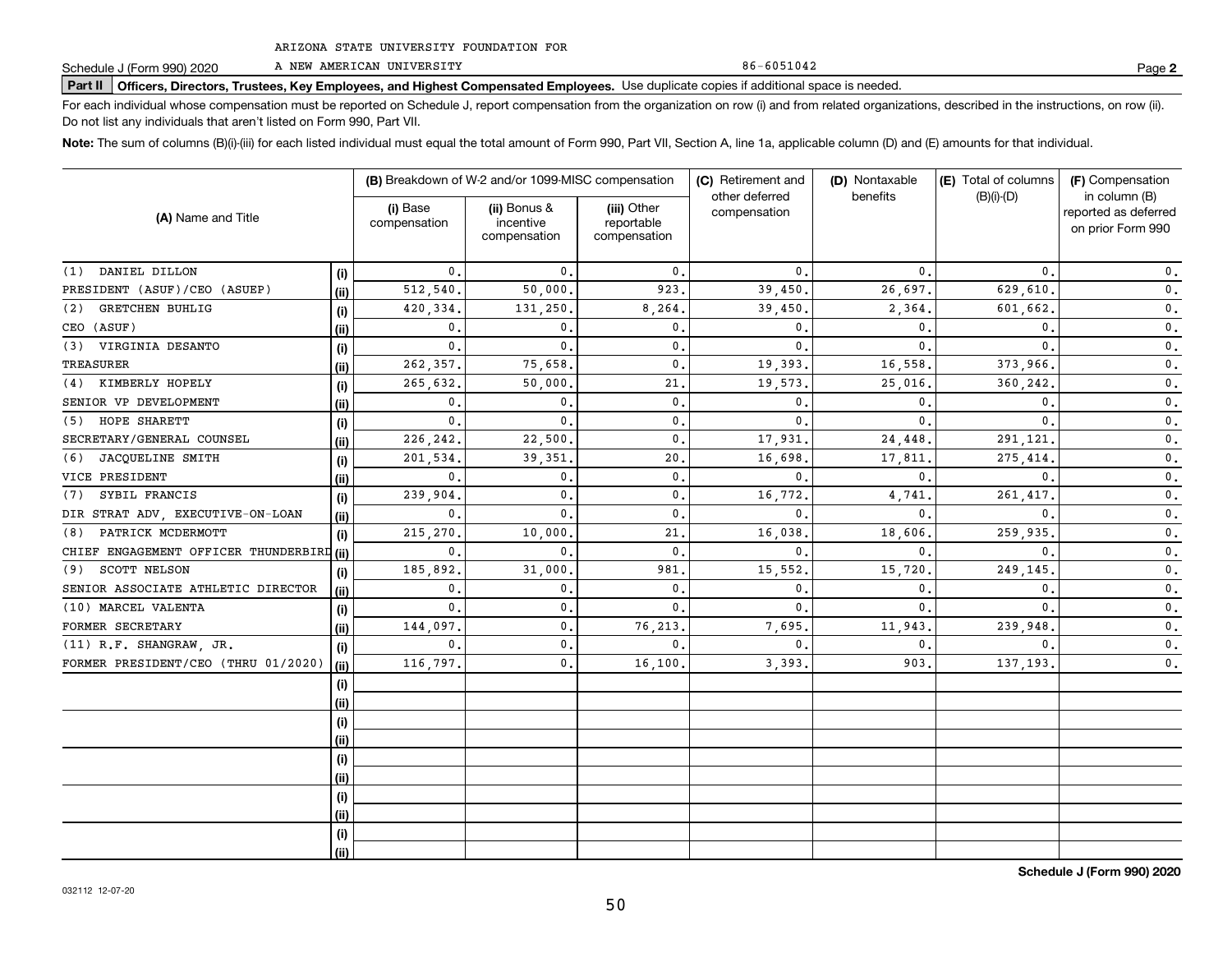A NEW AMERICAN UNIVERSITY

Page 3

### **Part III Supplemental Information**

Schedule J (Form 990) 2020 A NEW AMERICAN UNIVERSITY<br>Part III Supplemental Information<br>Provide the information, explanation, or descriptions required for Part I, lines 1a, 1b, 3, 4a, 4b, 4c, 5a, 5b, 6a, 6b, 7, and 8, and f

PART I, LINE 4A:

SEVERANCE PAYMENT

MARCEL VALENTA, FORMER SECRETARY, RECEIVED A SEVERANCE PAYMENT OF

\$76,213 IN FISCAL YEAR 2021 WHICH IS REPORTED ON SCHEDULE J, PART II,

COLUMN B(III).

PART I, LINE 7:

NON-FIXED PAYMENTS

BONUSES ARE GIVEN ON A DISCRETIONARY BASIS BASED ON PERFORMANCE REVIEWS

AT THE END OF THE YEAR.

**Schedule J (Form 990) 2020**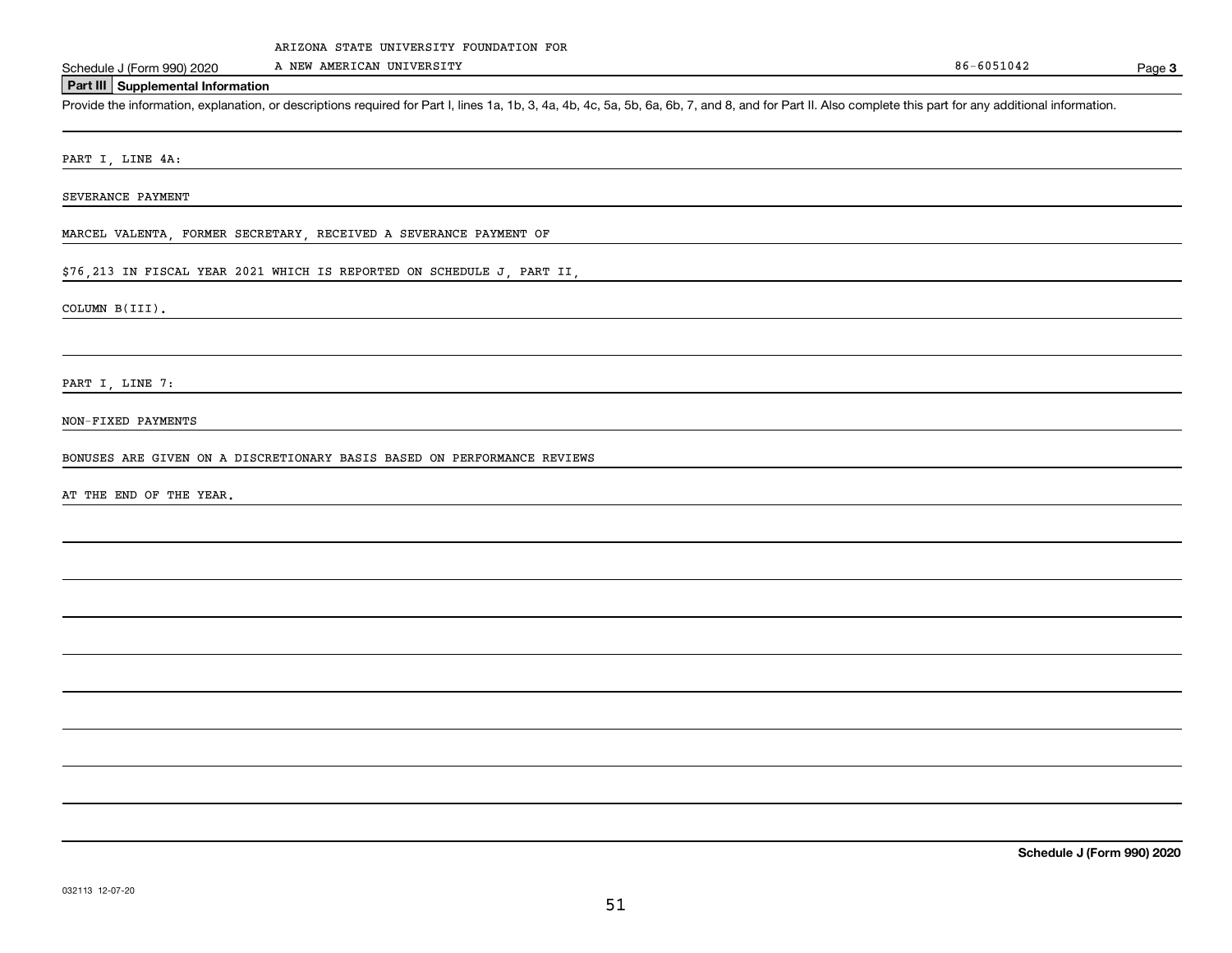| <b>SCHEDULE L</b>                                                                                                                                                                                                             |                   | <b>Transactions With Interested Persons</b>                                |    |                |                                    |                                                                                                                                    |                          |          |                                       | OMB No. 1545-0047            |      |                |
|-------------------------------------------------------------------------------------------------------------------------------------------------------------------------------------------------------------------------------|-------------------|----------------------------------------------------------------------------|----|----------------|------------------------------------|------------------------------------------------------------------------------------------------------------------------------------|--------------------------|----------|---------------------------------------|------------------------------|------|----------------|
| (Form 990 or 990-EZ)                                                                                                                                                                                                          |                   | 28b, or 28c, or Form 990-EZ, Part V, line 38a or 40b.                      |    |                |                                    | Complete if the organization answered "Yes" on Form 990, Part IV, line 25a, 25b, 26, 27, 28a,                                      |                          |          |                                       |                              | 2020 |                |
| Department of the Treasury                                                                                                                                                                                                    |                   |                                                                            |    |                | Attach to Form 990 or Form 990-EZ. |                                                                                                                                    |                          |          |                                       | <b>Open To Public</b>        |      |                |
| Internal Revenue Service                                                                                                                                                                                                      |                   |                                                                            |    |                |                                    | Go to www.irs.gov/Form990 for instructions and the latest information.                                                             |                          |          |                                       | Inspection                   |      |                |
| Name of the organization                                                                                                                                                                                                      |                   | ARIZONA STATE UNIVERSITY FOUNDATION FOR                                    |    |                |                                    |                                                                                                                                    |                          |          | <b>Employer identification number</b> |                              |      |                |
|                                                                                                                                                                                                                               |                   | A NEW AMERICAN UNIVERSITY                                                  |    |                |                                    |                                                                                                                                    |                          |          | 86-6051042                            |                              |      |                |
| Part I                                                                                                                                                                                                                        |                   |                                                                            |    |                |                                    | <b>Excess Benefit Transactions</b> (section 501(c)(3), section 501(c)(4), and section 501(c)(29) organizations only).              |                          |          |                                       |                              |      |                |
|                                                                                                                                                                                                                               |                   |                                                                            |    |                |                                    | Complete if the organization answered "Yes" on Form 990, Part IV, line 25a or 25b, or Form 990-EZ, Part V, line 40b.               |                          |          |                                       |                              |      |                |
| 1<br>(a) Name of disqualified person                                                                                                                                                                                          |                   | (b) Relationship between disqualified<br>person and organization           |    |                |                                    | (c) Description of transaction                                                                                                     |                          |          |                                       |                              |      | (d) Corrected? |
|                                                                                                                                                                                                                               |                   |                                                                            |    |                |                                    |                                                                                                                                    |                          |          |                                       |                              | Yes  | No             |
|                                                                                                                                                                                                                               |                   |                                                                            |    |                |                                    |                                                                                                                                    |                          |          |                                       |                              |      |                |
|                                                                                                                                                                                                                               |                   |                                                                            |    |                |                                    |                                                                                                                                    |                          |          |                                       |                              |      |                |
|                                                                                                                                                                                                                               |                   |                                                                            |    |                |                                    |                                                                                                                                    |                          |          |                                       |                              |      |                |
|                                                                                                                                                                                                                               |                   |                                                                            |    |                |                                    |                                                                                                                                    |                          |          |                                       |                              |      |                |
|                                                                                                                                                                                                                               |                   |                                                                            |    |                |                                    |                                                                                                                                    |                          |          |                                       |                              |      |                |
| 2 Enter the amount of tax incurred by the organization managers or disqualified persons during the year under                                                                                                                 |                   |                                                                            |    |                |                                    |                                                                                                                                    |                          |          |                                       |                              |      |                |
| section 4958                                                                                                                                                                                                                  |                   |                                                                            |    |                |                                    |                                                                                                                                    |                          |          | $\frac{1}{2}$                         |                              |      |                |
| 3 Enter the amount of tax, if any, on line 2, above, reimbursed by the organization match match match and the stress of the stress of the stress of the stress of the stress of the stress of the stress of the stress of the |                   |                                                                            |    |                |                                    |                                                                                                                                    |                          |          | $\blacktriangleright$ \$              |                              |      |                |
| Part II                                                                                                                                                                                                                       |                   | Loans to and/or From Interested Persons.                                   |    |                |                                    |                                                                                                                                    |                          |          |                                       |                              |      |                |
|                                                                                                                                                                                                                               |                   |                                                                            |    |                |                                    |                                                                                                                                    |                          |          |                                       |                              |      |                |
|                                                                                                                                                                                                                               |                   | reported an amount on Form 990, Part X, line 5, 6, or 22.                  |    |                |                                    | Complete if the organization answered "Yes" on Form 990-EZ, Part V, line 38a or Form 990, Part IV, line 26; or if the organization |                          |          |                                       |                              |      |                |
| (a) Name of                                                                                                                                                                                                                   | (b) Relationship  | (c) Purpose                                                                |    | (d) Loan to or | (e) Original                       | (f) Balance due                                                                                                                    |                          | $(g)$ In | <b>(h)</b> Approved                   |                              |      | (i) Written    |
| interested person                                                                                                                                                                                                             | with organization | from the<br>of loan<br>principal amount<br>organization?                   |    |                | default?                           | by board or                                                                                                                        | agreement?<br>committee? |          |                                       |                              |      |                |
|                                                                                                                                                                                                                               |                   |                                                                            | To | From           |                                    |                                                                                                                                    | Yes                      | No       | Yes                                   | No.                          | Yes  | No             |
|                                                                                                                                                                                                                               |                   |                                                                            |    |                |                                    |                                                                                                                                    |                          |          |                                       |                              |      |                |
|                                                                                                                                                                                                                               |                   |                                                                            |    |                |                                    |                                                                                                                                    |                          |          |                                       |                              |      |                |
|                                                                                                                                                                                                                               |                   |                                                                            |    |                |                                    |                                                                                                                                    |                          |          |                                       |                              |      |                |
|                                                                                                                                                                                                                               |                   |                                                                            |    |                |                                    |                                                                                                                                    |                          |          |                                       |                              |      |                |
|                                                                                                                                                                                                                               |                   |                                                                            |    |                |                                    |                                                                                                                                    |                          |          |                                       |                              |      |                |
|                                                                                                                                                                                                                               |                   |                                                                            |    |                |                                    |                                                                                                                                    |                          |          |                                       |                              |      |                |
|                                                                                                                                                                                                                               |                   |                                                                            |    |                |                                    |                                                                                                                                    |                          |          |                                       |                              |      |                |
|                                                                                                                                                                                                                               |                   |                                                                            |    |                |                                    |                                                                                                                                    |                          |          |                                       |                              |      |                |
|                                                                                                                                                                                                                               |                   |                                                                            |    |                |                                    |                                                                                                                                    |                          |          |                                       |                              |      |                |
|                                                                                                                                                                                                                               |                   |                                                                            |    |                |                                    |                                                                                                                                    |                          |          |                                       |                              |      |                |
| Total<br>Part III                                                                                                                                                                                                             |                   | <b>Grants or Assistance Benefiting Interested Persons.</b>                 |    |                | - \$<br>▶                          |                                                                                                                                    |                          |          |                                       |                              |      |                |
|                                                                                                                                                                                                                               |                   | Complete if the organization answered "Yes" on Form 990, Part IV, line 27. |    |                |                                    |                                                                                                                                    |                          |          |                                       |                              |      |                |
| (a) Name of interested person                                                                                                                                                                                                 |                   | (b) Relationship between<br>interested person and<br>the organization      |    |                | (c) Amount of<br>assistance        | (d) Type of<br>assistance                                                                                                          |                          |          |                                       | (e) Purpose of<br>assistance |      |                |
|                                                                                                                                                                                                                               |                   |                                                                            |    |                |                                    |                                                                                                                                    |                          |          |                                       |                              |      |                |
|                                                                                                                                                                                                                               |                   |                                                                            |    |                |                                    |                                                                                                                                    |                          |          |                                       |                              |      |                |
|                                                                                                                                                                                                                               |                   |                                                                            |    |                |                                    |                                                                                                                                    |                          |          |                                       |                              |      |                |
|                                                                                                                                                                                                                               |                   |                                                                            |    |                |                                    |                                                                                                                                    |                          |          |                                       |                              |      |                |
|                                                                                                                                                                                                                               |                   |                                                                            |    |                |                                    |                                                                                                                                    |                          |          |                                       |                              |      |                |
|                                                                                                                                                                                                                               |                   |                                                                            |    |                |                                    |                                                                                                                                    |                          |          |                                       |                              |      |                |
|                                                                                                                                                                                                                               |                   |                                                                            |    |                |                                    |                                                                                                                                    |                          |          |                                       |                              |      |                |
|                                                                                                                                                                                                                               |                   |                                                                            |    |                |                                    |                                                                                                                                    |                          |          |                                       |                              |      |                |
|                                                                                                                                                                                                                               |                   |                                                                            |    |                |                                    |                                                                                                                                    |                          |          |                                       |                              |      |                |
|                                                                                                                                                                                                                               |                   |                                                                            |    |                |                                    |                                                                                                                                    |                          |          |                                       |                              |      |                |
|                                                                                                                                                                                                                               |                   |                                                                            |    |                |                                    |                                                                                                                                    |                          |          |                                       |                              |      |                |

LHA For Paperwork Reduction Act Notice, see the Instructions for Form 990 or 990-EZ. Schedule L (Form 990 or 990-EZ) 2020

032131 12-09-20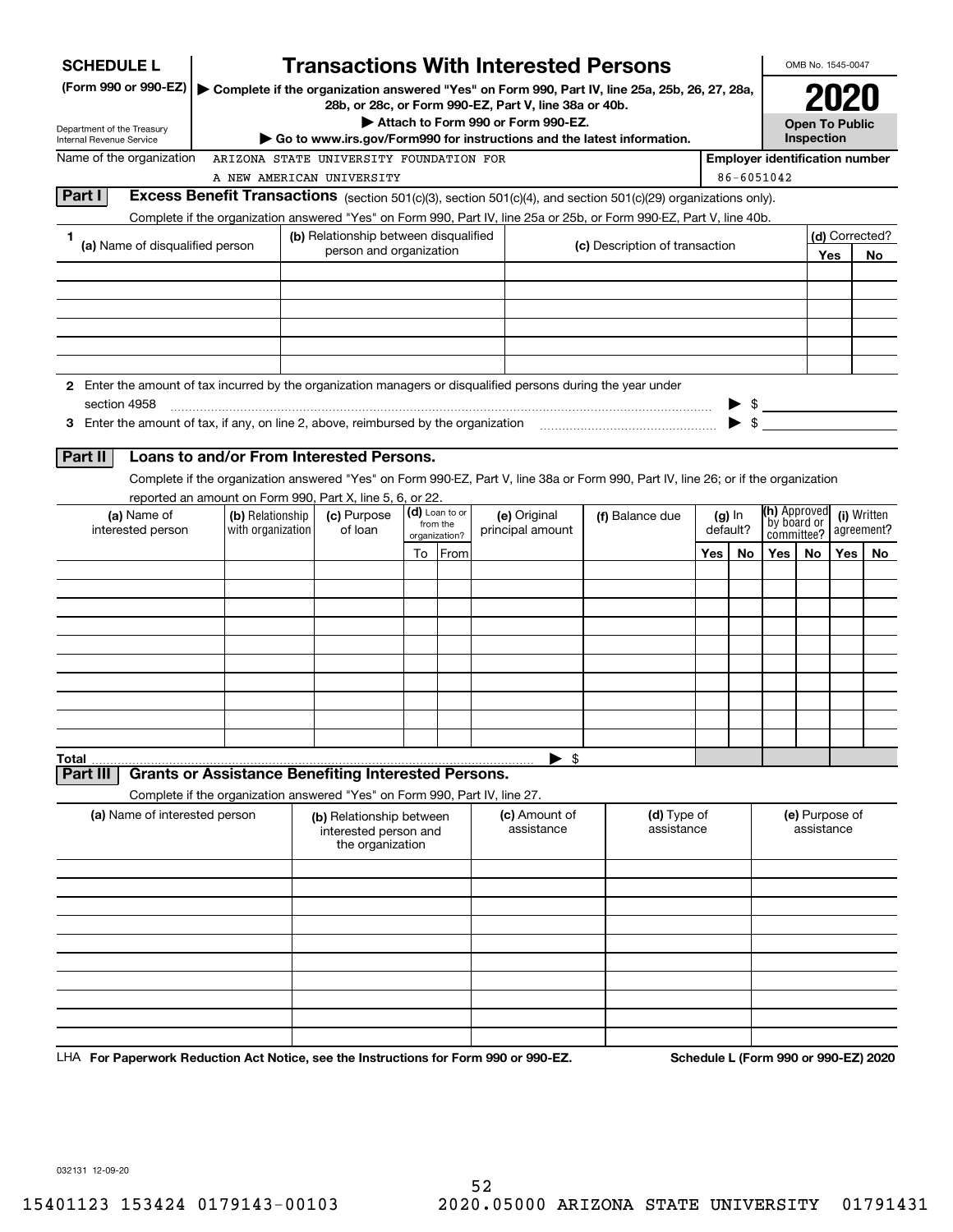#### **Part IV | Business Transactions Involving Interested Persons.**

Complete if the organization answered "Yes" on Form 990, Part IV, line 28a, 28b, or 28c.

| (a) Name of interested person                          | (b) Relationship between interested<br>person and the organization | (c) Amount of<br>transaction | (d) Description of<br>transaction | revenues?  | (e) Sharing of<br>organization's |
|--------------------------------------------------------|--------------------------------------------------------------------|------------------------------|-----------------------------------|------------|----------------------------------|
|                                                        |                                                                    |                              |                                   | <b>Yes</b> | No                               |
| SYBIL FRANCIS                                          | FAM. MEMBER OF DIR.                                                | 172,658. COMP.               |                                   |            | X                                |
|                                                        |                                                                    |                              |                                   |            |                                  |
|                                                        |                                                                    |                              |                                   |            |                                  |
|                                                        |                                                                    |                              |                                   |            |                                  |
|                                                        |                                                                    |                              |                                   |            |                                  |
|                                                        |                                                                    |                              |                                   |            |                                  |
|                                                        |                                                                    |                              |                                   |            |                                  |
|                                                        |                                                                    |                              |                                   |            |                                  |
|                                                        |                                                                    |                              |                                   |            |                                  |
|                                                        |                                                                    |                              |                                   |            |                                  |
| D <sub>2</sub> rt V<br><b>Cunnlomantal Information</b> |                                                                    |                              |                                   |            |                                  |

#### **Part V Supplemental Information.**

Provide additional information for responses to questions on Schedule L (see instructions).

SCH L, PART IV, BUSINESS TRANSACTIONS INVOLVING INTERESTED PERSONS:

(A) NAME OF PERSON: SYBIL FRANCIS

(B) RELATIONSHIP BETWEEN INTERESTED PERSON AND ORGANIZATION: FAMILY

MEMBER OF DIRECTOR

(C) AMOUNT OF TRANSACTION \$ 172,658.

(D) DESCRIPTION OF TRANSACTION: COMPENSATION FOR EMPLOYMENT

(E) SHARING OF ORGANIZATION REVENUES? = NO

SCHEDULE L, PART IV, COLUMN (C):

THE AMOUNT OF COMPENSATION REPORTED FOR SYBIL INCLUDES SALARY,

BENEFITS, AND OTHER DEFERRED COMPENSATION.

**Schedule L (Form 990 or 990-EZ) 2020**

032132 12-09-20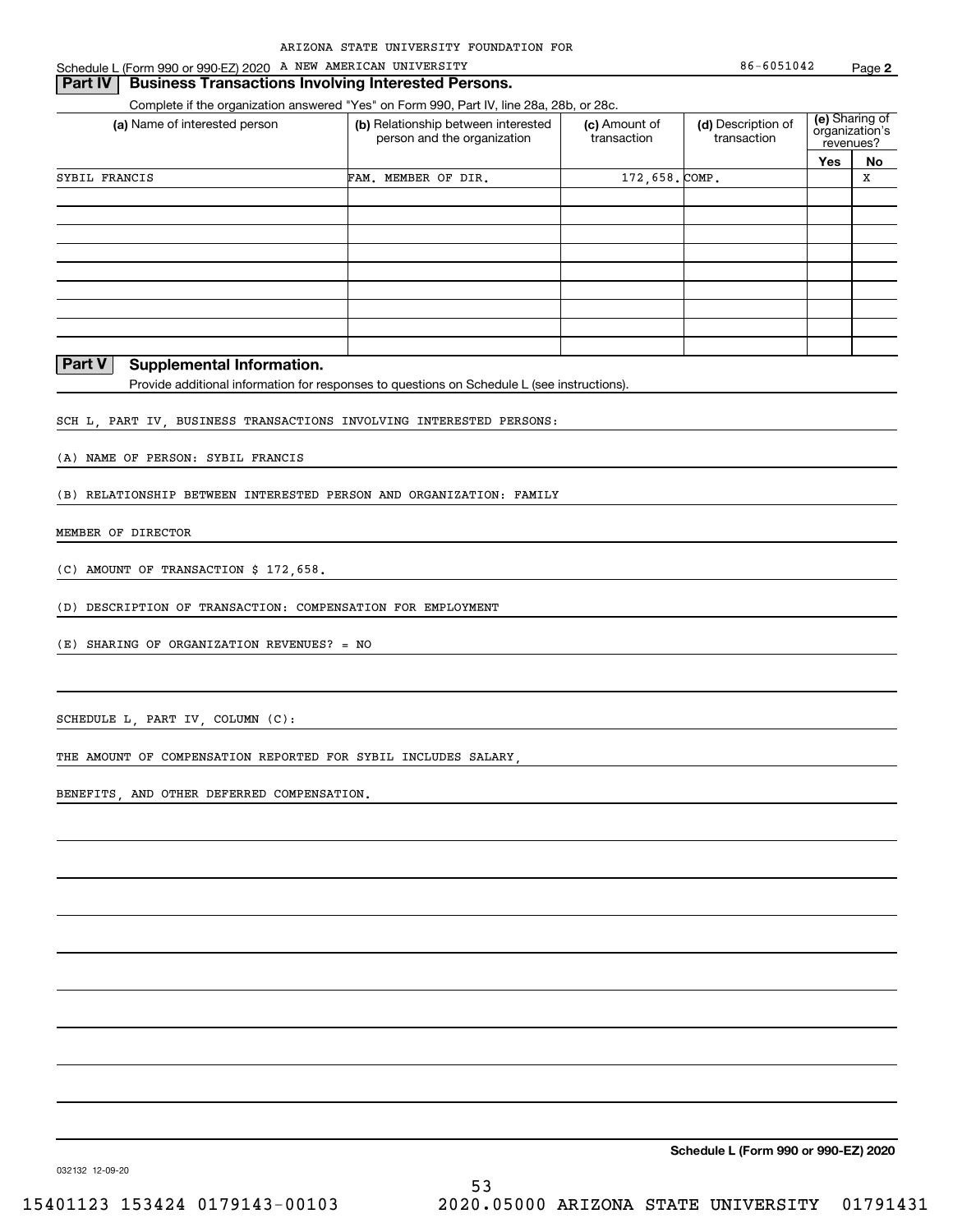### **SCHEDULE M (Form 990)**

# **Noncash Contributions**

OMB No. 1545-0047

| Department of the Treasury |
|----------------------------|
| Internal Revenue Service   |

**Part I** 

**Attach to Form 990.** J

**Open to Public Inspection Complete if the organizations answered "Yes" on Form 990, Part IV, lines 29 or 30.** <sup>J</sup>**2020**

| Name of the organization |  |
|--------------------------|--|
|--------------------------|--|

 **Go to www.irs.gov/Form990 for instructions and the latest information.** J ARIZONA STATE UNIVERSITY FOUNDATION FOR

A TALLER AT

**Employer identification number** 86-6051042

| A NEW AMERICAN UNIVERSIII |          |                             |                      | $00-0$           |
|---------------------------|----------|-----------------------------|----------------------|------------------|
| <b>Types of Property</b>  |          |                             |                      |                  |
|                           | (a)      | (b)                         | ΙC                   | (d)              |
|                           | Check if | Number of                   | Noncash contribution | Method of de     |
|                           |          | applicable Contributions or | amounts reported on  | noncach contribu |

|     |                                                                                                                                | Check if<br>applicable | Number of<br>contributions or | Noncash contribution<br>amounts reported on<br>litems contributed Form 990, Part VIII, line 1q | Method of determining<br>noncash contribution amounts |            |       |    |
|-----|--------------------------------------------------------------------------------------------------------------------------------|------------------------|-------------------------------|------------------------------------------------------------------------------------------------|-------------------------------------------------------|------------|-------|----|
| 1   |                                                                                                                                | х                      | 5                             |                                                                                                | 9,047,000. EXPERT OPINION                             |            |       |    |
| 2   | Art - Historical treasures                                                                                                     |                        |                               |                                                                                                |                                                       |            |       |    |
| з   | Art - Fractional interests                                                                                                     |                        |                               |                                                                                                |                                                       |            |       |    |
| 4   | Books and publications                                                                                                         |                        |                               |                                                                                                |                                                       |            |       |    |
| 5   | Clothing and household goods                                                                                                   | x                      |                               |                                                                                                | 480,400. EXPERT OPINION                               |            |       |    |
| 6   |                                                                                                                                |                        |                               |                                                                                                |                                                       |            |       |    |
| 7   |                                                                                                                                |                        |                               |                                                                                                |                                                       |            |       |    |
| 8   | Intellectual property                                                                                                          |                        |                               |                                                                                                |                                                       |            |       |    |
| 9   | Securities - Publicly traded                                                                                                   | x                      | 107                           | 10,305,091.FMV                                                                                 |                                                       |            |       |    |
| 10  | Securities - Closely held stock                                                                                                |                        |                               |                                                                                                |                                                       |            |       |    |
| 11  | Securities - Partnership, LLC, or                                                                                              |                        |                               |                                                                                                |                                                       |            |       |    |
|     | trust interests                                                                                                                | х                      | 1                             |                                                                                                | 1,537,000. EXPERT OPINION                             |            |       |    |
| 12  | Securities - Miscellaneous                                                                                                     |                        |                               |                                                                                                |                                                       |            |       |    |
| 13  | Qualified conservation contribution -                                                                                          |                        |                               |                                                                                                |                                                       |            |       |    |
|     | Historic structures                                                                                                            |                        |                               |                                                                                                |                                                       |            |       |    |
| 14  | Qualified conservation contribution - Other                                                                                    |                        |                               |                                                                                                |                                                       |            |       |    |
| 15  | Real estate - Residential                                                                                                      |                        |                               |                                                                                                |                                                       |            |       |    |
| 16  | Real estate - Commercial                                                                                                       |                        |                               |                                                                                                |                                                       |            |       |    |
| 17  |                                                                                                                                |                        |                               |                                                                                                |                                                       |            |       |    |
| 18  |                                                                                                                                |                        |                               |                                                                                                |                                                       |            |       |    |
| 19  |                                                                                                                                |                        |                               |                                                                                                |                                                       |            |       |    |
| 20  | Drugs and medical supplies                                                                                                     |                        |                               |                                                                                                |                                                       |            |       |    |
| 21  |                                                                                                                                |                        |                               |                                                                                                |                                                       |            |       |    |
| 22  |                                                                                                                                |                        |                               |                                                                                                |                                                       |            |       |    |
| 23  |                                                                                                                                | X                      | $\mathbf{1}$                  |                                                                                                | 31,484. EXPERT OPINION                                |            |       |    |
| 24  |                                                                                                                                |                        |                               |                                                                                                |                                                       |            |       |    |
| 25  | Other $\blacktriangleright$<br>$\left(\begin{array}{ccc}\n\end{array}\right)$                                                  |                        |                               |                                                                                                |                                                       |            |       |    |
| 26  | Other<br>▸                                                                                                                     |                        |                               |                                                                                                |                                                       |            |       |    |
| 27  | Other<br>▸                                                                                                                     |                        |                               |                                                                                                |                                                       |            |       |    |
| 28  | Other                                                                                                                          |                        |                               |                                                                                                |                                                       |            |       |    |
| 29  | Number of Forms 8283 received by the organization during the tax year for contributions                                        |                        |                               |                                                                                                |                                                       |            |       |    |
|     | for which the organization completed Form 8283, Part V, Donee Acknowledgement                                                  |                        |                               | 29<br>1.1.1.1.1.1.1.1.1                                                                        |                                                       |            |       |    |
|     |                                                                                                                                |                        |                               |                                                                                                |                                                       |            | Yes l | No |
|     | 30a During the year, did the organization receive by contribution any property reported in Part I, lines 1 through 28, that it |                        |                               |                                                                                                |                                                       |            |       |    |
|     | must hold for at least three years from the date of the initial contribution, and which isn't required to be used for          |                        |                               |                                                                                                |                                                       |            |       |    |
|     | exempt purposes for the entire holding period?                                                                                 |                        |                               |                                                                                                |                                                       | <b>30a</b> |       | х  |
| b   | If "Yes," describe the arrangement in Part II.                                                                                 |                        |                               |                                                                                                |                                                       |            |       |    |
| 31  | Does the organization have a gift acceptance policy that requires the review of any nonstandard contributions?                 |                        |                               |                                                                                                | .                                                     | 31         | x     |    |
|     | 32a Does the organization hire or use third parties or related organizations to solicit, process, or sell noncash              |                        |                               |                                                                                                |                                                       |            |       |    |
|     | contributions?                                                                                                                 |                        |                               |                                                                                                |                                                       | 32a        | x     |    |
| b   | If "Yes," describe in Part II.                                                                                                 |                        |                               |                                                                                                |                                                       |            |       |    |
| 33  | If the organization didn't report an amount in column (c) for a type of property for which column (a) is checked,              |                        |                               |                                                                                                |                                                       |            |       |    |
|     | describe in Part II.                                                                                                           |                        |                               |                                                                                                |                                                       |            |       |    |
| LHA | For Paperwork Reduction Act Notice, see the Instructions for Form 990.                                                         |                        |                               |                                                                                                | Schedule M (Form 990) 2020                            |            |       |    |

032141 11-23-20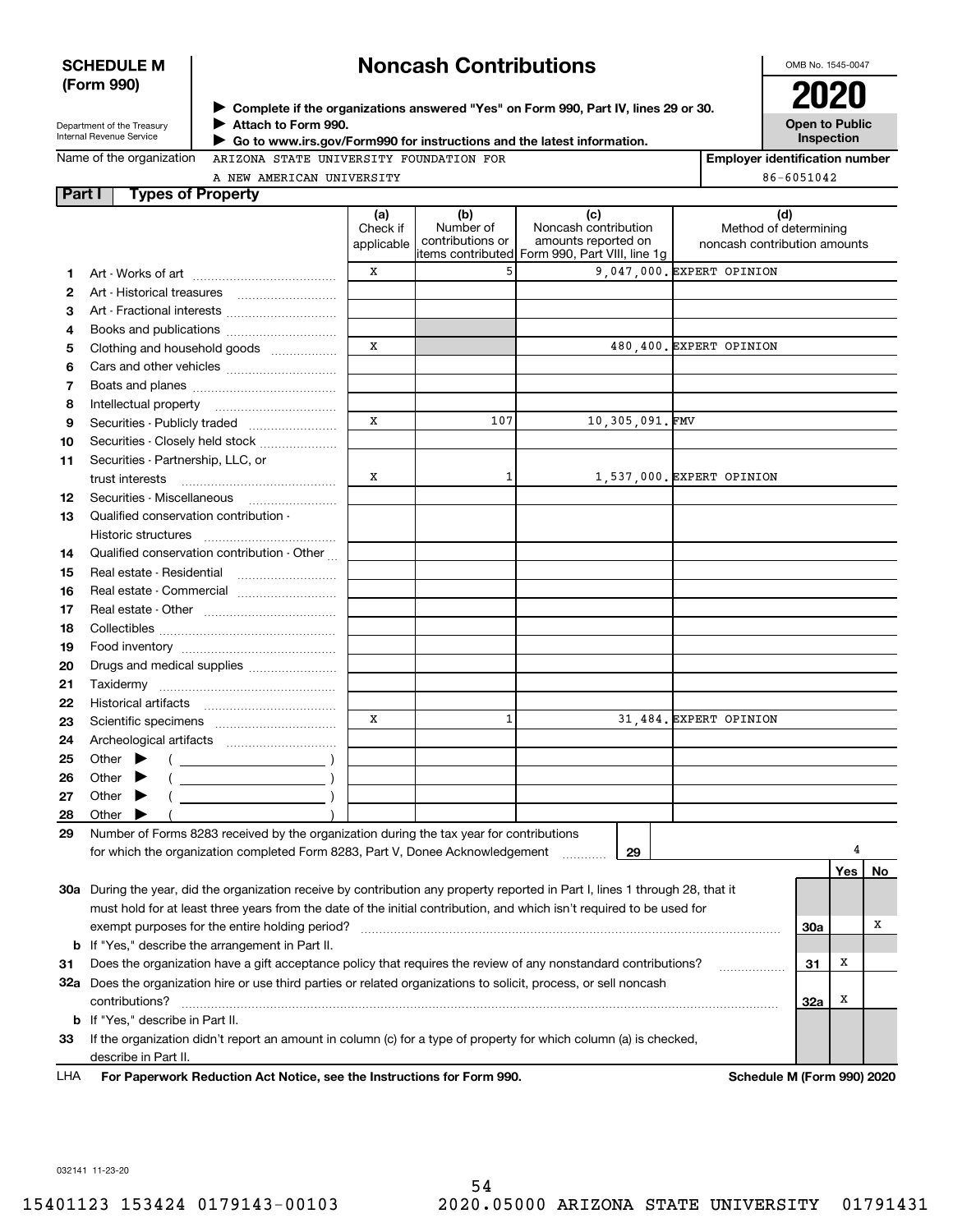|                 | ARIZONA STATE UNIVERSITY FOUNDATION FOR                                                                                                                                                                                                                                                                           |                            |        |
|-----------------|-------------------------------------------------------------------------------------------------------------------------------------------------------------------------------------------------------------------------------------------------------------------------------------------------------------------|----------------------------|--------|
|                 | A NEW AMERICAN UNIVERSITY<br>Schedule M (Form 990) 2020                                                                                                                                                                                                                                                           | 86-6051042                 | Page 2 |
| <b>Part II</b>  | Supplemental Information. Provide the information required by Part I, lines 30b, 32b, and 33, and whether the organization<br>is reporting in Part I, column (b), the number of contributions, the number of items received, or a combination of both. Also complete<br>this part for any additional information. |                            |        |
|                 | SCHEDULE M, PART I, COLUMN (B):                                                                                                                                                                                                                                                                                   |                            |        |
|                 | THE ORGANIZATION IS REPORTING THE NUMBER OF CONTRIBUTIONS IN COLUMN                                                                                                                                                                                                                                               |                            |        |
| $(B)$ .         |                                                                                                                                                                                                                                                                                                                   |                            |        |
|                 |                                                                                                                                                                                                                                                                                                                   |                            |        |
|                 | SCHEDULE M, LINE 32B:                                                                                                                                                                                                                                                                                             |                            |        |
|                 | THE FOUNDATION USES A VARIETY OF BROKERAGE AND SERVICE COMPANIES TO                                                                                                                                                                                                                                               |                            |        |
|                 | CONVERT NON-CASH GIFTS TO CASH BASED ON THE TYPE OF NON-CASH GIFT                                                                                                                                                                                                                                                 |                            |        |
| RECEIVED.       |                                                                                                                                                                                                                                                                                                                   |                            |        |
|                 |                                                                                                                                                                                                                                                                                                                   |                            |        |
|                 |                                                                                                                                                                                                                                                                                                                   |                            |        |
|                 |                                                                                                                                                                                                                                                                                                                   |                            |        |
|                 |                                                                                                                                                                                                                                                                                                                   |                            |        |
|                 |                                                                                                                                                                                                                                                                                                                   |                            |        |
|                 |                                                                                                                                                                                                                                                                                                                   |                            |        |
|                 |                                                                                                                                                                                                                                                                                                                   |                            |        |
|                 |                                                                                                                                                                                                                                                                                                                   |                            |        |
|                 |                                                                                                                                                                                                                                                                                                                   |                            |        |
|                 |                                                                                                                                                                                                                                                                                                                   |                            |        |
|                 |                                                                                                                                                                                                                                                                                                                   |                            |        |
|                 |                                                                                                                                                                                                                                                                                                                   |                            |        |
|                 |                                                                                                                                                                                                                                                                                                                   |                            |        |
|                 |                                                                                                                                                                                                                                                                                                                   |                            |        |
|                 |                                                                                                                                                                                                                                                                                                                   |                            |        |
|                 |                                                                                                                                                                                                                                                                                                                   |                            |        |
|                 |                                                                                                                                                                                                                                                                                                                   |                            |        |
|                 |                                                                                                                                                                                                                                                                                                                   |                            |        |
|                 |                                                                                                                                                                                                                                                                                                                   |                            |        |
| 032142 11-23-20 |                                                                                                                                                                                                                                                                                                                   | Schedule M (Form 990) 2020 |        |
|                 | 도도                                                                                                                                                                                                                                                                                                                |                            |        |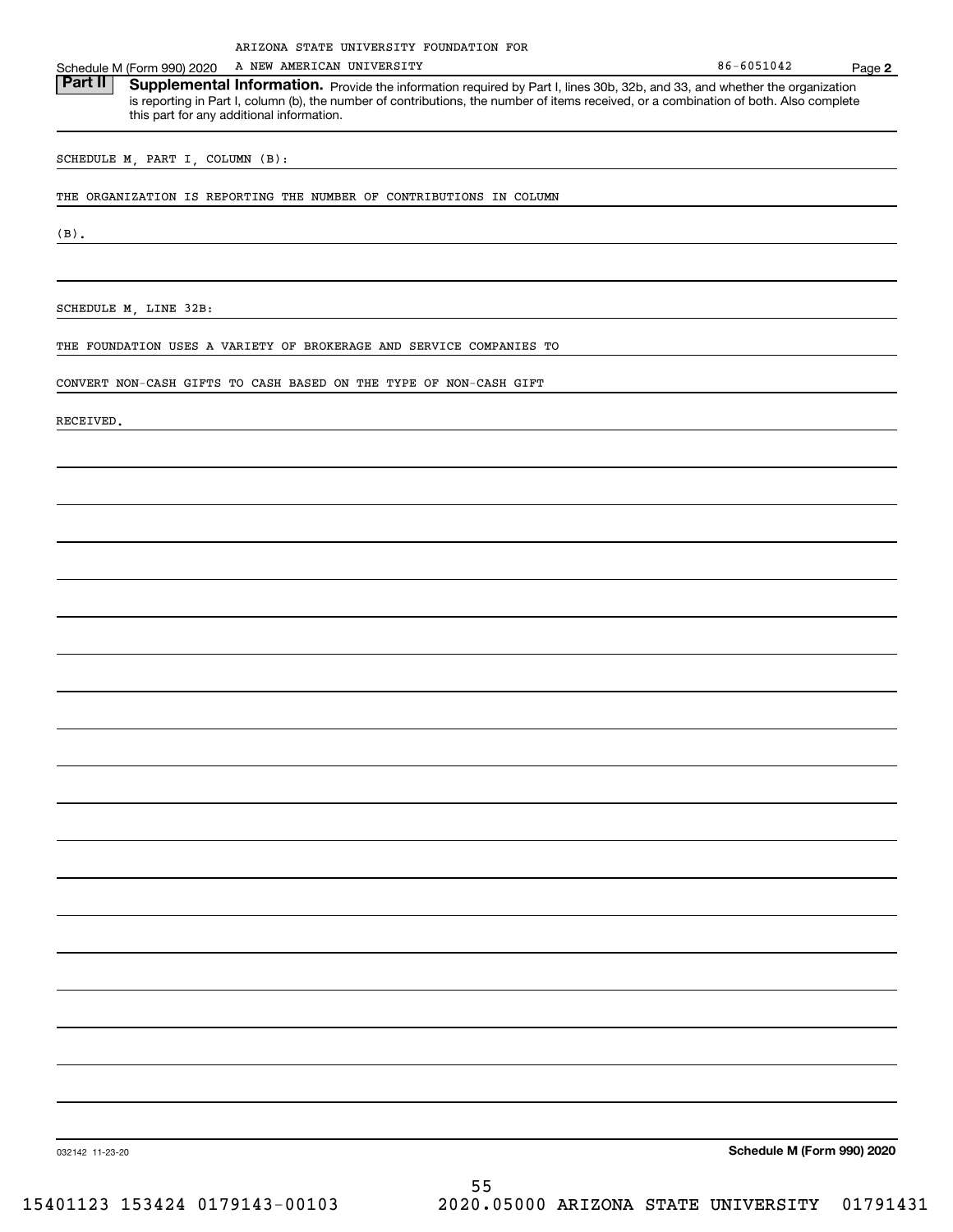| <b>SCHEDULE O</b><br>(Form 990 or 990-EZ)              | Supplemental Information to Form 990 or 990-EZ                                         | OMB No. 1545-0047 |                                            |
|--------------------------------------------------------|----------------------------------------------------------------------------------------|-------------------|--------------------------------------------|
| Department of the Treasury<br>Internal Revenue Service | Attach to Form 990 or 990-EZ.<br>Go to www.irs.gov/Form990 for the latest information. |                   | <b>Open to Public</b><br><b>Inspection</b> |
| Name of the organization                               | ARIZONA STATE UNIVERSITY FOUNDATION FOR                                                |                   | <b>Employer identification number</b>      |
|                                                        | A NEW AMERICAN UNIVERSITY                                                              | 86-6051042        |                                            |
|                                                        | FORM 990, PART I, LINE 1, DESCRIPTION OF ORGANIZATION MISSION                          |                   |                                            |
|                                                        | THE ASU FOUNDATION FOR A NEW AMERICAN UNIVERSITY IS A PRIVATE,                         |                   |                                            |
|                                                        | NONPROFIT ORGANIZATION THAT RAISES AND MANAGES PRIVATE CONTRIBUTIONS TO                |                   |                                            |
|                                                        | SUPPORT THE WORK OF ARIZONA STATE UNIVERSITY.                                          |                   |                                            |
|                                                        | FORM 990, PART III, LINE 4D, OTHER PROGRAM SERVICES:                                   |                   |                                            |
|                                                        | THE ASU FOUNDATION PROVIDED OVER \$30 MILLION TO SUPPORT THE EDUCATION,                |                   |                                            |
|                                                        | RESEARCH, PUBLIC SERVICE AND OTHER ACTIVITIES OF ARIZONA STATE                         |                   |                                            |
|                                                        | UNIVERSITY. IN ADDITION TO THE MORE THAN \$1.4 MILLION OF PROGRAM                      |                   |                                            |
|                                                        | REVENUE, ASU FOUNDATION PROVIDED OVER \$28 MILLION OF CONTRIBUTIONS IN                 |                   |                                            |
| SUPPORT OF THESE ACTIVITIES.                           |                                                                                        |                   |                                            |
|                                                        | EXPENSES \$ 23,135,988. INCL GRANTS OF \$ 21,855,244. REVENUE \$ 670,829.              |                   |                                            |
|                                                        |                                                                                        |                   |                                            |
|                                                        | FORM 990, PART VI, SECTION A, LINE 2:                                                  |                   |                                            |
|                                                        | DOUG FULTON AND IRA FULTON HAVE A FAMILY RELATIONSHIP.                                 |                   |                                            |
|                                                        |                                                                                        |                   |                                            |
|                                                        | FORM 990, PART VI, SECTION A, LINE 4:                                                  |                   |                                            |
|                                                        | SIGNIFICANT CHANGES TO ORGANIZATIONAL DOCUMENTS                                        |                   |                                            |
|                                                        | ON APRIL 30, 2021 THE ASU ENTERPRISE PARTNERS BOARD OF DIRECTORS APPROVED              |                   |                                            |
|                                                        | AMENDMENTS TO THE BYLAWS OF THE ARIZONA STATE UNIVERSITY FOUNDATION FOR A              |                   |                                            |
|                                                        | NEW AMERICAN UNIVERSITY THAT PERMITTED AN INVESTMENT COMMITTEE TO BE A                 |                   |                                            |
|                                                        | STANDING COMMITTEE OF THE BOARD; INCREASED THE SIZE OF THE EXECUTIVE                   |                   |                                            |
|                                                        | COMMITTEE FROM FOUR $(4)$ TO ELEVEN $(11)$ ; AND CHANGED THE QUALIFICATIONS OF         |                   |                                            |
|                                                        | EX OFFICIO MEMBERS SERVING ON THE BOARD AND ON ITS EXECUTIVE COMMITTEE.                |                   |                                            |

FORM 990, PART VI, SECTION A, LINE 6:

032211 11-20-20 LHA For Paperwork Reduction Act Notice, see the Instructions for Form 990 or 990-EZ. Schedule O (Form 990 or 990-EZ) 2020

56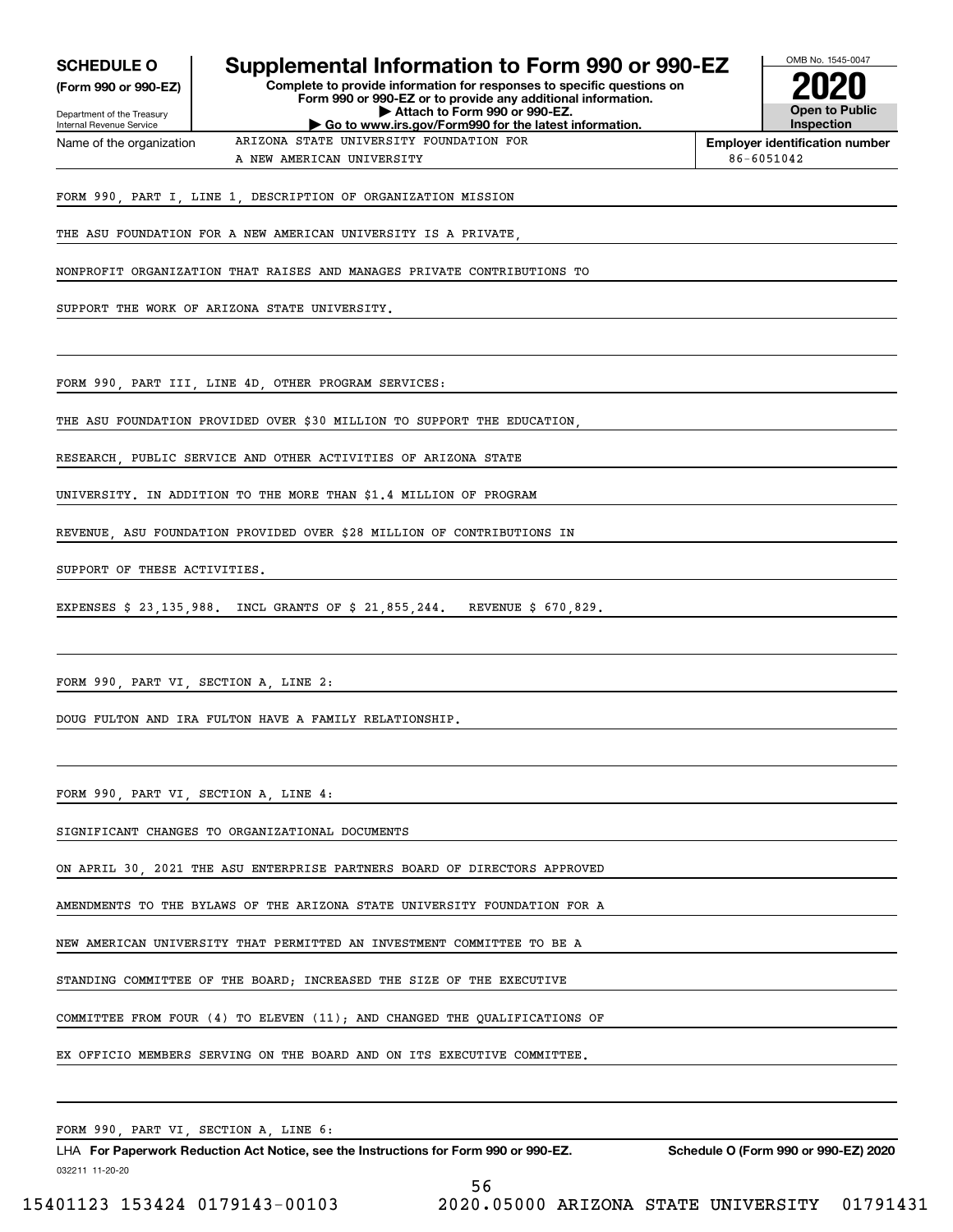| Schedule O (Form 990 or 990-EZ) 2020   |                                                                                               | Page 2                                              |
|----------------------------------------|-----------------------------------------------------------------------------------------------|-----------------------------------------------------|
|                                        | Name of the organization ARIZONA STATE UNIVERSITY FOUNDATION FOR<br>A NEW AMERICAN UNIVERSITY | <b>Employer identification number</b><br>86-6051042 |
| MEMBERS OR STOCKHOLDERS                |                                                                                               |                                                     |
|                                        | ASU ENTERPRISE PARTNERS SERVES AS THE SOLE MEMBER OF THE ORGANIZATION, AND                    |                                                     |
|                                        | PROVIDES THEM WITH VARIOUS SUPPORTING SERVICES, SUCH AS LEGAL, HUMAN                          |                                                     |
|                                        | RESOURCES, FINANCIAL, AND MARKETING AND TECHNICAL SERVICES. IN ADDITION,                      |                                                     |
|                                        |                                                                                               |                                                     |
|                                        | ASU ENTERPRISE PARTNERS MANAGES THE RESERVES AND PROVIDES GUIDANCE AND                        |                                                     |
| OVERSIGHT OF THE ORGANIZATION.         |                                                                                               |                                                     |
|                                        |                                                                                               |                                                     |
| FORM 990, PART VI, SECTION A, LINE 7A: |                                                                                               |                                                     |
|                                        | MEMBERS WITH POWERS TO ELECT OR APPOINT                                                       |                                                     |
|                                        | ASU ENTERPRISE PARTNERS AS THE SOLE MEMBER HAS THE POWER TO ELECT OR                          |                                                     |
|                                        | APPOINT MEMBERS OF THE GOVERNING BODY OF THE FOUNDATION.                                      |                                                     |
|                                        |                                                                                               |                                                     |
| FORM 990, PART VI, SECTION A, LINE 7B: |                                                                                               |                                                     |
| DECISION SUBJECT TO APPROVAL           |                                                                                               |                                                     |
|                                        | PER THE BYLAWS OF ASUF, THE FOLLOWING ACTIONS SHALL NOT BE TAKEN BY THE                       |                                                     |
|                                        | CORPORATION WITHOUT THE APPROVAL OF THE MEMBER: ELECTION AND REMOVAL OF                       |                                                     |
|                                        | DIRECTORS, AMENDMENT OF THE ARTICLES OF INCORPORATION OF THE CORPORATION,                     |                                                     |
|                                        | AMENDMENT OF THE BYLAWS OF THE CORPORATION, MERGER, CONSOLIDATION OR                          |                                                     |
|                                        | DISSOLUTION OF THE CORPORATION, THE CREATION OF ANY SUBSIDIARIES OR                           |                                                     |
|                                        | AFFILIATES OF THE CORPORATION, ADOPTION OF THE STRATEGIC AND ANNUAL                           |                                                     |
|                                        | BUSINESS PLANS AND ADOPTION OF THE ANNUAL BUDGET PREPARED BY THE                              |                                                     |
|                                        | CORPORATION AND ANY ACTIONS TAKEN BY THE CORPORATION, THE SELECTION AND                       |                                                     |
|                                        | RETENTION OF THE CEO OF THE CORPORATION, THE MAKING OF ANY CAPITAL                            |                                                     |
|                                        | EXPENDITURES, THE SELECTION OF THE MANNER AND LOCATION OF INVESTMENT OF ANY                   |                                                     |
|                                        | FINANCIAL ASSETS THE CREATION OR EXTENSION OF ANY LOANS BY OR ANY                             |                                                     |
|                                        | BORROWING BY THE CORPORATION OR THE SALE OF ANY CAPITAL ASSETS BY THE                         |                                                     |
| CORPORATION.                           |                                                                                               |                                                     |
|                                        |                                                                                               |                                                     |

032212 11-20-20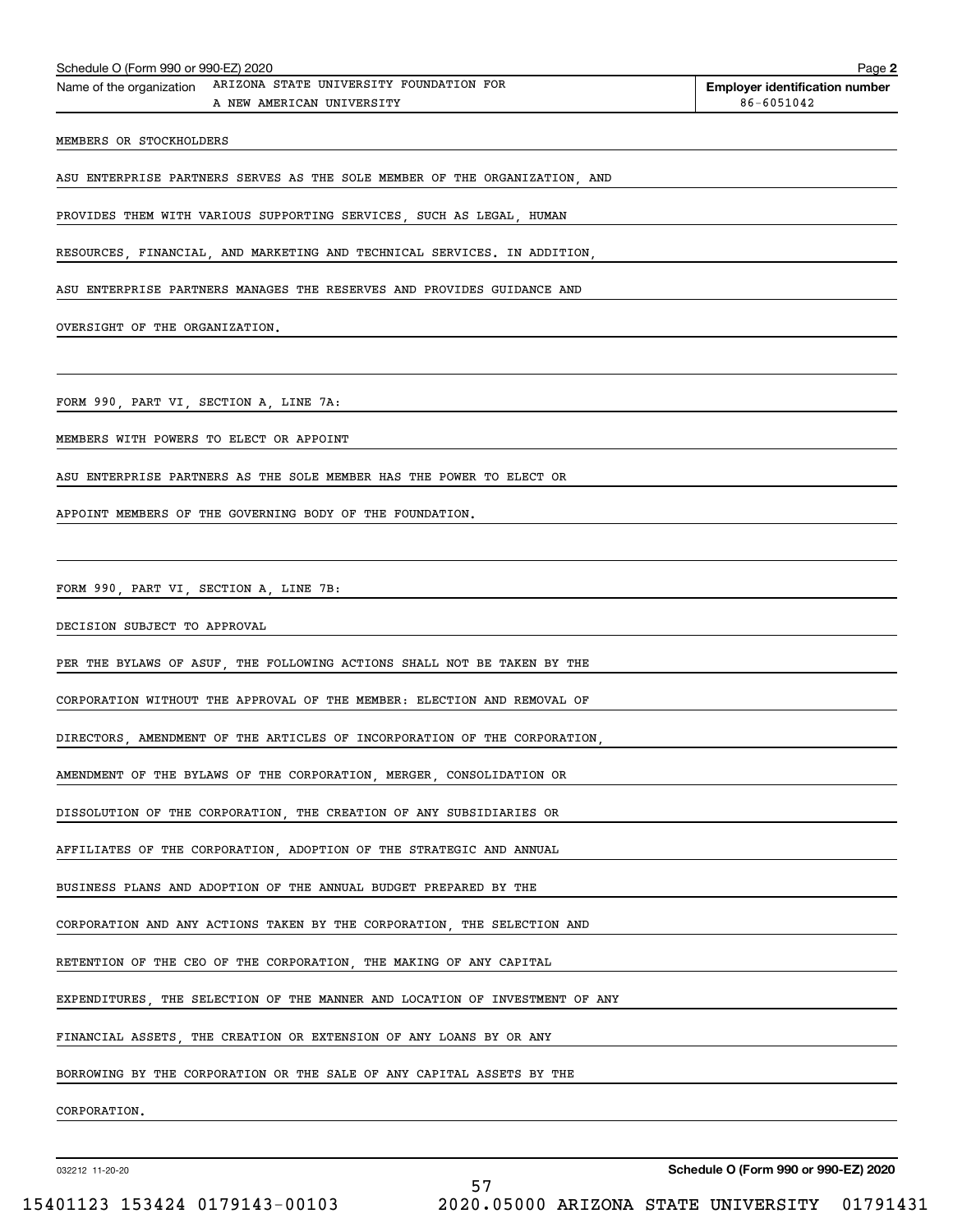| Schedule O (Form 990 or 990-EZ) 2020                                                          | Page                                                |
|-----------------------------------------------------------------------------------------------|-----------------------------------------------------|
| Name of the organization ARIZONA STATE UNIVERSITY FOUNDATION FOR<br>A NEW AMERICAN UNIVERSITY | <b>Employer identification number</b><br>86-6051042 |
| FORM 990, PART VI, SECTION B, LINE 11B:                                                       |                                                     |
| FORM 990 REVIEW PROCESS                                                                       |                                                     |
| ASUF'S FORM 990, RETURN OF ORGANIZATION EXEMPT FROM INCOME TAX, IS PREPARED                   |                                                     |
| BY AN OUTSIDE ACCOUNTING FIRM. THE DRAFT IS SUBMITTED TO ASUF'S MANAGEMENT                    |                                                     |
| FOR REVIEW AND ACCURACY OF REPORTING. THE BOARD OF DIRECTORS HAS DELEGATED                    |                                                     |
| REVIEW OF THE FORM 990 TO THE AUDIT COMMITTEE OF ASU ENTERPRISE PARTNERS                      |                                                     |
| ("EP"). MANAGEMENT AND A REPRESENTATIVE OF THE OUTSIDE ACCOUNTING FIRM                        |                                                     |
| REVIEW THE FORM 990 WITH THE AUDIT COMMITTEE. ONCE APPROVED AND ACCEPTED BY                   |                                                     |
| THE AUDIT COMMITTEE, A FULL COPY OF THE FORM 990 IS PROVIDED TO THE ENTIRE                    |                                                     |
| BOARD OF DIRECTORS. IT IS THEN SIGNED BY THE TREASURER AND SUBMITTED                          |                                                     |
|                                                                                               |                                                     |

FORM 990, PART VI, SECTION B, LINE 12C:

PROCESS FOR MONITORING AND ENFORCEMENT OF CONFLICT OF INTEREST

UPON HIRE AND ON AN ANNUAL BASIS, ALL EMPLOYEES AND BOARD MEMBERS ARE

REQUIRED TO DISCLOSE ANY CONFLICTS OR POTENTIAL CONFLICTS RELATING TO THEIR

INVOLVEMENT WITH ASUF. IN ADDITION, ANY TIME THE INDIVIDUALS REFERRED TO

ABOVE BECOME AWARE OF A NEW CONFLICT, THEY ARE REQUIRED TO SUBMIT AN

UPDATED CONFLICT OF INTEREST/COMMITMENT FORM TO EP'S GENERAL COUNSEL. ANY

IDENTIFIED CONFLICTS WOULD BE REVIEWED BY THE BOARD CHAIR AND THE CEO TO

DETERMINE ANY MITIGATION ACTIONS NEEDED.

FORM 990, PART VI, SECTION B, LINE 15:

PROCESS FOR DETERMINING COMPENSATION OF CEO/KEY EMPLOYEES

FOR ASUF, THE BOARD OF DIRECTORS APPROVES THE COMPENSATION PACKAGE FOR THE

CEO BASED ON CURRENT MARKET COMPARISONS PROVIDED BY THE FOUNDATION'S HUMAN

RESOURCES DEPARTMENT (WHICH OBTAINS THIS INFORMATION FROM AN INDEPENDENT

COMPENSATION CONSULTANT), RESPONSIBILITIES OF THE POSITION, GOALS OF THE

58

032212 11-20-20

**Schedule O (Form 990 or 990-EZ) 2020**

**2**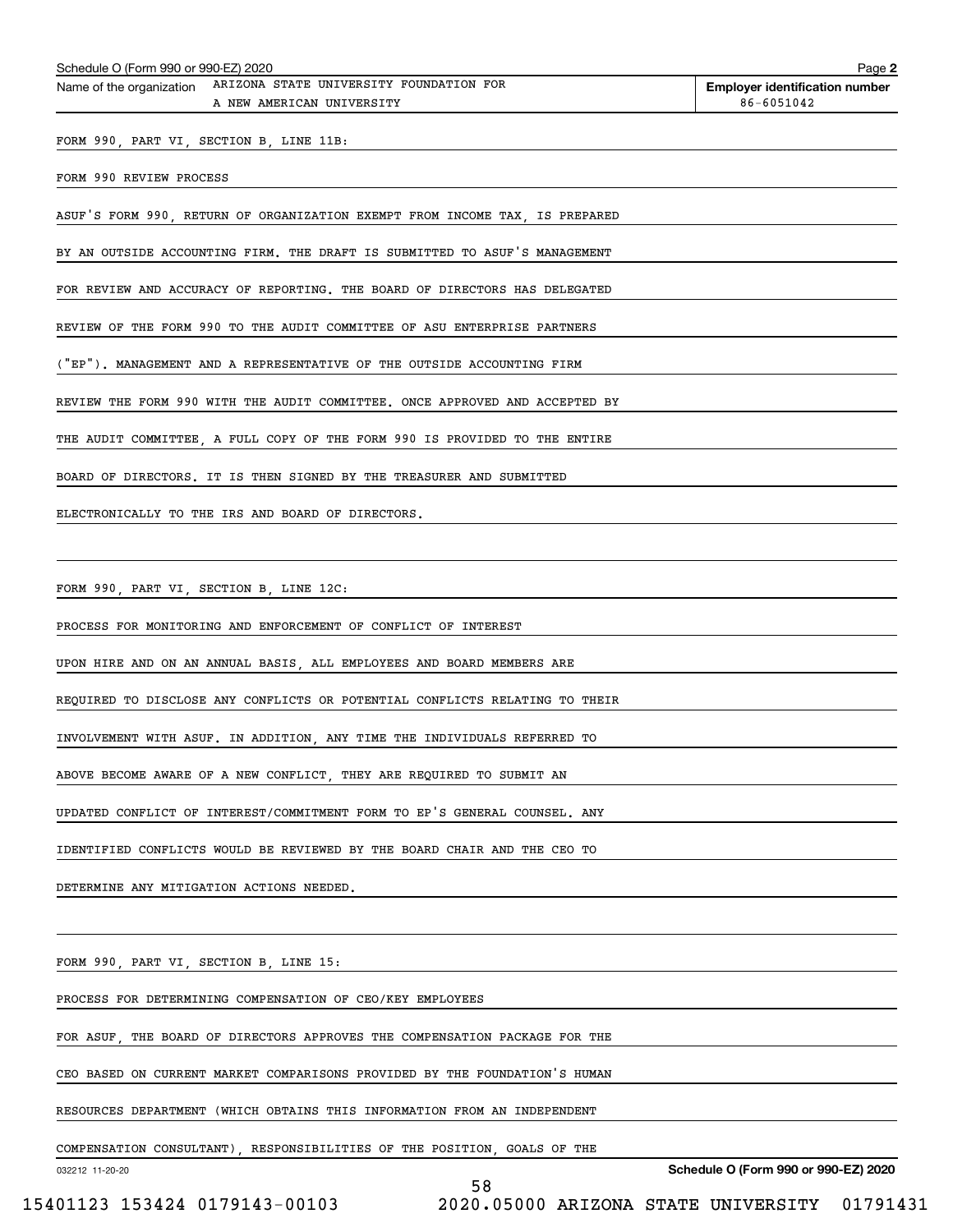| Schedule O (Form 990 or 990-EZ) 2020                                                          |                  | Page 2                                              |
|-----------------------------------------------------------------------------------------------|------------------|-----------------------------------------------------|
| Name of the organization ARIZONA STATE UNIVERSITY FOUNDATION FOR<br>A NEW AMERICAN UNIVERSITY |                  | <b>Employer identification number</b><br>86-6051042 |
| FOUNDATION, AND NEGOTIATIONS WITH THE CEO. ALL OTHER COMPENSATION DECISIONS                   |                  |                                                     |
| FOR KEY EMPLOYEES HAVE BEEN DELEGATED FROM THE BOARD OF DIRECTORS TO THE                      |                  |                                                     |
|                                                                                               |                  |                                                     |
| CEO, WHO FOLLOWS A SIMILAR PROCESS AFOREMENTIONED.                                            |                  |                                                     |
|                                                                                               |                  |                                                     |
| FORM 990, PART VI, SECTION C, LINE 19:                                                        |                  |                                                     |
| DOCUMENTS MADE AVAILABLE TO THE PUBLIC                                                        |                  |                                                     |
| THE FINANCIAL STATEMENTS, FORM 990, AND FORM 990-T FOR ASUF ARE AVAILABLE                     |                  |                                                     |
| TO THE PUBLIC ON THE ORGANIZATION'S WEBSITE. THE ORGANIZATION'S GOVERNING                     |                  |                                                     |
| DOCUMENTS AND CONFLICT OF INTEREST STATEMENT ARE NOT MADE AVAILABLE TO THE                    |                  |                                                     |
| PUBLIC.                                                                                       |                  |                                                     |
|                                                                                               |                  |                                                     |
| FORM 990, PART VIII AND FORM 990, PART IX:                                                    |                  |                                                     |
| ADDITIONAL INFORMATION REGARDING FUNDRAISING                                                  |                  |                                                     |
| IN ITS EFFORT TO SUPPORT ASU, ASUF PERFORMS A BROAD SCOPE OF SERVICES                         |                  |                                                     |
| THAT INCLUDE FUNDRAISING AND INVESTMENT MANAGEMENT SERVICES. ASUF'S                           |                  |                                                     |
|                                                                                               |                  |                                                     |
| FUNDRAISING EXPENSES SUPPORT ACTIVITIES THAT GENERATE CONTRIBUTIONS                           |                  |                                                     |
| THAT GO DIRECTLY TO ENTITIES OTHER THAN ITSELF    SUCH AS ASU AND OTHER                       |                  |                                                     |
| ASU AFFILIATES; THUS, NOT ALL FUNDRAISING RESULTS GENERATED THROUGH                           |                  |                                                     |
| ASUF'S EFFORTS ARE REFLECTED IN THE CONTRIBUTION TOTALS ON ASUF'S FORM                        |                  |                                                     |
| 990.                                                                                          |                  |                                                     |
|                                                                                               |                  |                                                     |
| FORM 990, PART XI, LINE 9, CHANGES IN NET ASSETS:                                             |                  |                                                     |
| CHANGE IN ASSETS DUE TO OTHER ENTITIES                                                        |                  | $-71, 712, 231.$                                    |
| CHANGE IN VALUE OF SPLIT-INTEREST AGREEMENTS                                                  |                  | 1,439,844.                                          |
| ENTERPRISE PARTNERS INVESTMENT EXPENSE                                                        |                  | $-498,363.$                                         |
| TOTAL TO FORM 990, PART XI, LINE 9                                                            | $-70, 770, 750.$ |                                                     |
|                                                                                               |                  |                                                     |
|                                                                                               |                  |                                                     |
| 032212 11-20-20                                                                               | E O              | Schedule O (Form 990 or 990-EZ) 2020                |

÷,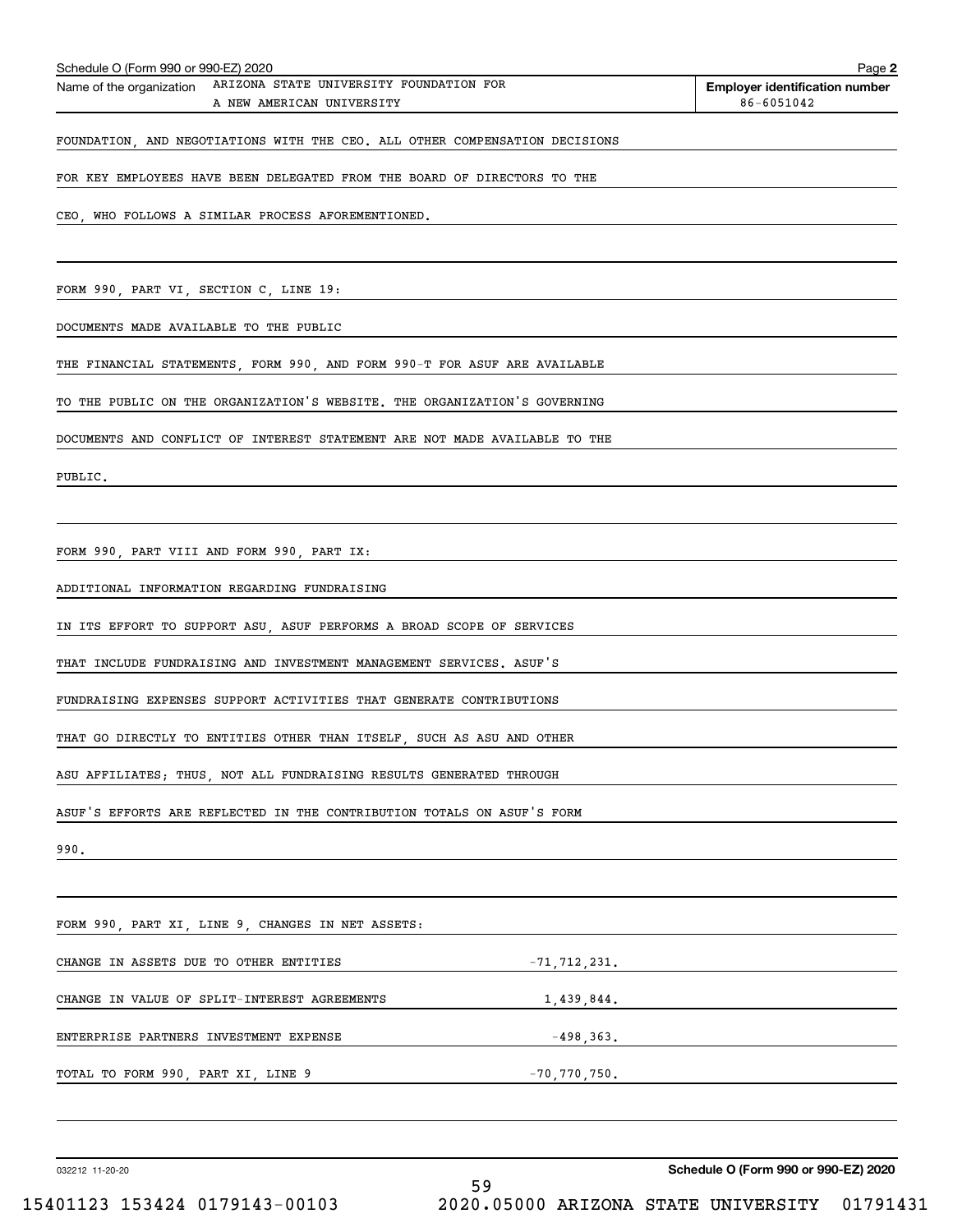**(a)**

Name, address, and EIN (if applicable) of disregarded entity

#### **Identification of Related Tax-Exempt Organizations.** Complete if the organization answered "Yes" on Form 990, Part IV, line 34, because it had one or more related tax-exempt **Part II** organizations during the tax year.

| (a)<br>Name, address, and EIN<br>of related organization | (b)<br>Primary activity | (c)<br>Legal domicile (state or<br>foreign country) | (d)<br>Exempt Code<br>section | (e)<br>Public charity<br>status (if section | (f)<br>Direct controlling<br>entity | $(g)$<br>Section 512(b)(13)<br>controlled<br>entity? |     |
|----------------------------------------------------------|-------------------------|-----------------------------------------------------|-------------------------------|---------------------------------------------|-------------------------------------|------------------------------------------------------|-----|
|                                                          |                         |                                                     |                               | 501(c)(3))                                  |                                     | Yes                                                  | No. |
| TAYLOR TRUST FBO ASU FOUNDATION - 86-6252445             |                         |                                                     |                               |                                             |                                     |                                                      |     |
| P.O. BOX 2260                                            |                         |                                                     |                               |                                             |                                     |                                                      |     |
| TEMPE, AZ 85280                                          | <b>SUPPORT</b>          | ARIZONA                                             | 501(C)(3)                     | LINE 12A, I                                 | ASUF                                | х                                                    |     |
| ASU RESEARCH ENTERPRISE - 90-0868685                     |                         |                                                     |                               |                                             |                                     |                                                      |     |
| P.O. BOX 2260                                            |                         |                                                     |                               |                                             |                                     |                                                      |     |
| TEMPE, AZ 85280                                          | <b>SUPPORT</b>          | ARIZONA                                             | 501(C)(3)                     | LINE 10                                     | ЕP                                  |                                                      | x   |
| RESEARCH COLLABORATORY AT ASU - 46-3815674               |                         |                                                     |                               |                                             |                                     |                                                      |     |
| P.O. BOX 2260                                            |                         |                                                     |                               |                                             |                                     |                                                      |     |
| TEMPE, AZ 85280                                          | <b>SUPPORT</b>          | ARIZONA                                             | 501(C)(3)                     | LINE 7                                      | EP                                  |                                                      | x   |
| ASU ENTERPRISE PARTNERS - 47-5599177                     |                         |                                                     |                               |                                             |                                     |                                                      |     |
| P.O. BOX 2260                                            |                         |                                                     |                               |                                             |                                     |                                                      |     |
| TEMPE, AZ 85280                                          | HOLDING                 | ARIZONA                                             | 501(C)(3)                     | LINE 5                                      | N/A                                 |                                                      | x   |

**For Paperwork Reduction Act Notice, see the Instructions for Form 990. Schedule R (Form 990) 2020**

| <b>SCHEDULE R</b><br>(Form 990)                        | <b>Related Organizations and Unrelated Partnerships</b><br>> Complete if the organization answered "Yes" on Form 990, Part IV, line 33, 34, 35b, 36, or 37.<br>Attach to Form 990. | <b>OMB NO. 1545-0047</b><br>2020      |
|--------------------------------------------------------|------------------------------------------------------------------------------------------------------------------------------------------------------------------------------------|---------------------------------------|
| Department of the Treasury<br>Internal Revenue Service | ▶ Go to www.irs.gov/Form990 for instructions and the latest information.                                                                                                           | Open to Public<br><b>Inspection</b>   |
| Name of the organization                               | ARIZONA STATE UNIVERSITY FOUNDATION FOR                                                                                                                                            | <b>Employer identification number</b> |
|                                                        | A NEW AMERICAN UNIVERSITY                                                                                                                                                          | 86-6051042                            |

Primary activity **Legal domicile (state or** 

**(b) (c) (d) (e) (f)**

foreign country)

**Part I Identification of Disregarded Entities.**  Complete if the organization answered "Yes" on Form 990, Part IV, line 33.

| <b>SCHEDULE R</b> |  |
|-------------------|--|
| (Form 990)        |  |

OMB No. 1545-0047

entity

Total income | End-of-year assets | Direct controlling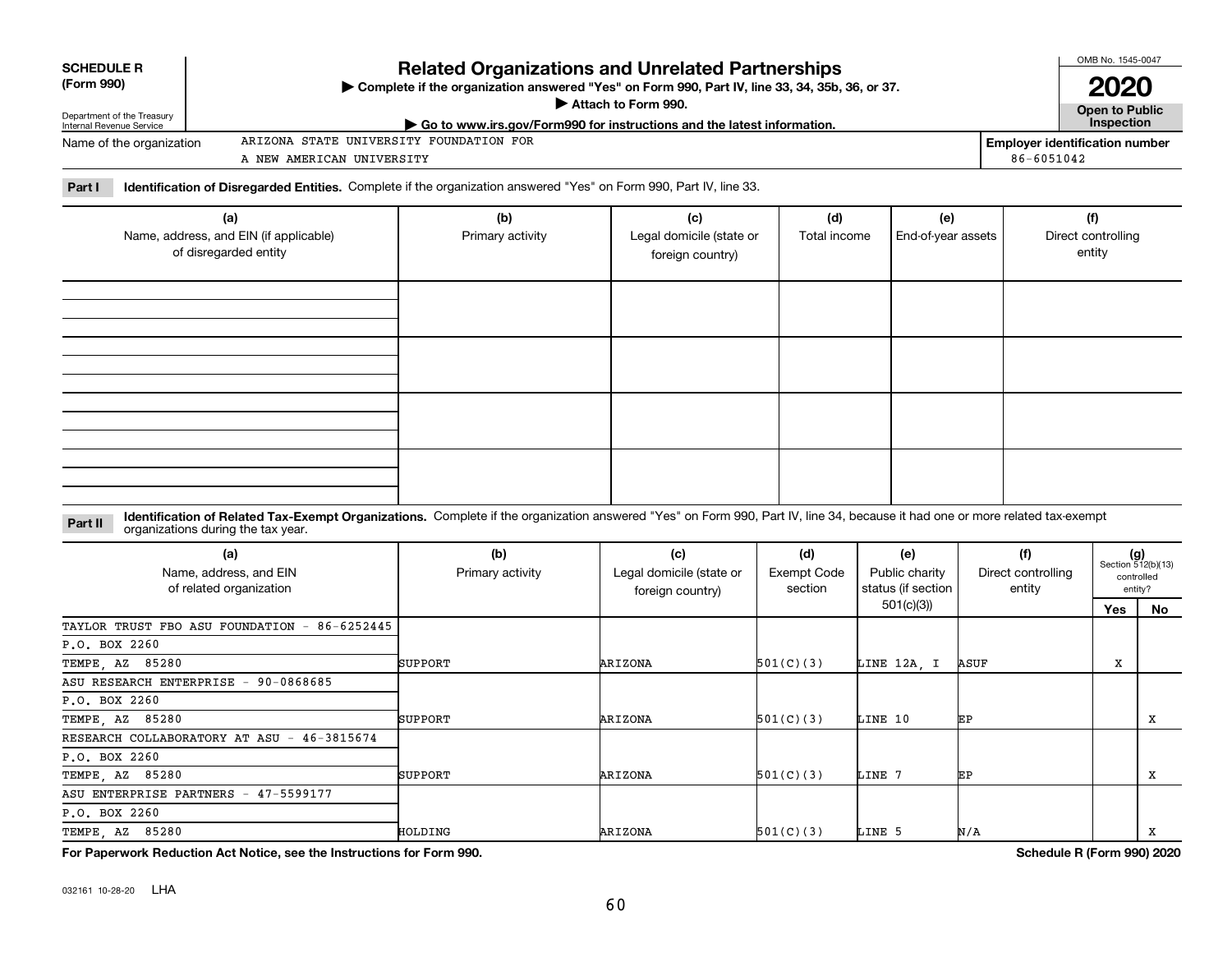Schedule R (Form 990)

A NEW AMERICAN UNIVERSITY 86-6051042

# **Part II Continuation of Identification of Related Tax-Exempt Organizations**

| Yes<br>No<br>ASU FOUNDATION MEXICO, A.C.<br>SIERRA MOJADA 626, EDIFICIO NO<br>CIUDAD DE MEXICO, CIUDAD DE MEXICO, MEXICO<br>501(C)(3)<br><b>EDUCATION</b><br>MEXICO<br>GLOBAL I/II<br>X<br>RCASU GERMANY GGMBH<br>VALENTINSKAMP 70<br>HAMBURG, HAMBURG, GERMANY 20355<br>GERMANY<br>501(C)(3)<br>RCASU GERMNY<br>X<br>HOLDING CO. | (a)<br>Name, address, and EIN<br>of related organization | (b)<br>Primary activity | (c)<br>Legal domicile (state or<br>foreign country) | (d)<br>Exempt Code<br>section | (e)<br>Public charity<br>status (if section | (f)<br>Direct controlling<br>entity | $(g)$<br>Section 512(b)(13)<br>controlled<br>organization? |  |
|-----------------------------------------------------------------------------------------------------------------------------------------------------------------------------------------------------------------------------------------------------------------------------------------------------------------------------------|----------------------------------------------------------|-------------------------|-----------------------------------------------------|-------------------------------|---------------------------------------------|-------------------------------------|------------------------------------------------------------|--|
|                                                                                                                                                                                                                                                                                                                                   |                                                          |                         |                                                     |                               | 501(c)(3)                                   |                                     |                                                            |  |
|                                                                                                                                                                                                                                                                                                                                   |                                                          |                         |                                                     |                               |                                             |                                     |                                                            |  |
|                                                                                                                                                                                                                                                                                                                                   |                                                          |                         |                                                     |                               |                                             |                                     |                                                            |  |
|                                                                                                                                                                                                                                                                                                                                   |                                                          |                         |                                                     |                               |                                             |                                     |                                                            |  |
|                                                                                                                                                                                                                                                                                                                                   |                                                          |                         |                                                     |                               |                                             |                                     |                                                            |  |
|                                                                                                                                                                                                                                                                                                                                   |                                                          |                         |                                                     |                               |                                             |                                     |                                                            |  |
|                                                                                                                                                                                                                                                                                                                                   |                                                          |                         |                                                     |                               |                                             |                                     |                                                            |  |
|                                                                                                                                                                                                                                                                                                                                   | ECASU TRUST (MALAWI) - 02-0244133                        |                         |                                                     |                               |                                             |                                     |                                                            |  |
|                                                                                                                                                                                                                                                                                                                                   | PLOT NUMBER BWAILA 14/115                                |                         |                                                     |                               |                                             |                                     |                                                            |  |
| <b>EDUCATION</b><br>MALAWI<br>501(C)(3)<br>RCASU<br>X                                                                                                                                                                                                                                                                             | LILONGWE, MALAWI                                         |                         |                                                     |                               |                                             |                                     |                                                            |  |
|                                                                                                                                                                                                                                                                                                                                   | ECASU MOROCCO                                            |                         |                                                     |                               |                                             |                                     |                                                            |  |
| 332 BD BRAHIM ROUNDANI MAARIF                                                                                                                                                                                                                                                                                                     |                                                          |                         |                                                     |                               |                                             |                                     |                                                            |  |
| <b>EDUCATION</b><br>MOROCCO<br>501(C)(3)<br>RCASU<br>x                                                                                                                                                                                                                                                                            | CASABLANCA, MOROCCO                                      |                         |                                                     |                               |                                             |                                     |                                                            |  |
|                                                                                                                                                                                                                                                                                                                                   |                                                          |                         |                                                     |                               |                                             |                                     |                                                            |  |
|                                                                                                                                                                                                                                                                                                                                   |                                                          |                         |                                                     |                               |                                             |                                     |                                                            |  |
|                                                                                                                                                                                                                                                                                                                                   |                                                          |                         |                                                     |                               |                                             |                                     |                                                            |  |
|                                                                                                                                                                                                                                                                                                                                   |                                                          |                         |                                                     |                               |                                             |                                     |                                                            |  |
|                                                                                                                                                                                                                                                                                                                                   |                                                          |                         |                                                     |                               |                                             |                                     |                                                            |  |
|                                                                                                                                                                                                                                                                                                                                   |                                                          |                         |                                                     |                               |                                             |                                     |                                                            |  |
|                                                                                                                                                                                                                                                                                                                                   |                                                          |                         |                                                     |                               |                                             |                                     |                                                            |  |
|                                                                                                                                                                                                                                                                                                                                   |                                                          |                         |                                                     |                               |                                             |                                     |                                                            |  |
|                                                                                                                                                                                                                                                                                                                                   |                                                          |                         |                                                     |                               |                                             |                                     |                                                            |  |
|                                                                                                                                                                                                                                                                                                                                   |                                                          |                         |                                                     |                               |                                             |                                     |                                                            |  |
|                                                                                                                                                                                                                                                                                                                                   |                                                          |                         |                                                     |                               |                                             |                                     |                                                            |  |
|                                                                                                                                                                                                                                                                                                                                   |                                                          |                         |                                                     |                               |                                             |                                     |                                                            |  |
|                                                                                                                                                                                                                                                                                                                                   |                                                          |                         |                                                     |                               |                                             |                                     |                                                            |  |
|                                                                                                                                                                                                                                                                                                                                   |                                                          |                         |                                                     |                               |                                             |                                     |                                                            |  |
|                                                                                                                                                                                                                                                                                                                                   |                                                          |                         |                                                     |                               |                                             |                                     |                                                            |  |
|                                                                                                                                                                                                                                                                                                                                   |                                                          |                         |                                                     |                               |                                             |                                     |                                                            |  |
|                                                                                                                                                                                                                                                                                                                                   |                                                          |                         |                                                     |                               |                                             |                                     |                                                            |  |
|                                                                                                                                                                                                                                                                                                                                   |                                                          |                         |                                                     |                               |                                             |                                     |                                                            |  |
|                                                                                                                                                                                                                                                                                                                                   |                                                          |                         |                                                     |                               |                                             |                                     |                                                            |  |
|                                                                                                                                                                                                                                                                                                                                   |                                                          |                         |                                                     |                               |                                             |                                     |                                                            |  |
|                                                                                                                                                                                                                                                                                                                                   |                                                          |                         |                                                     |                               |                                             |                                     |                                                            |  |
|                                                                                                                                                                                                                                                                                                                                   |                                                          |                         |                                                     |                               |                                             |                                     |                                                            |  |
|                                                                                                                                                                                                                                                                                                                                   |                                                          |                         |                                                     |                               |                                             |                                     |                                                            |  |
|                                                                                                                                                                                                                                                                                                                                   |                                                          |                         |                                                     |                               |                                             |                                     |                                                            |  |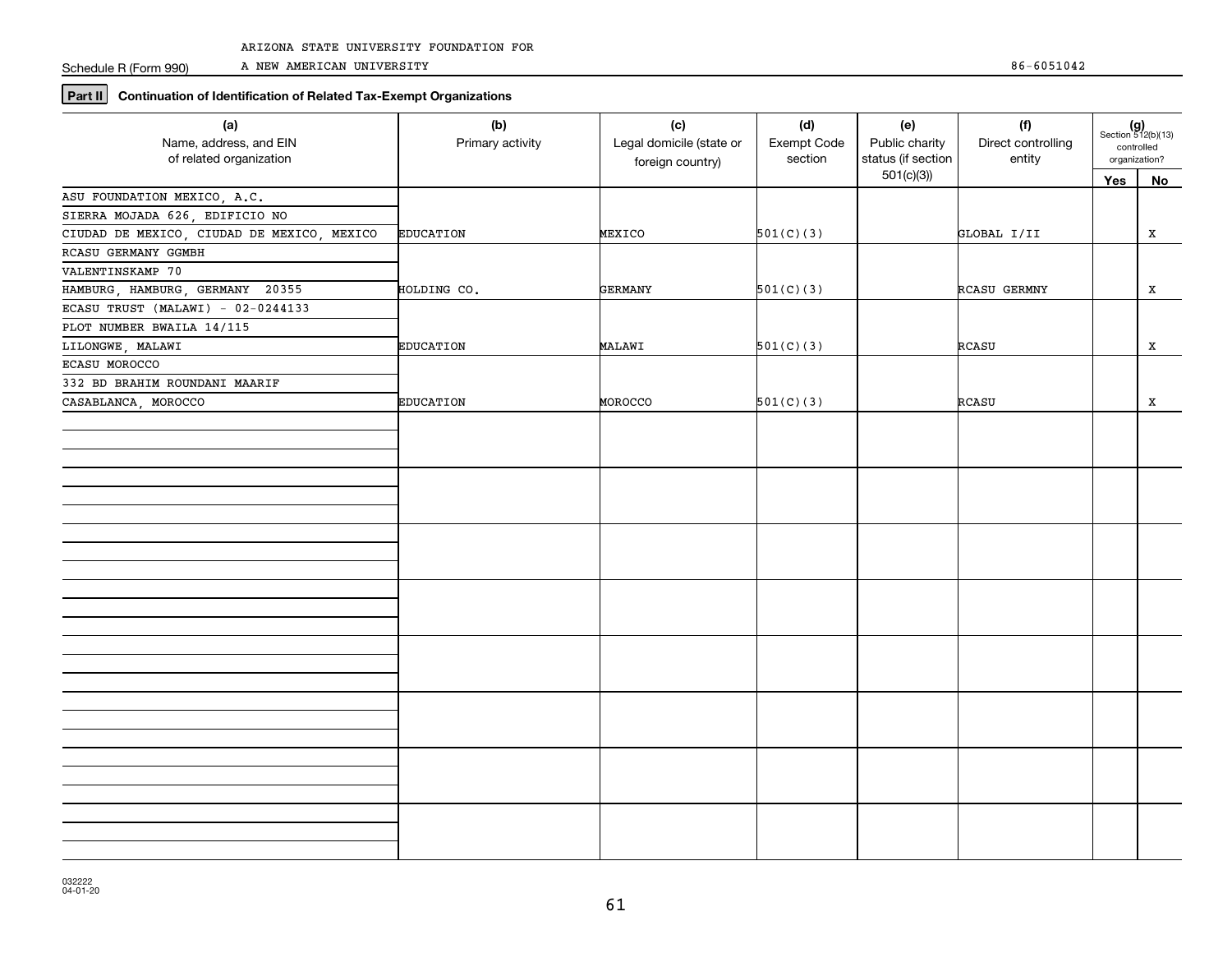|  |  |  |  | ARIZONA STATE UNIVERSITY FOUNDATION FOR |  |
|--|--|--|--|-----------------------------------------|--|
|--|--|--|--|-----------------------------------------|--|

Schedule R (Form 990) 2020 Page A NEW AMERICAN UNIVERSITY 86-6051042

**Part III**

| .9.9.9.0<br>organizations treated as a partnership during the tax year. |                  |                                           |                              |                                                                                           |                          |                                   |               |                  |                                               |     |                                                         |
|-------------------------------------------------------------------------|------------------|-------------------------------------------|------------------------------|-------------------------------------------------------------------------------------------|--------------------------|-----------------------------------|---------------|------------------|-----------------------------------------------|-----|---------------------------------------------------------|
| (a)                                                                     | (b)              | (c)                                       | (d)                          | (e)                                                                                       | (1)                      | (g)                               | (h)           |                  | (i)                                           | (i) | (k)                                                     |
| Name, address, and EIN<br>of related organization                       | Primary activity | Legal<br>domicile<br>(state or<br>foreign | Direct controlling<br>entity | Predominant income<br>related, unrelated,<br>excluded from tax under<br>sections 512-514) | Share of total<br>income | Share of<br>end-of-year<br>assets | allocations?  | Disproportionate | Code V-UBI<br>amount in box<br>20 of Schedule |     | General or Percentage<br>managing ownership<br>partner? |
|                                                                         |                  | country)                                  |                              |                                                                                           |                          |                                   | $Yes \mid No$ |                  | K-1 (Form 1065) Yes No                        |     |                                                         |
|                                                                         |                  |                                           |                              |                                                                                           |                          |                                   |               |                  |                                               |     |                                                         |
|                                                                         |                  |                                           |                              |                                                                                           |                          |                                   |               |                  |                                               |     |                                                         |
|                                                                         |                  |                                           |                              |                                                                                           |                          |                                   |               |                  |                                               |     |                                                         |
|                                                                         |                  |                                           |                              |                                                                                           |                          |                                   |               |                  |                                               |     |                                                         |
|                                                                         |                  |                                           |                              |                                                                                           |                          |                                   |               |                  |                                               |     |                                                         |
|                                                                         |                  |                                           |                              |                                                                                           |                          |                                   |               |                  |                                               |     |                                                         |
|                                                                         |                  |                                           |                              |                                                                                           |                          |                                   |               |                  |                                               |     |                                                         |
|                                                                         |                  |                                           |                              |                                                                                           |                          |                                   |               |                  |                                               |     |                                                         |
|                                                                         |                  |                                           |                              |                                                                                           |                          |                                   |               |                  |                                               |     |                                                         |
|                                                                         |                  |                                           |                              |                                                                                           |                          |                                   |               |                  |                                               |     |                                                         |
|                                                                         |                  |                                           |                              |                                                                                           |                          |                                   |               |                  |                                               |     |                                                         |
|                                                                         |                  |                                           |                              |                                                                                           |                          |                                   |               |                  |                                               |     |                                                         |
|                                                                         |                  |                                           |                              |                                                                                           |                          |                                   |               |                  |                                               |     |                                                         |
|                                                                         |                  |                                           |                              |                                                                                           |                          |                                   |               |                  |                                               |     |                                                         |
|                                                                         |                  |                                           |                              |                                                                                           |                          |                                   |               |                  |                                               |     |                                                         |
|                                                                         |                  |                                           |                              |                                                                                           |                          |                                   |               |                  |                                               |     |                                                         |

**Identification of Related Organizations Taxable as a Partnership.** Complete if the organization answered "Yes" on Form 990, Part IV, line 34, because it had one or more related

#### **Identification of Related Organizations Taxable as a Corporation or Trust.** Complete if the organization answered "Yes" on Form 990, Part IV, line 34, because it had one or more related **Part IV** organizations treated as a corporation or trust during the tax year.

| (a)<br>Name, address, and EIN<br>of related organization | (b)<br>Primary activity | (c)<br>Legal domicile<br>(state or<br>foreign | (d)<br>Direct controlling<br>entity | (e)<br>Type of entity<br>(C corp, S corp,<br>or trust) | (f)<br>Share of total<br>income | (g)<br>Share of<br>end-of-year<br>assets | (h)<br>Percentage<br>ownership | (i)<br>Section<br>512(b)(13)<br>controlled<br>entity? |          |
|----------------------------------------------------------|-------------------------|-----------------------------------------------|-------------------------------------|--------------------------------------------------------|---------------------------------|------------------------------------------|--------------------------------|-------------------------------------------------------|----------|
|                                                          |                         | country)                                      |                                     |                                                        |                                 |                                          |                                |                                                       | Yes   No |
| AZTE VENTURES, CO - 27-0151042                           |                         |                                               |                                     |                                                        |                                 |                                          |                                |                                                       |          |
| 1475 N. SCOTTSDALE RD. STE. 200                          |                         |                                               |                                     |                                                        |                                 |                                          |                                |                                                       |          |
| SCOTTSDALE, AZ 85257                                     | SOLAR ENERGY            | AZ                                            | N/A                                 | C CORP                                                 |                                 |                                          |                                |                                                       | x        |
| CHARITABLE REMAINDER TRUST (16)                          | CHARIT REM TR           | AZ                                            | N/A                                 | TRUST                                                  |                                 |                                          |                                |                                                       | x        |
| TEOTIHUACAN HOLDINGS, LLC - 81-1792379                   |                         |                                               |                                     |                                                        |                                 |                                          |                                |                                                       |          |
| P.O. BOX 2260                                            |                         |                                               |                                     |                                                        |                                 |                                          |                                |                                                       |          |
| TEMPE, AZ 85280-2260                                     | HOLDING CO.             | DE                                            | N/A                                 | C CORP                                                 |                                 |                                          |                                |                                                       | x        |
|                                                          |                         |                                               |                                     |                                                        |                                 |                                          |                                |                                                       |          |
|                                                          |                         |                                               |                                     |                                                        |                                 |                                          |                                |                                                       |          |

**Schedule R (Form 990) 2020**

**2**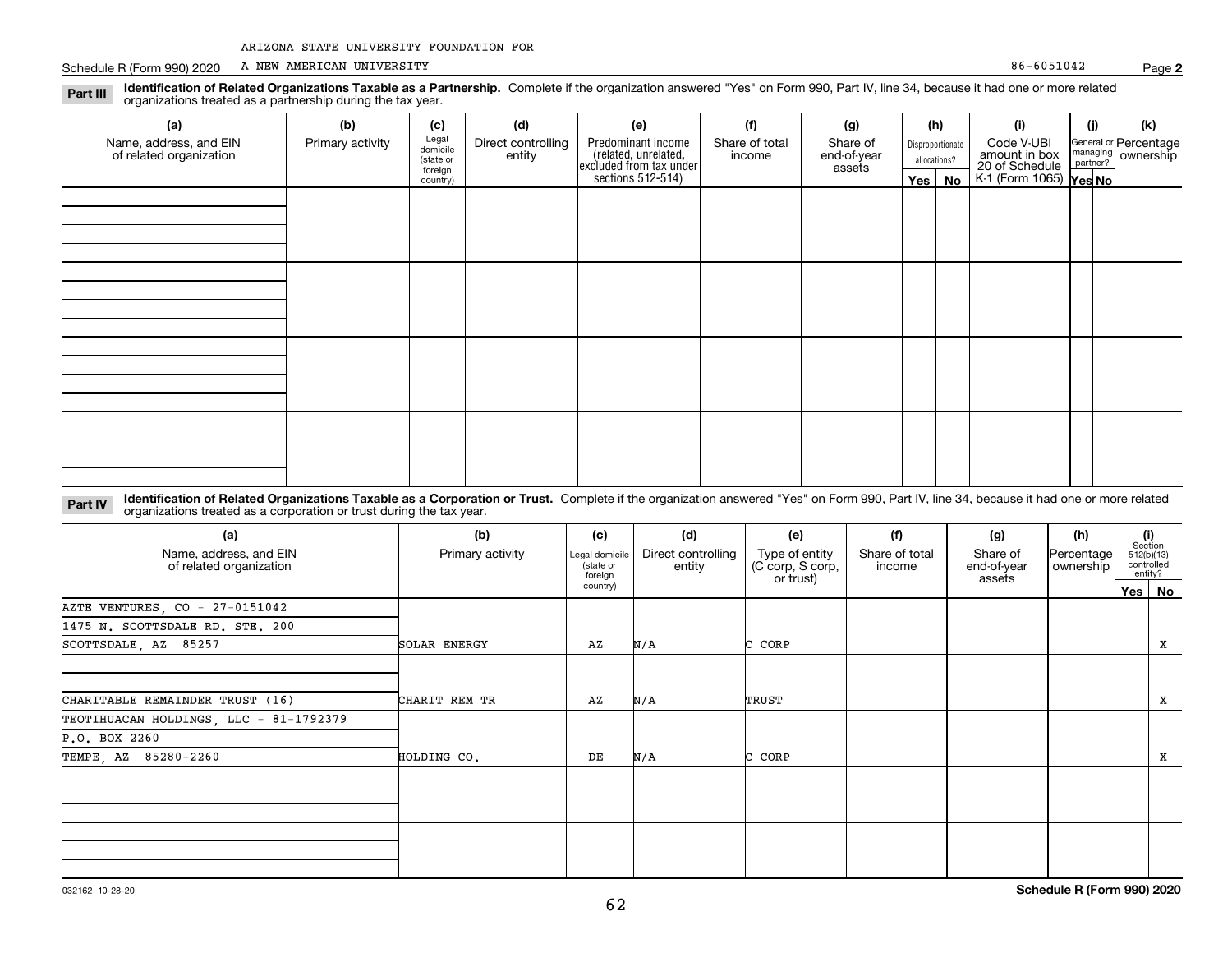Schedule R (Form 990) 2020 A NEW AMERICAN UNIVERSITY A NEW AMERICAN UNIVERSITY

| Part V                                                                                                                                              | Transactions With Related Organizations. Complete if the organization answered "Yes" on Form 990, Part IV, line 34, 35b, or 36.                                                                                                |                |   |   |  |
|-----------------------------------------------------------------------------------------------------------------------------------------------------|--------------------------------------------------------------------------------------------------------------------------------------------------------------------------------------------------------------------------------|----------------|---|---|--|
| Note: Complete line 1 if any entity is listed in Parts II, III, or IV of this schedule.                                                             |                                                                                                                                                                                                                                |                |   |   |  |
| During the tax year, did the organization engage in any of the following transactions with one or more related organizations listed in Parts II-IV? |                                                                                                                                                                                                                                |                |   |   |  |
|                                                                                                                                                     |                                                                                                                                                                                                                                | 1a             |   | x |  |
|                                                                                                                                                     | <b>b</b> Gift, grant, or capital contribution to related organization(s)                                                                                                                                                       | 1b             | X |   |  |
|                                                                                                                                                     | c Gift, grant, or capital contribution from related organization(s) CONCORRECT CONSERVITY OF Gift, grant, or capital contribution from related organization(s)                                                                 | 1c             | X |   |  |
|                                                                                                                                                     | <b>d</b> Loans or loan guarantees to or for related organization(s)                                                                                                                                                            | 1d             |   | x |  |
|                                                                                                                                                     | <b>e</b> Loans or loan guarantees by related organization(s)                                                                                                                                                                   | 1e             |   | x |  |
|                                                                                                                                                     |                                                                                                                                                                                                                                |                |   |   |  |
|                                                                                                                                                     | Dividends from related organization(s) material content and content and content and content and content and content and content and content and content and content and content and content and content and content and conten | 1f             |   | х |  |
|                                                                                                                                                     | g Sale of assets to related organization(s)                                                                                                                                                                                    | 1a             |   | x |  |
|                                                                                                                                                     | h Purchase of assets from related organization(s) manufactured content to content the content of the content of the content of the content of the content of the content of the content of the content of the content of the c | 1h             |   | X |  |
|                                                                                                                                                     |                                                                                                                                                                                                                                | 1i             |   | X |  |
|                                                                                                                                                     | Lease of facilities, equipment, or other assets to related organization(s)                                                                                                                                                     | 1i             |   | х |  |
|                                                                                                                                                     |                                                                                                                                                                                                                                |                |   |   |  |
|                                                                                                                                                     |                                                                                                                                                                                                                                | 1k             |   | x |  |
|                                                                                                                                                     | I Performance of services or membership or fundraising solicitations for related organization(s)                                                                                                                               | 11             | X |   |  |
|                                                                                                                                                     | m Performance of services or membership or fundraising solicitations by related organization(s)                                                                                                                                | 1 <sub>m</sub> | X |   |  |
|                                                                                                                                                     |                                                                                                                                                                                                                                | 1n             | X |   |  |
|                                                                                                                                                     | <b>o</b> Sharing of paid employees with related organization(s)                                                                                                                                                                | 10             | x |   |  |
|                                                                                                                                                     |                                                                                                                                                                                                                                |                |   |   |  |
|                                                                                                                                                     | p Reimbursement paid to related organization(s) for expenses [1111] and the content of the content of the content of the content of the content of the content of the content of the content of the content of the content of  | 1p             | X |   |  |
|                                                                                                                                                     |                                                                                                                                                                                                                                | 1a             |   | X |  |
|                                                                                                                                                     |                                                                                                                                                                                                                                |                |   |   |  |

**r** Other transfer of cash or property to related organization(s) ~~~~~~~~~~~~~~~~~~~~~~~~~~~~~~~~~~~~~~~~~~~~~~~~~~~~~~~~~**s**Other transfer of cash or property from related organization(s)

**2**If the answer to any of the above is "Yes," see the instructions for information on who must complete this line, including covered relationships and transaction thresholds.

| (a)<br>Name of related organization | (b)<br>Transaction<br>type (a-s) | (c)<br>Amount involved | (d)<br>Method of determining amount involved |
|-------------------------------------|----------------------------------|------------------------|----------------------------------------------|
| (1) TAYLOR TRUST FBO ASU FOUNDATION | C                                | $53,580.$ FMV          |                                              |
| (2)                                 |                                  |                        |                                              |
| (3)                                 |                                  |                        |                                              |
| (4)                                 |                                  |                        |                                              |
| (5)                                 |                                  |                        |                                              |
| (6)                                 |                                  |                        |                                              |

**1r1s**

X

X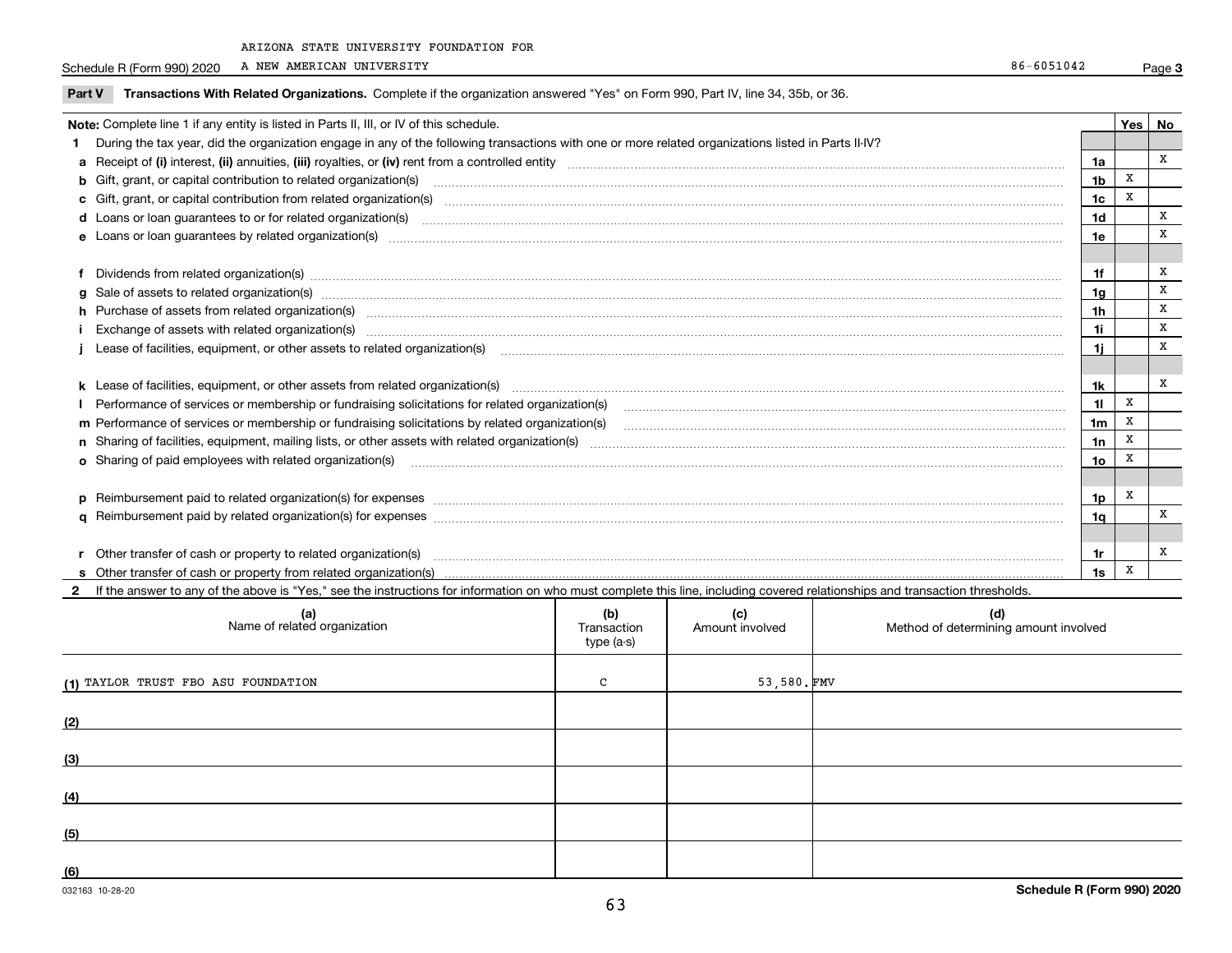Schedule R (Form 990) 2020 Page A NEW AMERICAN UNIVERSITY 86-6051042

**Part VI Unrelated Organizations Taxable as a Partnership. Complete if the organization answered "Yes" on Form 990, Part IV, line 37.** 

Provide the following information for each entity taxed as a partnership through which the organization conducted more than five percent of its activities (measured by total assets or gross revenue) that was not a related organization. See instructions regarding exclusion for certain investment partnerships.

| (a)                    | .<br>(b)         | (c)               | <br><br>(d)                                                                                |                                                                                                                  |  | (f)      | (g)         | (h)                   |  | (i)                                                                                                    | (i)    |  | $(\mathsf{k})$ |
|------------------------|------------------|-------------------|--------------------------------------------------------------------------------------------|------------------------------------------------------------------------------------------------------------------|--|----------|-------------|-----------------------|--|--------------------------------------------------------------------------------------------------------|--------|--|----------------|
| Name, address, and EIN | Primary activity | Legal domicile    |                                                                                            | $\begin{array}{c} \textbf{(e)}\\ \text{Are all} \\ \text{partners sec.}\\ 501(c)(3)\\ \text{orgs.?} \end{array}$ |  | Share of | Share of    | Dispropor-<br>tionate |  |                                                                                                        |        |  |                |
| of entity              |                  | (state or foreign | Predominant income<br>(related, unrelated,<br>excluded from tax under<br>sections 512-514) |                                                                                                                  |  | total    | end-of-year | allocations?          |  | Code V-UBI<br>amount in box 20 managing<br>of Schedule K-1 partner? ownership<br>(Form 1065)<br>ves No |        |  |                |
|                        |                  | country)          |                                                                                            | Yes No                                                                                                           |  | income   | assets      | Yes No                |  |                                                                                                        | Yes No |  |                |
|                        |                  |                   |                                                                                            |                                                                                                                  |  |          |             |                       |  |                                                                                                        |        |  |                |
|                        |                  |                   |                                                                                            |                                                                                                                  |  |          |             |                       |  |                                                                                                        |        |  |                |
|                        |                  |                   |                                                                                            |                                                                                                                  |  |          |             |                       |  |                                                                                                        |        |  |                |
|                        |                  |                   |                                                                                            |                                                                                                                  |  |          |             |                       |  |                                                                                                        |        |  |                |
|                        |                  |                   |                                                                                            |                                                                                                                  |  |          |             |                       |  |                                                                                                        |        |  |                |
|                        |                  |                   |                                                                                            |                                                                                                                  |  |          |             |                       |  |                                                                                                        |        |  |                |
|                        |                  |                   |                                                                                            |                                                                                                                  |  |          |             |                       |  |                                                                                                        |        |  |                |
|                        |                  |                   |                                                                                            |                                                                                                                  |  |          |             |                       |  |                                                                                                        |        |  |                |
|                        |                  |                   |                                                                                            |                                                                                                                  |  |          |             |                       |  |                                                                                                        |        |  |                |
|                        |                  |                   |                                                                                            |                                                                                                                  |  |          |             |                       |  |                                                                                                        |        |  |                |
|                        |                  |                   |                                                                                            |                                                                                                                  |  |          |             |                       |  |                                                                                                        |        |  |                |
|                        |                  |                   |                                                                                            |                                                                                                                  |  |          |             |                       |  |                                                                                                        |        |  |                |
|                        |                  |                   |                                                                                            |                                                                                                                  |  |          |             |                       |  |                                                                                                        |        |  |                |
|                        |                  |                   |                                                                                            |                                                                                                                  |  |          |             |                       |  |                                                                                                        |        |  |                |
|                        |                  |                   |                                                                                            |                                                                                                                  |  |          |             |                       |  |                                                                                                        |        |  |                |
|                        |                  |                   |                                                                                            |                                                                                                                  |  |          |             |                       |  |                                                                                                        |        |  |                |
|                        |                  |                   |                                                                                            |                                                                                                                  |  |          |             |                       |  |                                                                                                        |        |  |                |
|                        |                  |                   |                                                                                            |                                                                                                                  |  |          |             |                       |  |                                                                                                        |        |  |                |
|                        |                  |                   |                                                                                            |                                                                                                                  |  |          |             |                       |  |                                                                                                        |        |  |                |
|                        |                  |                   |                                                                                            |                                                                                                                  |  |          |             |                       |  |                                                                                                        |        |  |                |
|                        |                  |                   |                                                                                            |                                                                                                                  |  |          |             |                       |  |                                                                                                        |        |  |                |
|                        |                  |                   |                                                                                            |                                                                                                                  |  |          |             |                       |  |                                                                                                        |        |  |                |
|                        |                  |                   |                                                                                            |                                                                                                                  |  |          |             |                       |  |                                                                                                        |        |  |                |
|                        |                  |                   |                                                                                            |                                                                                                                  |  |          |             |                       |  |                                                                                                        |        |  |                |
|                        |                  |                   |                                                                                            |                                                                                                                  |  |          |             |                       |  |                                                                                                        |        |  |                |
|                        |                  |                   |                                                                                            |                                                                                                                  |  |          |             |                       |  |                                                                                                        |        |  |                |
|                        |                  |                   |                                                                                            |                                                                                                                  |  |          |             |                       |  |                                                                                                        |        |  |                |
|                        |                  |                   |                                                                                            |                                                                                                                  |  |          |             |                       |  |                                                                                                        |        |  |                |
|                        |                  |                   |                                                                                            |                                                                                                                  |  |          |             |                       |  |                                                                                                        |        |  |                |
|                        |                  |                   |                                                                                            |                                                                                                                  |  |          |             |                       |  |                                                                                                        |        |  |                |

**Schedule R (Form 990) 2020**